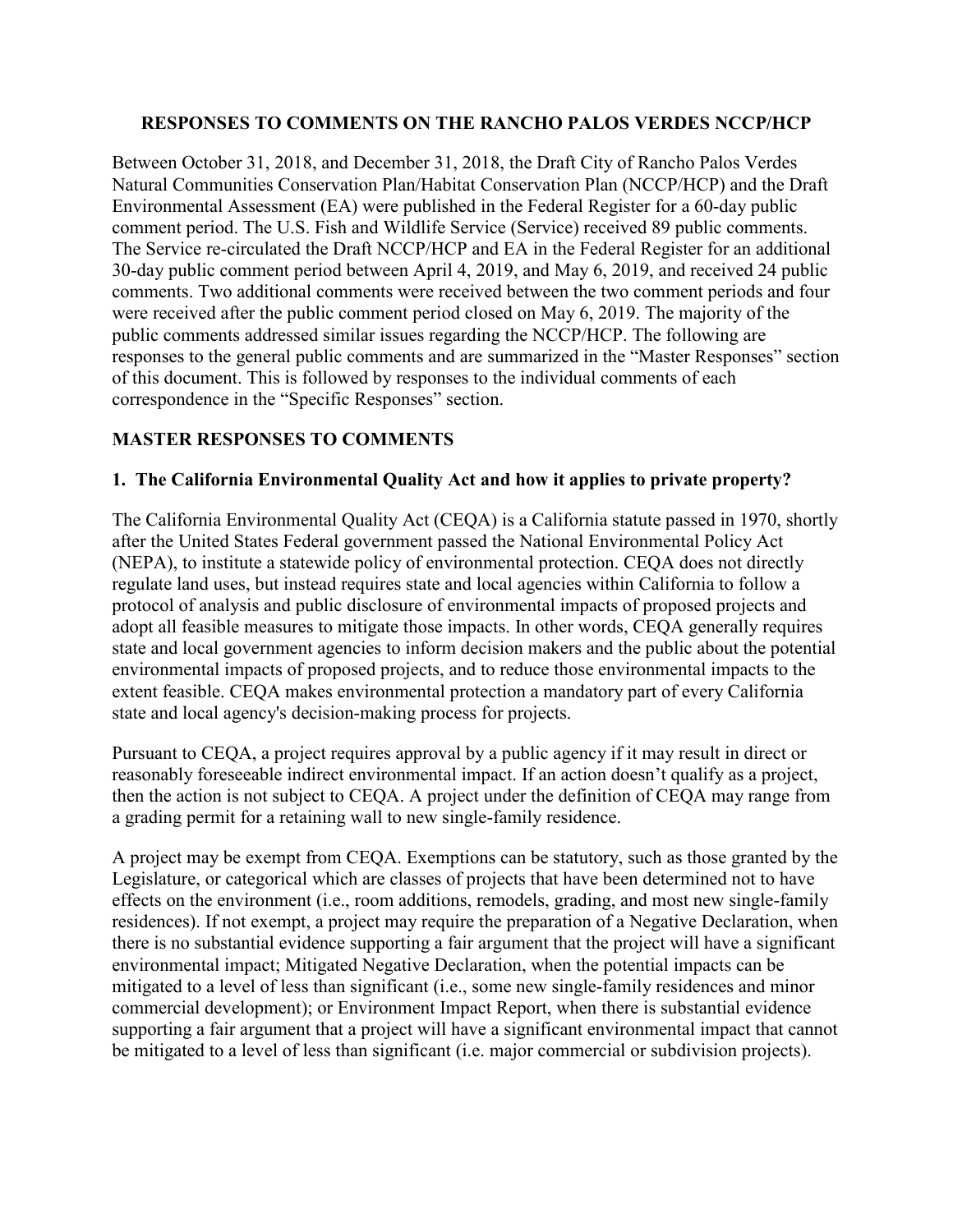# **2. The Federal and state incidental take permits and how do they apply to private property?**

A Federal Incidental Take Permit (ITP) is required for non-Federal activities that will result in take of threatened or endangered species listed under the Federal Endangered Species Act of 1973, as amended (ESA). Private landowners, corporations, state agencies, local agencies, and other non-Federal entities that wish to conduct activities that would result in take of a listed species must first obtain an ITP. A Habitat Conservation Plan (HCP) must accompany an application for an ITP to ensure that the effects of the authorized incidental take are adequately minimized and mitigated. HCPs must include information on impacts likely to result from the proposed taking of the species; steps undertaken by the applicant to monitor, minimize, and mitigate such impacts; funding to undertake conservation measures; alternative actions to such taking the applicant considered and the reasons why such alternatives are not being pursued; and procedures to deal with unforeseen and changed circumstances. While an ITP is required only for listed species, HCPs may include conservation measures for candidate, proposed, and other non-listed species. Including non-listed species in a HCP can avoid the requirements of a new HCP and permit application or amendments to the HCP in the event that a species becomes listed during the permit term.

California State ITPs allow a permittee to take a California Endangered Species Act (CESA) listed species if such taking is incidental to, and not the purpose of, carrying out an otherwise lawful activity. These permits are most commonly issued for construction, utility, transportation, and other infrastructure-related projects. Permittees must implement species-specific minimization and avoidance measures. State ITPs require a plan to minimize and fully mitigate impacts of taking, as well as monitor compliance with and effectiveness of the minimization and mitigation measures. The permittee shall ensure there is adequate funding to implement the minimization and mitigation measures, and all required monitoring.

The CEQA analysis for a project determines whether the project (public or private) results in take of protected species, and will require ITP's from the Service and the California Department of Fish and Wildlife (CDFW). As noted above, CEQA is a statute that requires the lead agency to identify the significant environmental impacts of the proposed project actions and to avoid or mitigate those impacts, if feasible. In the City of Rancho Palos Verdes (City), CEQA compliance for private development is processed through the Community Development Department's Planning Division, and for public projects, through the Public Works Department. Through CEQA analysis, the project applicant will ascertain whether their project impacts protected species, and if so, ITP's from the Service and the CDFW would be required.

Applicants applying for Federal and state ITP's must apply directly to both the Service and CDFW for permits. These permits require applicants to prepare various studies, plans, and maps related to the take associated with the project, which can be timely and costly.

## **3. Benefits of the Natural Communities Conservation Planning (NCCP) Program?**

The early 1990s saw the beginning of a new emphasis on regional habitat conservation planning as an alternative to project-by-project permitting, which was time consuming and costly to applicants. Natural Communities Conservation Planning is a result of the Natural Community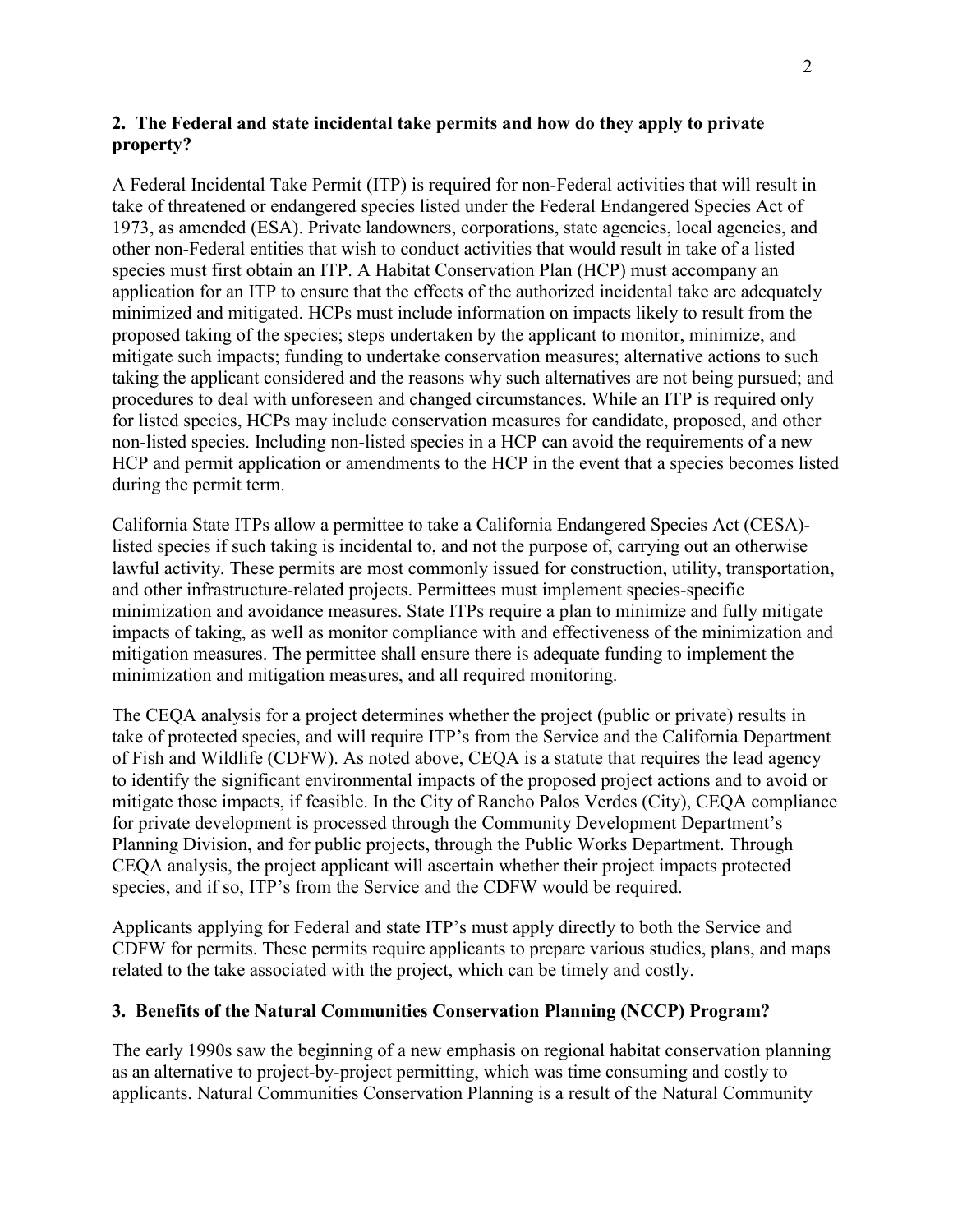Conservation Planning Act, which was enacted in 1991 and most recently amended in 2011 to provide for the protection of habitat, natural communities, and species diversity on a landscape or ecosystem level through the creation and long-term management of habitat reserves. NCCP promotes coordination between agencies, effectively addresses cumulative impact concerns, promotes conservation of un-fragmented habitat areas, promotes multi-species and multi-habitat management and conservation, and provides an option for identifying and ensuring appropriate mitigation that is roughly proportional to impacts on fish and wildlife. Regional habitat conservation planning is a proactive approach to addressing species conservation, and economic growth and development over a large geographic area. NCCP can apply to listed, non-listed, and fully protected species. NCCP goes beyond project mitigation and calls for conservation of covered species that will reduce the need for listing species under the CESA, enhance species conditions, and restore and manage resources for ecological integrity on a broad scale. This form of proactive planning is in contrast to project-specific permitting that takes place reactive to proposed projects in compliance with the ESA and the CESA, as determined through CEQA.

Projects covered under a NCCP/HCP must comply with CEQA. NCCP minimization measures are sufficient to meet CEQA standards for a NCCP/HCP's covered species and may be sufficient to meet CEQA standards for species not covered by the plan. Additionally, any environmental mitigation required by CEQA, in most cases, is provided through a NCCP/HCP in the form of habitat conservation. Permits issued pursuant to a NCCP/HCP are not intended to satisfy mitigation requirements for any U.S. Army Corps of Engineers 404 permit for impacts to wetlands, any requirements pursuant to section 1600 *et seq.* of the Fish and Game Code and subsequent Lake and Streambed Alteration Agreement between the CDFW and the applicant, or permits required by the California Coastal Commission. However, a NCCP/HCP is largely intended to fulfill the requirements for endangered species consultation relative to wetland permitting and associated incidental take of covered species addressed in a NCCP/HCP. Approval of a NCCP/HCP should streamline the wetland permitting process.

Local, state, and Federal agencies are encouraged to prepare NCCPs to provide comprehensive management and conservation of multiple species and their habitats under a single plan, rather than through preparation of numerous individual plans on a project-by-project basis. There are currently 16 NCCP/HCP subarea plans in either the planning phase or approved in California, and Rancho Palos Verdes would be the only jurisdiction within the Los Angeles County Subregion currently participating in the NCCP Program.

Also, the City's enrollment in the NCCP Program made them eligible to obtain land acquisition grant funding from specific sources of State funding that benefit NCCP regional conservation efforts.

# **4. Why did the City decide to prepare a NCCP/HCP?**

In 1996, the City entered into a planning agreement with the CDFW and the Service, hereafter collectively referred to as the "Wildlife Agencies," to develop a NCCP/HCP that would encompass the entire City. The City chose to pursue NCCP/HCP permits in 1996, because the City had several public infrastructure projects vital to the City's infrastructure and public safety (i.e., storm drain, road repairs, and landflow remediation projects to name a few). These projects were expected to impact relatively high concentrations of coastal sage scrub (CSS) habitat,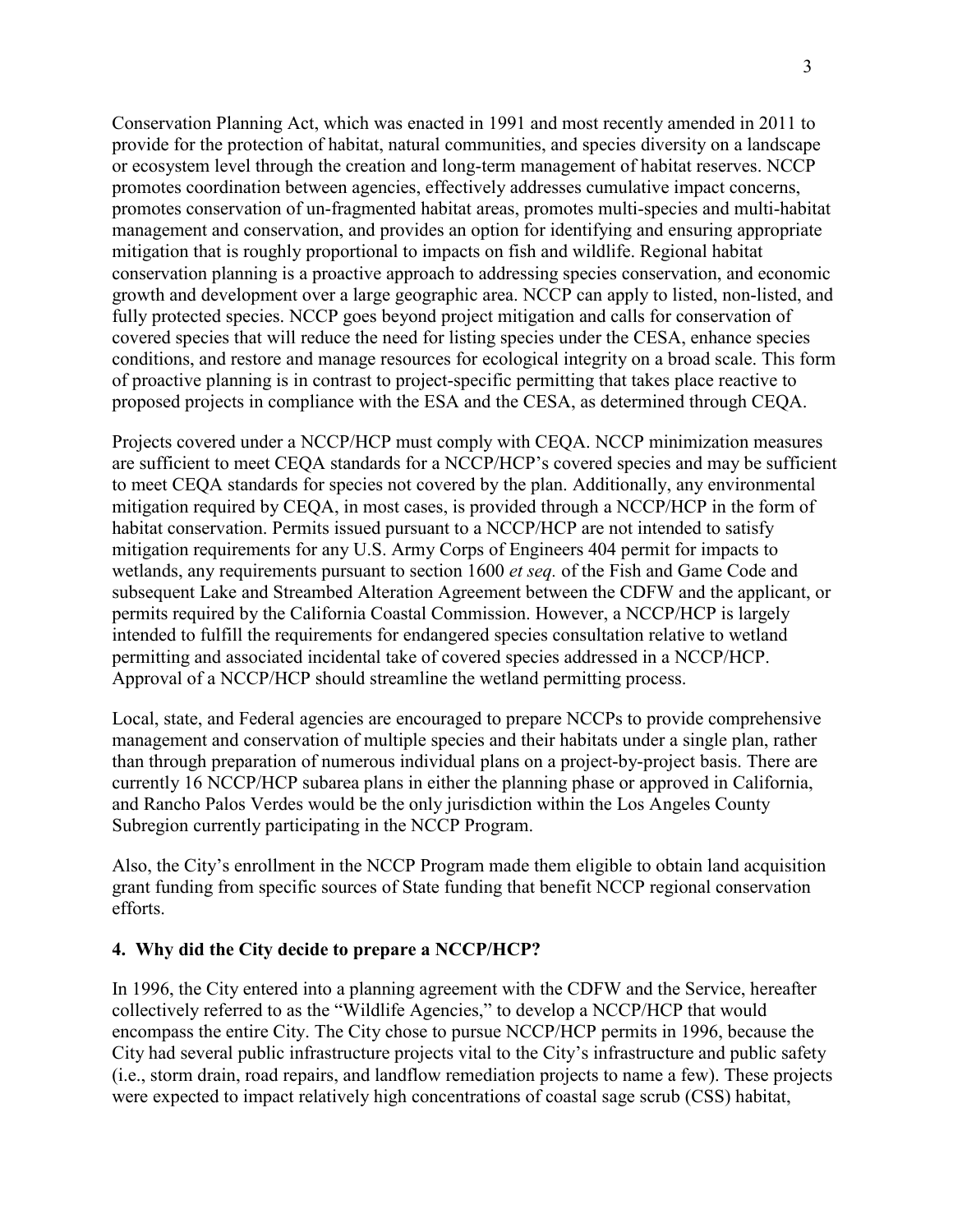which supports listed and sensitive species, found in the City, and 7.5 miles of environmentally protected coastline. Additionally, the City was experiencing the growing intensity of private development pressures on these areas. An important objective of the NCCP/HCP for the City is the ability to streamline the permit process that could otherwise require lengthy and costly permit processes for each public and private project. A NCCP/HCP permit issued to the City would streamline the environmental review (CEQA, CESA, and section  $10(a)(1)(B)$  of the ESA take authorization) for public and private projects City-wide by granting the City permits from the Wildlife Agencies for projects and activities specifically covered under the NCCP/HCP. Thus, protecting areas of concentrated CSS habitat, the length of coastline, and the number of vital public infrastructure projects planned, are key reasons why the City was the only jurisdiction on the Rancho Palos Verdes Peninsula to pursue a NCCP/HCP.

# **5. What species are proposed to be covered by the City's NCCP/HCP and their Federal and state protective status?**

The proposed NCCP/HCP is intended to provide the justification for take authorizations from the Wildlife Agencies for the proposed covered species identified in the NCCP/HCP and listed below.

| <b>Common Name</b>             | <b>Scientific Name</b>        | <b>Status</b>             |
|--------------------------------|-------------------------------|---------------------------|
|                                |                               |                           |
| Aphanisma                      | Aphanisma blitoides           | <b>CNPS</b> List 1B       |
| South Coast Saltscale          | Atriplex pacifica             | <b>CNPS</b> List 1B       |
| Catalina Crossosoma            | Crossosoma californicum       | <b>CNPS</b> List 1B       |
| Island Green Dudleya           | Dudleya virens ssp. insularis | <b>CNPS List 1B</b>       |
| Santa Catalina Island Desert-  | Lycium brevipes var. hassei   | <b>CNPS</b> List 1B       |
| thorn                          |                               |                           |
| <b>Woolly Seablite</b>         | Suaeda taxifolia              | <b>CNPS</b> List 4        |
| Palos Verdes Blue Butterfly    | Glaucopsyche lygdamus         | <b>FE</b>                 |
|                                | palosverdesensis              |                           |
| El Segundo Blue Butterfly      | Euphilotes battoides allyni   | <b>FE</b>                 |
| Coastal California Gnatcatcher | Polioptila californica        | FT, NCCP Focal Species,   |
|                                | californica                   | <b>SSC</b>                |
| Cactus Wren                    | Campylorhynchus               | <b>NCCP</b> Focal Species |
|                                | brunneicapillus               |                           |

## **Table-1. Proposed Covered Species List for the NCCP/HCP**

FE = Federally endangered

FT = Federally threatened

SSC = State Species of Concern

CNPS List  $1B =$  Plants, rare, threatened, or endangered in California and elsewhere

CNPS List 4 = Plants of limited distribution - a watch list

## **6. Why is the cactus wren proposed to be covered under the City's NCCP/HCP?**

The cactus wren is not a federally or state listed species but has been identified as a sensitive or at-risk species, because cactus wrens have greatly declined along coastal Southern California between Ventura to the Mexican border. The cactus wren was also identified as one of three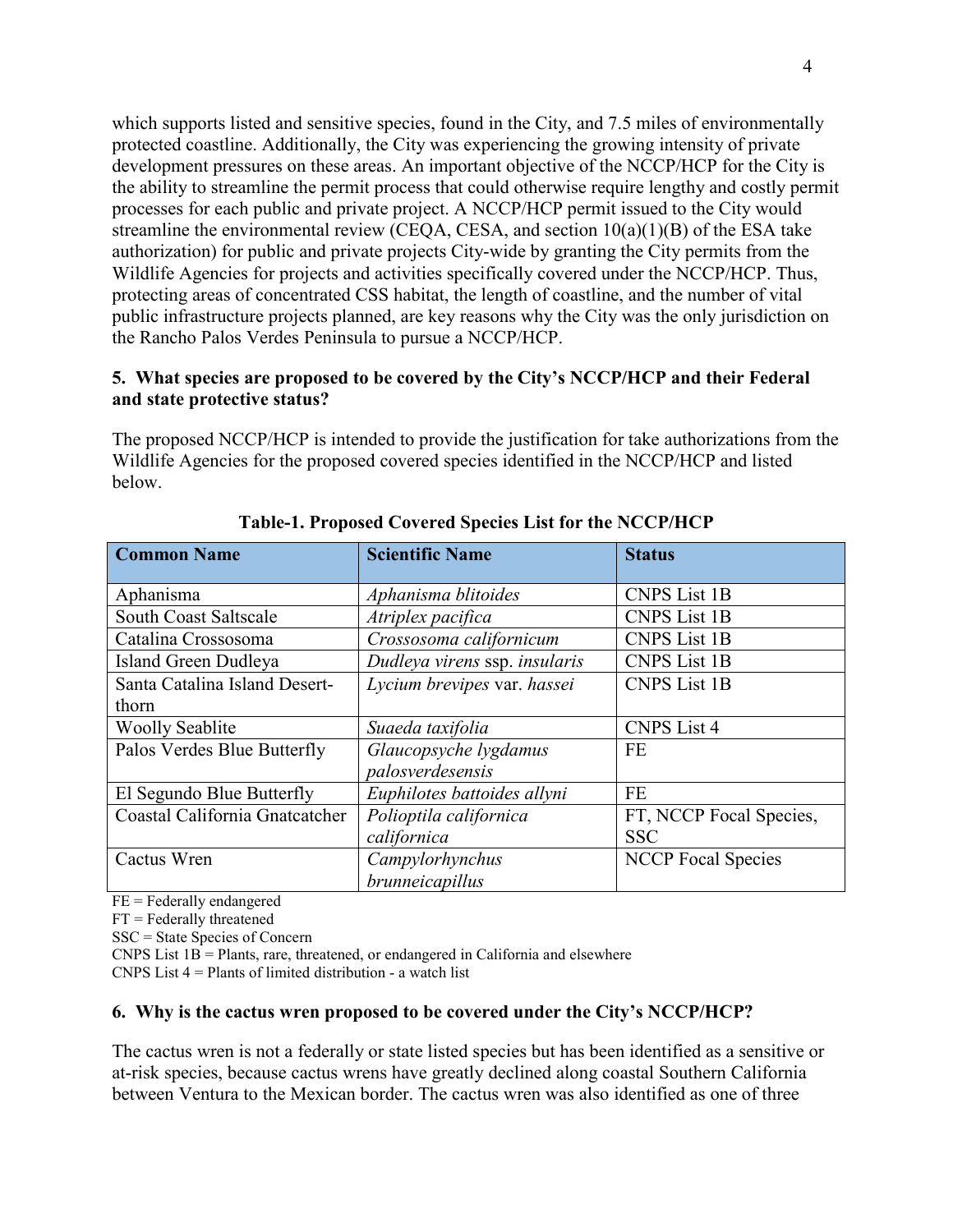focal species under the Southern California Coastal Sage Scrub Conservation Guidelines in 1993. Once widespread in coastal Southern California, by 1990, cactus wren populations had been reduced to fewer than 3,000 pairs. Both CDFW and the Service issue ITPs for listed species. While ITP's are required only for listed species, NCCP/HCPs may, and commonly do, include conservation measures for candidate, proposed, and other non-listed species (see Master Response #2 and #3 above). In fact, NCCPs are intended to address the conservation needs of a diversity of species at a regional scale. In doing so, it is anticipated that performing such conservation would prevent the need for future listings of species as threatened or endangered.

As described in Section 1.2.1 of the NCCP/HCP, the Service has the legal authority to issue permits for the incidental take of species under section 10(a)(l)(B) of the ESA. Section 10 and 16 USC Section 1539(a)(1)(B), expressly authorizes the Service to issue a section l0 permit to allow incidental take of species listed as threatened or endangered under the ESA. The legislative history of section 10(a)(1)(B) clearly indicates that Congress also intended that the Service will approve HCPs that protect unlisted species as if they were listed under the ESA, and that in doing so the Service will provide section l0(a)(l)(B) assurances for protection of such unlisted species (H.R. Rep. No. 97-835, 97th Cong., 2d Sess. 30-31, 1982. Conference Report on 1982 Amendments to the ESA). The Service has approved many HCPs that address both listed and non-listed species. Under Fish and Game Code Section 2835, CDFW may permit the taking, as provided in the code, of any identified species whose conservation management is provided for in a CDFW approved NCCP. This includes non-listed species.

The Service issued a formal regulation known as the "No Surprises" Rule, effective March 25, 1998 (Federal Register 63[35]:8859-8873). The rule provides regulatory assurances to holders of HCP ITPs. These regulatory assurances generally provide that no additional land use restrictions or financial compensation will be required of the permit holder with respect to species covered by the permit beyond the levels provided under the HCP, even if unforeseen circumstances arise after the permit is issued, without the consent of the permittee.

Including non-listed species in a NCCP/HCP can avoid the requirement of a new ITP or burdensome amendments to a NCCP/HCP in the event that a species becomes listed during the NCCP/HCP permit term. Additionally, new conditions regarding the coverage of a non-listed species cannot be added to a NCCP/HCP in the event the species is listed, without the consent of the Permittee. The City, in coordination with the working groups and Wildlife Agencies, chose to include the cactus wren as a proposed covered species in its NCCP/HCP in anticipation that it is likely that it will be listed at some time during the 40-year permit term. Thus, by including the cactus wren as a covered species, the City's NCCP/HCP addresses the permit issuance criteria as if it were a listed species and there would be no need to obtain additional permits from the Wildlife Agencies should the species become listed in the future.

## **7. What occurred between 1996 and now as it relates to the NCCP/HCP, and why so long?**

The City signed a Planning Agreement for the Palos Verdes Peninsula NCCP Subarea in 1996, to begin the preparation of a Natural Communities Conservation Program Plan. From 1996 through 2004, the City, in coordination with the Palos Verdes Peninsula Land Conservancy (PVPLC), and their consultants mapped existing vegetation communities, along with sensitive species distributions and their potential habitat, as well as developed alternatives for the configuration of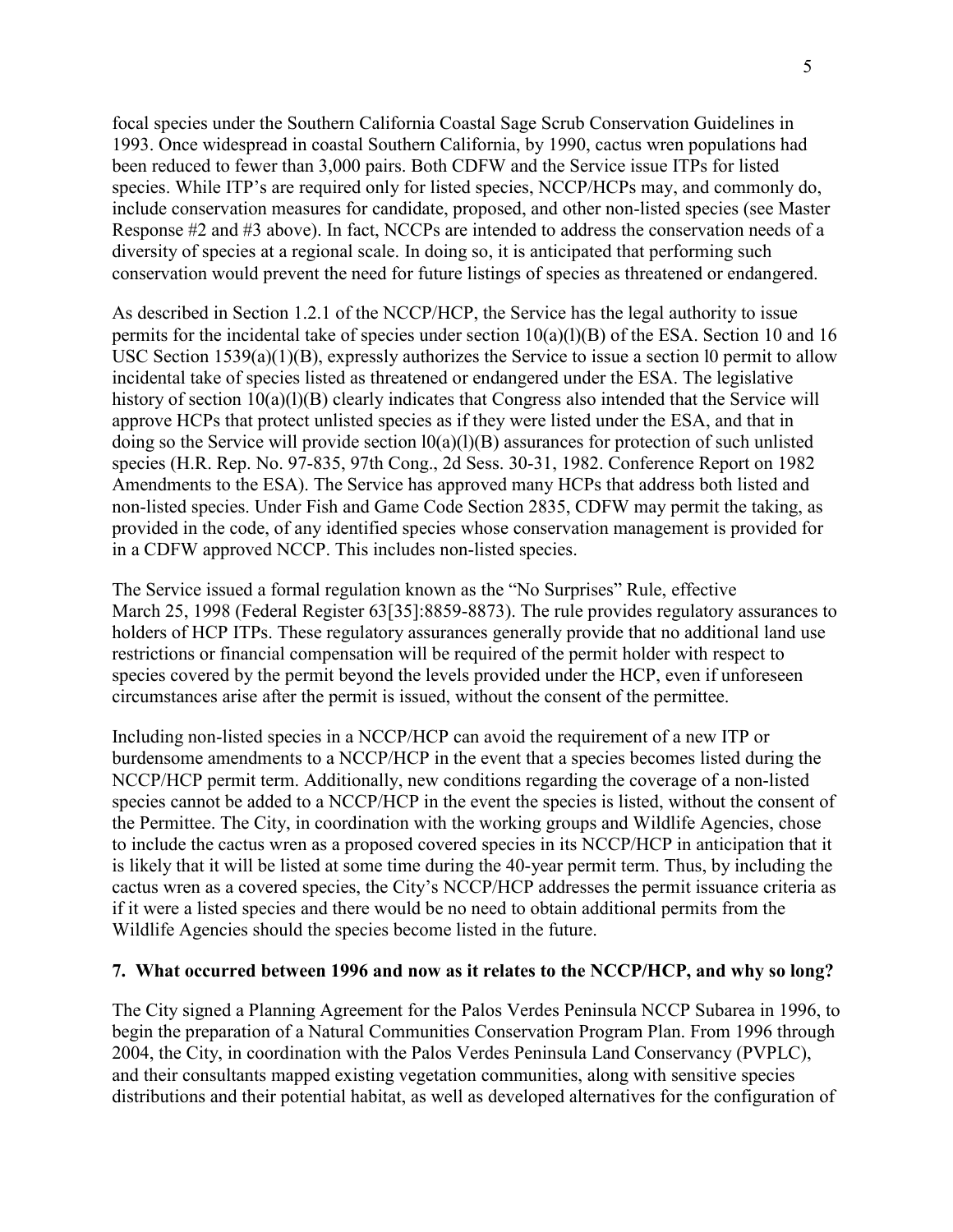what is now known as the Palos Verdes Nature Preserve (Preserve). The City and the Wildlife Agencies held public workshops and meetings with stakeholders and interested parties. The NCCP/HCP working group helped develop the NCCP/HCP.

On August 30, 2004, the City Council approved the Draft NCCP/HCP, certified the related Environmental Impact Report (EIR), which pursuant to CEQA analyzed the environmental impacts related to the implementation of the NCCP/HCP; and approved the draft Implementing Agreement, which sets the legal responsibilities of all of the involved parties (City, PVPLC, and Wildlife Agencies) for implementing the NCCP/HCP post adoption of the NCCP/HCP. After the City approved the NCCP/HCP, the City and PVPLC began operating under the guidelines and regulations of the Draft NCCP/HCP.

Since 2004, the City has worked with the Wildlife Agencies and PVPLC to finalize the NCCP/HCP for approval by the City Council. The primary reason for the delay in finalizing the NCCP/HCP is that the City reprioritized projects and activities proposed to be covered by the NCCP/HCP, and the City focused on acquiring land in coordination with the Wildlife Agencies to enhance the Preserve to maximize the baseline of land that was protected within the Preserve. State and Federal grant funding significantly helped to fund the purchase of additional biologically important lands including the Portuguese Bend Reserve (2005), Filiorum Reserve (2010), and most recently the Malaga Canyon Reserve (2014). Additionally, the City changed the Preserve configuration by adding conservation lands, enhancing habitat corridors, and by removing the areas commonly known as the archery range and Gateway Park. The City, PVPLC, and Wildlife Agencies also spent considerable time completing various components required by the NCCP/HCP. The 2018 NCCP/HCP was updated to reflect the City's public project needs and to reflect changes in land acquisition that have occurred since 2004.

On October 2, 2017, the City Council conducted a public workshop to receive a status update on the NCCP/HCP. At that meeting, the City Council reviewed the latest draft of the NCCP/HCP with a comparison of changes and updates since the 2004 adopted Draft NCCP/HCP and was informed that the document would be completed pending some final wordsmith edits and clarifications to represent current conditions. That evening, the City Council directed City staff to finalize the NCCP/HCP for future consideration by the City Council.

On March 29, 2018, the City Council reviewed and approved the Final Draft 2018 NCCP/HCP including the Implementing Agreement and conservation easements; approved Addendum No. 1 to the 2004 City Council-Certified Final Environmental Impact Report; and directed City staff to submit these documents along with the permit application to the Wildlife Agencies to initiate the process for the 60-day public comment period to be noticed in the Federal Register and for the Wildlife Agencies' subsequent permit decisions.

On October 31, 2018, the Draft NCCP/HCP and the Draft Environmental Assessment were published in the Federal Register (83 FR 54769) for a 60-day public comment period, concluding on December 31, 2018. The Service recirculated the documents for an additional 30-day public comment period between April 4, 2019, and May 6, 2019 (84 FR 13308). The Service extended the public comment period, in part, to maximize public review because, while the document provided during the initial 60-day comment period was the document considered by the City Council at their March 29, 2018, meeting, it did not include changes accepted by City Council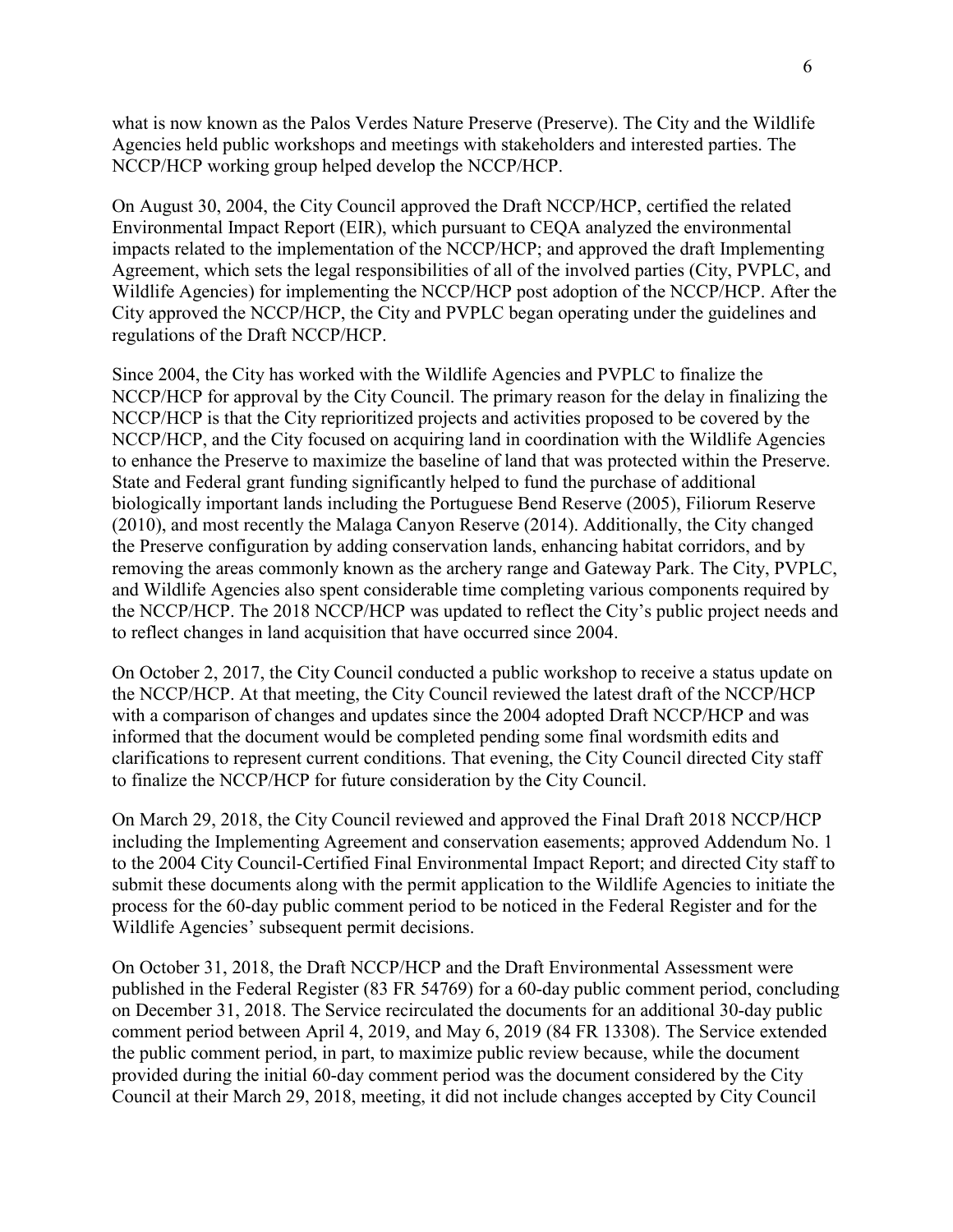via late correspondence at the City Council meeting, nor did it include technical and clarifying edits made after the City Council meeting. The Wildlife Agencies are currently evaluating the City's Draft 2018 NCCP/HCP and associated documents for a determination of permit issuance.

# **8. What are the NCCP/HCP Findings necessary to issue the City and PVPLC, as the Habitat Manager, a permit by the Wildlife Agencies?**

Under the NCCP/HCP, the Service and the CDFW are required to make specific findings before approving a NCCP/HCP and issuing a permit. Under the California Environmental Quality Act (CEQA), CDFW must make responsible agency findings with respect to the potentially significant environmental effects authorized by CDFW pursuant to the NCCP Permit issued to the City and PVPLC under the NCCP Act (NCCPA). In addition, under the NCCPA, the CDFW must find that:

- 1. The NCCP addresses wildlife conservation on a regional or area-wide scale;
- 2. The NCCP protects and perpetuates wildlife diversity;
- 3. The NCCP allows for compatible and appropriate development and growth;
- 4. The NCCP is consistent with the NCCP Enrollment Agreement signed by the City, and with the Planning Agreement for the Palos Verdes Peninsula NCCP Subarea;
- 5. The NCCP provides for the conservation and management of all species subject to the take authorization provided as part of this NCCP Permit;
- 6. The NCCP substantially adheres to the scope and configuration of regional and subregional planning areas as described in the CSS NCCP Guidelines;
- 7. The NCCP substantially adheres to the conservation standards, guidelines, and objectives for the Regional Coastal Sage Scrub Planning Area prescribed in the CSS NCCP Guidelines;
- 8. The NCCP substantially adhered to the CSS NCCP Guidelines' provisions regarding the appointment and use of advisory committees, coordination with local, state and federal agencies, and public participation;
- 9. The NCCP substantially adheres to the CSS NCCP Guidelines' provisions for ensuring compatibility and compliance with the Federal Endangered Species Act (FESA);
- 10. The approval process employed for the NCCP substantially adheres to the process requirements in the CSS NCCP Guidelines;
- 11. The mechanism for implementing the NCCP substantially adheres to the CSS NCCP Guidelines;
- 12. That the NCCP substantially adheres to the CSS NCCP Guidelines' provisions concerning monitoring and reporting on NCCP implementation;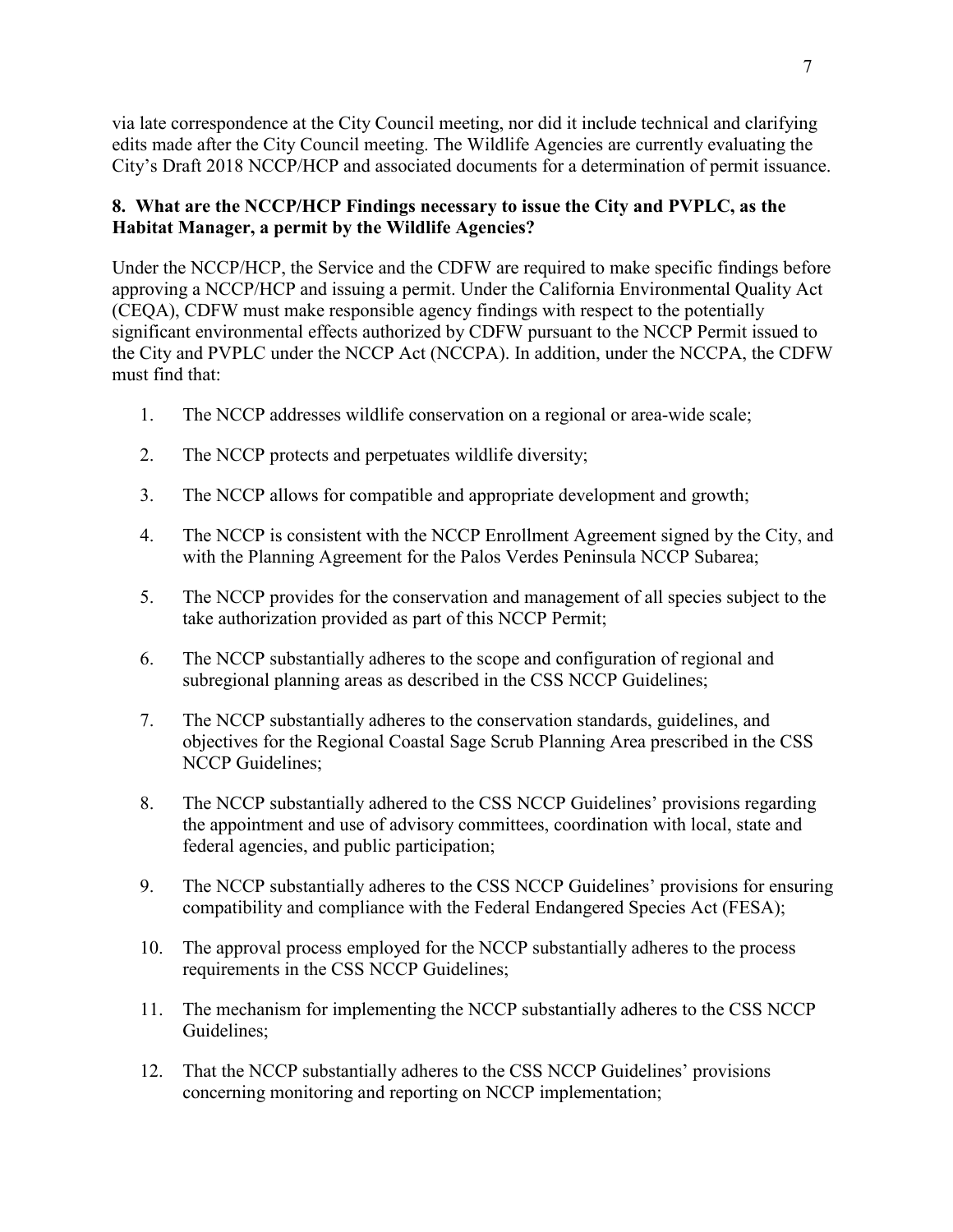- 13. The Implementing Agreement contains provisions allowing for amendments to the NCCP that are consistent with the initial intent of the plan; and
- 14. The City's development of the NCCP substantially adhered to the CSS NCCP Guidelines provisions concerning the loss of CSS habitat prior to approval and implementation of the NCCP.

Similarly, the Service must find for the HCP:

- 1. The taking will be incidental;
- 2. The Applicant will, to the maximum extent practicable, minimize and mitigate the impacts of such taking of listed species and the effects to other covered species;
- 3. The Applicant will ensure that adequate funding for the plan and procedures to deal with unforeseen circumstances will be provided;
- 4. The taking will not appreciably reduce the likelihood of the survival and recovery of the species in the wild;
- 5. Other measures, if any, required by the Secretary under subparagraph (A)(iv), as necessary or appropriate for the purposes of the plan will be met;
- 6. The Secretary has received the necessary assurances that the plan will be implemented.

Findings of consistency with a NCCP/HCP are required for public and private projects requesting issuance of Federal and state take authorizations during the City's CEQA and development review/approval process. This is a very important characteristic of the NCCP/HCP permit. Without the NCCP/HCP, applicants (both public and private property owners) whose projects include take of federally or state listed species, would need to submit individual ITP requests to both the Service and/or the CDFW. The NCCP/HCP allows the City to convey the take authorization to private property owners conducting discretionary actions that follow the terms of the NCCP/HCP; thereby, greatly reducing permit processing time and saving private landowners significant costs from preparing conservation plans and documents. The Wildlife Agencies will receive notification of public and private projects in the City through the CEQA notification process, and projects processed by the City will document their consistency with the NCCP/HCP during the appropriate CEQA review and will be summarized each year in the annual report.

## **9. How is the NCCP/HCP implemented?**

Implementation of the NCCP/HCP will rely on the City's land-use authority provided though General Plan policies, Local Coastal Program, and the City's Municipal Code ordinances. Implementation will also rely on the City's compliance with state and Federal environmental land use laws (e.g., CEQA/NEPA), CESA permit, section 10(a)(1)(B) permit, and the Implementing Agreement between the City, PVPLC, and the Wildlife Agencies.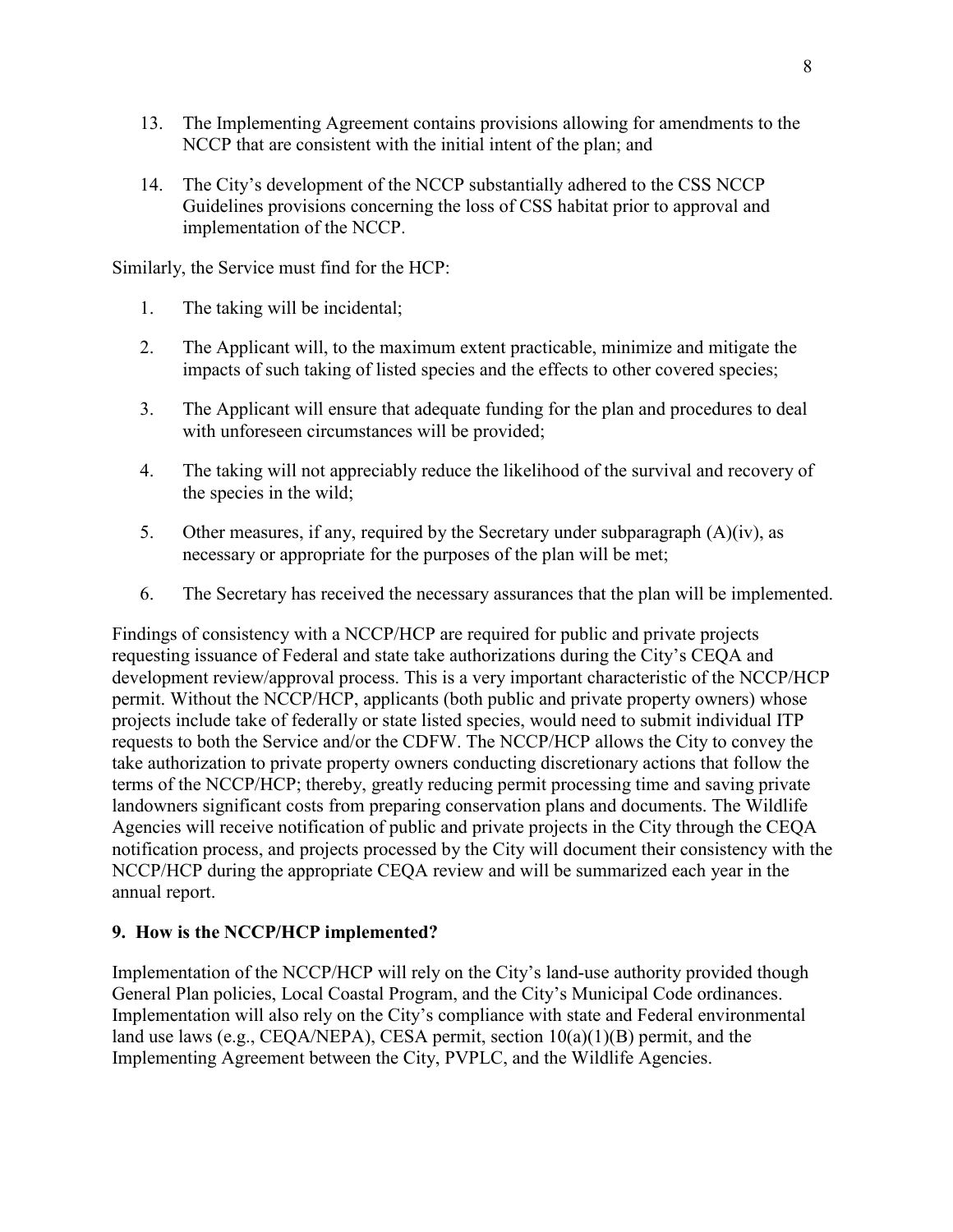## **10. What public projects are covered by the City's NCCP/HCCP?**

As described in Section 5.2 of the NCCP/HCP, the City's is seeking Federal and state permits to address covered projects/activities, including 17 City projects/activities (Table 5-1 below). Addressing the City's proposed projects and activities anticipated over the next 40 years in one NCCP/HCP permit application will significantly reduce the processing time associated with individual permits and expense for the City. It will also streamline compliance with CEQA as described in Master Response #4 above and provide certainty and assurances to the City and private landowners. The main differences between a project and an activity are that activities are not expected to result in the permanent loss of habitat. Table 5-1 in the NCCP/HCP (below) lists the City projects and activities covered under the NCCP/HCP. The activities covered by the NCCP/HCP also include Operations and Maintenance, Public Use, and Preserve Management.

|     | <b>City Project Name</b>                 | <b>Total</b><br><b>Habitat</b><br>Loss<br>(Acres)<br><b>CSS</b> | <b>Total</b><br><b>Habitat</b><br>Loss<br>(Acres)<br><b>Grassland</b> | <b>Habitat</b><br><b>Loss In</b><br><b>Preserve</b><br>(Acres)<br><b>CSS</b> | <b>Habitat</b><br><b>Loss In</b><br><b>Preserve</b><br>(Acres)<br><b>Grassland</b> |
|-----|------------------------------------------|-----------------------------------------------------------------|-----------------------------------------------------------------------|------------------------------------------------------------------------------|------------------------------------------------------------------------------------|
| 1.  | Altamira Canyon Drainage Project         | 2.5                                                             | $\overline{3}$                                                        | 0.0                                                                          | 0.0                                                                                |
| 2.  | Dewatering Wells                         | 2.5                                                             | 2.5                                                                   | 2.5                                                                          | 2.5                                                                                |
| 3.  | <b>Landslide Abatement Measures</b>      | 5.0                                                             | 15.0                                                                  | 3.3                                                                          | 9.9                                                                                |
| 4.  | Misc. Drainage Repair in Landslide Areas | 10.0                                                            | 15.0                                                                  | 6.6                                                                          | 9.9                                                                                |
| 5.  | <b>PVDE Drainage Improvement Project</b> | 5.0                                                             | 15.0                                                                  | 0.0                                                                          | 0.0                                                                                |
| 6.  | Misc. Drainage Improvements              | 20.0                                                            | 60.0                                                                  | 6.6                                                                          | 20.0                                                                               |
| 7.  | Abalone Cove Beach Project               | 1.0                                                             | 2.0                                                                   | 1.0                                                                          | 2.0                                                                                |
| 8.  | *RPV Trails Plan Implementation          | 4.0                                                             | 10.0                                                                  | 2.0                                                                          | 5.0                                                                                |
| 9.  | Lower San Ramon Canyon Repair            | 0.0                                                             | 0.0                                                                   | 0.34                                                                         | 0.0                                                                                |
| 10. | Lower Point Vicente                      | 1.5                                                             | 11.2                                                                  | 0.0                                                                          | 0.0                                                                                |
| 11. | Palos Verdes Drive South Road Repair     | 5.0                                                             | 15.0                                                                  | 5.0                                                                          | 15.0                                                                               |
| 12. | <b>Upper Point Vicente</b>               | 2.0                                                             | 22.0                                                                  | 1.0                                                                          | 11.0                                                                               |
| 13. | Preserve Fuel Modification               | 12.0                                                            | 18                                                                    | 12.0                                                                         | 18                                                                                 |

**Table-2. Total Loss of Habitat by Covered City Projects and Activities**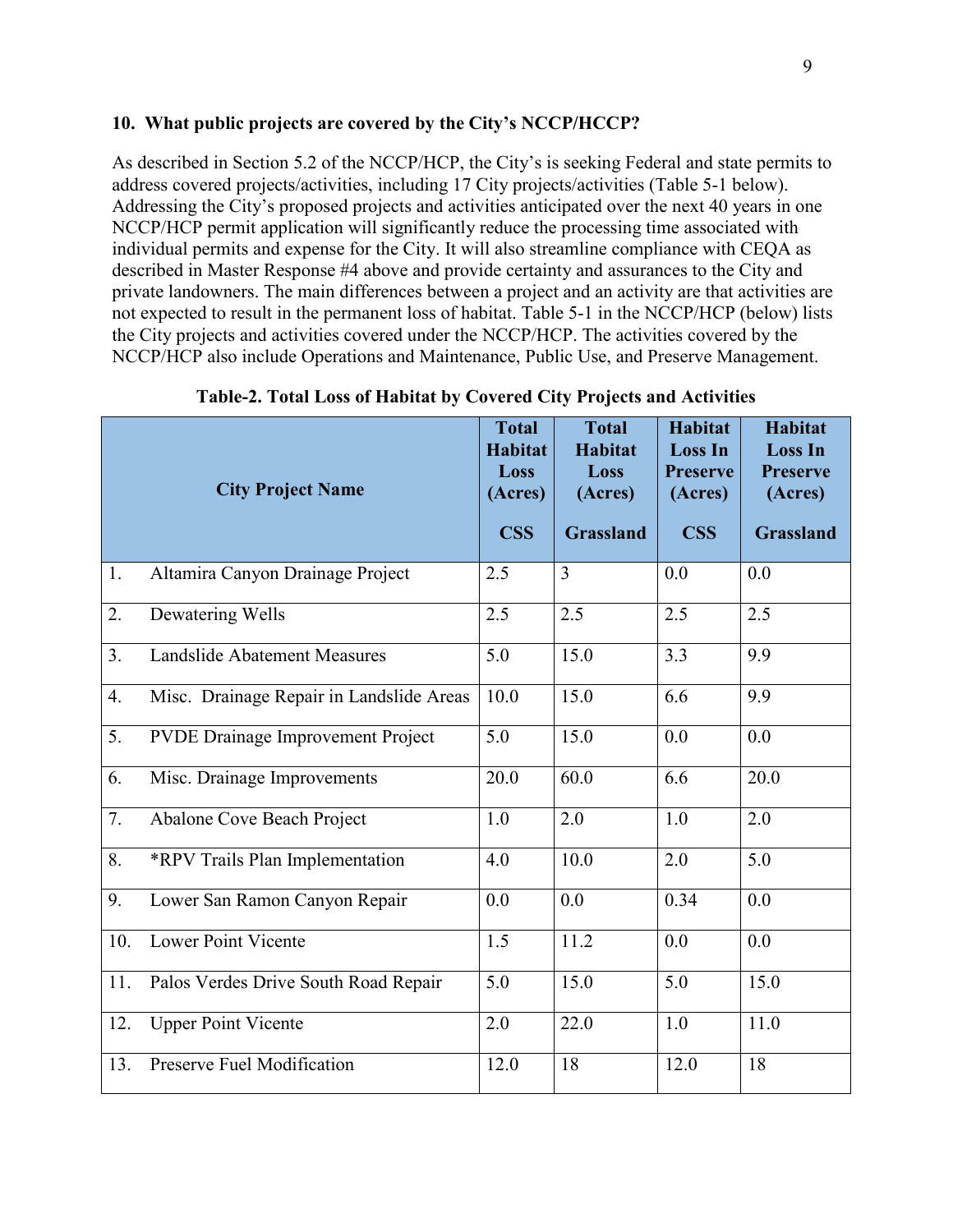|     | <b>City Project Name</b>                | <b>Total</b><br><b>Habitat</b><br>Loss<br>(Acres)<br><b>CSS</b> | <b>Total</b><br>Habitat<br>Loss<br>(Acres)<br><b>Grassland</b> | Habitat<br><b>Loss In</b><br><b>Preserve</b><br>(Acres)<br><b>CSS</b> | Habitat<br><b>Loss In</b><br><b>Preserve</b><br>(Acres)<br><b>Grassland</b> |
|-----|-----------------------------------------|-----------------------------------------------------------------|----------------------------------------------------------------|-----------------------------------------------------------------------|-----------------------------------------------------------------------------|
| 14. | Utility Maintenance and Repair          | 10.0                                                            | 20.0                                                           | 5.0                                                                   | 10.0                                                                        |
| 15. | Unimproved City Park Projects           | 10.0                                                            | 20.0                                                           | 0.0                                                                   | 0.0                                                                         |
| 16. | Malaga Canyon Drainage Improvements     | 5.0                                                             | 15.0                                                           | 5.0                                                                   | 15.0                                                                        |
| 17. | Other Miscellaneous City projects       | 20.0                                                            | 60.0                                                           | 10.0                                                                  | 30.0                                                                        |
|     | <i>**</i> Total Acreage of Habitat Loss | 115.5                                                           | 303.7                                                          | 60.3                                                                  | 148.3                                                                       |

Part of the PUMP, a Covered City Project (see Section 9.2 of this Plan)

\*\* Total habitat loss (CSS and Grassland) is 419.2 acres, of which 208.6 acres (50%) would occur in the Preserve. Included in the CSS loss are losses associated with southern cactus scrub, saltbush scrub, and coastal bluff scrub which are expected to be minimal. No more than 5.0 acres of southern cactus scrub, 2.0 acres of coastal bluff scrub, and 2.0 acres of saltbush scrub could be lost within the Preserve associated with Covered City Projects and Activities.

# **11. What private projects are covered by the City's NCCP/HCP?**

As described in Section 5.3 of the NCCP/HCP, the City is seeking Federal and state permits to address 5 covered private projects/activities (Table 5-2 below). In the absence of this NCCP/HCP, a private property owner would apply for Federal and state ITPs and comply with CEQA requirements during the City's local CEQA and development (building or grading) review/approval process. The City's NCCP/HCP reduces the applicants' permit processing time and application costs since the City has taken on these costs with the development of the NCCP/HCP. The adoption of the NCCP/HCP by the City provides individual landowners certainty about the conservation necessary for private projects within the City as well as assurances. The specified mitigation ratios identified in the NCCP/HCP ensure appropriate mitigation that is roughly proportional to impacts on covered species and natural vegetation communities. Conversely, in the absence of the City-wide NCCP/HCP permit, mitigation ratios for private projects would likely be higher for individual projects. Likewise, the applicant would have to prepare costly surveys, studies, and supporting documents for individual permits (i.e., ITPs) that would take time to complete in support of permits. Under the proposed NCCP/HCP, private applicants' projects would be required to adhere to the City's development review process and fixed mitigation ratio established in the NCCP/HCP.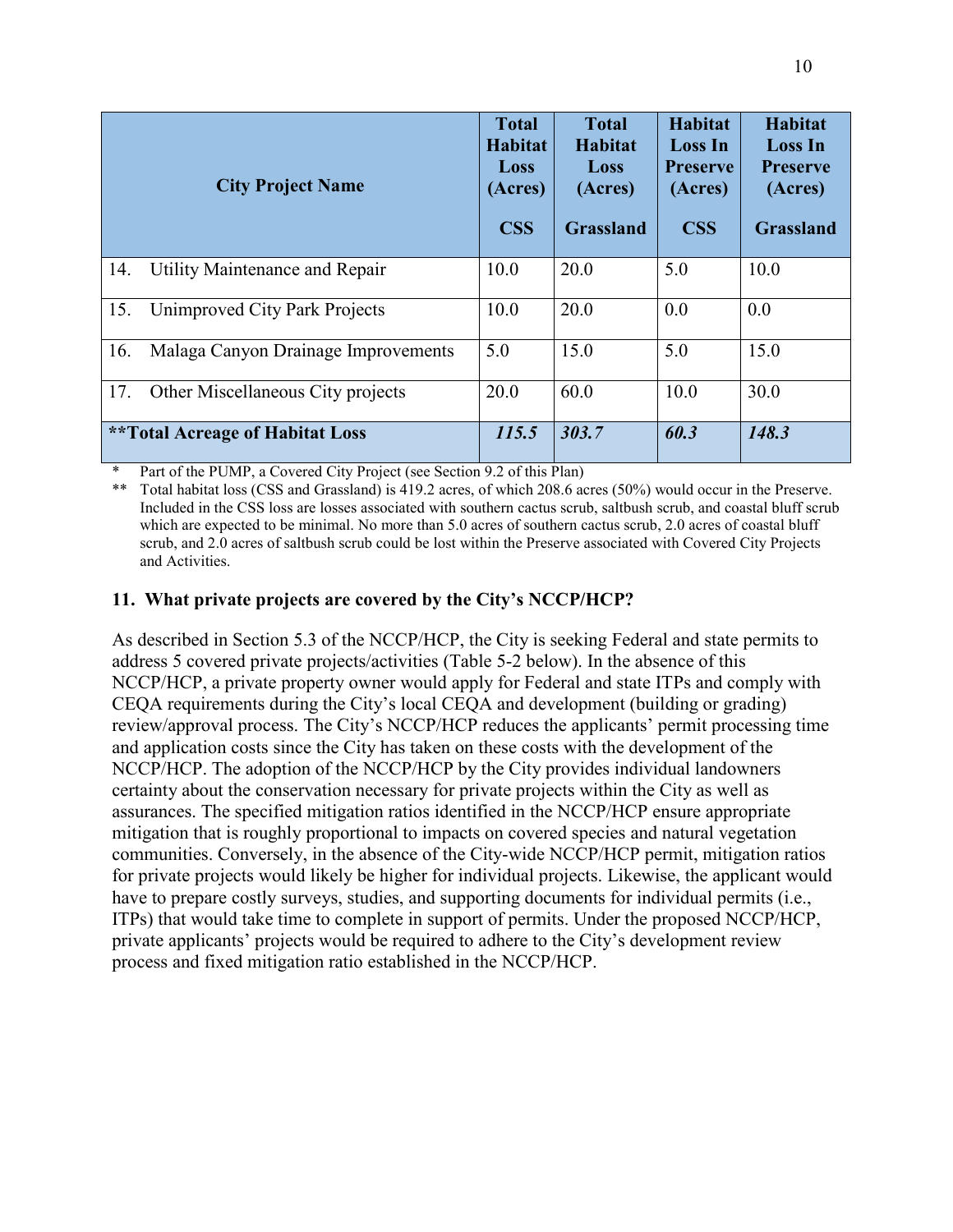| <b>Covered Private Project</b>                        | Habitat<br>Loss<br>(acres)<br><b>CSS</b> | <b>Habitat</b><br>Loss<br>(acres)<br><b>Grassland</b> |
|-------------------------------------------------------|------------------------------------------|-------------------------------------------------------|
| 1. Lower Filiorum Development                         | 11.9                                     | 70.0                                                  |
| 2. Portuguese Bend Club Remedial Grading              | 3.0                                      | 10.0                                                  |
| 3. Fuel Modification for Private Projects             | 10.0                                     | 20.0                                                  |
| 4. Miscellaneous Private Projects throughout the City | 71.8                                     | 143.1                                                 |
| 5. Plumtree Development                               | 2.8                                      | 19.7                                                  |
| <b>Total Acreage of Habitat Loss</b>                  | 99.5                                     | 262.8                                                 |

**Table-3. Total Loss of Habitat by Privately Covered Projects and Activities**

## **12. Why are some private project impacts to habitat mitigated at a 2:1 ratio?**

This question refers to the requirement to offset impacts to CSS outside of the Preserve at a 2:1 conservation to impact ratio. This requirement applies to most private projects with anticipated impacts to CSS, including impacts from new development and landscaping. This conservation ratio is consistent with mitigation requirements for CSS vegetation occupied by sensitive species throughout southern California in areas with approved NCCP/HCPs and provides the necessary conservation for the extension of take authorization. As a reminder, because of the substantial losses of CSS to urbanization, further losses of CSS are commonly considered to be significant under CEQA; therefore, impacts to CSS typically require habitat mitigation even outside of regional NCCP/HCP areas in southern California (see Master Response #2). Outside of NCCP/HCP Plan Areas, mitigation required for impacts to CSS habitat can often exceed a 2:1 conservation to impact ratio depending on, among other things, the quality of habitat impacted and the area's importance to the functioning of the surrounding landscape, and the species present. To provide flexibility for private projects, the NCCP/HCP allows payment of a fee of \$50,000 per acre of conservation required (see Section 5.3 of the NCCP/HCP). The \$50,000 Mitigation Fee will be reviewed periodically, no less than every three years, by the City and, if necessary, adjusted to account for inflation and/or higher than expected restoration and management costs. The PVPLC and the City have determined that \$50,000 (in 2013 dollars) is the cost to restore and maintain 1 acre of native habitat. This fee will be held in the City's Habitat Restoration Fund.

Of the approximately 15,500 private properties in the City, approximately 986 properties contain CSS. The majority of these private properties that support CSS are located on neutral land. Neutral land has existing development constraints pursuant to the City's Municipal Code or other restrictions. The City estimates that there are approximately 43 private properties that are not designated as neutral lands that would be eligible to apply for ITP's through the NCCP/HCP.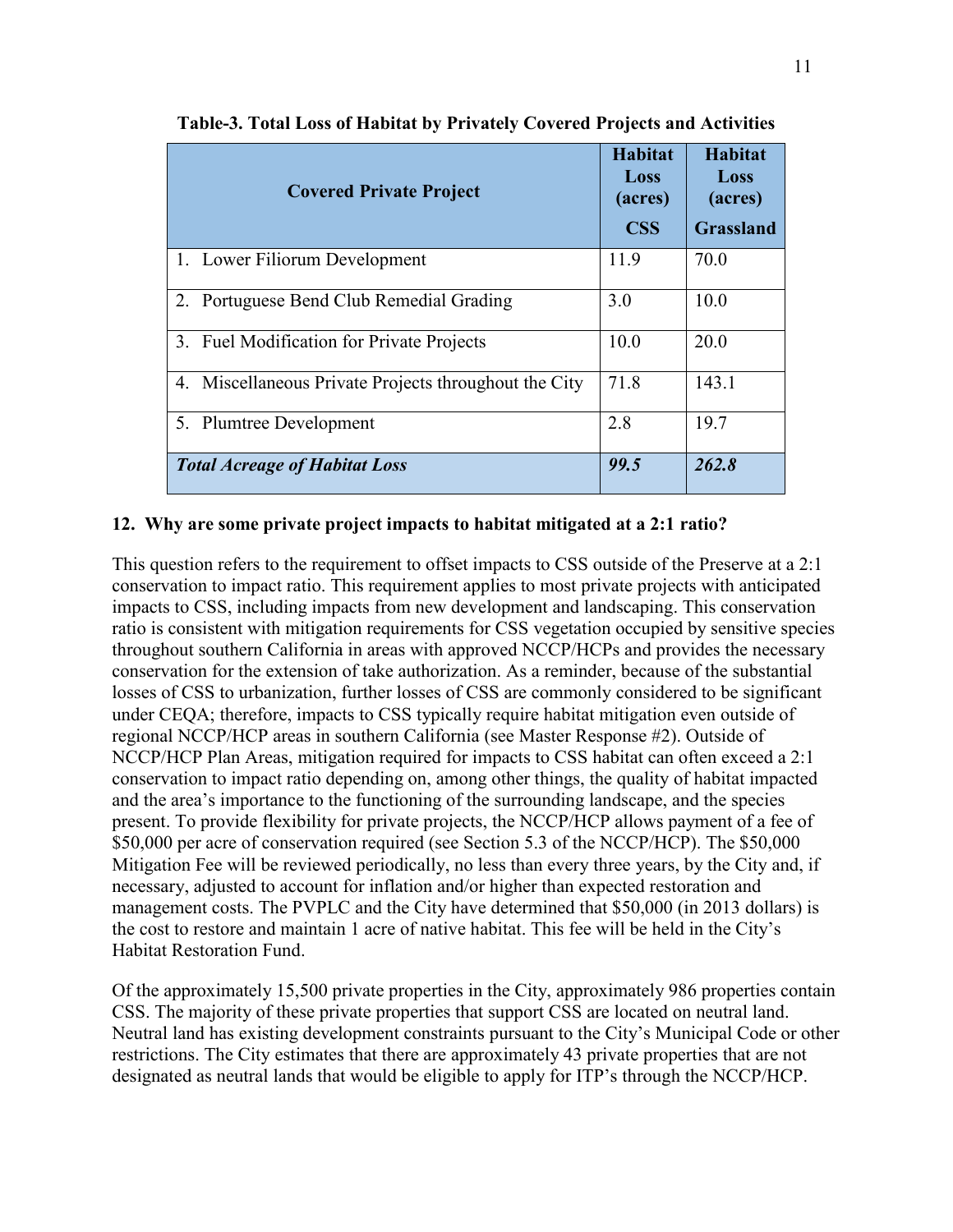The NCCP/HCP is expected to streamline permitting for private landowners who propose to impact CSS habitat.

## **13. Is the NCCP/HCP more restrictive to private property owners than the development process, absent a NCCP/HCP?**

*We received numerous comments regarding whether the NCCP/HCP is more onerous or imposes more restrictions than the CEQA process. The NCCP/HCP does not impose restrictions that are more restrictive than CEQA. The intent of regional plans is to streamline permit processes for applicants and develop landscape scale plans that result in preserves that are more functional for plants and wildlife than would be assembled from individual permits. Typically, this level of planning allows for smaller mitigation ratios because thoughtful preserve design optimizes the function of the preserve for a given area. Additionally, this streamlined approach provides applicants with certainty and saves time and money.*

In absence of a NCCP/HCP, all private development projects would be processed for CEQA compliance by the City's Community Development Department pursuant to the Zoning Code (Title 17 of the Rancho Palos Verdes Municipal Code). During the CEQA review process, the level of environmental impacts is analyzed and mitigation measures to avoid or substantially reduce any significant environmental effects are identified and incorporated as part of project approvals. If the project involves take of protected species or loss of suitable habitat, the Community Development Department informs the applicant that they are required to apply to the Service and CDFW for ITP permits. Timelines for CEQA processing by the Community Development Department can take one week to a year depending on the breadth and scope of the project. ITP permit processing by the Wildlife Agencies can take 1-2 years depending on the complexity of the project, amount of listed species present, time it takes to prepare the necessary documents, including applicable CEQA and NEPA public review, and permit decision processing time. For Federal ITPs, individual habitat conservation plans must be prepared and submitted by the project applicant along with their permit application requests to the Wildlife Agencies. Habitat conservation plans require detailed information (see Master Response #8 above) and often require an outside consultant for their preparation. Both state and Federal permits will require the applicant to minimize and mitigate for the losses of covered species/habitat by setting aside land, paying a mitigation fee (only for HCPs) or restoring habitat of equivalent value often times at a certain ratio; monitoring for compliance and effectiveness of the mitigation; and ensuring there is adequate funding to implement the required mitigation. The mitigation ratio and/or mitigation strategy is based on anticipated impacts to species and their habitat and comprehensive impacts to surrounding natural resources.

Several comments raised concerns about coverage for species that are not currently protected by Federal or state regulations. We note that the plant species covered in the City's 2018 NCCP/HCP are only known from the Preserve, and we do not anticipate restrictions for private projects. By covering these species and protecting them within the Preserve, the City and PVPLC are addressing any future conservation requirements that may otherwise be imposed if these species become listed.

The benefit of the NCCP/HCP is that the Community Development Department will be permitted to extend their take authorization to an applicant, subject to the City's discretion, on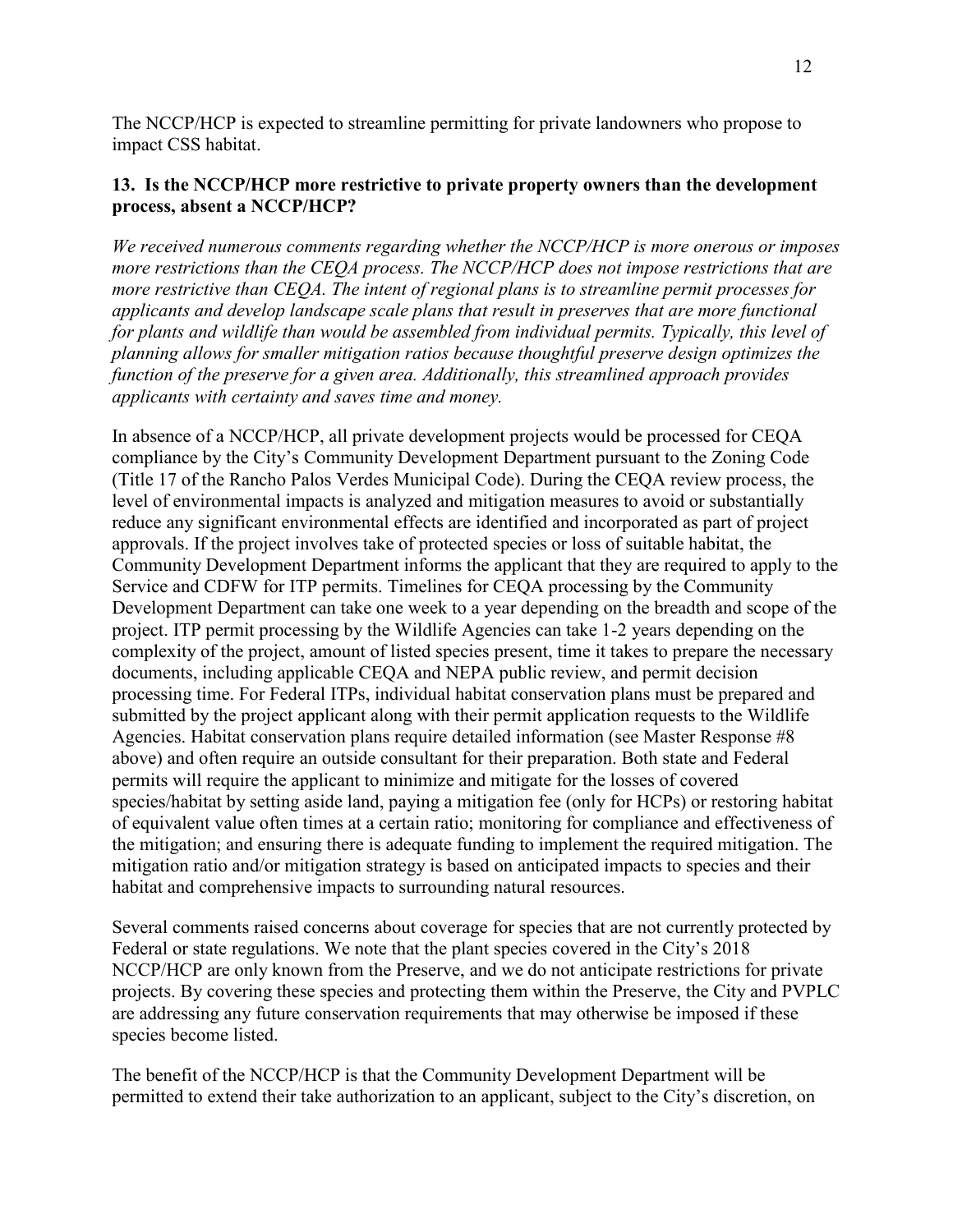behalf of the Wildlife Agencies pursuant to the NCCP/HCP. The NCCP/HCP addresses the covered projects/activities contemplated in the City and replaces the need for an individual property owner to prepare individual ITP applications. The City-wide NCCP/HCP greatly reduces permit processing time and cost to individual landowners or applicants. As noted above, the NCCP/HCP provides certainty to the City and local landowners by establishing mitigation requirements (i.e., fixed ratio for habitat mitigation) and minimization requirements. Pursuant to the NCCP/HCP, the City is also provided assurances that no further mitigation will be necessary when the NCCP/HCP is properly implemented.

### **14. What purpose does the Preserve serve for the NCCP/HCP?**

The Preserve benefits the City because it serves as the baseline conservation for the proposed covered species and a proportion of the Preserve provides mitigation necessary for the NCCP/HCP and associated permits. The NCCP/HCP includes 17 City-covered projects/activities (see Section 5.2) and 5 private-covered projects/activities (see Section 5.3) estimated to result in a loss of 781.5 acres of combined CSS and grassland habitat. The City's primary conservation strategy is to dedicate 1,402.4 acres of habitat for the establishment of a Preserve that conserves un-fragmented habitat and provides comprehensive management and conservation for multiple species and their habitats. Of the 1,402.4 acres, 499.9 acres that was previously owned or partially purchased by the City will be dedicated to mitigate for all covered City projects/activities. An additional 623 acres of land was acquired largely by the City through Federal and state grant funding and by PVPLC community contributions. An additional 20.7 acres is owned and will be dedicated by the PVPLC. Finally, 258.7 acres of City-owned land, or land that will eventually be owned by the City, was previously dedicated for conservation as mitigation for the Trump National/Ocean Trails HCP and the Oceanfront Estates projects. The 499.9 acres of mitigation land, including previously conserved land and new land that will be dedicated to the Preserve by the City, in addition to the 250 acres of disturbed land that PVPLC proposed for restoration over the life of the permits, serves as the City's mitigation for the NCCP/HCP permits. Mitigation ratios for environmentally sensitive areas that includes CSS habitat are often higher. The Wildlife Agencies and the City negotiated that the amount of habitat being dedicated to the Preserve, in conjunction with the configuration of the Preserve lands, the restoration of an additional 250 acres, and perpetual management of those lands would support the issuance criteria necessary for the permits associated with NCCP/HCP.

While developing the NCCP/HCP, the working groups and many residents supported the concept of an NCCP/HCP because it established a 1,402.4-acre Preserve that will be perpetually conserved. Lands within the Preserve will be encumbered by conservation easements to ensure that their resource values are perpetually maintained. This will result in 17% of the City's land protected from development while preserving the City's semi-rural character and providing opportunities for passive recreation consistent with the City's General Plan, Local Coastal Program, Municipal Code, and NCCP/HCP. In addition, the NCCP/HCP provides a framework and dedicated funding source for acquiring additional private lands from willing sellers. The City and/or PVPLC, in coordination with the Wildlife Agencies, may apply for Federal section 6 Habitat Conservation Plan Land Acquisition grants that would complement the NCCP/HCP.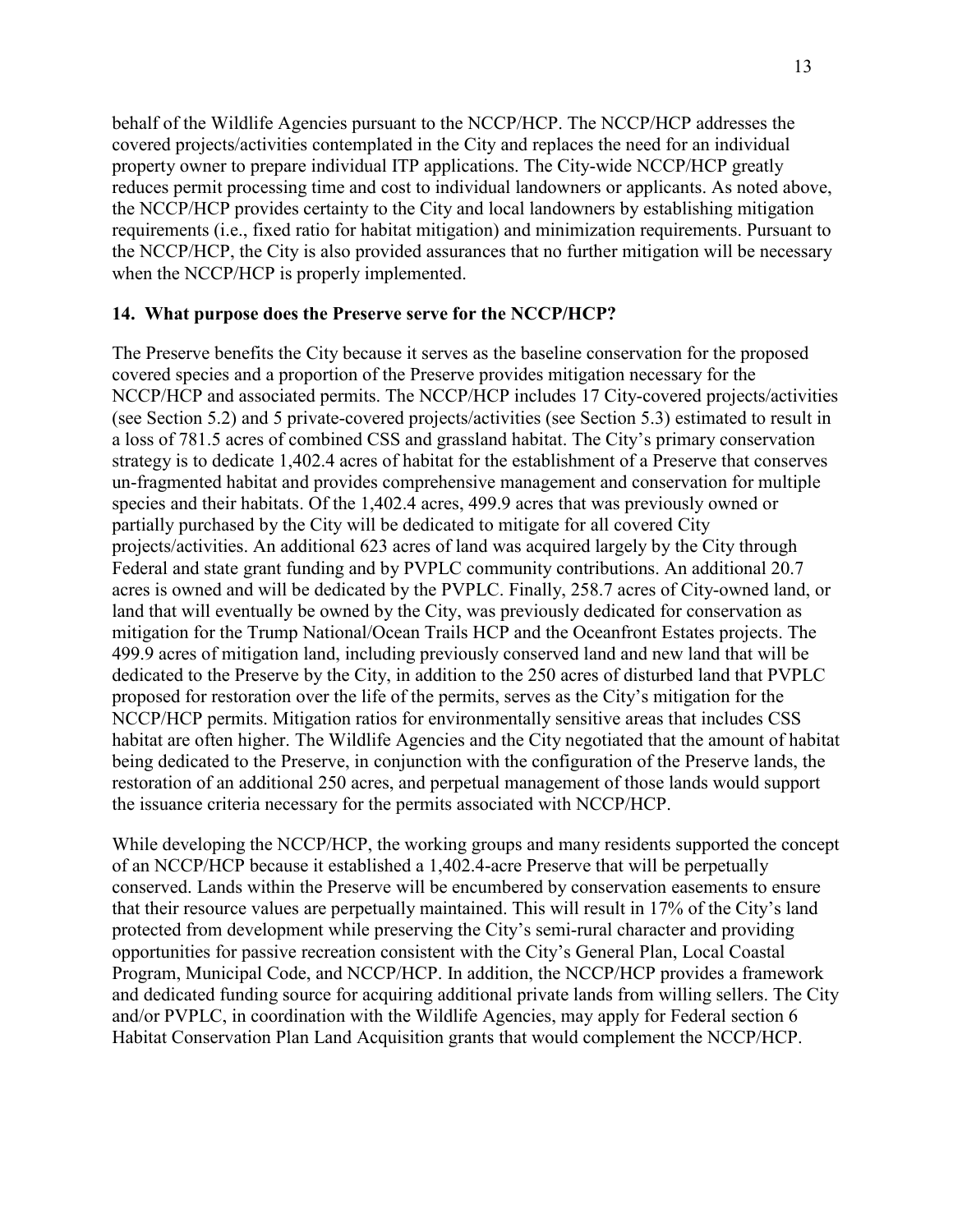## **15. Are there any other mitigation measures required for habitat impacts?**

The habitat avoidance and minimization measures found in Section 5.5 and 5.6 (Appendix B also provides additional details for covered species) of the NCCP/HCP apply to the 17 covered City projects/activities and 5 covered private projects/activities, and any private projects receiving permits through the City's NCCP/HCP. The habitat avoidance and minimization measures apply to projects/activities within and outside of the Preserve. These measures are similar to measures that would be required in individual HCPs and NCCPs. Their purpose is to minimize impacts to covered species and their habitats. The City will coordinate with PVPLC to ensure implementation of the avoidance and minimization measures as enforceable conditions in all permits, operations, and authorizations to proceed with the covered projects and activities covered by the NCCP/HCP. There are also specific avoidance and minimization measures required for new development abutting the Preserve, which are outlined in Master Response #16 below. These measures are required to maintain permit coverage for covered species.

## **16. Does the Preserve create restrictions for adjacent private properties and equestrian facilities?**

*Properties owners who develop within the City currently have obligations under CEQA. Consistent with CEQA, property owners adjacent to the Preserve will have reasonable avoidance and minimization measures to implement to ensure that proposed activities minimize the effects to covered species and the Preserve. Property owners within the City will also be subject to CEQA to ensure that activities avoid and minimize impacts to covered species. The NCCP/HCP provides a standardized approach to these avoidance and minimization measures that is expected to streamline approvals from the City and the Wildlife Agencies.* 

*Additionally, CEQA requires applicants to address potential impacts to sensitive species, and if a project has the potential to increase the impact of cowbirds on sensitive species, then measures are commonly implemented to address these impacts, including surveys and potentially cowbird trapping.*

The NCCP/HCP identifies avoidance and minimization measures to be incorporated in new development projects on lots or new structures on developed lots adjacent to the Preserve. As part of the development review process (including CEQA), the Community Development Department will consider the locations of access and staging areas, fire and fuel modification zones, predator and exotic species control, fencing, signage, lighting, increased stormwater and urban runoff, increased erosion, increased noise levels, and public access to habitats supporting covered species and ensure appropriate avoidance and minimization measures are implemented for new development projects. Projects that abut the Preserve and impact covered species and their habitats will implement measures to avoid or minimize impacts to biological resources. Specifically, the measures identified in Section 5.7 of the NCCP/HCP will apply to new development projects (and new structures) on lots abutting the Preserve and shall be incorporated as conditions of approval and/or mitigation measures in City-issued permits, operations, and authorizations to proceed with work.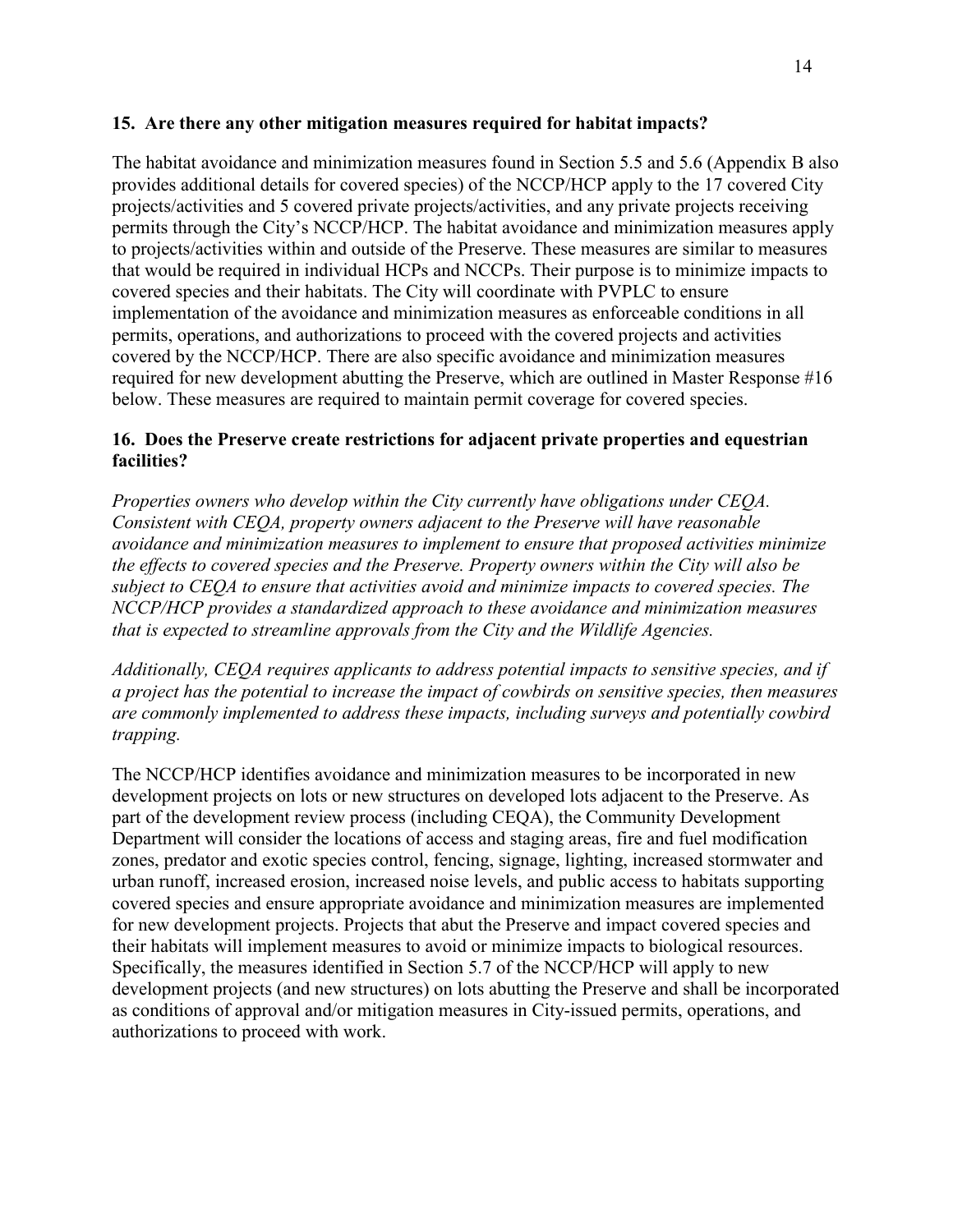## **17. Does the City's NCCP/HCP require existing equestrian facilities to trap cowbirds?**

Brown-headed cowbirds, commonly referred to as cowbirds, are a parasitic, non-native species in California that contribute to the decline of many native bird species and can adversely affect native songbird breeding (e.g., gnatcatcher), if populations are not adequately monitored/managed. This transient bird species originally followed bison herds and has adapted to follow domestic European livestock. As a result, the NCCP/HCP requires that any new corral or equestrian facility located within 500 feet of the Preserve seeking the City's approval of a Conditional Use Permit or Large Domestic Animal Permit, must have a qualified biologist monitor for cowbirds for three years, and every third year thereafter, to determine their presence. If cowbirds are present, a cowbird trapping program and/or other effective measures must implemented by the applicant at their cost. This expense is borne by the applicant rather than the City, because it is part of the Conditional Use Permit for an equestrian facility. Existing equestrian facilities adjacent to the Preserve are not prohibited or regulated by the NCCP/HCP; however, the NCCP/HCP defines procedures for new equestrian facilities that include monitoring for the presence of the cowbird. This requirement does not apply to existing facilities.

## **18. Why is the Lower Filiorum Property held to different habitat mitigation requirements?**

*To address the particular public comments requesting information regarding what would constitute a viable corridor in the lower Filiorum area, we acknowledge that habitat connectivity has been compromised by previous development throughout the City; however, recent surveys suggest that the remaining open space can support substantial populations of sensitive species, including coastal California gnatcatchers and cactus wrens. Though species vary, both flying and non-flying species are capable of crossing non-habitat features, including roads. However, greater connectivity of preserves increases movement among populations, which increases demographic and genetic exchange. Maintenance of live-in habitat within corridors is especially important for connectivity. The intent of the 40-acre dedication and 300-foot-wide minimum wildlife corridor required for this project is to maintain a viable wildlife corridor as well as livein habitat. Furthermore, many flying species are more likely to fly over native habitat and undeveloped open space areas than developed areas.*

In the process of designing the NCCP/HCP, the Lower Filiorum Property was included in the NCCP/HCP to function as a wildlife corridor that provides live-in habitat due to its location within the plan area. The property supports a functional connection important for the Preserve design necessary to support the NCCP/HCP. The Lower Filiorum property is not being held to a different mitigation standard. The conservation strategy for this property was established in coordination with the landowner and identified in the 2004 adopted NCCP/HCP. The mitigation identified is consistent with the mitigation requirement for projects/parcels within this NCCP/HCP and other comparable projects in other regional conservation plans. In fact, the basis for creating the Preserve design included evaluations of potential development on the largest properties supporting natural vegetation, including the Lower Filiorum Property, and a commitment to conserve the linkage between coastal and inland areas centrally within it.

In analyzing the mitigation requirements for the Lower Filiorum Property established in the draft NCCP/HCP, it is important to understand the history of the wildlife corridor. The 2004 NCCP/HCP states that if a project is proposed for the Lower Filiorum parcel, approximately 40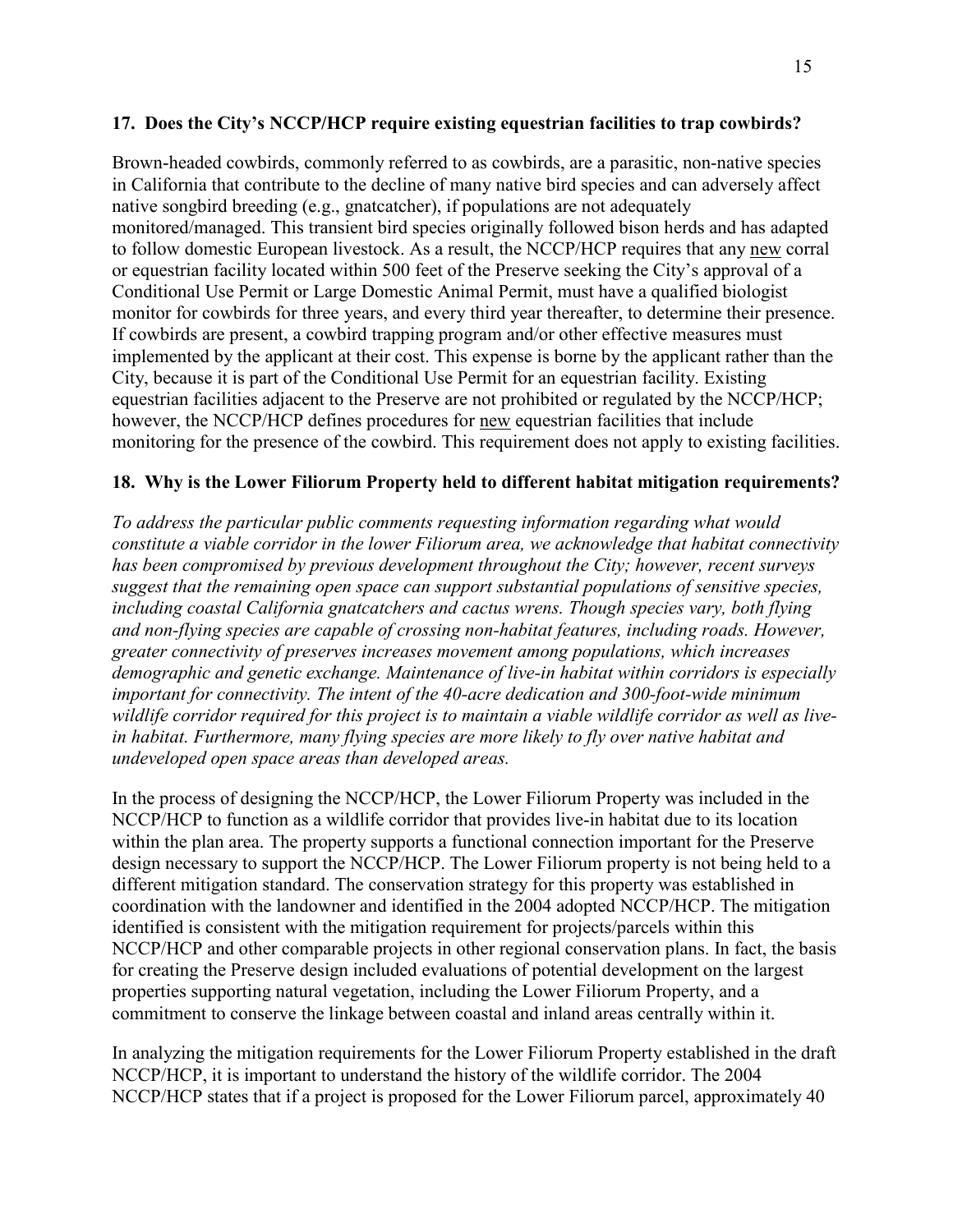to 45 acres of the 94-acre parcel would be dedicated to the Preserve with a width of no less than 300 feet. The purpose of this requirement was to mitigate the project's impacts to surveyed species on the property at the time and to provide a viable wildlife (bird and butterfly) corridor to Abalone Cove. According to the maps in the 2004 NCCP/HCP, the portion of the Lower Filiorum property comprising the 40-acre corridor was within the City's landslide moratorium area, thus leaving the wildlife corridor outside the area most likely to be developed. Since then, the City issued a Conditional Use Permit (CUP) allowing a portion of the area originally identified to serve as the wildlife corridor to be improved with the Event Garden and agricultural uses. The 2004 NCCP/HCP was not applied in the context of the CUP process because it was the City's understanding that the remaining portion of the property would remain undeveloped and would serve as the wildlife corridor. The 2018 NCCP/HCP is consistent with the 2004 NCCP/HCP citing the 40-acre mitigation but identifies a more general location of the wildlife corridor. This is intended to provide flexibility and, again, to offset impacts to covered species that were originally surveyed on the property. The mitigation will only be triggered if a development project is pursued by the property owner and approved by the City. The property owner may seek an individual ITP directly from the Wildlife Agencies to mitigate for impacts to listed species and natural communities associated with a proposed development project; however, mitigation similar to the NCCP/HCP would likely be required. Furthermore, any proposed individual permit will need to be consistent with the NCCP/HCP.

#### **19. How is public use and maintenance managed in the Preserve?**

Public access in the Preserve is conditionally allowed per the NCCP/HCP for passive use consistent with the conservation of biological resources. Prior to the acquisition and conservation of the properties that make up the Preserve, the public historically accessed many of these private properties for recreational purposes. This resulted in unauthorized use and duplicative trails that did not consider the sensitive resources within the Preserve.

In 2008, the City developed a Preserve Trails Plan (PTP) that provides protection to biological resources while balancing passive recreational activity. The City Council also formed a 17 member Public Use Master Plan (PUMP) Committee. The PUMP Committee met 33 times over a three-year period (2006-2008), and formulated recommendations to the City Council for trail names, routes, and uses among other things. The PUMP Committee included comprehensive public vetting and input through numerous public workshops and meetings.

On September 2, 2008, the City Council adopted the PTP. On October 2, 2012, the PTP was amended to include the Filiorum Reserve which was acquired by the City in 2009, as well as to adopt some minor amendments. Trails identified in the PTP include existing trail routes that have been identified based primarily on historical usage and popularity. Impact to the environment was minimized by using existing trails. In development of the PTP, consideration was also given to line-of-site, slope, and safety factors, as well as minimizing potential for erosion. Furthermore, the PTP's approved trail routes take into consideration the natural topography, and the intent to provide access to open areas and vistas while avoiding impacts to sensitive natural areas. Finally, the public uses and trail routes/configurations are designed to be compatible with the Preserve and avoid disturbance to native vegetation, habitat, or covered species identified in the NCCP/HCP. Where habitat impacts, user conflicts, or safety concerns arise on a trail, change of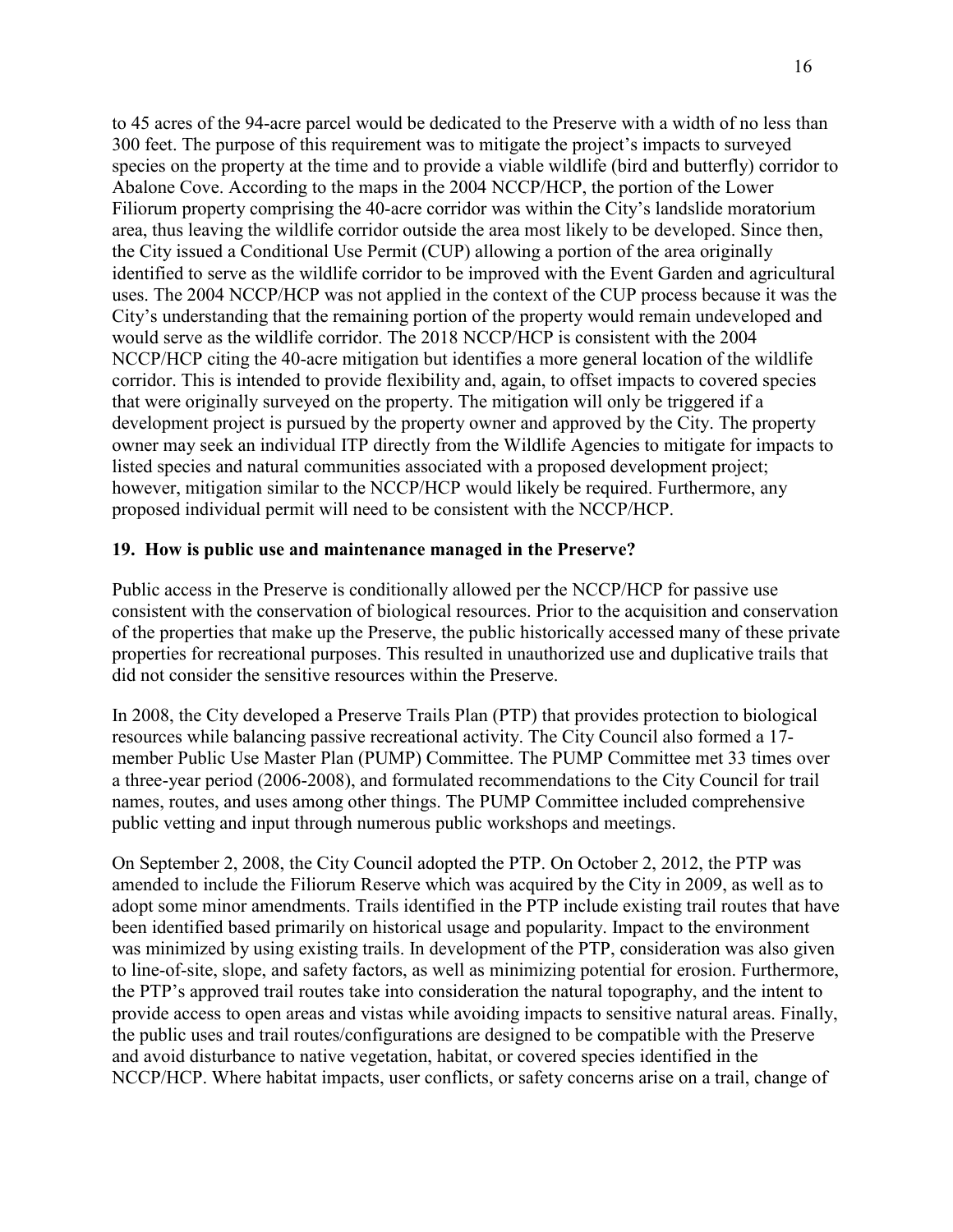trail use designation may be considered, and must be approved by the City Council and the Wildlife Agencies.

The PUMP Committee also made recommendations to the City Council on the PUMP, which establishes public access to the Preserve, and amenities and maintenance supporting public use. The City Council approved the PUMP document April 2, 2013, and it includes public access elements such as permissible and prohibited Preserve uses, trail use determinations, trail maintenance guidelines, and supporting amenities. The public uses and activities in the PUMP are considered conditionally compatible uses under the NCCP/HCP provided they are consistent with the guidelines described in Section 9.2.2.1 of the NCCP/HCP. Not all trail standards commonly accepted in open space areas elsewhere are included within the Preserve, because the Preserve's primary purpose is habitat conservation and covered species protection rather than public use. Trail guidelines are established on Page 6 of the PUMP and NCCP/HCP Section 9.2.2.2. Per the PUMP, trails are to be maintained or designed for minimum impact on existing and potential habitat. Section 9.2.2.2 of the NCCP/HCP describes how baseline surveys will be conducted to assess and document trail widths, and identify unauthorized trails through the Preserve. The City, PVPLC, and the Wildlife Agencies will meet to determine and finalize appropriate widths for all trails consistent with Section 9.2.2.2 of the NCCP/HCP. The PVPLC and City will cooperatively maintain and manage public uses within the Preserve consistent with the NCCP/HCP.

## **20. Why is public access to the Preserve conditionally allowed per the NCCP/HCP?**

To understand why public access to the Preserve is conditionally allowed per the City's NCCP/HCP, it is important to understand the purpose of the NCCP/HCP. The NCCP/HCP identifies and provides for the regional protection of plants, animals, and their habitats, while allowing compatible uses. Because there is overwhelming public support in the City (and surrounding areas) to provide for public access to the Preserve, the City has included passive recreation as a conditionally compatible use in the Preserve. Public access within the Preserve must conform to the Preserve's PUMP and the NCCP/HCP (see Sections 5.4.2, 5.2.8, and 9.2.2 of the NCCP/HCP). More specifically, the public uses and activities in the Preserve's PUMP are considered conditionally compatible uses under the City's NCCP/HCP, provided they are consistent with the guidelines described in Section 9.2.2.1 of the NCCP/HCP. Public access is subject to the same habitat impact avoidance and minimization measures as all other projects/activities covered by the NCCP/HCP (see Section 5.5 of the NCCP/HCP). Moreover, it is a priority for the City, Wildlife Agencies, and PVPLC to work together to manage public access in a way that is consistent with the protection and enhancement of the biological resources identified in the NCCP/HCP. The passive recreational activities allowed within the Preserve through the NCCP/HCP and the PUMP are designed to connect to the recreational facilities located outside the Preserve.

## **21. How does the City's NCCP/HCP address fuel modification within and adjacent to the Preserve?**

At no time will the NCCP/HCP provisions take precedence over requirements of public health, safety, and welfare as determined by the Los Angeles County Fire Department. The City has consulted with the Los Angeles County Fire Department and Los Angeles County Department of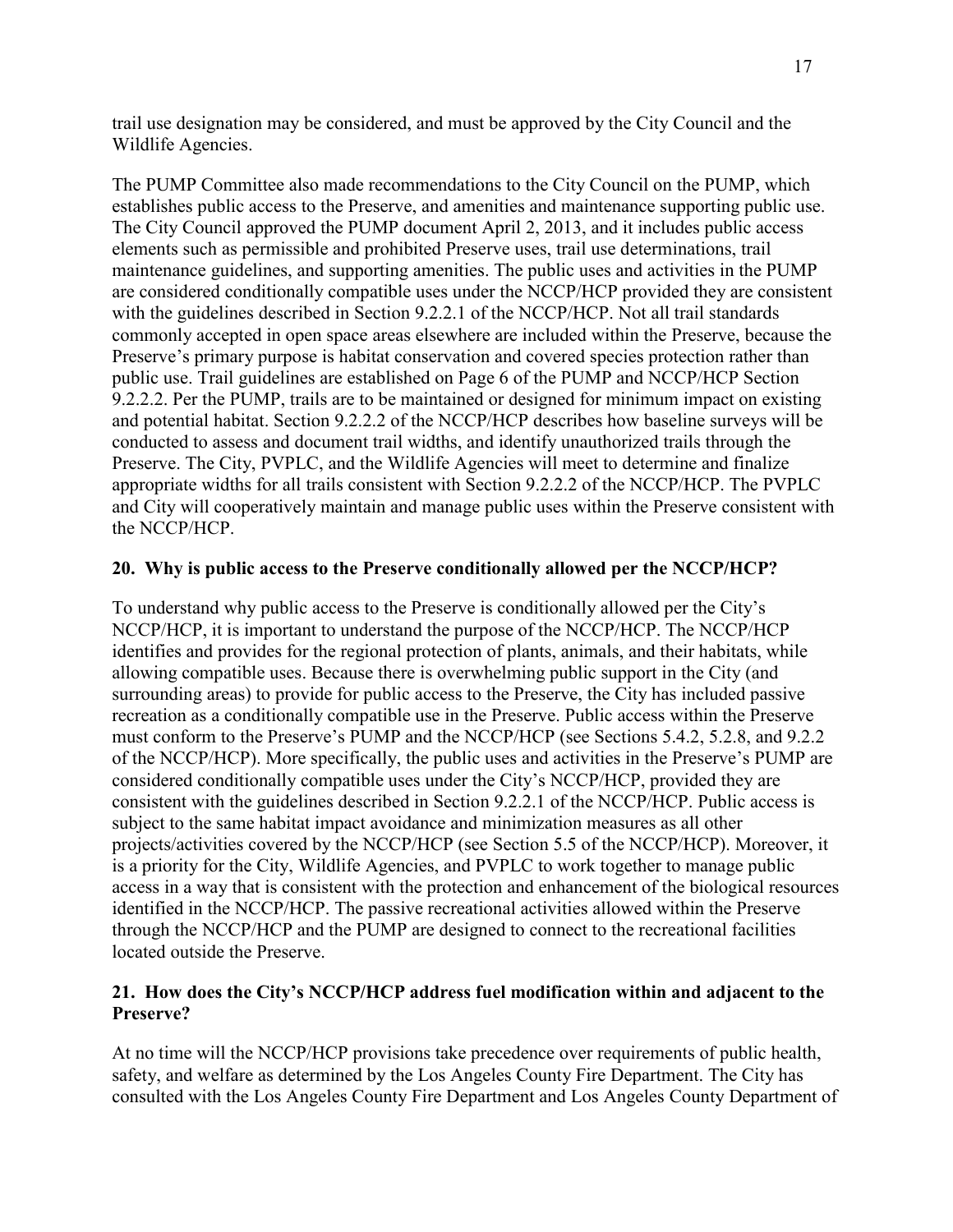Agricultural Commissioner/Weights and Measures to ensure that fuel modification zone widths and defensible space methods within and adjacent to the Preserve are adequate to meet Fire Department requirements.

Fuel modification is a covered activity in the NCCP/HCP. The City's required fuel modification is expected to result in the loss of 12 acres of CSS and 18 acres of non-native grassland within the Preserve. As defined in the Management Agreement between the City and the PVPLC, the City is responsible for conducting fuel modification on City-owned Preserve land and the PVPLC is responsible for conducting fuel modification on PVPLC owned-land. The City owns all 12 areas within the Preserve, with the exception of an approximately 25-acre portion of the Agua Amarga Reserve. The City coordinates fuel modification annually with the Los Angeles County Department of Agricultural Commissioner/Weights and Measures (formally known as the Weed Abatement Division) and the Los Angeles County Fire Department, and conducts fuel modification in coordination with their staff. While fire safety measures and fuel modification will be carried out with a priority for human safety, the City and PVPLC also minimize impacts to biological resources including covered species and their habitat to the extent possible. Preserve fuel modification requirements and prescribed methods are further outlined in Sections 5.2.13 and 9.2.3 and Figure 5-1 and Table 5-1 of the NCCP/HCP.

For new private development projects on vacant lots adjacent to the Preserve, all fuel modification required as a result of the new projects must occur outside of the Preserve, unless the Los Angeles County Department of Agricultural Commissioner/Weights and Measures or Los Angeles County Fire Department agree that no other options exist. In situations where fuel modification for new development must occur in the Preserve, impacts are already addressed by the NCCP/HCP. For private projects to be covered under the NCCP/HCP, impacts to vegetation to be cleared for fuel modification will be offset by the project applicant with a mitigation fee to the City's Habitat Restoration Fund using a 2:1 mitigation ratio for impacted CSS, a 0.5:1 mitigation ratio for impacted non-native grassland, and a 3:1 mitigation ratio for impacted native grassland occurring in areas greater than 0.3 acre. The anticipated loss from fuel modification resulting from covered private projects/activities outside of the Preserve is not expected to exceed 10 acres of CSS and 20 acres of grassland. Any loss of CSS beyond 10 acres and 20 acres of grassland is not a NCCP/HCP covered project/activity. For more information on fuel modification for new private development, refer to Section 5.3.3 and Table 5-2 of NCCP/HCP.

# **22. Does the NCCP/HCP allow vehicular access in the Preserve?**

There are 33 miles of trails within the Preserve of which approximately 21 trails can accommodate authorized vehicular access. These trails were historically used as roads prior to creation of the Preserve by utility companies for infrastructure maintenance, public safety, and vehicle access by then-private owners. The NCCP/HCP recognizes that there is a need for limited vehicular access in the Preserve by authorized agencies (public safety, utilities, City, PVPLC, etc.). Vehicle access in the Preserve will be conducted consistent with Section 5.5 of the NCCP/HCP. Pursuant to the NCCP/HCP, the City and PVPLC will work with the Wildlife Agencies to develop a Preserve Access Protocol (PAP) within 90 days of NCCP/HCP adoption (see Section 6.5.2 of the NCCP/HCP). When accessing the Preserve, authorized vehicle operators must take measures to avoid and minimize, to the maximum extent possible, environmental damage, including direct and indirect impacts to habitat and covered species. The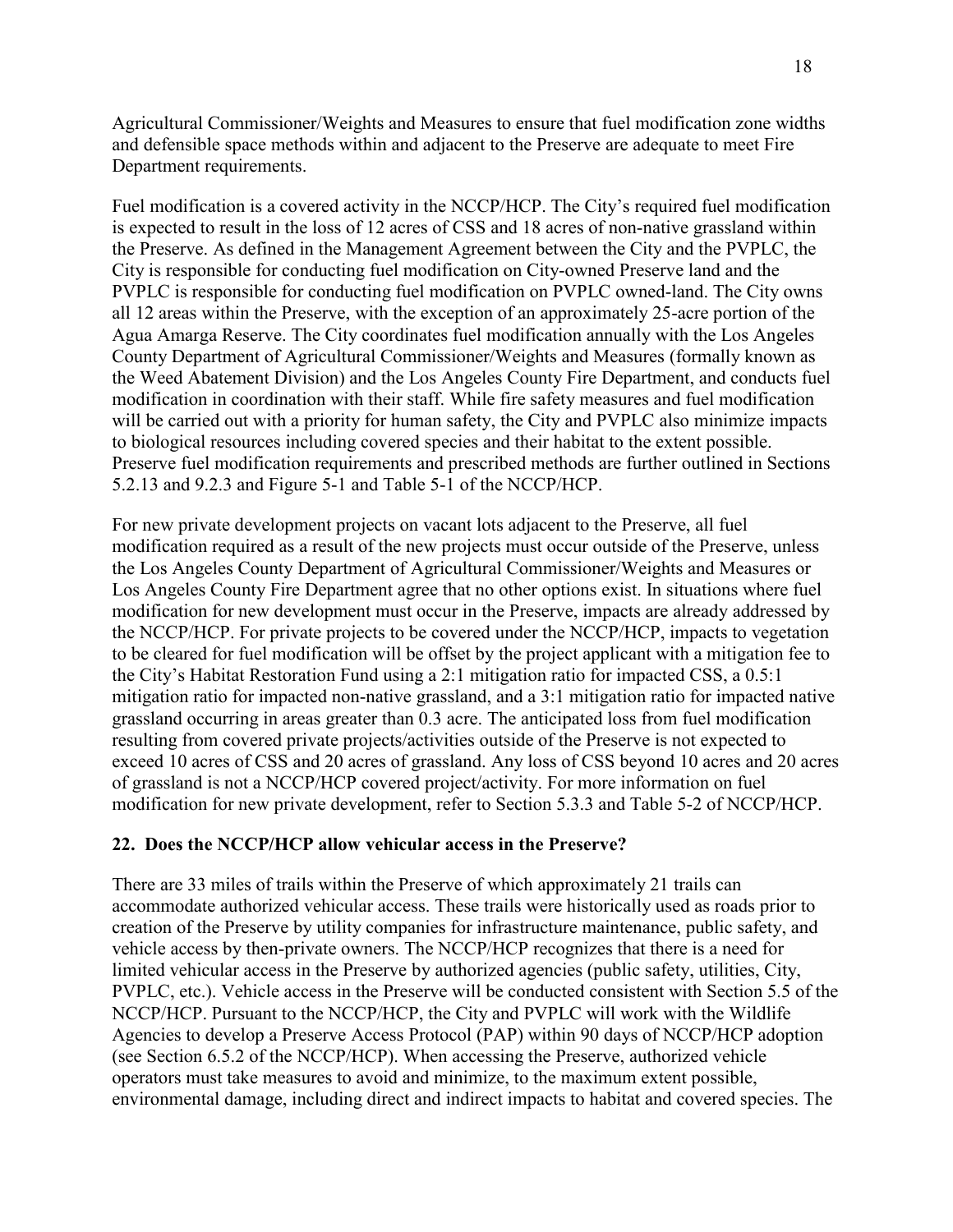PAP will create a protocol for vehicular access in the Preserve in a way that provides authorized entities the vehicle access they require, while minimizing impacts to covered species and their habitat. The City will be working directly with public safety agencies, including the Los Angeles County Fire Department (including Los Angeles County Lifeguards) and the Los Angeles County Sheriff's Department to provide their vehicular access and maintenance needs. The City currently communicates with the Fire Department and maintains trails for emergency/fire/public safety at their request and in compliance with the NCCP/HCP. The PAP will be discussed at quarterly Preserve Public Forums, and will be brought to City Council for consideration.

# **23. How does the City's NCCP/HCP address coyotes?**

As detailed in Section 7 of the NCCP/HCP, general biological monitoring in the Preserve will be conducted to evaluate whether the Preserve is meeting the conservation goals for covered plants and animal species and their habitats. The NCCP/HCP does not regulate management of coyotes as safety threats to humans. However, the City has a Coyote Management Plan administered by the City's Code Enforcement Division that supports coexistence with coyotes and uses education, behavior modification, and development of a tiered responses to aggressive coyote behavior. The City also utilizes the Wildlife Watch program, administered by the CDFW, to keep coyotes out of residential neighborhoods and in the canyons and open space areas of the Peninsula. Here is the [Management Plan.](https://www.rpvca.gov/DocumentCenter/View/12546/Revised-coyote-management-plan-AM-9-25-18-edits_2)

# **24. What role does the PVPLC have in the City's NCCP/HCP?**

The PVPLC was founded in 1988 by a group of concerned residents to preserve open space on the Peninsula. The organization is a private  $501(c)(3)$  nonprofit corporation. The PVPLC consists of a Board of Directors and a staff that includes qualified biologists. In 2006, the City entered into an interim management agreement with PVPLC to manage and monitor conserved habitat in the Preserve. A formal long-term management agreement was entered into by the City and PVPLC in 2011. As the habitat manager of the Preserve, PVPLC has also applied to be a Permittee under the NCCP/HCP for management related activities. As discussed in the NCCP/HCP, PVPLC will hold conservation easements for Preserve lands in perpetuity. PVPLC and the City are responsible for stewardship of the Preserve during the 40-year life of the permit. The PVPLC and the City will also be responsible for enforcement of conservation easement requirements in perpetuity once the permit decision on the NCCP/HCP has been finalized. Postpermit, PVPLC will have responsibilities for perpetual stewardship and conservation easement enforcement for the Preserve.

# **25. How does the PVPLC contribute to the financial support of the Preserve?**

PVPLC, as the habitat manager of the Preserve, will provide in-kind services and funding for management and monitoring obligations as described in the NCCP/HCP. This commitment also supports the NCCP/HCP permit application by contributing to the necessary funding that will assist the Wildlife Agencies in making their required findings associated with the permit decisions. The City's partnership with PVPLC will enable the PVPLC to manage the nonwasting endowment to fund the conservation management of the Preserve during the permit term, and post-permit conservation in perpetuity (see Section 8.2 of the NCCP/HCP). Per the Management Agreement between the City and PVPLC, the PVPLC provides annual financial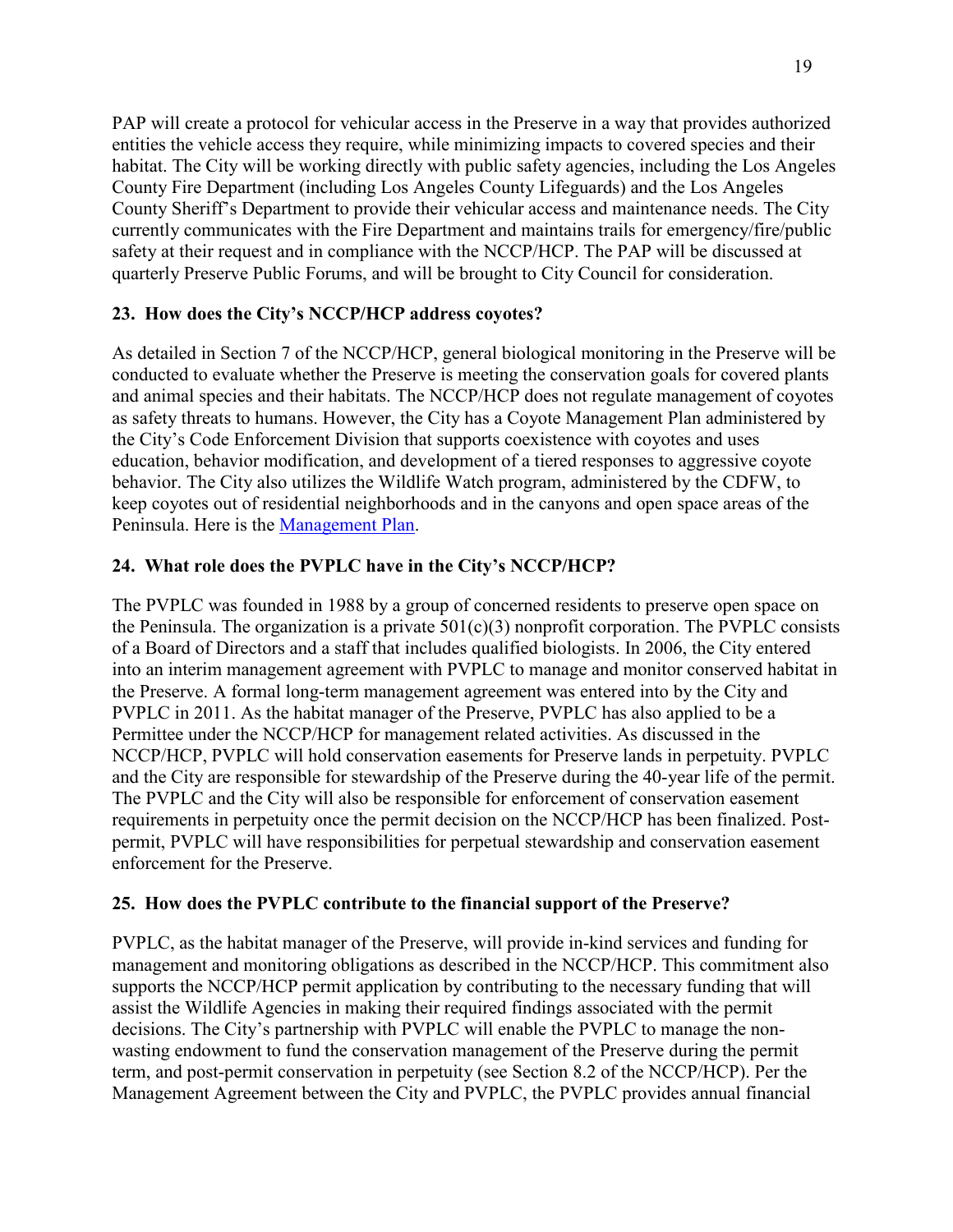support to the Preserve consisting of at least \$50,000 (2006 baseline payment/subject to inflation) in cash expenditures, and in-kind services to perform or support its performance of the obligations set forth in Exhibit B-1 and C of the Management Agreement. Additionally, the PVPLC organizes and provides for volunteer services valued at not less than \$50,000/year to perform or support the PVPLC's performance of its responsibilities under the NCCP/HCP (see Exhibit B-1 of the Management Agreement and Appendix C of the NCCP/HCP). Finally, PVPLC has been successful at obtaining many grants for habitat restoration, invasive-plant management, interpretive signage, trail maintenance, and environmental education, all of which contribute to the overall management of the Preserve.

#### **26. What is the PVPLC's role as Preserve Habitat Manager?**

While the City is the lead applicant for the NCCP/HCP, both the PVPLC and City are anticipated to be Permittees under the NCCP/HCP. The City is expected to be issued permits for covered projects/activities identified in the NCCP/HCP that require local land use authority; whereas, PVPLC, as the designated Preserve habitat manager, is expected to be issued permits related to implementation of Preserve management and monitoring activities as agreed to by the City and PVPLC in the Management Agreement and the NCCP/HCP. The Management Agreement between the City and PVPLC is required by the NCCP/HCP and shall expire on the same date as the expiration of the NCCP/HCP. The Preserve habitat manager is responsible for implementation of the biological objectives and methodologies described in Section 7 of the NCCP/HCP. As Preserve habitat manager, PVPLC is tasked with restoring 250 acres of habitat for the City over the total life of the NCCP/HCP permit and conducting all biological monitoring and reporting for the Preserve. A minimum of 5 acres of native habitat shall be restored each year, or a total of 15 acres every three years if exigencies prevent restoration of 5 acres each year. PVPLC engages in permissive activities which will be carried out as determined necessary by PVPLC, some of which include trail maintenance and sign replacement. Additionally, PVPLC will coordinate with the City to ensure implementation of the habitat impact avoidance and minimization measures identified in the NCCP/HCP for covered projects/activities within and outside of the Preserve.

#### **27. Does the City's NCCP/HCP requires Conservation Easements and what is the PVPLC's role in permit and post-permit responsibilities?**

Within 90 days of permit issuance, and as a condition of the NCCP/HCP, the City and PVPLC will place Wildlife Agency-approved conservation easements following the template in Exhibit E of the Implementing Agreement on all proposed City-owned Preserve lands described in Section 4.2 of the NCCP/HCP. PVPLC will hold conservation easements for City-owned lands within the Preserve, and the City will hold conservation easements for PVPLC-owned lands within the Preserve. During the 40-year permit term and post-permit term, the PVPLC, as the Preserve habitat manager, will be responsible for protection of the conservation value of the Preserve by enforcing the conservation easements and conducting basic land stewardship activities, such as biological monitoring and invasive species control.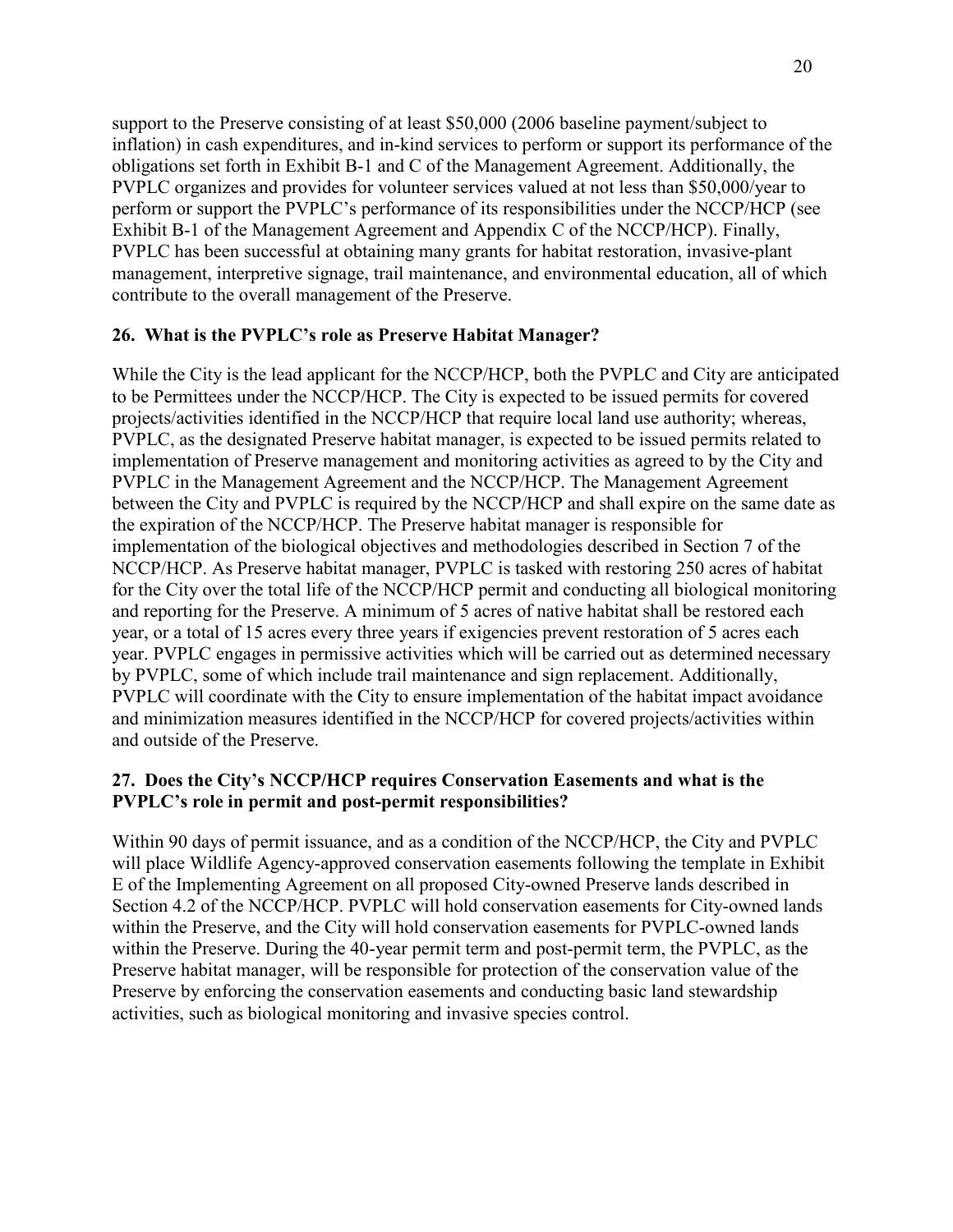## **28. What is the permit term of the City's NCCP/HCP?**

The City is requesting a 40-year permit term for the NCCP/HCP that would enable the City to carry out the proposed covered projects and activities addressed in the NCCP/HCP.

# **29. Why is the City operating under the NCCP/HCP though it hasn't been formally approved by the Wildlife Agencies?**

Although the NCCP/HCP was drafted and approved by the City Council in 2004, it has not been formally approved and permitted by the Wildlife Agencies. The City Council opted to begin implementing the tenets of the draft 2004 NCCP/HCP, while reevaluating the City's need for public and private projects to be covered under the NCCP/HCP. The permit term was originally proposed as 50 years; however; the City began operating consistent with the NCCP/HCP in 2004. Covered projects/activities that would have resulted in loss of habitat or take of listed species did not move forward during that time. The City began implementing the NCCP/HCP in 2004; however, covered projects/activities that would have resulted in loss of habitat or take of listed species did not move forward during that time. The 2018 NCCP/HCP has been updated to reflect the City's public project needs, changes in land acquisition that have occurred since 2004, and updated to acknowledge areas within the NCCP/HCP plan area that were removed.

# **30. What happens in the event the City and the PVPLC come to a disagreement with the implementation of the NCCP/HCP?**

The PVPLC, as the Preserve habitat manager, will implement their responsibilities identified in the NCCP/HCP. This includes managing and monitoring the Preserve and protecting the conservation values of the Preserve through enforcement of conservation easements over the land that PVPLC will hold in perpetuity. If the City and PVPLC disagree on matters related to implementation of the NCCP/HCP and associated agreements and documents, a conflict resolution process is outlined in the Management Agreement to address the resolution process. The conflict resolution process is as follows: If the PVPLC has concerns with any City activities that affect the Preserve and/or NCCP/HCP, the PVPLC Executive Director shall transmit its concerns directly to the City Manager. Likewise, if the City has concerns with any PVPLC activities that affect the Preserve and/or NCCP/HCP, the City Manager shall transmit said concerns directly to the PVPLC Executive Director. If differences of opinion cannot be resolved by the Executive Director and the City Manager, the concerns shall be discussed by one or more representatives of the PVPLC Board and one or more representatives of the City Council (but not by way of a public meeting in which a quorum of Council members are present). If the PVPLC Board and members of the City Council cannot resolve the concerns, either party may request that the Wildlife Agencies mediate the concerns. The Wildlife Agencies' direction shall be final and binding on the parties.

# **31. How much does the NCCP/HCP Cost?**

The City and PVPLC have financial obligations to the NCCP/HCP as described in Section 8 in the NCCP/HCP. Annual financial obligations are broken into two categories, as shown in Appendix C: (1) funding required for the conservation requirements of the NCCP/HCP, and (2) costs associated directly with land ownership and public access/passive recreation. Annual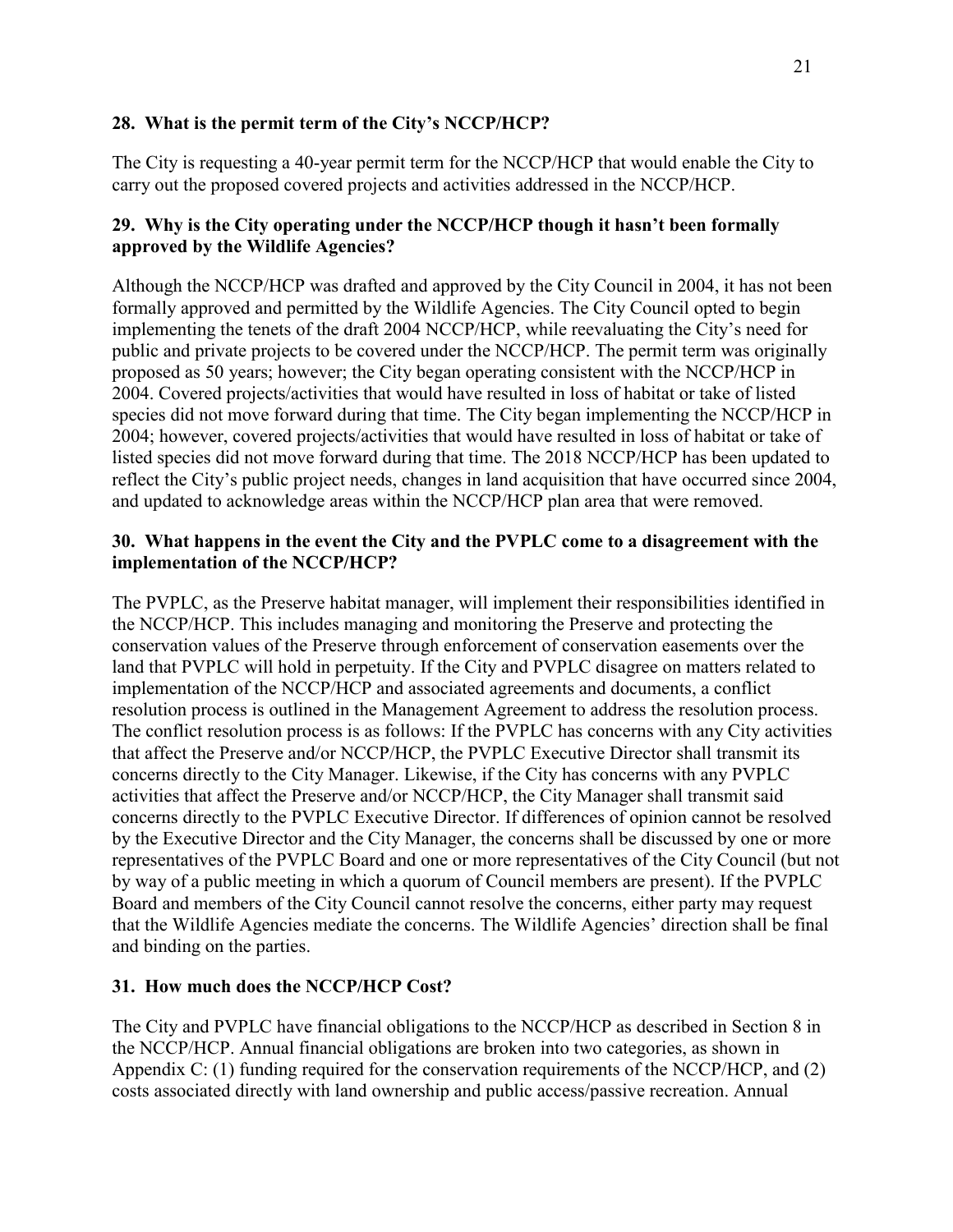funding obligations have also been identified for the 40-year permit term and post-permit. The table below summarizes the City and PVPLC annual funding obligations during the permit term and post-permit.

A significant portion of the management and maintenance costs result from public access to the Preserve, and the resulting necessary enforcement and supporting maintenance and amenities. In response, the City has increased costs related to management, enforcement, public safety, maintenance, signage, parking solutions, and public education. Public access of the Preserve is being requested by the City and is not a requirement of the NCCP/HCP; therefore, these costs related to management of public access, etc. is a cost that is in excess of just managing and monitoring the Preserve for the covered species and their habitat.

| <b>Annual Preserve Management Costs During Permit Term</b> |             |  |  |
|------------------------------------------------------------|-------------|--|--|
| Fulfilling Conservation Requirements (City)                | \$249,210   |  |  |
| Fulfilling Conservation Requirements (PVPLC)               | \$230,559   |  |  |
| Costs related to land ownership and public access (City)   | \$1,286,209 |  |  |
| Costs related to land ownership and public access (PVPLC)  | \$19,460    |  |  |
| <b>Total Annual Preserve Management Costs</b>              | \$1,785,438 |  |  |
| <b>Annual Preserve Management Costs Post Permit Term</b>   |             |  |  |
| Fulfilling Conservation Requirements (City)                | \$94,910    |  |  |
| Fulfilling Conservation Requirements (PVPLC)               | \$22,030    |  |  |
| Costs related to land ownership and public access (City)   | \$1,286,209 |  |  |
| Costs related to land ownership and public access (PVPLC)  | \$5,000     |  |  |
| <b>Total Annual Preserve Management Costs</b>              | \$1,408,149 |  |  |

## **Table-4. Annual Preserve Management Costs**

In addition to annual management costs, as a post-permit requirement to ensure the continued conservation and management of the Preserve in perpetuity the City will provide funding to the PVPLC for a non-wasting endowment in the amount of \$10,000 annually and continuing for the permit term. The funds will be adjusted annually by the CPI-U for inflation. The PVPLC's investment strategy of the fund is anticipated to generate at least \$863,000 (adjusted for CPI-U) by the end of the 40 year-permit term which will assure sufficient funding for the perpetual stewardship of the Preserve and management of the conservation easements. Post-permit, the PVPLC will be responsible for conservation management of the Preserve in perpetuity, thereby removing any financial obligations related to conservation management by the City post-permit.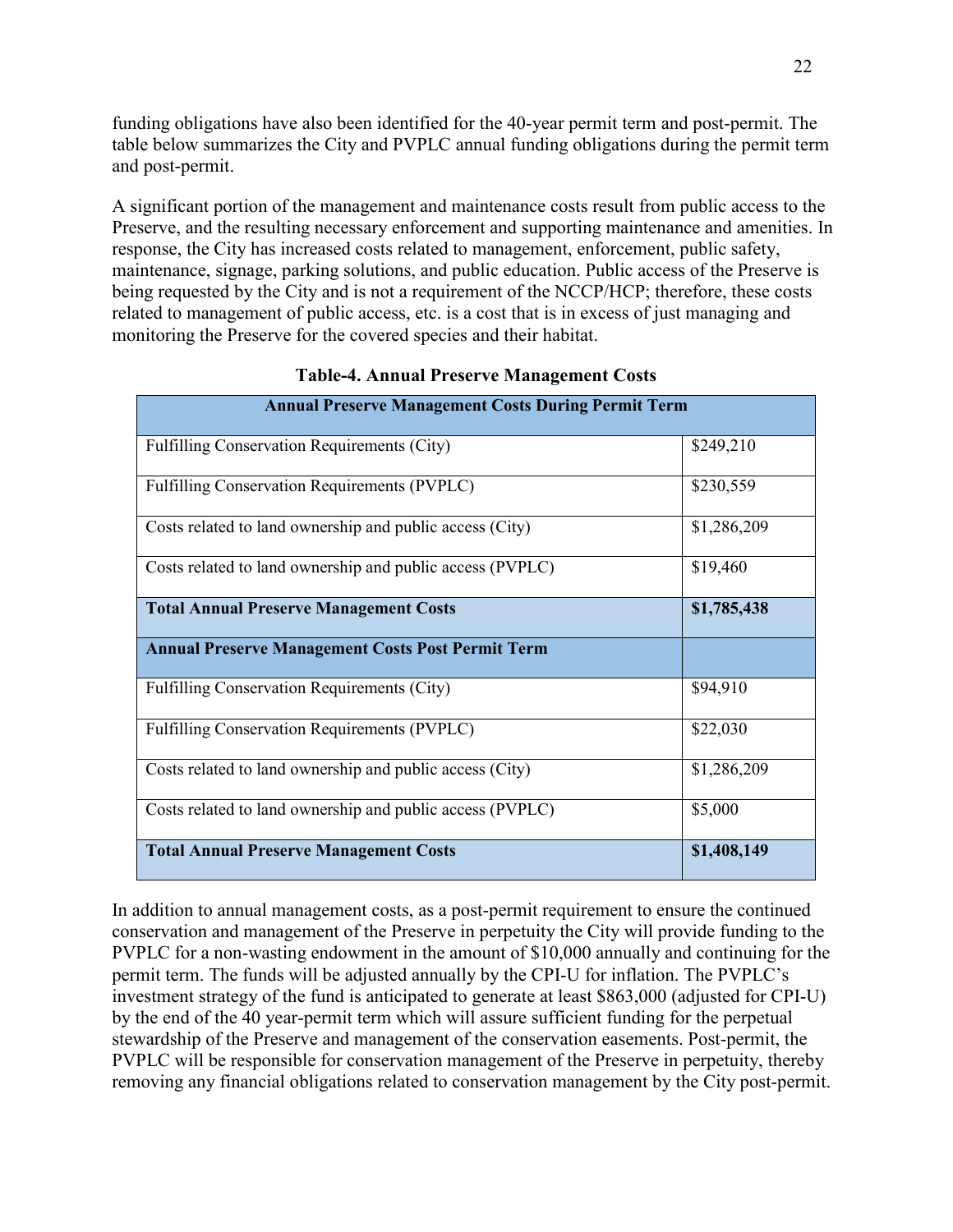The City will remain responsible for maintenance and repair of City-owned infrastructure and staff costs.

The City will maintain a dedicated Habitat Restoration Fund of at least \$50,000 (adjusted annually by the CPI-U) during the 40-year permit term that may be used to fund a variety of habitat restoration purposes including payment to the PVPLC for their habitat management defined in the City-PVPLC Management Agreement, as a contribution toward the non-wasting endowment fund discussed above, or as a contribution to the PVPLC to perform habitat conservation activities beyond the requirements of the NCCP/HCP. A detailed discussion on the financial obligations can be found in Section 8 of the NCCP/HCP, and Appendix C of the NCCP/HCP.

# **32. What is the Special 4(d) rule and interim habitat loss permit?**

The City signed a Planning Agreement to begin the preparation of the Palos Verdes Peninsula NCCP Subarea in 1996, which afforded the City interim take exemptions under 4(d) of the ESA. The City was allocated and has exhausted about 63 acres of coastal sage scrub loss while the NCCP/HCP was being developed. Several projects were authorized to move forward with interim Special 4(d) rule habitat loss permits (i.e., Subregion 1, Kajima) which streamlined project approvals in advance of permit decisions on the NCCP/HCP. To date, NCCP/HCP permits have not been issued to the City since the NCCP/HCP is not currently approved by the Wildlife Agencies. Over the past several years, approximately eight public projects are waiting to be authorized under the NCCP/HCP permits. Thus, individual projects that will result in take of listed species and their habitat, beyond what was allowed under the interim Special 4(d) rule, have not moved forward under the NCCP/HCP. NCCP/HCP permits are expected to be issued by the Wildlife Agencies for losses of habitat and take of listed species which will expedite pending projects within the City.

# **33. What is the NCCP/HCP document versus the Implementing Agreement?**

The NCCP/HCP document is necessary as part of the permit application package for the issuance of a section 10 ITP under the ESA and issuance of a NCCP permit authorizing take under the state NCCPA. The NCCP/HCP describes, in detail, what roles and implementation responsibilities (e.g., funding, management, reporting) the City and PVPLC have over the life of the permit as well as post permit. The Implementing Agreement is a joint document between the applicant (City and PVPLC) and the Wildlife Agencies that clarifies the provisions of a habitat conservation plan and specifies how those provisions will be carried out.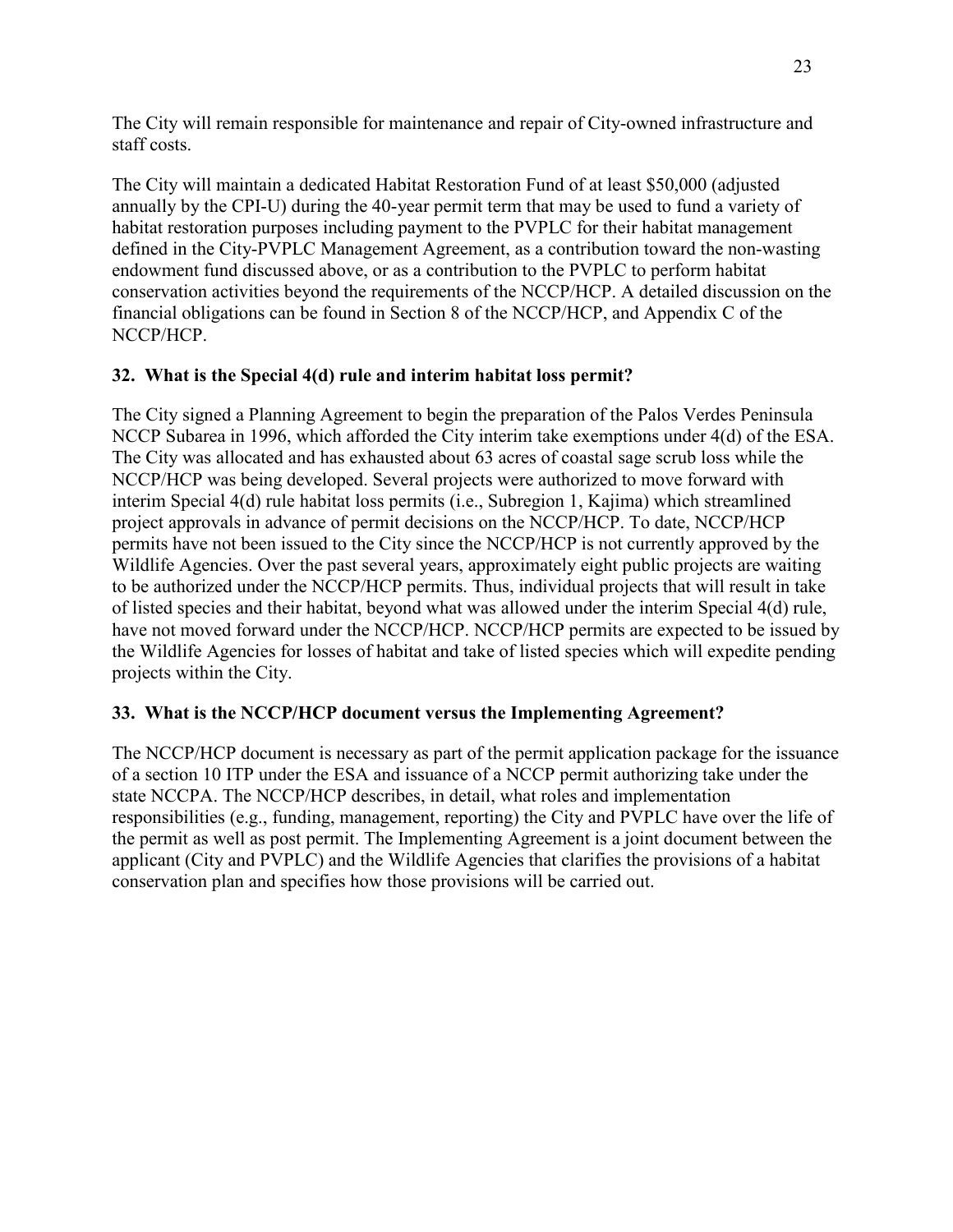# **SPECIFIC RESPONSES TO COMMENTS**

| No. | <b>DATE</b> | <b>COMMENTOR</b> | <b>COMMENT</b>                                                                                                                                                                                                                                                                                                                                                                                                                                                                                                                                                                                                                                                                                                                                                                                                                                                                                                                                                                                                                                                                                                                                                                                                                                                                                                                                                                                                                                                                                                                                                                                                                                                                                                                                                                                                                                                                          | <b>RESPONSE</b>                                                                                                                                                                                                                                                                                                                                                                                                                                                                                                                                                                                                                                                                                                                                                                                                                                                                                                                                                                                   |
|-----|-------------|------------------|-----------------------------------------------------------------------------------------------------------------------------------------------------------------------------------------------------------------------------------------------------------------------------------------------------------------------------------------------------------------------------------------------------------------------------------------------------------------------------------------------------------------------------------------------------------------------------------------------------------------------------------------------------------------------------------------------------------------------------------------------------------------------------------------------------------------------------------------------------------------------------------------------------------------------------------------------------------------------------------------------------------------------------------------------------------------------------------------------------------------------------------------------------------------------------------------------------------------------------------------------------------------------------------------------------------------------------------------------------------------------------------------------------------------------------------------------------------------------------------------------------------------------------------------------------------------------------------------------------------------------------------------------------------------------------------------------------------------------------------------------------------------------------------------------------------------------------------------------------------------------------------------|---------------------------------------------------------------------------------------------------------------------------------------------------------------------------------------------------------------------------------------------------------------------------------------------------------------------------------------------------------------------------------------------------------------------------------------------------------------------------------------------------------------------------------------------------------------------------------------------------------------------------------------------------------------------------------------------------------------------------------------------------------------------------------------------------------------------------------------------------------------------------------------------------------------------------------------------------------------------------------------------------|
|     | 11/18/18    | Sunshine         | I.<br>It appears to me that this draft NCCP is not compliant with<br>the City of Rancho Palos Verdes General Plan. In many<br>ways, it dilutes the Goals of preserving and enhancing:<br>infrastructure, recreational open space, the Peninsula Wheel<br>Trails Network, agricultural activities and the keeping of<br>large domestic animals. The draft NCCP places restrictions<br>on these activities in deference to native plants as does the<br>PUMP.<br>For several years, the RPV Staff has been recommending<br>II.<br>actions to the City Council as though the NCCP was<br>approved and to be enforced. This has caused great harm to<br>the quality of the facilities which the City is to maintain in<br>the interest of the residents' health safety and welfare. To<br>quote the Maintenance Superintendent, "The PVP Land<br>Conservancy is interfering with my ability to apply best<br>business practices."<br>I will be asking the RPV City Council not to adopt this Plan<br>III.<br>unless all of the references to avoiding otherwise appropriate<br>designs and engineering be removed. Management to<br>"remedy the degradation" should be sufficient.<br>IV.<br>Since the NCCP applies to the whole City and even impacts<br>adjacent jurisdictions, I object to the restatement of the<br>Preserve Trails Plan (Sections 5.4.2 and 9.2.1.1) as<br>something to be kept up to date separately from the Trails<br>Network Plan (TNP). In the interest of consistency,<br>continuity, emergency access and evacuation corridors, all<br>trail designs, use rules, signage and maintenance criteria<br>should be governed and implemented by one document, the<br>TNP. The Peninsula Wheel Trails Network (PWTN) should<br>be the guiding priority. (Attached.) FYI. The PWTN was<br>designed by the local Sierra Club to avoid isolating wildlife<br>gene pools. | $\mathbf{I}$ .<br>The NCCP/HCP is compliant<br>with the General Plan.<br>Specifically, it supports the goals<br>of the Conservation & Open<br>Space Element and the Land Use<br>Element by preserving 1,402.4<br>acres of open space in perpetuity.<br>See Master Responses Nos. 14<br>and 20.<br>II.<br>See Master Response No. 29.<br>The Maintenance<br>Superintendent, as well as City<br>staff works cooperatively with<br>the PVPLC to manage the<br>Preserve pursuant to the<br>Management Agreement<br>between the two entities, and the<br>NCCP/HCP.<br>III.<br>Comment noted.<br>IV.<br>See Master Response Nos. 14<br>and 20. The Peninsula Wheel<br>Network will be considered and<br>included as appropriate in the<br>update to the Trails Network<br>Plan (TNP) currently underway.<br>The Preserve Trails Plan (PTP)<br>will be included within the larger<br>TNP, and the PTP may be<br>updated periodically.<br>V.<br>The NCCP/HCP does not ban<br>Capital Improvement projects |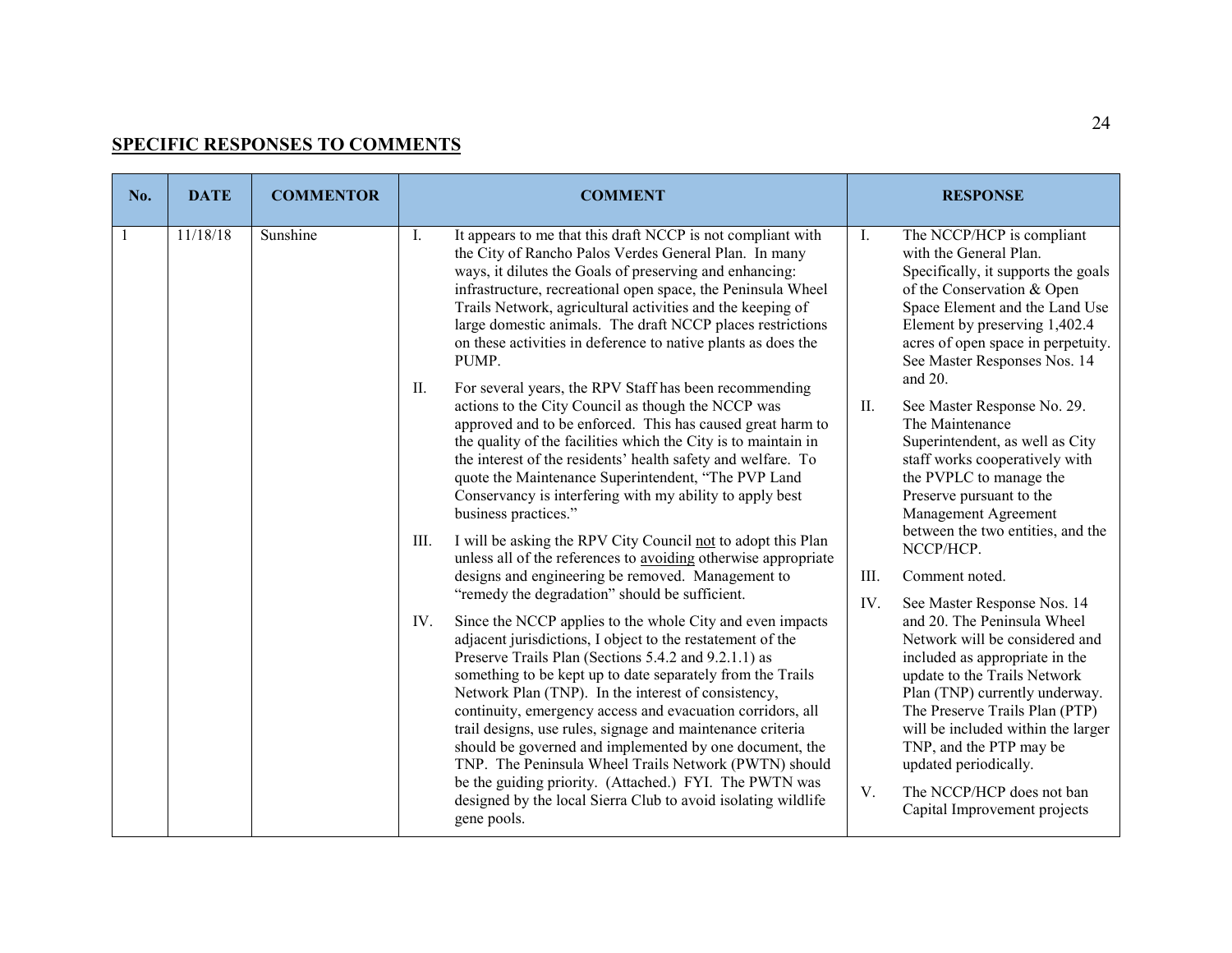| No.            | <b>DATE</b> | <b>COMMENTOR</b> | <b>COMMENT</b>                                                                                                                                                                                                                                                                                                                                                                                                                                                                                                                                                                                                                                                                                                                                                                                                                                                                                                                                                                                                                                                      | <b>RESPONSE</b>                                                                                                                                                                                                                                                                                                                                           |
|----------------|-------------|------------------|---------------------------------------------------------------------------------------------------------------------------------------------------------------------------------------------------------------------------------------------------------------------------------------------------------------------------------------------------------------------------------------------------------------------------------------------------------------------------------------------------------------------------------------------------------------------------------------------------------------------------------------------------------------------------------------------------------------------------------------------------------------------------------------------------------------------------------------------------------------------------------------------------------------------------------------------------------------------------------------------------------------------------------------------------------------------|-----------------------------------------------------------------------------------------------------------------------------------------------------------------------------------------------------------------------------------------------------------------------------------------------------------------------------------------------------------|
|                |             |                  | V.<br>The direction that the City will cease and desist all of their<br>usual Capital Improvement Plans, repairs and maintenance<br>that might result in the loss of Covered Species and/or their<br>habitat is absurd. The quality of our infrastructure must not<br>be infringed upon.<br>The advantages of human access to open spaces and vista<br>VI.<br>points are universally accepted. Most of those advantages<br>are lost when humans are excluded in favor of "pure<br>habitat". The NCCP is not a local concept and I am offended<br>by this effort to impose "pure habitat" regulations and<br>penalties upon the residents, private property owners and<br>citizens of this whole region.<br>The California Coastal Trail is a Legislated objective and has<br>VII.<br>been designated as our State's Millennium Trail by our<br>Former First Lady, Hillary Clinton. I question how any<br>Agencies have the authority to obstruct that endeavor. Please<br>do not approve the RPV Natural Communities Conservation<br>Plan as drafted.<br>Attachment | and is intended to streamline<br>permitting.<br>VI.<br>Comment noted. The<br>NCCP/HCP is not intended to<br>impose "pure habitat"<br>regulations and penalties.<br>We are not aware of any conflict<br>VII.<br>with regional trail projects.                                                                                                              |
| $\overline{2}$ | 12/1/19     | Sunshine         | The draft RPV NCCP/HCP of 2018 as written, is seriously<br>I.<br>flawed with respect to the design and maintenance of the<br>Peninsula's trails network as it exists within the City of<br>Rancho Palos Verdes. The Preserve Trails Plan is not a<br>"stand-alone" document. It should be implemented and<br>updated as a "living document" portion of the RPV Trails<br>Network Plan (TNP). The conceptual and the existing trails<br>which are potentially impacted by this draft NCCP are<br>indicated on the attached illustration of the Peninsula Wheel<br>Trails Network. (Approved by RPV City Council in 1990.)<br>One page which is not subject to amendment is the TRAILS<br>II.<br>DEVELOPMENT / MAINTENANCE CRITERIA of July 4,<br>2012. (Attached.) This document should be included in the                                                                                                                                                                                                                                                           | I.<br>See Specific Response to<br>Comment No. 1, IV.<br>II.<br>See Specific Response to<br>Comment No. 1, IV. The July 4,<br>2012 Trails<br>Development/Maintenance<br>Criteria was not adopted by the<br>City Council.<br>III.<br>See Specific Response to<br>Comment No. 1.<br>IV.<br>Comment regarding typos noted.<br>The reason the PTP is discussed |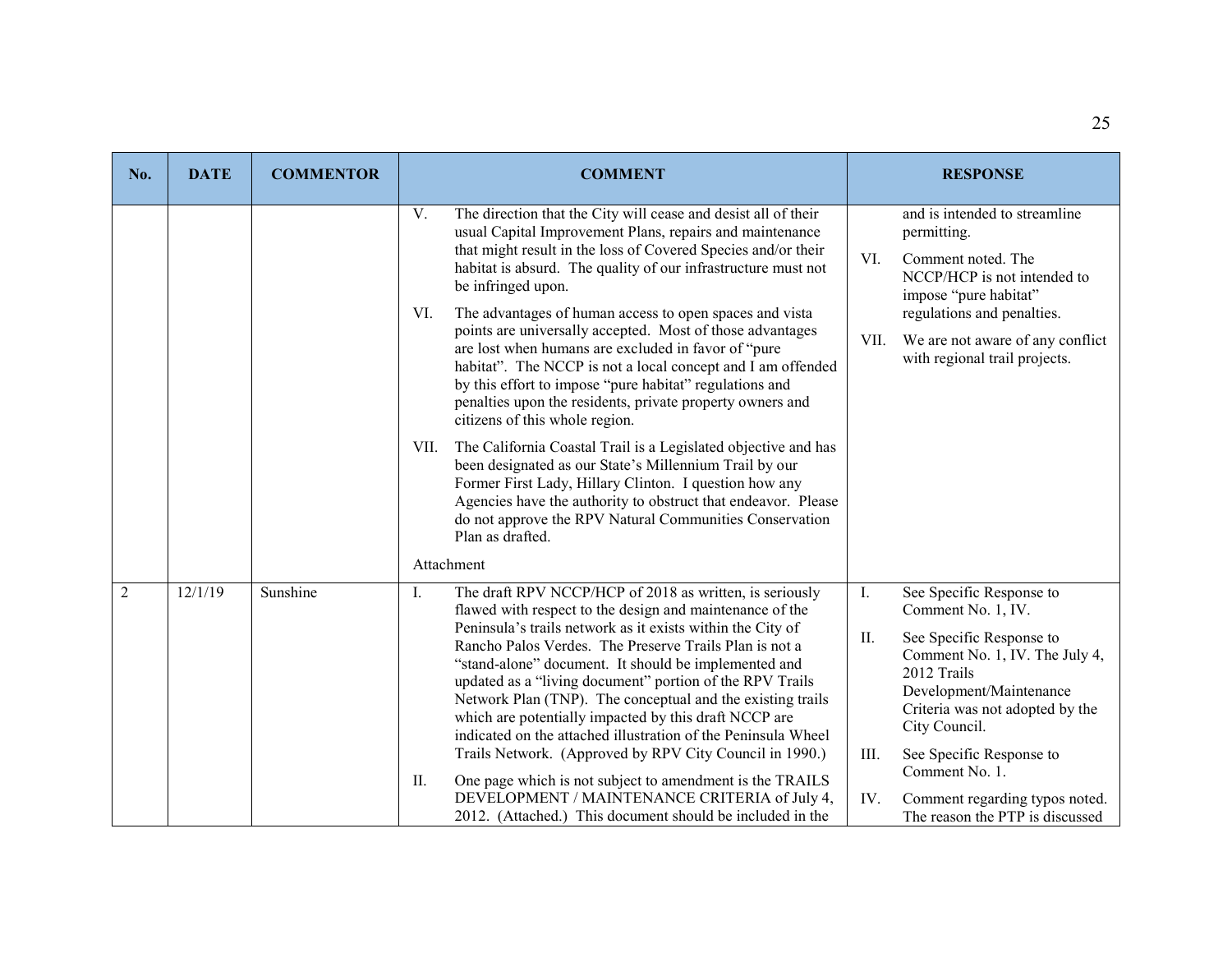| No.            | <b>DATE</b>    | <b>COMMENTOR</b> | <b>COMMENT</b>                                                                                                                                                                                                                                                                                                                                                                                                                                                                                                                                                        | <b>RESPONSE</b>                                                                                                                                                                                                                                                                                                                                                          |
|----------------|----------------|------------------|-----------------------------------------------------------------------------------------------------------------------------------------------------------------------------------------------------------------------------------------------------------------------------------------------------------------------------------------------------------------------------------------------------------------------------------------------------------------------------------------------------------------------------------------------------------------------|--------------------------------------------------------------------------------------------------------------------------------------------------------------------------------------------------------------------------------------------------------------------------------------------------------------------------------------------------------------------------|
|                |                |                  | NCCP as a reference for establishing a balance between<br>circulation needs, best engineering practices (erosion control)<br>and foliage maintenance. Each of the conceptual and<br>existing trail segments within the City need to be defined per<br>the Conceptual Trails Plan format. All trails on City owned<br>land and easements are either Category I or Category III.<br>The process for updating a trail's <b>Status</b> : is a mechanism<br>under the TNP, not the NCCP.                                                                                   | in both NCCP/HCP Sections 5<br>and 9 is that Section 5 addresses<br>covered projects/activities, and<br>Section 9 addresses the PTP<br>within the context of Preserve<br>management.                                                                                                                                                                                     |
|                |                |                  | The PUMP needs to be subservient to the TNP and limited to<br>III.<br>specific regulations which are unique to the deed restrictions<br>imposed by each Reserve's Conservation Easements. The<br>NCCP and the TNP are to be implemented, consistently,<br>City-wide.                                                                                                                                                                                                                                                                                                  |                                                                                                                                                                                                                                                                                                                                                                          |
|                |                |                  | IV.<br>I am seeing many lines of text which should be deleted from<br>the draft NCCP. Typo alert in Section 5.2.8. There is no<br>Section 9.2.1.1. The PUMP should be covered in one place<br>and all references to the Preserve Trails Plan should be<br>covered by reference to the TNP in Section 5.2.8. Sections<br>5.4.2 and Sections 9.2.1 are either redundant, unnecessary or,<br>in conflict.                                                                                                                                                                |                                                                                                                                                                                                                                                                                                                                                                          |
|                |                |                  | Thank you for your consideration of these issues.                                                                                                                                                                                                                                                                                                                                                                                                                                                                                                                     |                                                                                                                                                                                                                                                                                                                                                                          |
| $\mathfrak{Z}$ | 12/1/18<br>(2) | <b>SUNSHINE</b>  | 2 Attachments<br>This more closely explains my objection to the draft NCCP as<br>written. I suspect that Joel Rojas and now, Ara Mihranian have<br>been avoiding updating the RPV Trails Network Plan and have<br>been blocking its implementation so that the NCCP can over-ride<br>and supersede the trails, erosion control and emergency circulation<br>related Goals in the RPV General Plan. It is totally in the hands of<br>the current RPV City Council to allow this to continue to happen or<br>to introduce some balance with the pure habitat advocates. | The City's General Plan was updated<br>and approved by the City Council on<br>September 18, 2018. The City is<br>currently working with a consultant to<br>update the Trails Network Plan (TNP).<br>Staff anticipates releasing the draft TNP<br>for public review and public workshops<br>in December 2019, and for the City<br>Council's consideration in Spring 2020. |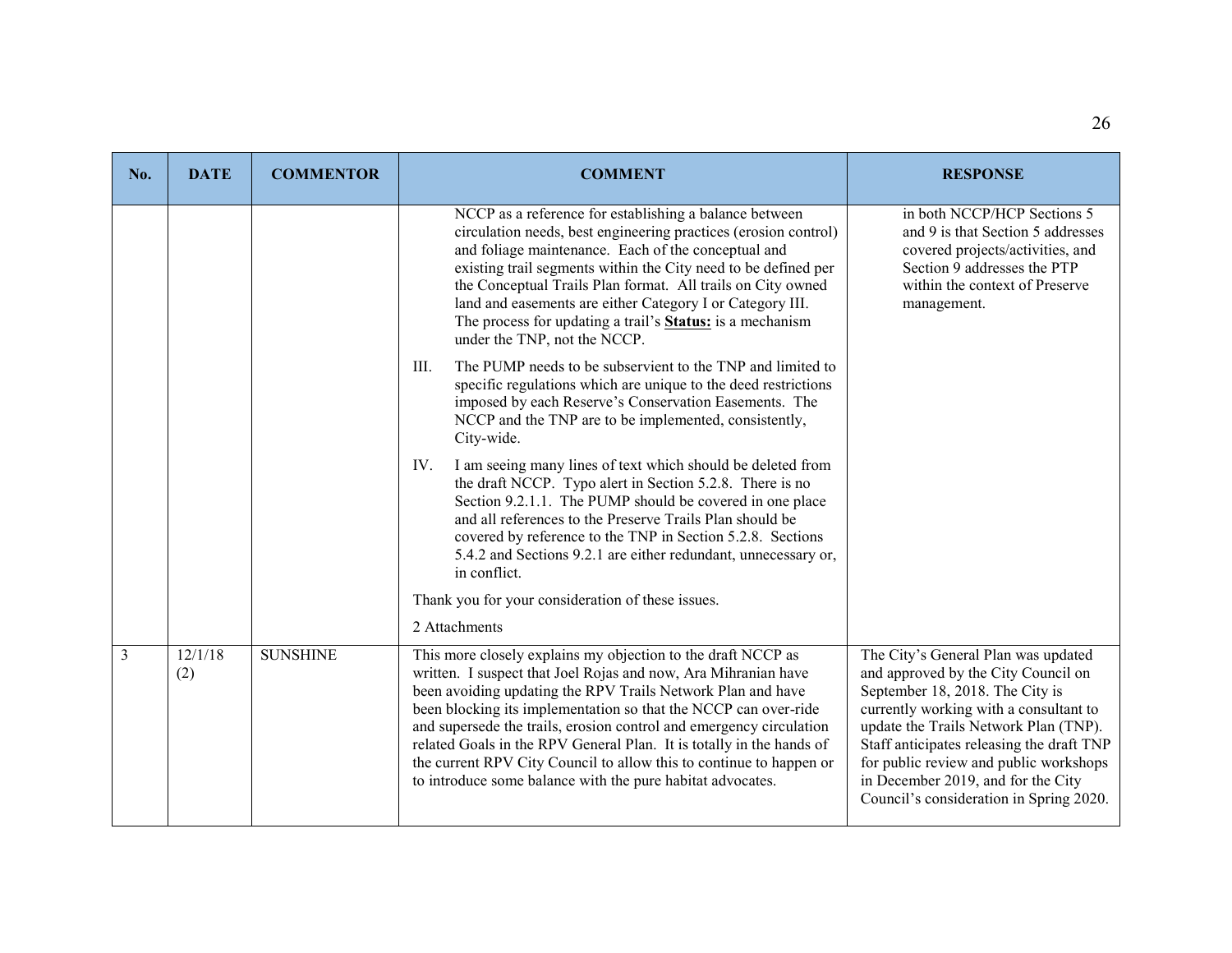| No. | <b>DATE</b> | <b>COMMENTOR</b> | <b>COMMENT</b>                                                                                                                                                                                                                                                                                                                                                                                                                                               | <b>RESPONSE</b>                                                                                                                                                                                                                                    |
|-----|-------------|------------------|--------------------------------------------------------------------------------------------------------------------------------------------------------------------------------------------------------------------------------------------------------------------------------------------------------------------------------------------------------------------------------------------------------------------------------------------------------------|----------------------------------------------------------------------------------------------------------------------------------------------------------------------------------------------------------------------------------------------------|
| 4   | 12/5/18     | <b>SUNSHINE</b>  | Attached is an illustration which was created by Kit Fox<br>Ι.<br>(City Manager's Dept.) in relation to the tax defaulted<br>property at 8 Chaparral Lane. I have added the route of the<br>existing trail connection which is shown as "conceptual" in                                                                                                                                                                                                      | $I-V.$<br>The properties and trails<br>referenced in this comment are<br>not within the City's Preserve or<br>implemented by the NCCP/HCP.                                                                                                         |
|     |             |                  | the original RPV General Plan, described as a point-to-point<br>trail in the RPV Conceptual Trails section of the RPV Trails<br>Network Plan and is the RPV portion of Spoke #2 of the<br>Peninsula Wheel Trails Network.                                                                                                                                                                                                                                    | VI.<br>Trail easements are being<br>recorded per the Council-<br>adopted conditions of approval<br>for the development project at 10                                                                                                               |
|     |             |                  | II.<br>The sad thing is that Kit put this together for my<br>information. I know all of what he has pointed out, and<br>more. It is the Public Works Dept, the Community<br>Development Dept, the Rec.& Parks Dept. and the Finance<br>Dept. Staff who need to be aware of the changing<br>circumstances in the area and should become proactive in<br>pursuit of the opportunities to preserve and enhance this<br>historic and desirable trail connection. | Chaparral Lane. The City's<br><b>Community Development</b><br>Department is currently working<br>with the property owners of 14<br>Bronco Drive who have<br>expressed a willingness to<br>voluntarily dedicate trail<br>easements as part of their |
|     |             |                  | III.<br>The primary thing that should have been done long ago and<br>now be done ASAP is the budgeting for and the design of the<br>ideal route of the Bronco Trail. Because so many<br>undeveloped lots are involved, Conceptual Trails Plan<br>Section Five, trail F2 should be pre-engineered as a<br>minimum TYPE 5 trail prism. Public Works needs to initiate<br>that via the Finance Dept. and our on-call Engineers.                                 | development proposal. This will<br>likely be a condition of approval<br>if and when the project is<br>deemed complete for processing.<br>VII.-IX. Comments noted.                                                                                  |
|     |             |                  | The Planning Division needs access to this design for when<br>IV.<br>any of these lots are presented with Applications for<br>development. We do not need a repeat of the 10 Chaparral<br>Application which included easement requests by Staff<br>where there was no potential for a viable trail of any TYPE.                                                                                                                                              |                                                                                                                                                                                                                                                    |
|     |             |                  | V.<br>The Rec.& Parks Dept. needs to look into why this area is<br>not mentioned in the draft NCCP. Partially because of the<br>active landslide on the site, LA County had designated this<br>area as a potential park site. The original General Plan<br>identified it as a potential "municipal stable". The PVPLC                                                                                                                                        |                                                                                                                                                                                                                                                    |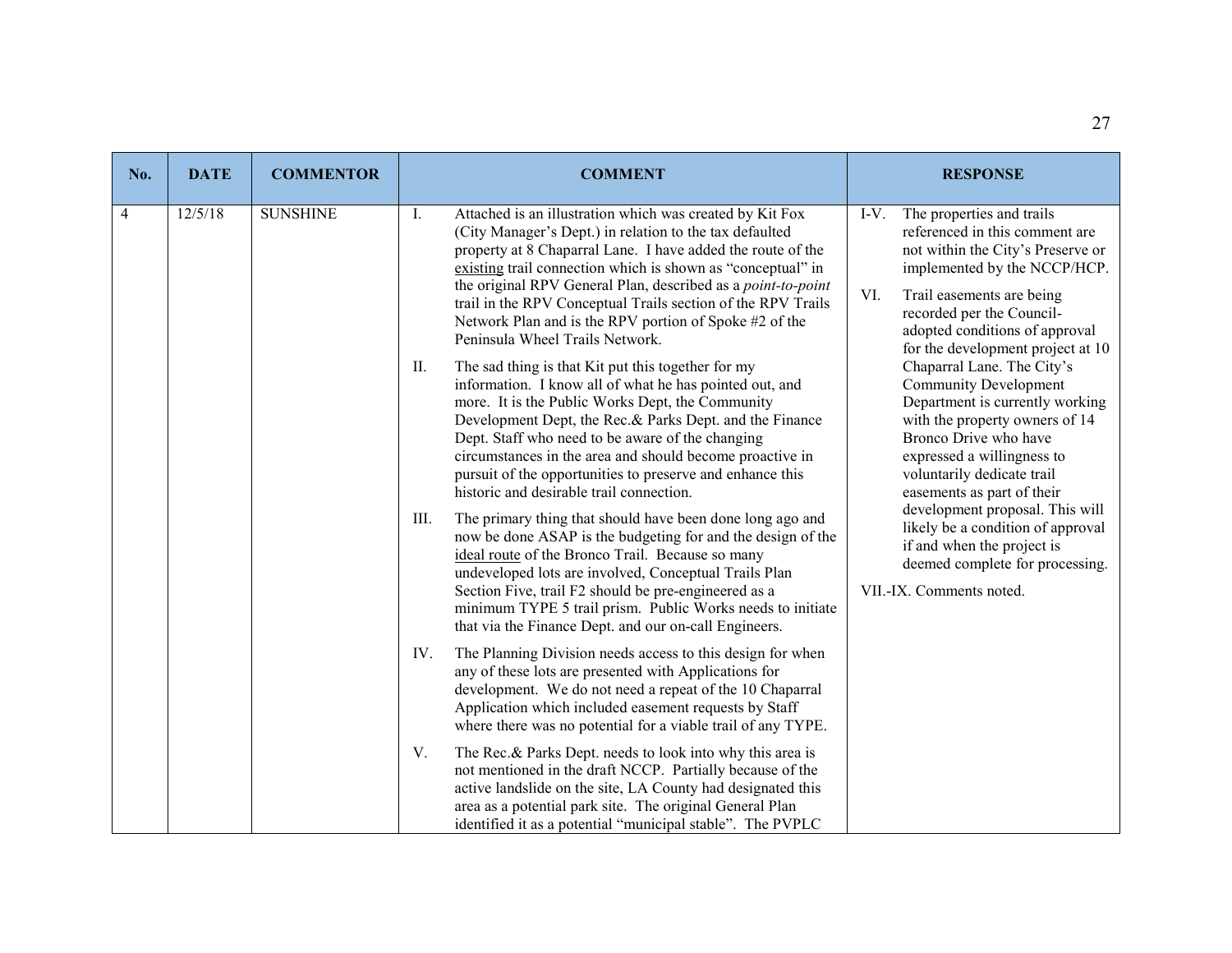| No. | <b>DATE</b> | <b>COMMENTOR</b> | <b>COMMENT</b>                                                                                                                                                                                                                                                                                                                                                                                                                                                                                                                                                                                                                                    | <b>RESPONSE</b> |
|-----|-------------|------------------|---------------------------------------------------------------------------------------------------------------------------------------------------------------------------------------------------------------------------------------------------------------------------------------------------------------------------------------------------------------------------------------------------------------------------------------------------------------------------------------------------------------------------------------------------------------------------------------------------------------------------------------------------|-----------------|
|     |             |                  | now owns the large parcel which contains a very mature<br>riparian habitat. The trail to where Geology students can<br>view the outcropping of Catalina Schist should be designated<br>as a TYPE 7 trail so that it can be maintained without any<br>threat of anyone claiming this public access to be a "taking"<br>of Habitat. If R&P can't pull together a comprehensive<br>Agenda Report with a recommendation for the future of this<br>area, who should?                                                                                                                                                                                   |                 |
|     |             |                  | The Community Development Dept. has received a request<br>VI.<br>for assistance with getting a voluntary, no cost, Irrevocable<br>Offer of Trail Easement across the northwestern side of 14<br>Bronco Drive. It would be an overlay of an existing sewer<br>easement. Staff has received previous requests to have the<br>new City Attorney review and bless/modify Carol Lynch's<br>boilerplate form. Members of the public cannot nurture<br>volunteer offers without Staff assistance and we are not<br>getting any. 14 Bronco has sold so, that opportunity has<br>been lost. The public needs the form in order to pursue<br>future offers. |                 |
|     |             |                  | The September 18, 2018 Land Use Map shows a<br>VII.<br>preponderance of this area as OPEN SPACE<br>HILLSIDE. My request that the General Plan Update<br>include some specific language to permit trail construction<br>on "Hillsides" was not accommodated.                                                                                                                                                                                                                                                                                                                                                                                       |                 |
|     |             |                  | VIII. This is as close to bullet items as I can make it without<br>assuming that anyone at City Hall has a grasp on the whole<br>picture. The City Manager's Staff is recommending that the<br>purchase of 8 Chaparral be pursued without any clear<br>indication of how the City's ownership of this parcel will<br>enhance the amenities which the City provides to the<br>public. The City's ownership/maintenance of the lot which<br>is sometimes referred to as the East Crest Trailhead Park is a<br>waste of tax payer dollars.                                                                                                           |                 |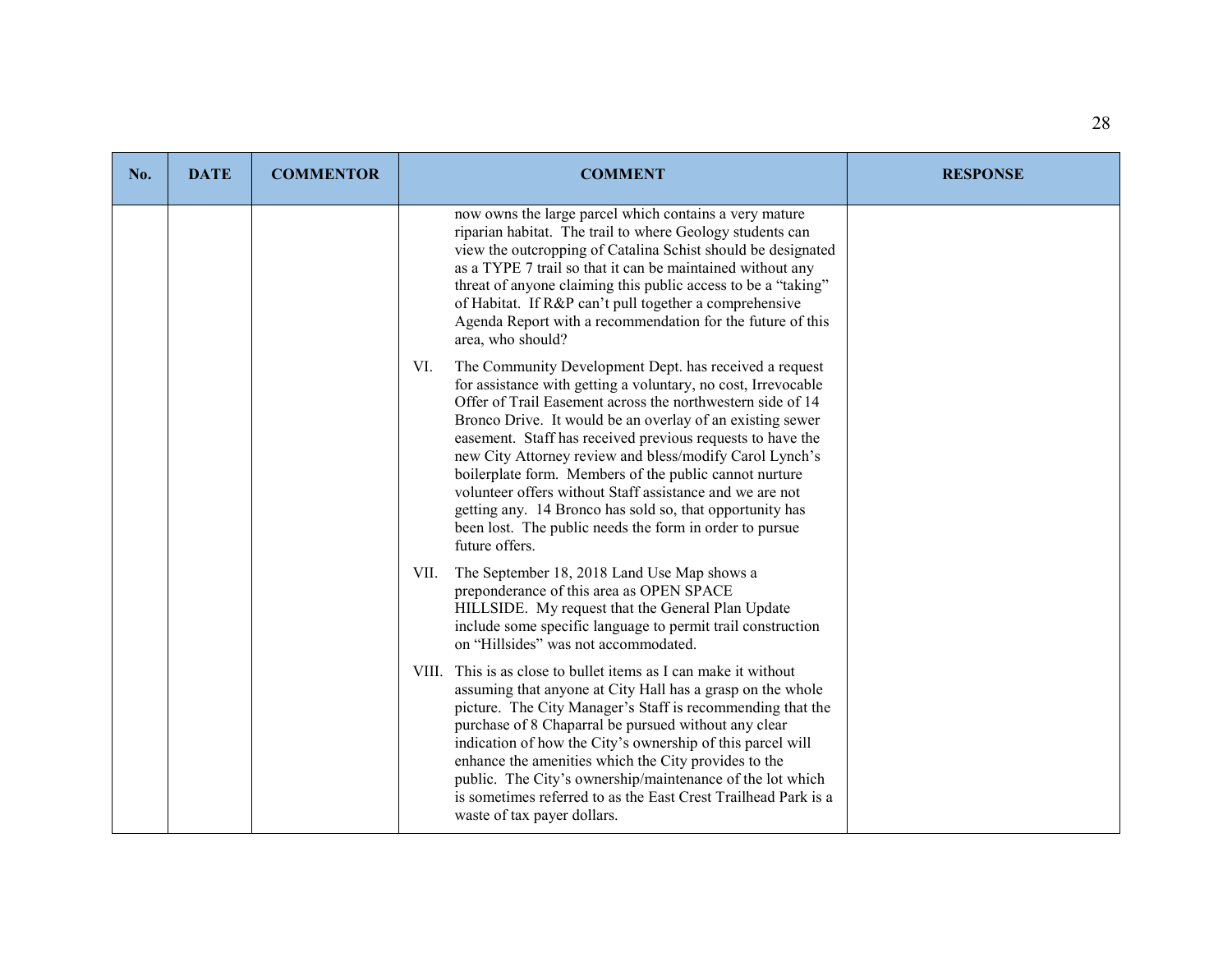| No. | <b>DATE</b> | <b>COMMENTOR</b> | <b>COMMENT</b>                                                                                                                                                                                                                                                                                                                                                                                                                                                                                                                                                                                                                                                                                                                                                                                                                      | <b>RESPONSE</b>                                                                                                                                                                                                                                                                                                |
|-----|-------------|------------------|-------------------------------------------------------------------------------------------------------------------------------------------------------------------------------------------------------------------------------------------------------------------------------------------------------------------------------------------------------------------------------------------------------------------------------------------------------------------------------------------------------------------------------------------------------------------------------------------------------------------------------------------------------------------------------------------------------------------------------------------------------------------------------------------------------------------------------------|----------------------------------------------------------------------------------------------------------------------------------------------------------------------------------------------------------------------------------------------------------------------------------------------------------------|
|     |             |                  | I continue to urge the Council to create an Infrastructure and<br>IX.<br>Activities Commission. This would force the various<br>departments to get their acts together before they present a<br>recommendation of action to the City Council. This is the<br>epitome of "screening by the public". Maybe such a body<br>will be able to sort out the conflicts between the RPV<br>General Plan and the NCCP. Please do not adopt the NCCP<br>as drafted.<br>Attachment                                                                                                                                                                                                                                                                                                                                                              |                                                                                                                                                                                                                                                                                                                |
| 5   | 12/6/18     | Tooley           | I.<br>Somehow a serious error has been made and I plead with you<br>to correct it!                                                                                                                                                                                                                                                                                                                                                                                                                                                                                                                                                                                                                                                                                                                                                  | $\prod$ .<br>See Master Response Nos. 4, 11,<br>12, and 13. The NCCP/HCP                                                                                                                                                                                                                                       |
|     |             |                  | The entire city of RPV has been included in the NCCP<br>$\mathbf{I}$<br>project! That includes my property and that of all my<br>neighbors. We have no desire or intention to modify the<br>vegetation on our property and the city has no right to<br>impose that upon us.<br>The mitigation project was originally, and correctly, limited<br>Ш<br>to a specific few acres dedicated for that purpose. It has been<br>expanded to cover all private property in the city without a<br>vote or approval of the citizens.<br>Please do not approve the RPV NCCP/HCP project as<br>IV<br>submitted. Instead send it back to the RPV City Council to<br>correct this serious error and overstepping of authority by<br>removing its applicability to the entire city and returning it to<br>the limited scope as originally proposed. | does not impose any new<br>restrictions on properties that<br>aren't being developed.<br>III-IV. Since the planning stages of the<br>NCCP/HCP in 1996, the plan<br>area boundary included the entire<br>City. The City-approved 2004<br>NCCP/HCP plan area boundary<br>encompassed the entire City as<br>well. |
| 6   | 12/6/18     | Teles            | My wife and I both object to the NCCP as currently proposed<br>because the NCCP / HCP detrimentally encumbers your<br>PROPERTY RIGHTS as an RPV resident.<br>Please feel free to contact me regarding this issue that did not have<br>any public discussion or vote.                                                                                                                                                                                                                                                                                                                                                                                                                                                                                                                                                                | See Master Responses Nos. 11-13. We<br>do not believe that the NCCP/HCP<br>encumbers property rights.                                                                                                                                                                                                          |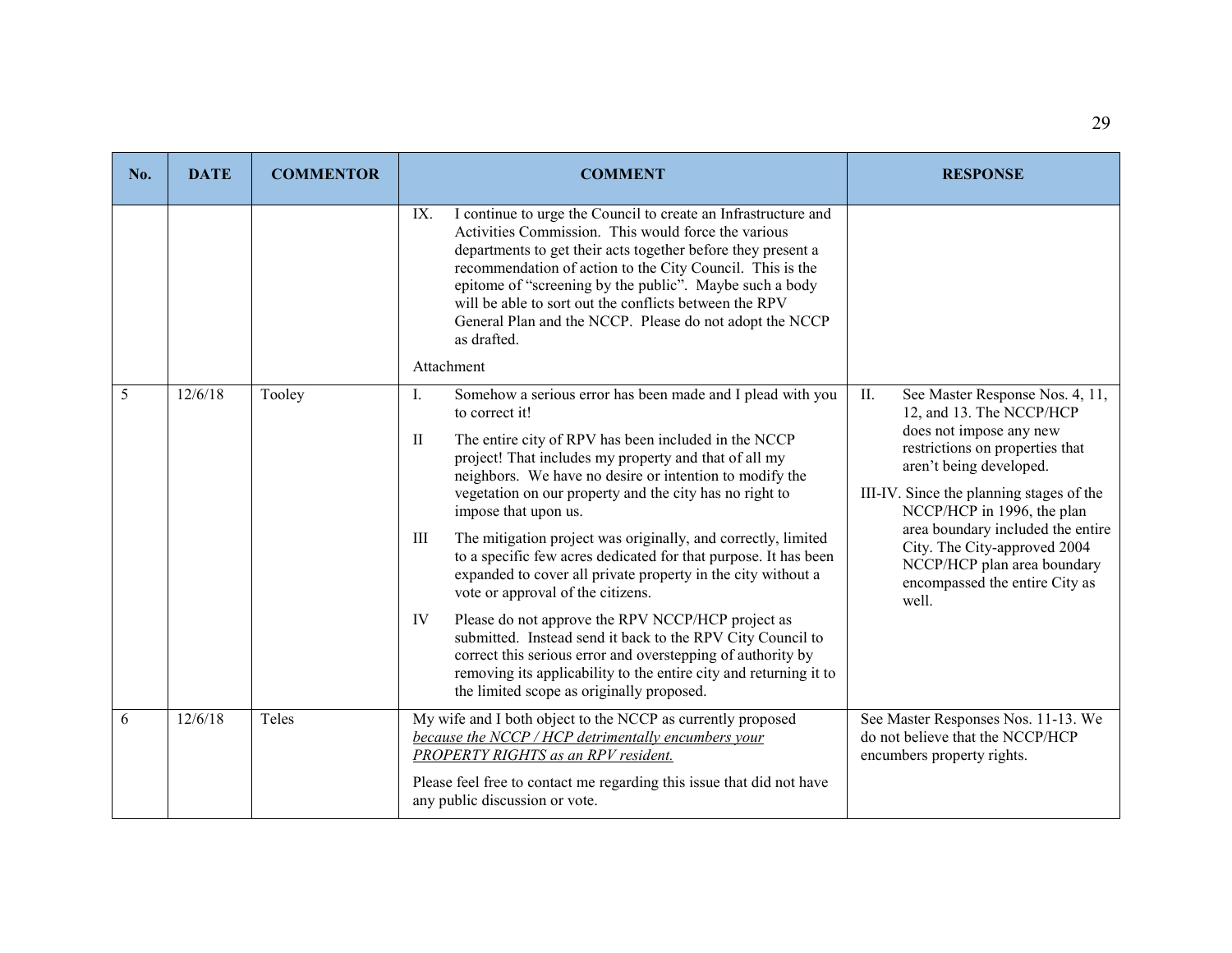| No. | <b>DATE</b> | <b>COMMENTOR</b> | <b>COMMENT</b>                                                                                                                                                                                                                                                                                                                                                                                                                                                                                                                           | <b>RESPONSE</b>                                                                                       |
|-----|-------------|------------------|------------------------------------------------------------------------------------------------------------------------------------------------------------------------------------------------------------------------------------------------------------------------------------------------------------------------------------------------------------------------------------------------------------------------------------------------------------------------------------------------------------------------------------------|-------------------------------------------------------------------------------------------------------|
| 7   | 12/6/18     | Fotion           | I STRONGLY object to the NCCP as currently proposed because<br>the NCCP / HCP detrimentally encumbers your PROPERTY<br>RIGHTS as an RPV resident.                                                                                                                                                                                                                                                                                                                                                                                        | See Master Responses Nos. 11-13. We<br>do not believe that the NCCP/HCP<br>encumbers property rights. |
| 8   | 12/6/18     | Chelini          | I object to the NCCP as currently proposed, because the NCCP /<br>HCP detrimentally encumbers my PROPERTY RIGHTS as an<br>Rancho Palos Verdes resident.                                                                                                                                                                                                                                                                                                                                                                                  | See Master Responses Nos. 11-13. We<br>do not believe that the NCCP/HCP<br>encumbers property rights. |
| 9   | 12/7/18     | Frka             | We object to the NCCP as currently written because the<br>NCCP/HCP detrimentally encumbers our PROPERTY RIGHTS as<br>a RPV resident.                                                                                                                                                                                                                                                                                                                                                                                                     | See Master Responses Nos. 11-13. We<br>do not believe that the NCCP/HCP<br>encumbers property rights. |
|     |             |                  | Thank you for your attention to this important matter.                                                                                                                                                                                                                                                                                                                                                                                                                                                                                   |                                                                                                       |
| 10  | 12/7/18     | Friedland        | The NCCP as current proposed is not in the best interest of either<br>private property owners or further the purpose of the plan.                                                                                                                                                                                                                                                                                                                                                                                                        | See Master Responses Nos. 11-13.                                                                      |
|     |             |                  | This is written in highly technical terms, which will generate<br>confusion and lead to unnecessary, expensive litigation.                                                                                                                                                                                                                                                                                                                                                                                                               |                                                                                                       |
|     |             |                  | This needs to go back to the drawing boards and most importantly<br>this particular purpose needs to include community feed-back to<br>balance improper impositions of burdens against real benefits.                                                                                                                                                                                                                                                                                                                                    |                                                                                                       |
| 11  | 12/9/18     | Lemke            | To whom it may concern: As longtime residents of Rancho Palos<br>Verdes my family and I strongly object to the NCCP as currently<br>proposed because the NCCP / HCP detrimentally encumbers our<br>PROPERTY RIGHTS as RPV residents.                                                                                                                                                                                                                                                                                                     | See Master Responses Nos. 11-13. We<br>do not believe that the NCCP/HCP<br>encumbers property rights. |
| 12  | 12/10/18    | Phillips         | In reference to the above-mentioned subject matter, the proposed<br>Natural Community Conservation Plan (NCCP) and the Habitat<br>Conservation Plan (HCP), we strongly object to their overreaching<br>and burdensome powers. The NCCP includes <b>ALL</b> properties (city<br>and private) within the City of Rancho Palos Verdes and is and or<br>will be encumbering my private property rights. This may lead to a<br>reduction in our property values, as well as lead to additional<br>negative impacts to homeowners in the City. | See Master Responses Nos. 11-13. We<br>do not believe that the NCCP/HCP<br>encumbers property rights. |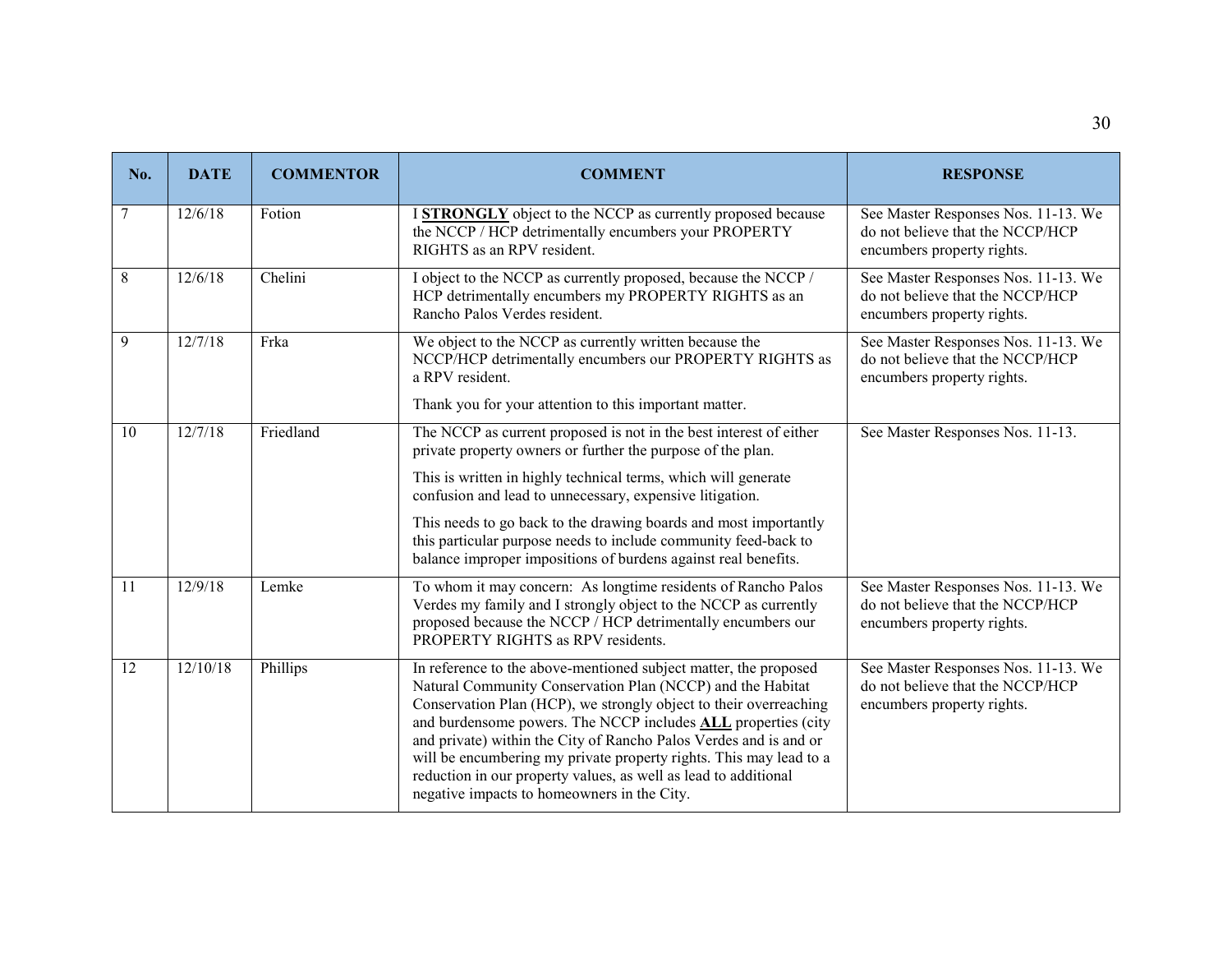| No. | <b>DATE</b>     | <b>COMMENTOR</b> | <b>COMMENT</b>                                                                                                                                                                                                                                                                                                                                                                                                                                                                                                                                                                                                                                                                                                                                                                                                                                                                                                                                                                                                        | <b>RESPONSE</b>                                                                                                                                                                                              |
|-----|-----------------|------------------|-----------------------------------------------------------------------------------------------------------------------------------------------------------------------------------------------------------------------------------------------------------------------------------------------------------------------------------------------------------------------------------------------------------------------------------------------------------------------------------------------------------------------------------------------------------------------------------------------------------------------------------------------------------------------------------------------------------------------------------------------------------------------------------------------------------------------------------------------------------------------------------------------------------------------------------------------------------------------------------------------------------------------|--------------------------------------------------------------------------------------------------------------------------------------------------------------------------------------------------------------|
|     |                 |                  | We object to the NCCP as currently proposed because the NCCP /<br>HCP detrimentally encumbers our private PROPERTY RIGHTS as<br>a Rancho Palos Verdes homeowner and resident.                                                                                                                                                                                                                                                                                                                                                                                                                                                                                                                                                                                                                                                                                                                                                                                                                                         |                                                                                                                                                                                                              |
| 13  | 12/10/18        | DeLong           | The NCCP includes <b>ALL</b> properties (city and private) within the<br>City of Rancho Palos Verdes and detrimentally impacts our<br>RIGHTS as RPV residents.<br>The RPV Council with Susan Brooks as Mayor voted on March 29,<br>2018 to approve the NCCP which was then submitted to California /<br>US Wildlife agencies for final approval without having any voter<br>approval. This will be governmental "taking" of private property<br>without just compensation.                                                                                                                                                                                                                                                                                                                                                                                                                                                                                                                                            | See Master Responses Nos. 11-13, and<br>16. The NCCP/HCP does not impose<br>any new restrictions on properties that<br>are not being developed.                                                              |
| 14  | $\frac{12}{11}$ | Mueller          | I object to the NCCP as currently proposed because the NCCP /<br>HCP detrimentally encumbers my PROPERTY RIGHTS AS AN<br>RPV RESIDENT.                                                                                                                                                                                                                                                                                                                                                                                                                                                                                                                                                                                                                                                                                                                                                                                                                                                                                | See Master Responses Nos. 11-13. We<br>do not believe that the NCCP/HCP<br>encumbers property rights.                                                                                                        |
| 15  | 12/14/18        | Ruona            | I am a 35-year resident of the city of Rancho Palos Verdes (RPV).<br>The Natural Community Conservation Plan (NCCP) & Habitat<br>Conservation Plan (HCP), which you are considering has only<br>recently been brought to my attention. I am quite certain that is the<br>case of many residents in the city. There seems to be a difference<br>of opinion amongst some of the concerned citizens of RPV & city<br>officials on whether these plans effect the entire 13.6 square miles<br>of the city, or only certain segments, i.e., the land in the Palos<br>Verdes Land Conservancy. It seems to me this is an important<br>question that should be resolved $&$ communicated to the public<br>prior to any final decision is rendered. If it does include all private<br>property there appears to be some oppressive governmental<br>overreach & I do not support that. The other residents I have<br>discussed this with agree with me.<br>If someone can clarify this issue I would appreciate it. Thank you. | See Master Responses Nos. 11-13. We<br>do not believe that the NCCP/HCP<br>encumbers property rights. The<br>NCCP/HCP has been in development<br>since 1996 and was approved by the<br>City Council in 2004. |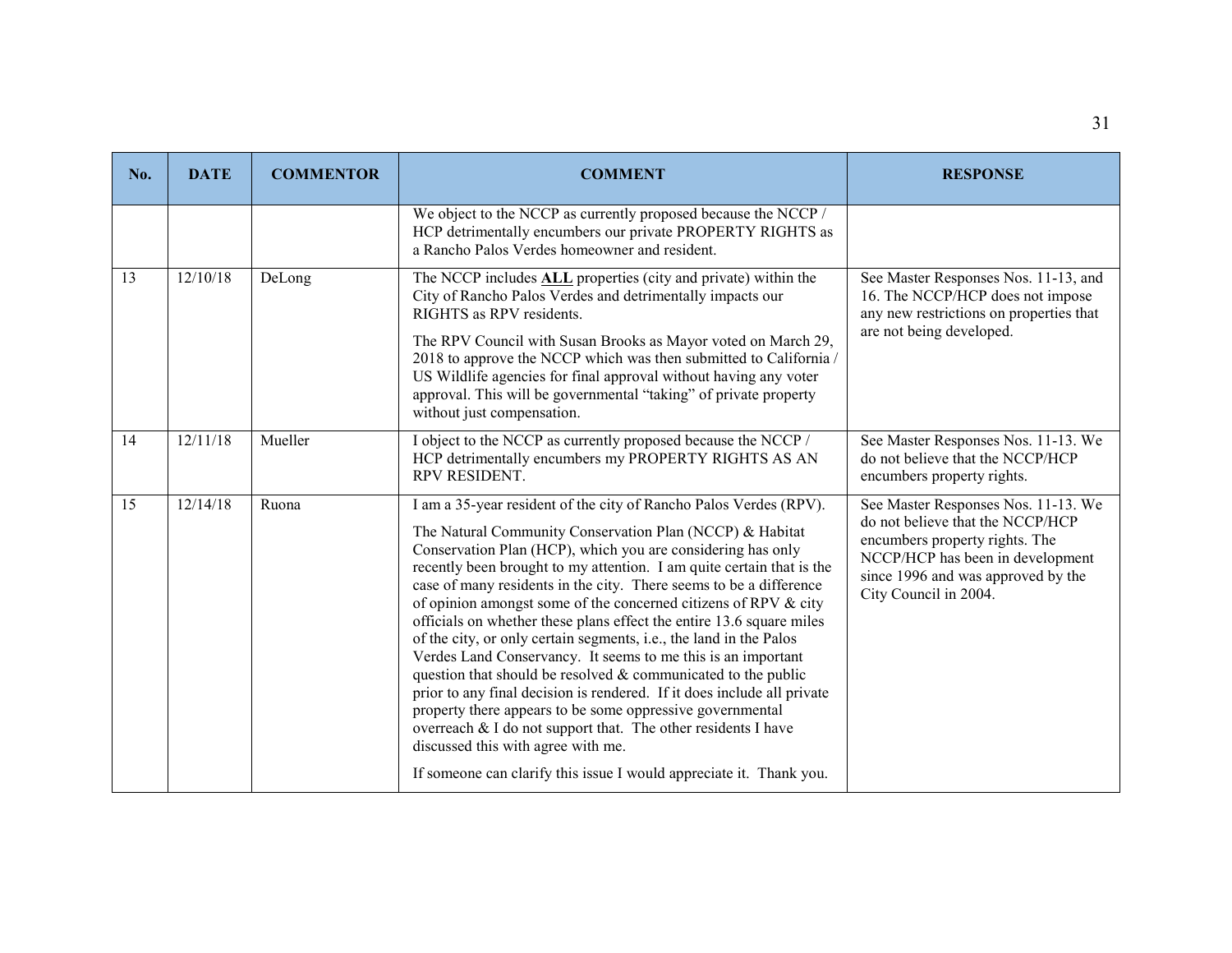| No. | <b>DATE</b> | <b>COMMENTOR</b> | <b>COMMENT</b>                                                                                                                                                                                                                                                                                                                                                                                                                                                                                                                                                                                                                                                                                                                                                                                                                                                                                                                                                                                                                                                                     | <b>RESPONSE</b>                                                                                                                                                                                                                                                                                                                                                                                                                                                                                                                                                                                                                |
|-----|-------------|------------------|------------------------------------------------------------------------------------------------------------------------------------------------------------------------------------------------------------------------------------------------------------------------------------------------------------------------------------------------------------------------------------------------------------------------------------------------------------------------------------------------------------------------------------------------------------------------------------------------------------------------------------------------------------------------------------------------------------------------------------------------------------------------------------------------------------------------------------------------------------------------------------------------------------------------------------------------------------------------------------------------------------------------------------------------------------------------------------|--------------------------------------------------------------------------------------------------------------------------------------------------------------------------------------------------------------------------------------------------------------------------------------------------------------------------------------------------------------------------------------------------------------------------------------------------------------------------------------------------------------------------------------------------------------------------------------------------------------------------------|
| 16  | 12/15/18    | Pilmar           | I object to the NCCP/HCP presently under your review. I do not<br>wish to have my property included in this ruling.                                                                                                                                                                                                                                                                                                                                                                                                                                                                                                                                                                                                                                                                                                                                                                                                                                                                                                                                                                | See Master Responses Nos. 11-13. We<br>do not believe that the NCCP/HCP<br>encumbers property rights.                                                                                                                                                                                                                                                                                                                                                                                                                                                                                                                          |
| 17  | 12/17/18    | Kendel           | We object to the NCCP as currently proposed because the NCCP /<br>HCP detrimentally encumbers our PROPERTY RIGHTS as RPV<br>residents.<br>We demand that you limit the boundaries of the NCCP to the<br>Nature Preserve excluding the $~14,000$ homes in RPV from<br>inclusion in the NCCP.                                                                                                                                                                                                                                                                                                                                                                                                                                                                                                                                                                                                                                                                                                                                                                                        | See Master Responses Nos. 11-13. We<br>do not believe that the NCCP/HCP<br>encumbers property rights.                                                                                                                                                                                                                                                                                                                                                                                                                                                                                                                          |
| 18  | 12/17/18    | Tanielian        | I object to the NCCP/HCP presently under your review. I do not<br>wish to have my property at (redacted) RPV, 90275 included in this<br>ruling.                                                                                                                                                                                                                                                                                                                                                                                                                                                                                                                                                                                                                                                                                                                                                                                                                                                                                                                                    | See Master Responses Nos. 11-13. We<br>do not believe that the NCCP/HCP<br>encumbers property rights.                                                                                                                                                                                                                                                                                                                                                                                                                                                                                                                          |
| 19  | 12/18/18    | Yarber           | I.<br>I may be late to the party, but I have now read the<br>Environmental Assessment (the "EA") and the NCCP and it<br>is clear that we, the public, have been misled. The NCCP is<br>nothing short of a land grab.<br>Federal and State environmental laws now protect three of<br>II.<br>the 10 species sought to be covered by the proposed NCCP.<br>Six of the species to be protected by the NCCP are plants that<br>were identified by the Native Plant Society and one species,<br>the cactus wren, is not a protected animal species under<br>federal or state law.<br>It is clear from reading the EA that if the No Action<br>III.<br>Alternative was selected far less protection would be<br>afforded by enforcement solely of state and federal<br>environmental laws. We have been told that the NCCP is a<br>benefit to private property owners because they would be<br>subject to constraints under federal and state law, which is<br>partially true, but the NCCP gives the City the ability to<br>exact land from private property owners in order to protect | I.<br>Comment noted.<br>II.<br>See Master Responses Nos. 2<br>and 6. While a Federal ITP is<br>required only for listed species,<br>NCCP/HCPs may include<br>conservation measures for<br>candidate, proposed, and other<br>non-listed species. Including<br>non-listed species in a<br>NCCP/HCP can avoid the<br>requirements of a new HCP and<br>permit application or<br>burdensome amendments to the<br>NCCP/HCP in the event that a<br>species becomes listed prior to<br>completion of the permit<br>holders' activities.<br>III. and IV. See Master Responses Nos.<br>11-13. As noted in Master<br>Response No. 11, the |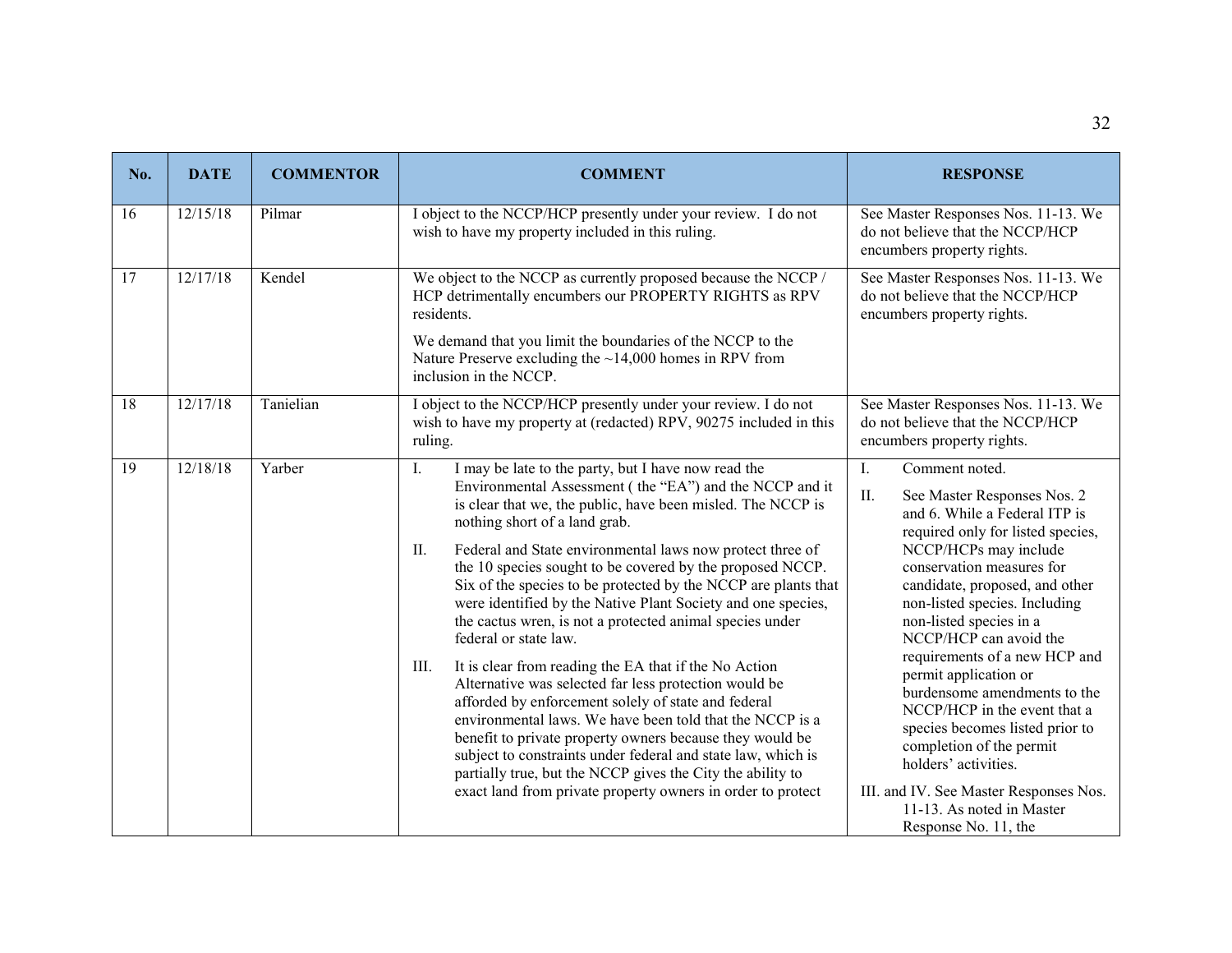| No. | <b>DATE</b> | <b>COMMENTOR</b> | <b>COMMENT</b>                                                                                                                                                                                                                                                                                                                                                                                                                                                                                                                                                                                                                                                                                                                                                                                                                                                                                                                                                                                                                                                                                                                                                                                                                                                                                                                                                                                                                                                                                                                                                                                                                                                                                                                                                                                                                                                                                                                                                                                                                             | <b>RESPONSE</b>                                                                                                                                                                                                                                                                                                                                                                                                                                                                                                                                                                                                                                                                                                                                                                                                                                                                                                                                                                                                                                                                                                                                       |
|-----|-------------|------------------|--------------------------------------------------------------------------------------------------------------------------------------------------------------------------------------------------------------------------------------------------------------------------------------------------------------------------------------------------------------------------------------------------------------------------------------------------------------------------------------------------------------------------------------------------------------------------------------------------------------------------------------------------------------------------------------------------------------------------------------------------------------------------------------------------------------------------------------------------------------------------------------------------------------------------------------------------------------------------------------------------------------------------------------------------------------------------------------------------------------------------------------------------------------------------------------------------------------------------------------------------------------------------------------------------------------------------------------------------------------------------------------------------------------------------------------------------------------------------------------------------------------------------------------------------------------------------------------------------------------------------------------------------------------------------------------------------------------------------------------------------------------------------------------------------------------------------------------------------------------------------------------------------------------------------------------------------------------------------------------------------------------------------------------------|-------------------------------------------------------------------------------------------------------------------------------------------------------------------------------------------------------------------------------------------------------------------------------------------------------------------------------------------------------------------------------------------------------------------------------------------------------------------------------------------------------------------------------------------------------------------------------------------------------------------------------------------------------------------------------------------------------------------------------------------------------------------------------------------------------------------------------------------------------------------------------------------------------------------------------------------------------------------------------------------------------------------------------------------------------------------------------------------------------------------------------------------------------|
|     |             |                  | habitat that is not otherwise protected. The NCCP, thus,<br>results in greater exactions than would otherwise occur.<br>I cannot find anything in the materials presented to us that<br>IV.<br>disclose what established and inflexible mitigation ratios, if<br>any, exist under state and federal law, so there is no<br>information against which to compare the effect of the<br>mitigation ratios set forth in the NCCP. While staff has<br>suggested that the reduction from a 3:1 ratio under the 2004<br>draft NCCP to 2:1 under the 2018 draft is a benefit to private<br>property owners, that would certainly not be true if the ratios<br>under federal and/or state law are 1:1. So what are the<br>mitigation ratios under federal and state law with respect to<br>federally and state protected habitat? I don't know, do you?<br>And what are the federal and state ratios with respect to the 7<br>additional species to be protected by the NCCP? NONE!<br>There are no ratios because there is no such protection. By<br>adding species to the NCCP the document mandates<br>mitigation measures that do not exist under federal or state<br>law.<br>There is no "opt out" provision in the NCCP. How dare<br>V.<br>Council or staff suggest there is. And even if there were an<br>opt out provision for a private property owner, the Wildlife<br>Agencies are bound by the terms of the NCCP and they do<br>not have an opt out provision. Thus any statements by staff<br>or the Council suggesting there is an opt out option available<br>is patently false.<br>VI The NCCP is simply a disguised effort to obtain more land to<br>add to the Preserve and limit to development. While I would<br>prefer not to see more development on the Peninsula,<br>particularly along our beautiful coast, the NCCP is NOT the<br>way to compel private property owners to donate land to<br>increase the size of the Preserve. Further, the NCCP not only<br>exacts land, it also exacts money to pay for the management | NCCP/HCP provides the<br>mitigation for those few private<br>properties that may result in<br>impacts to the covered species<br>caused by development. These<br>property owners will be covered<br>by the City's permit and may pay<br>a mitigation fee to the City to<br>cover the costs to revegetate<br>Preserve land. Alternatively,<br>these property owners may<br>choose to dedicate land to the<br>City as their form of mitigation.<br>The NCCP/HCP includes<br>V.<br>specific properties that have been<br>identified for development since<br>the early 2000 and are covered<br>by the NCCP/HCP based on<br>agreements made at that time. If<br>these property owners do not<br>want to be covered by the City's<br>permit, they can seek to obtain<br>their own permits from the<br>Wildlife Agencies and as part of<br>the CEQA process. However, the<br>mitigation required by the<br>Wildlife Agencies will likely be<br>the same as described in the<br>NCCP/HCP. The City has taken<br>on the cost of the development of<br>the NCCP/HCP which removes<br>the financial burden of<br>developing a plan from the local<br>landowners. |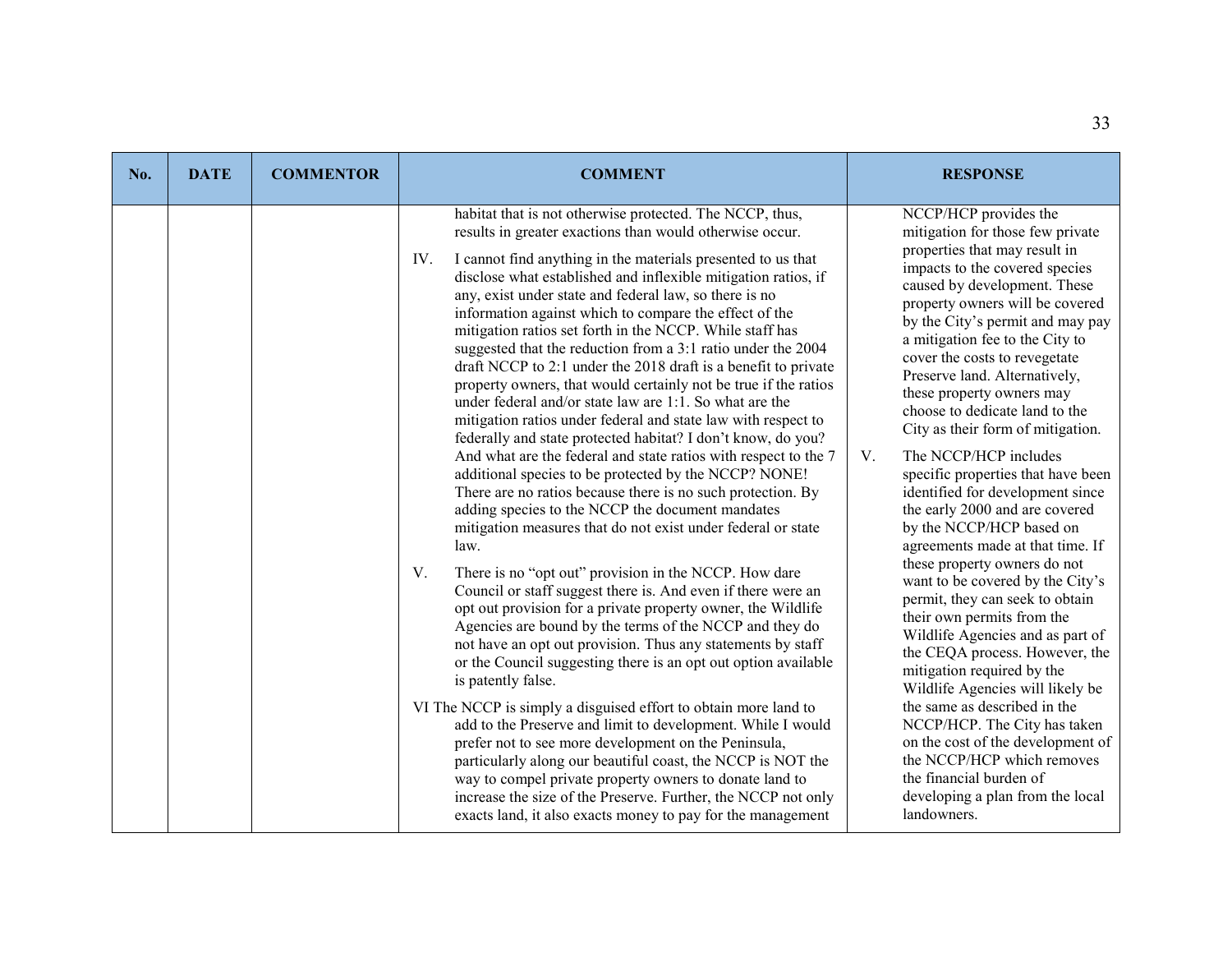| No. | <b>DATE</b> | <b>COMMENTOR</b>                                                                                                                                                                        | <b>COMMENT</b>                                                                                                                                                                                                                                                                                                                                                                                                                                                              |             | <b>RESPONSE</b>                                                                                        |
|-----|-------------|-----------------------------------------------------------------------------------------------------------------------------------------------------------------------------------------|-----------------------------------------------------------------------------------------------------------------------------------------------------------------------------------------------------------------------------------------------------------------------------------------------------------------------------------------------------------------------------------------------------------------------------------------------------------------------------|-------------|--------------------------------------------------------------------------------------------------------|
|     |             |                                                                                                                                                                                         | of the donated land by the Conservancy. That is unfair and<br>unconstitutional.<br>VII Now that I am informed, I vehemently oppose the NCCP and<br>will be writing to the Wildlife Agencies in support of the No<br>Action Alternative.                                                                                                                                                                                                                                     | VI.<br>VII. | The legality of the NCCP<br>program and as it relates to<br>HCPs is established law.<br>Comment noted. |
| 20  | 12/18/18    | Yarber (2)                                                                                                                                                                              | I am opposed to the NCCP/HCP as currently drafted for the<br>following reasons:                                                                                                                                                                                                                                                                                                                                                                                             | I.          | See Master Responses Nos. 3<br>and 11-13.                                                              |
|     |             | Ι.<br>I do not think private property should be subjected to the<br>to projects involving land owned by, or under the control of,<br>the City of RPV or the Palos Verdes Peninsula Land | terms of the NCCP/HCP. It is fine to limit the permit sought                                                                                                                                                                                                                                                                                                                                                                                                                | II.         | See Specific Response to<br>Comment No. 19 (II)                                                        |
|     |             |                                                                                                                                                                                         | Conservancy, but not private property;                                                                                                                                                                                                                                                                                                                                                                                                                                      | III.        | See Specific Response to<br>Comment No. 19 (V)                                                         |
|     |             |                                                                                                                                                                                         | Federal and state laws do not protect 7 of the 10<br>II.                                                                                                                                                                                                                                                                                                                                                                                                                    | IV.         | See Master Response No. 18                                                                             |
|     |             |                                                                                                                                                                                         | species/habitat sought to be protected by the NCCP.<br>Broadening of opportunities for exacting land and monies<br>from private property owners to protect species that are not<br>now protected already by Federal and/or State law gives<br>additional power to the City and is an unconscionable<br>opportunity to seize private property;                                                                                                                               | V.          | See Master Response No. 4                                                                              |
|     |             |                                                                                                                                                                                         | III.<br>Staff and Council have stated in public meetings that private<br>property owners can "opt out" of the NCCP, which<br>statements are not supported by any provisions in the NCCP<br>and further, the Wildlife Agencies would be bound by the<br>terms of the NCCP and thus no "opt out" opportunity really<br>exists. To garner support for, or at least attempt to assuage<br>concerns about, the NCCP based, in part, on false statements<br>cannot be sanctioned; |             |                                                                                                        |
|     |             |                                                                                                                                                                                         | IV.<br>In particular, but not by way of limitation, the Lower<br>Filiorum property owned by Mr. York is subject to a most<br>egregious provision in the NCCP. As revised in 2018, the<br>NCCP now provides that ANY development done on that<br>property necessitates the granting of 40 acres of his land to                                                                                                                                                               |             |                                                                                                        |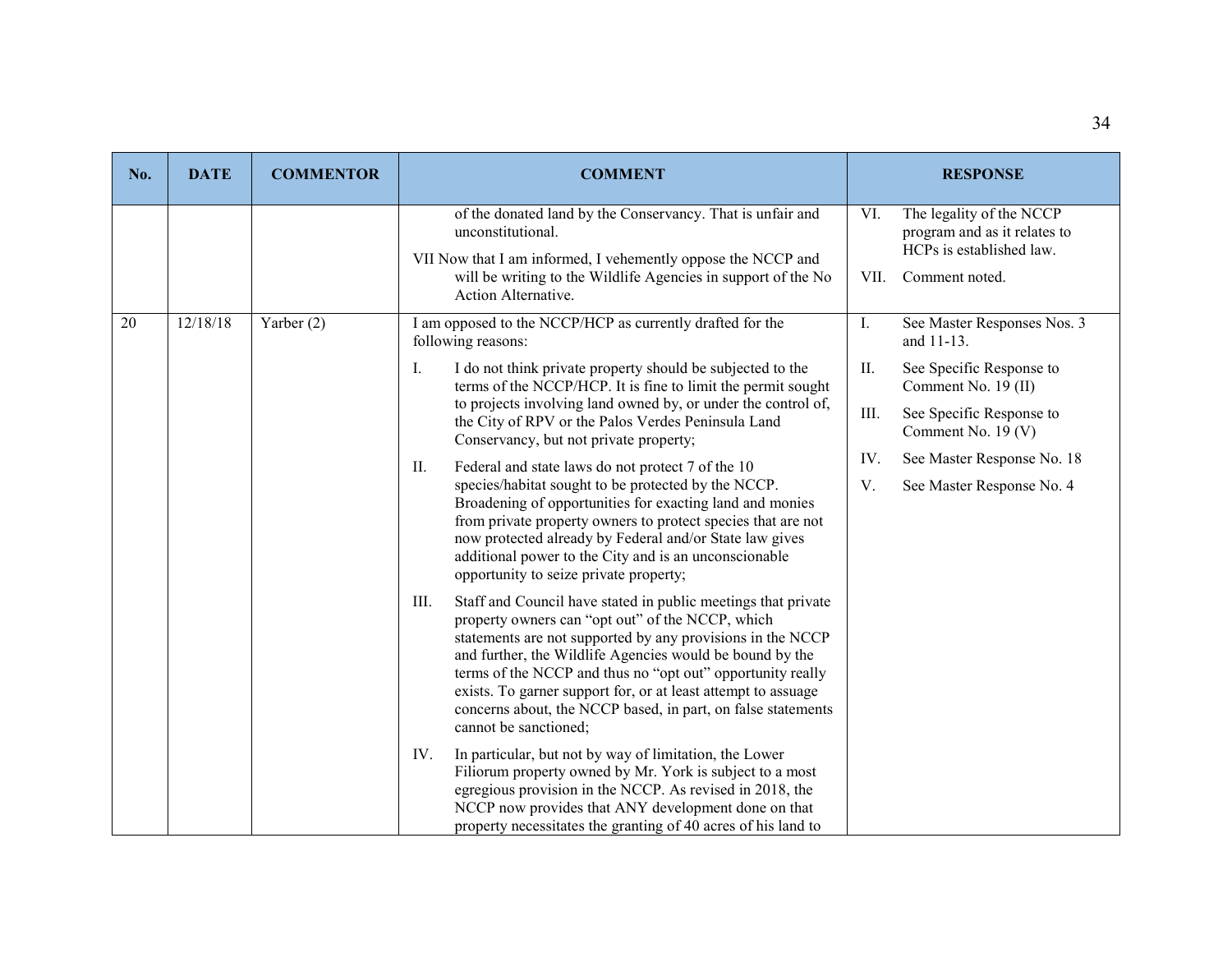| No. | <b>DATE</b> | <b>COMMENTOR</b> | <b>COMMENT</b>                                                                                                                                                                                                                                                                                                                                                                                                                                                                                                                                                                                                                                                                                                                                    | <b>RESPONSE</b> |
|-----|-------------|------------------|---------------------------------------------------------------------------------------------------------------------------------------------------------------------------------------------------------------------------------------------------------------------------------------------------------------------------------------------------------------------------------------------------------------------------------------------------------------------------------------------------------------------------------------------------------------------------------------------------------------------------------------------------------------------------------------------------------------------------------------------------|-----------------|
|     |             |                  | the Preserve. This is an unconstitutional and unjust taking by<br>any measure. His prior agreement in 2004 to give 40 acres in<br>exchange for the entitlement to develop some 85 or so<br>homes, is not binding now. That development was not<br>pursued and any future development that is pursued should<br>be reviewed as to its impacts, if any, and appropriate and<br>proportionate mitigation measures imposed. Should a minor<br>addition of a gazebo be done, for example, 40 acres ipso<br>facto needs to be donated. That is preposterous and must be<br>stricken from the NCCP. Demand for such modification to<br>the NCCP by Mr. York was inappropriately rejected by<br>Council.                                                  |                 |
|     |             |                  | V.<br>I find it compelling that none of the other cities on the Palos<br>Verdes Peninsula are joining in the NCCP. Admittedly they<br>differ in terms of size, population and they are not faced with<br>the number and scope of infrastructure projects that confront<br>the City of RPV. Nevertheless, apparently these cities do not<br>feel compelled to try to exact land and money from their<br>residents in an effort to enlarge the Preserve that the residents<br>of all of the cities enjoy in order to protect species not<br>protected by federal and/or state law. We have enough<br>government control already. We do not need an additional<br>layer of control over private property granted to the City of<br>RPV via the NCCP. |                 |
| 21  | 12/20/18    | Davidson         | This is to document that we support the Rancho Palos Nature<br>Preserve.<br>We are in favor of the Department of Fish and Wildlife approving<br>the NCCP and the preservation of the land set aside in Rancho                                                                                                                                                                                                                                                                                                                                                                                                                                                                                                                                     | Comment noted.  |
|     |             |                  | Palos Verdes for the protection of the plant and wildlife.                                                                                                                                                                                                                                                                                                                                                                                                                                                                                                                                                                                                                                                                                        |                 |
|     |             |                  | We all enjoy the beauty of the land and want to continue to protect<br>this land with your help.                                                                                                                                                                                                                                                                                                                                                                                                                                                                                                                                                                                                                                                  |                 |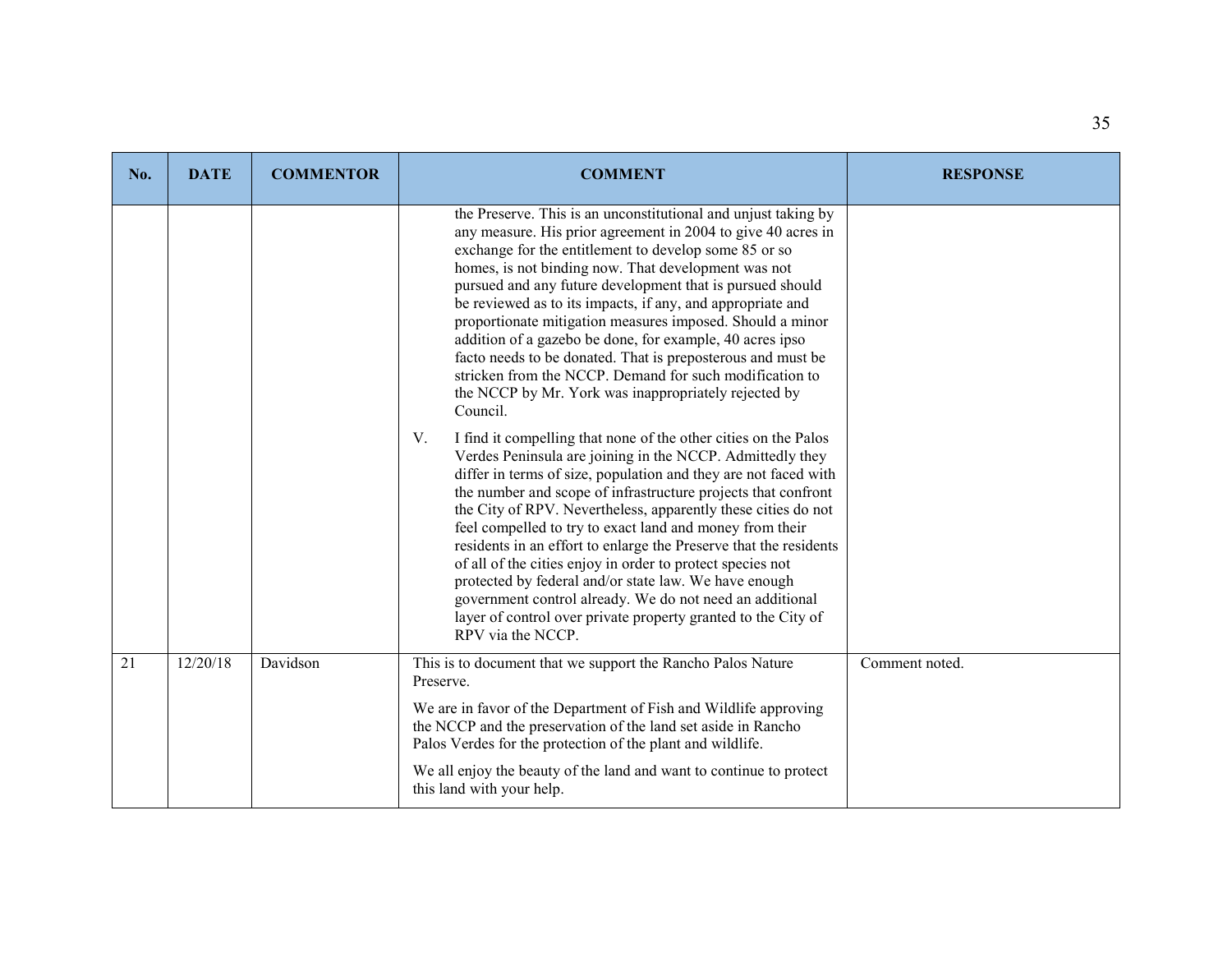| No. | <b>DATE</b> | <b>COMMENTOR</b> | <b>COMMENT</b>                                                                                                                                                                                                                                                                                                                                                                                                                                                                                                                                                                                                                                                                                                                                                                                                                        | <b>RESPONSE</b> |
|-----|-------------|------------------|---------------------------------------------------------------------------------------------------------------------------------------------------------------------------------------------------------------------------------------------------------------------------------------------------------------------------------------------------------------------------------------------------------------------------------------------------------------------------------------------------------------------------------------------------------------------------------------------------------------------------------------------------------------------------------------------------------------------------------------------------------------------------------------------------------------------------------------|-----------------|
| 22  | 12/20/18    | Bioveyda         | This is to communicate that we fully support the Rancho Palos<br>Verdes NCCP (Natural Communities Conservation Plan).                                                                                                                                                                                                                                                                                                                                                                                                                                                                                                                                                                                                                                                                                                                 | Comment noted.  |
| 23  | 12/21/18    | Deo              | Please know how important this Natural Communities Conservation<br>Plan is for the people of Palos Verdes. I am a Docent with the City<br>of RPV and we utilize the nature preserve all the time for tours with<br>children and adults. There are many crucial threatened species in<br>the preserve as well as Los Angeles County desperately needs open<br>space such as these acres. We have all worked long and hard for<br>this Conservation Plan. As a citizen of Rancho Palos Verdes for<br>twenty years and a professor of environmental studies I know how<br>important it is for the human residents of Palos Verdes and<br>Southern California and for all the living creatures in the area. It is a<br>model of habitat restoration for the whole country as well--<br>especially in the most populous county in the U.S. | Comment noted.  |
| 24  | 12/21/18    | Straub           | I'm writing to voice my support for Alternative D of the above<br>mentioned NCCP.<br>I hike there almost weekly and want to see it kept as natural as it is<br>now.                                                                                                                                                                                                                                                                                                                                                                                                                                                                                                                                                                                                                                                                   | Comment noted.  |
| 25  | 12/21/18    | Wright           | Please preserve the Palos Verdes Nature Preserve. It is important to<br>protect natural habitat and endangered species, while also having<br>the Nature Preserve open to the public for nature appreciation and<br>hiking.                                                                                                                                                                                                                                                                                                                                                                                                                                                                                                                                                                                                            | Comment noted.  |
| 26  | 12/21/18    | Kirk             | Our wild areas are so few and far between down here in the LA<br>area. We need them desperately. Please support Alt. D.                                                                                                                                                                                                                                                                                                                                                                                                                                                                                                                                                                                                                                                                                                               | Comment noted.  |
| 27  | 12/21/18    | Herman           | The people of Rancho Palos Verdes and surrounding communities<br>have fought for decades to have a space devoted to preserving the<br>rare coastal sage scrub habitat and the endangered and threatened<br>birds and other animals that can survive only there, and to provide<br>open natural spaces for hikers and others to enjoy nature. We<br>thought that when private donors, city, state, county and federal<br>agencies came together to acquire the land and the City of Rancho<br>Palos Verdes approved the draft NCCP in 2004 that we would have                                                                                                                                                                                                                                                                          | Comment noted.  |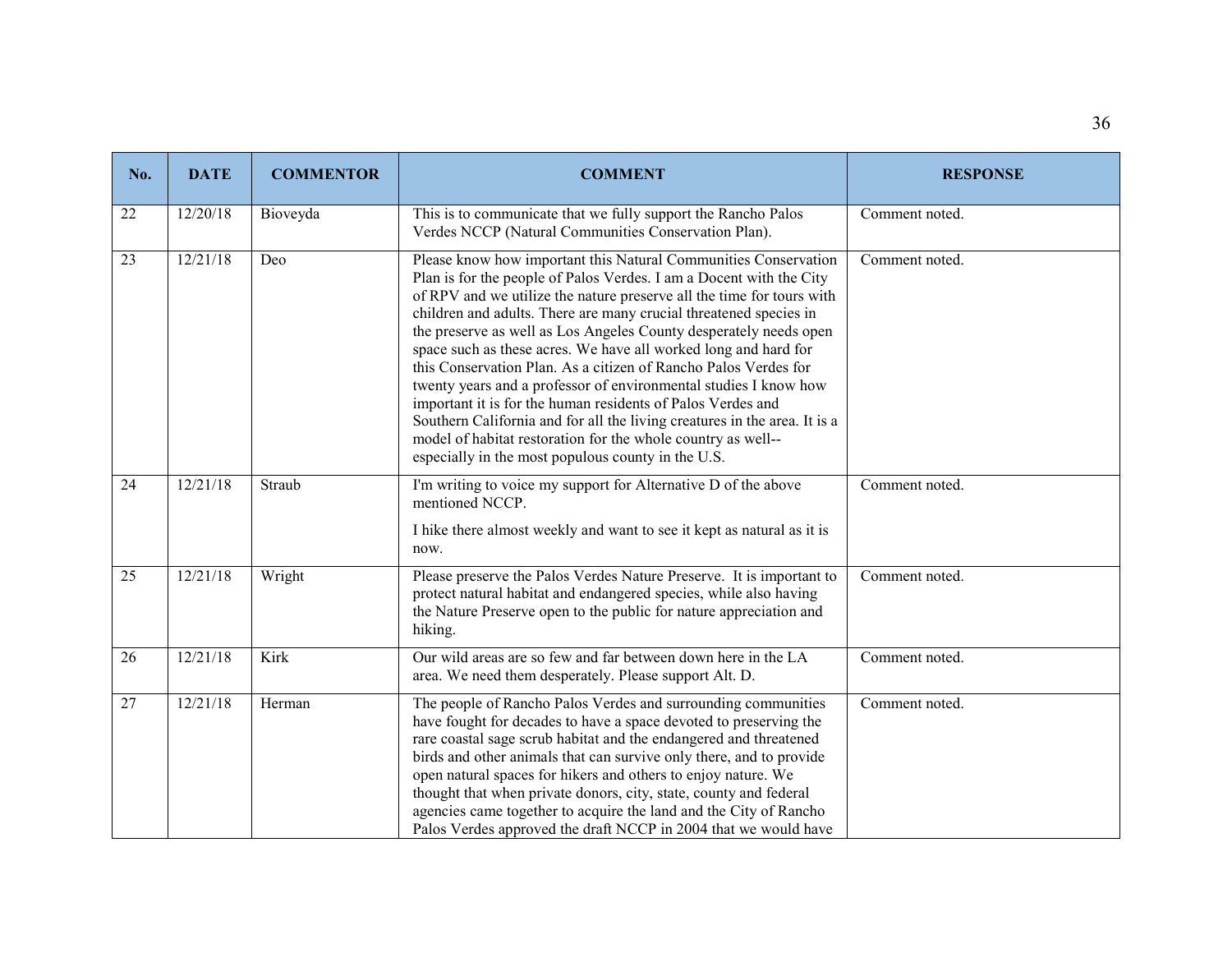| No. | <b>DATE</b> | <b>COMMENTOR</b> | <b>COMMENT</b>                                                                                                                                                                                                                                                                                                                                                                                                                                                                                                                                                                                                                                                          | <b>RESPONSE</b> |
|-----|-------------|------------------|-------------------------------------------------------------------------------------------------------------------------------------------------------------------------------------------------------------------------------------------------------------------------------------------------------------------------------------------------------------------------------------------------------------------------------------------------------------------------------------------------------------------------------------------------------------------------------------------------------------------------------------------------------------------------|-----------------|
|     |             |                  | such a nature preserve saved for future generations. But it seems<br>that the NCCP has still not be finalized.                                                                                                                                                                                                                                                                                                                                                                                                                                                                                                                                                          |                 |
|     |             |                  | Please support Alternative D to ensure that the nature preserve<br>endures.                                                                                                                                                                                                                                                                                                                                                                                                                                                                                                                                                                                             |                 |
| 28  | 12/21/18    | Cornell          | I live in Rancho Palos Verdes, CA and support Alternative D,<br>Proposed Action, for the Natural Communities Conservation Plan<br>that is now under review. One of the reasons I moved here is<br>because RPV is one of the few communities in Los Angeles<br>County's South Bay that had the foresight to set aside open space<br>and has continued to maintain its open space and hiking trails. I<br>would be extremely disappointed if the Wildlife Service were to<br>adopt measures that would cause these areas to be degraded.<br>Please do not hesitate to contact me at (redacted) if you have any<br>questions or would like to discuss this matter further. | Comment noted.  |
| 29  | 12/21/18    | Barryte          | I concur with the selection of Preserve Alternative D.                                                                                                                                                                                                                                                                                                                                                                                                                                                                                                                                                                                                                  | Comment noted.  |
| 30  | 12/21/18    | Scharfenberger   | Finalize the establishment and continuation of the Palos Verdes<br>Nature Preserve.<br>Those who are overseeing its development and preservation are<br>doing a great job. It is a necessary endeavor. Contribute your<br>affirmation of this project.                                                                                                                                                                                                                                                                                                                                                                                                                  | Comment noted.  |
| 31  | 12/21/18    | <b>Benator</b>   | Please support the Rancho Palos Verdes Natural Communities<br>Conservation Plan Alternative D. It is important to both protect the<br>natural habitat and endangered species while also having the Nature<br>Preserve open to the public for nature appreciation and hiking. I am<br>one of many who hike in Palos Verdes and enjoy the natural<br>surroundings while also trying to protect the natural habitat.                                                                                                                                                                                                                                                       | Comment noted.  |
| 32  | 12/21/18    | Iacopucci        | Protection of the Palos Verdes Nature Preserve is very important to<br>me, my family & friends!                                                                                                                                                                                                                                                                                                                                                                                                                                                                                                                                                                         | Comment noted.  |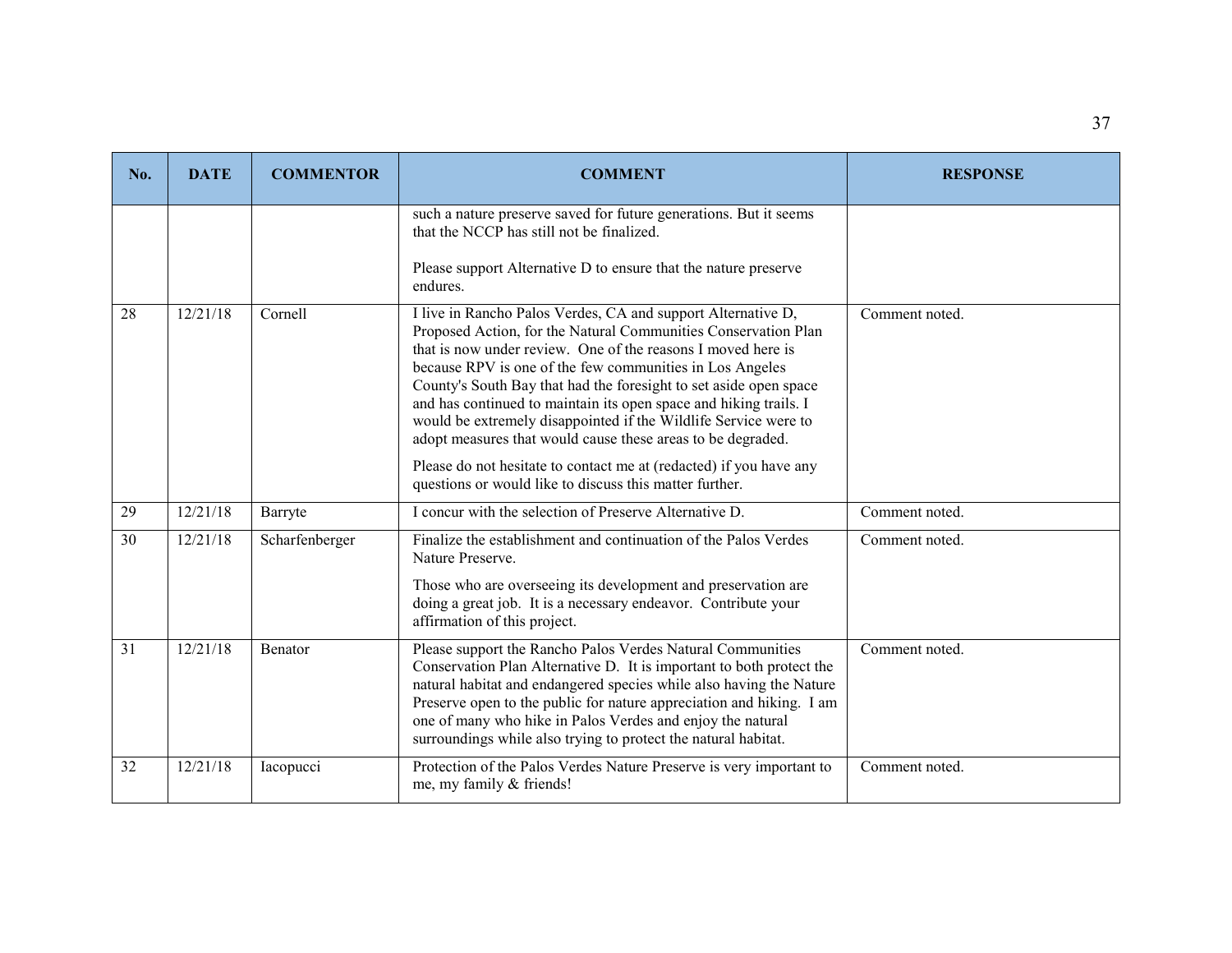| No. | <b>DATE</b> | <b>COMMENTOR</b> | <b>COMMENT</b>                                                                                                                                                                                                                                                                                                                                                                                                                                                                                                                                                                                                                                                                                                         | <b>RESPONSE</b> |
|-----|-------------|------------------|------------------------------------------------------------------------------------------------------------------------------------------------------------------------------------------------------------------------------------------------------------------------------------------------------------------------------------------------------------------------------------------------------------------------------------------------------------------------------------------------------------------------------------------------------------------------------------------------------------------------------------------------------------------------------------------------------------------------|-----------------|
|     |             |                  | Please protect the natural habitat and endangered species, while also<br>having the Nature Preserve open to the public for nature<br>appreciation and hiking.                                                                                                                                                                                                                                                                                                                                                                                                                                                                                                                                                          |                 |
| 33  | 12/22/18    | Good             | I'm writing to say there are some beautiful areas left on the Palos<br>Verdes Peninsula that I hope will stay that way. There are native<br>plants growing and many volunteer opportunities for all ages. Talks<br>given by knowledgeable naturalists and opportunities for students<br>of all ages to learn about nature or become environmental<br>scientists. White Point Preserve has native plants growing and<br>volunteer opportunities for students and now has native plants<br>covering the hill side; people can come to see birds and butterflies. I<br>hope there will be as much open land as possible and I thank the<br>Palos Verdes Land Conservancy for the fine way they are<br>preserving the land | Comment noted.  |
| 34  | 12/22/18    | Seaver           | Please help us to preserve the last bit of natural habitat in our<br>area. It would be a sad day for our community to see our natural<br>environment become history instead of an enriching reality.                                                                                                                                                                                                                                                                                                                                                                                                                                                                                                                   | Comment noted.  |
| 35  | 12/22/18    | Wilson           | I am a long-time resident of the South Bay and have seen the<br>negative impact of population growth and loss of public lands to<br>development. The Palos Verdes Nature Preserve provides much<br>needed respite from urban intrusion as well as important protection<br>for wildlife. Protection of natural habitat and endangered species is<br>essential if citizens are to have access to healthy, open spaces, The<br>Nature Preserve is open to the public and is critical for nature<br>appreciation, education and hiking. Once lost, this precious public<br>resource will be gone forever.                                                                                                                  | Comment noted.  |
|     |             |                  | I am voicing my Support for Alternative D of the NCCP; the<br>compromise between protection of endangered species and<br>development. Please, please do not destroy the Palos Verdes<br>Nature Preserve by fragmenting it into an uncertain future.                                                                                                                                                                                                                                                                                                                                                                                                                                                                    |                 |
| 36  | 12/22/18    | Schlichting      | You MUST support the City of RPV NCCP/HCP, as it is:<br>1) OUR COMMUNITY wanting to preserve                                                                                                                                                                                                                                                                                                                                                                                                                                                                                                                                                                                                                           | Comment noted.  |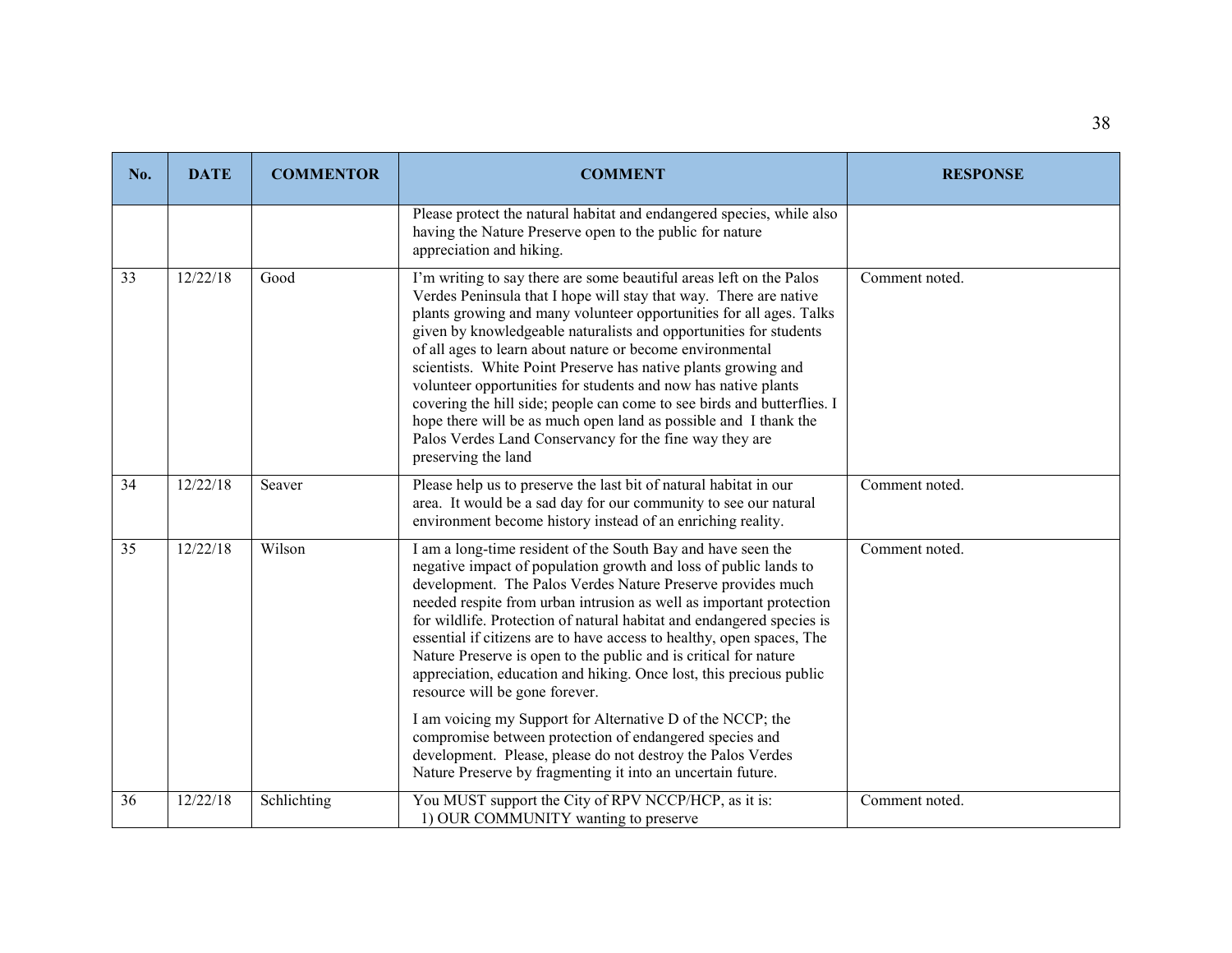| No. | <b>DATE</b> | <b>COMMENTOR</b> | <b>COMMENT</b>                                                         | <b>RESPONSE</b> |
|-----|-------------|------------------|------------------------------------------------------------------------|-----------------|
|     |             |                  | wildlife habitat IN OUR OWN<br><b>COMMUNITY</b>                        |                 |
|     |             |                  | 2) OUR COMMUNITY standing up                                           |                 |
|     |             |                  | <b>AGAINST MONIED INTERESTS from</b>                                   |                 |
|     |             |                  | OUTSIDE our community that want to                                     |                 |
|     |             |                  | profit AT OUR COMMUNITT'S AND                                          |                 |
|     |             |                  | <b>OUR WILDLIFE'S EXPENSE</b>                                          |                 |
|     |             |                  | 3) It is consistent with SELF-                                         |                 |
|     |             |                  | DETERMINATION and LOCAL                                                |                 |
|     |             |                  | RESPONSIBILITY ASSUMED for caring                                      |                 |
|     |             |                  | for our own community                                                  |                 |
|     |             |                  | 4) IT IS CONSISTENT WITH the MISSION<br>STATEMENT: "The mission of the |                 |
|     |             |                  | agency is 'working with others to                                      |                 |
|     |             |                  | conserve, protect, and enhance fish,                                   |                 |
|     |             |                  | wildlife, plants and their habitats for                                |                 |
|     |             |                  | the continuing benefit of the                                          |                 |
|     |             |                  | American people.'"                                                     |                 |
|     |             |                  | 5) ANY CAPITULATION TO                                                 |                 |
|     |             |                  | DEVELOPMENT/DEVELOPERS is NOT                                          |                 |
|     |             |                  | consistent with the above Mission.                                     |                 |
|     |             |                  | 6) ANY CAPITULATION TO                                                 |                 |
|     |             |                  | DEVELOPMENT/DEVELOPERS is                                              |                 |
|     |             |                  | ACTUALLY WORKING CONTRARY to                                           |                 |
|     |             |                  | the stated mission of THE AGENCY,                                      |                 |
|     |             |                  | and, in fact, might be considered                                      |                 |
|     |             |                  | ABUSE of power and authority by                                        |                 |
|     |             |                  | those entrusted and paid by the<br>People of The United States.        |                 |
|     |             |                  | It is beyond time for the federal government to work for the           |                 |
|     |             |                  | people's best interest over well-heeled, profit-goaled special         |                 |
|     |             |                  | interests.                                                             |                 |
|     |             |                  | Thank you for your time and for listening.                             |                 |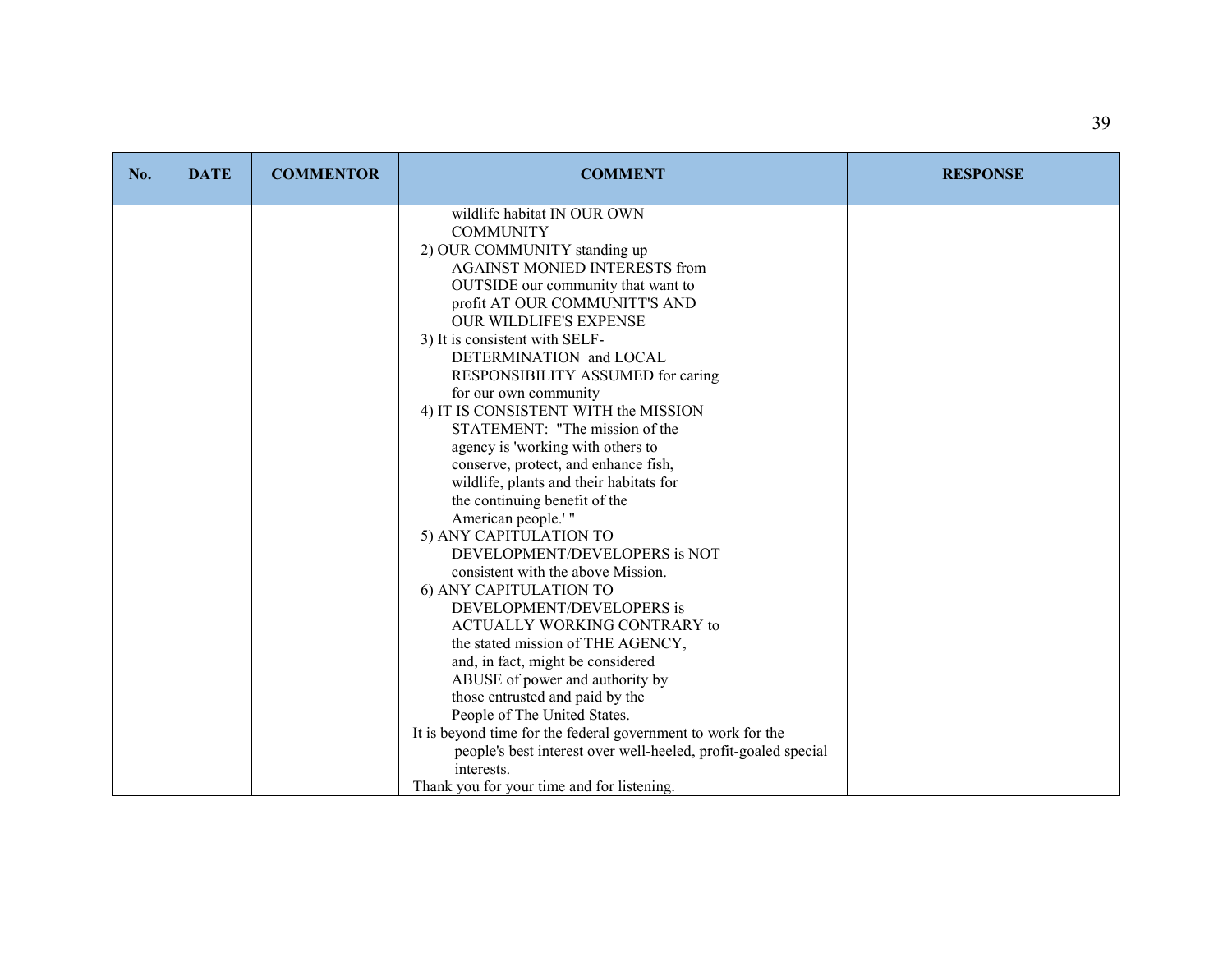| No. | <b>DATE</b> | <b>COMMENTOR</b> | <b>COMMENT</b>                                                                                                                                                                                                                                                                                                                                                                                                                                                                                                                                                                                                                                                                                                              | <b>RESPONSE</b> |
|-----|-------------|------------------|-----------------------------------------------------------------------------------------------------------------------------------------------------------------------------------------------------------------------------------------------------------------------------------------------------------------------------------------------------------------------------------------------------------------------------------------------------------------------------------------------------------------------------------------------------------------------------------------------------------------------------------------------------------------------------------------------------------------------------|-----------------|
| 37  | 12/22/18    | Lino             | The PV nature preserve is a valued wilderness region that's<br>accessible to the urban south bay area. I support NCCP alternative<br>D to preserve this area.                                                                                                                                                                                                                                                                                                                                                                                                                                                                                                                                                               | Comment noted.  |
| 38  | 12/22/18    | North            | I live on the Palos Verdes Peninsula and frequently hike in the<br>Palos Verdes Nature Preserve. I support Alternative D of the NCCP<br>to protect this natural habitat and endangered species, while<br>maintaining the Nature Preserve being open to the public for nature<br>appreciation and hiking. Please promote and vote for Alternative D.                                                                                                                                                                                                                                                                                                                                                                         | Comment noted.  |
| 39  | 12/22/18    | Summers          | I am writing to express my support for Alternative D of the NCCP.<br>It is very important to protect natural habitat and endangered<br>species, while also having the Nature Preserve open to the public<br>for nature appreciation and hiking. The compromise that Alternative<br>D of this draft lays out is the best one for this area. Please safeguard<br>both natural and human communities by ensuring that Alternative D<br>of the NCCP is adopted.                                                                                                                                                                                                                                                                 | Comment noted.  |
| 40  | 12/22/18    | Kilroy           | This message is written in support of final approval of the NCCP,<br>specifically Alternative D.<br>For more than two decades, now, the City of Rancho Palos Verdes<br>has shown great leadership in advancing the cause of both the Palos<br>Verdes Preserve and the NCCP which both protects it and enables<br>residents of Rancho Palos Verdes to benefit from its many<br>provisions. It has also, in the process, helped lead the creation of<br>the largest natural coastal open space area between Malibu and<br>Laguna Beach while at the same time protecting and enhancing<br>property rights and values in the City of Rancho Palos Verdes.<br>Please be the council which carries this ball over the goal line. | Comment noted.  |
| 41  | 12/22/18    | McLaughlin       | My husband and I are residents of Rancho Palos Verdes and<br>approve the Natural Communities Conservation Plan for the Palos<br>Verdes Nature Preserve. We enjoy staying in shape by hiking the<br>trails and de-stress in the natural beauty of this area. It's a gem that<br>needs to remain for future generations to enjoy. Thank you.                                                                                                                                                                                                                                                                                                                                                                                  | Comment noted.  |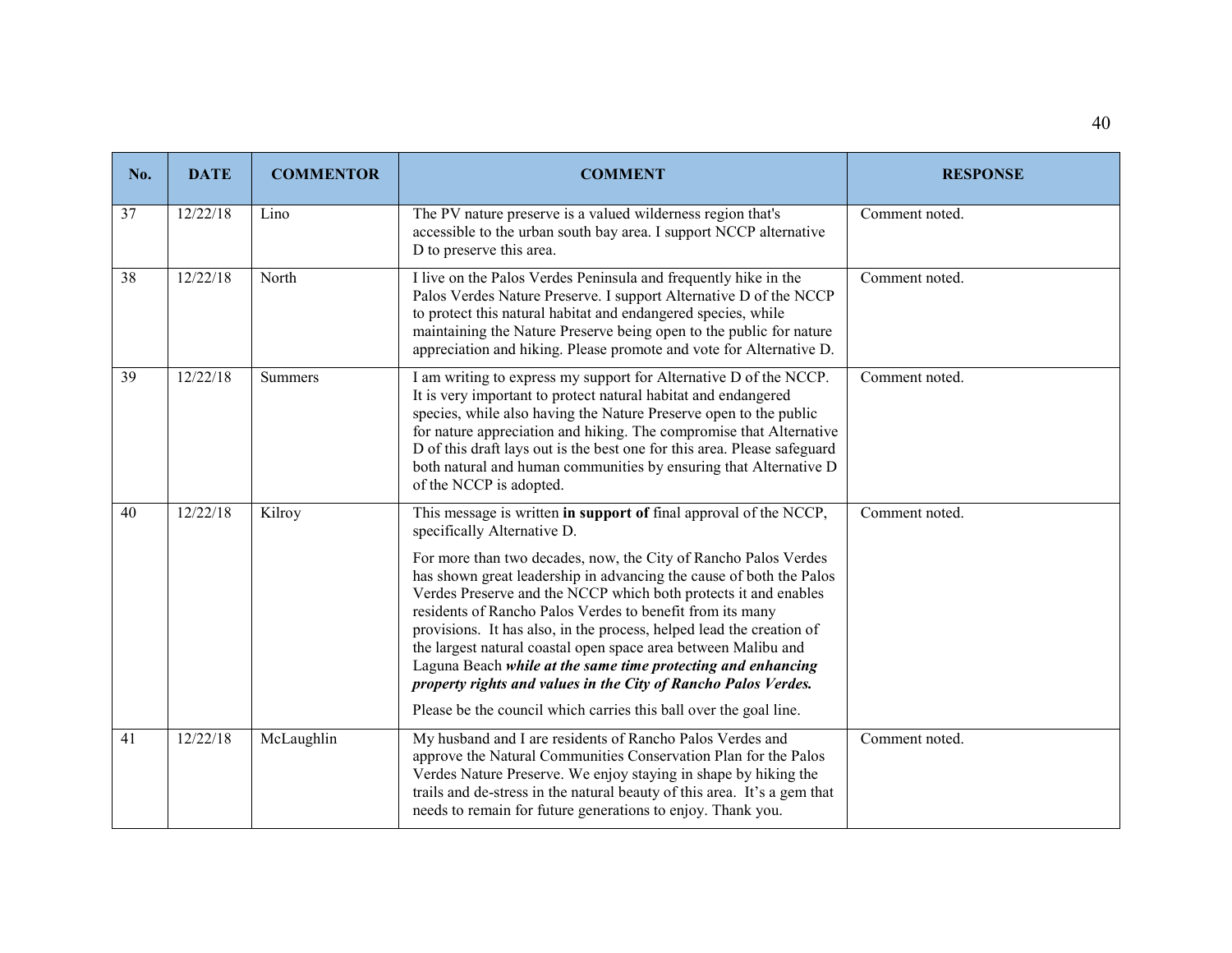| No. | <b>DATE</b> | <b>COMMENTOR</b> | <b>COMMENT</b>                                                                                                                                                                                                                                                                                                                                                                                                                                                                                                                                                                                                                                                                                                                                                                                                                                                                                                                                                                                                                                                                                                                                                                                                                                                                                                                                                                                                                                                                                                                                                                                                                                                                                                                   | <b>RESPONSE</b> |
|-----|-------------|------------------|----------------------------------------------------------------------------------------------------------------------------------------------------------------------------------------------------------------------------------------------------------------------------------------------------------------------------------------------------------------------------------------------------------------------------------------------------------------------------------------------------------------------------------------------------------------------------------------------------------------------------------------------------------------------------------------------------------------------------------------------------------------------------------------------------------------------------------------------------------------------------------------------------------------------------------------------------------------------------------------------------------------------------------------------------------------------------------------------------------------------------------------------------------------------------------------------------------------------------------------------------------------------------------------------------------------------------------------------------------------------------------------------------------------------------------------------------------------------------------------------------------------------------------------------------------------------------------------------------------------------------------------------------------------------------------------------------------------------------------|-----------------|
| 42  | 12/22/18    | Jordan           | I am in favor of Alternative D of the NCCP. I grew up in the<br>incredibly beautiful Palos Verdes Peninsula. It is extremely<br>important to me and my family and friends that we protect natural<br>habitat and endangered species while having the Nature Preserve<br>open to the public to enjoy and appreciate.                                                                                                                                                                                                                                                                                                                                                                                                                                                                                                                                                                                                                                                                                                                                                                                                                                                                                                                                                                                                                                                                                                                                                                                                                                                                                                                                                                                                              | Comment noted.  |
| 43  | 12/22/18    | Hunter           | We are writing in favor of the NCCP including D.                                                                                                                                                                                                                                                                                                                                                                                                                                                                                                                                                                                                                                                                                                                                                                                                                                                                                                                                                                                                                                                                                                                                                                                                                                                                                                                                                                                                                                                                                                                                                                                                                                                                                 | Comment noted.  |
| 44  | 12/22/18    | Davis            | I am writing to express my strong support of the NCCP and<br>Alternative D in particular.<br>My family has been enjoying the unique environment of the Palos<br>Verdes Peninsula for decades. My husbands grandfather was<br>instrumental in developing the peninsula back in the 1920s. He was<br>drawn to this area for its beauty and realized early on how special it<br>was, truly a rare jewel. My husband grew up in Rancho Palos<br>Verdes, and has wonderful stories to tell of his unique childhood<br>here on the peninsula. The conservation plan is so important to help<br>maintain this natural area for generations to come.<br>There is no doubt in my mind that urban expansion and<br>development will continue to plod along, progress is<br>inevitable. However, progress without destruction of the wonder<br>we have around us is within easy grasp. I believe the NCCP is the<br>conservation plan for the City of Rancho Palos Verdes that will help<br>maintain the delicate balance of beauty and progress in this<br>area. Indeed, this balance has already provided the area with<br>stunning preservation of preserve lands that supports wildlife<br>unique to this area of the world. The peninsula is a showplace<br>because of the work of the land conservancy along with all those<br>who have helped to work toward balance and access for the public.<br>Providing the public with recreational opportunities AND<br>protecting our natural resources that make this community special is<br>vital. Nature cannot speak for itself, one only has to look<br>around Los Angeles to observe opportunities lost, areas where<br>wonderful natural beauty suffered needlessly or was destroyed | Comment noted.  |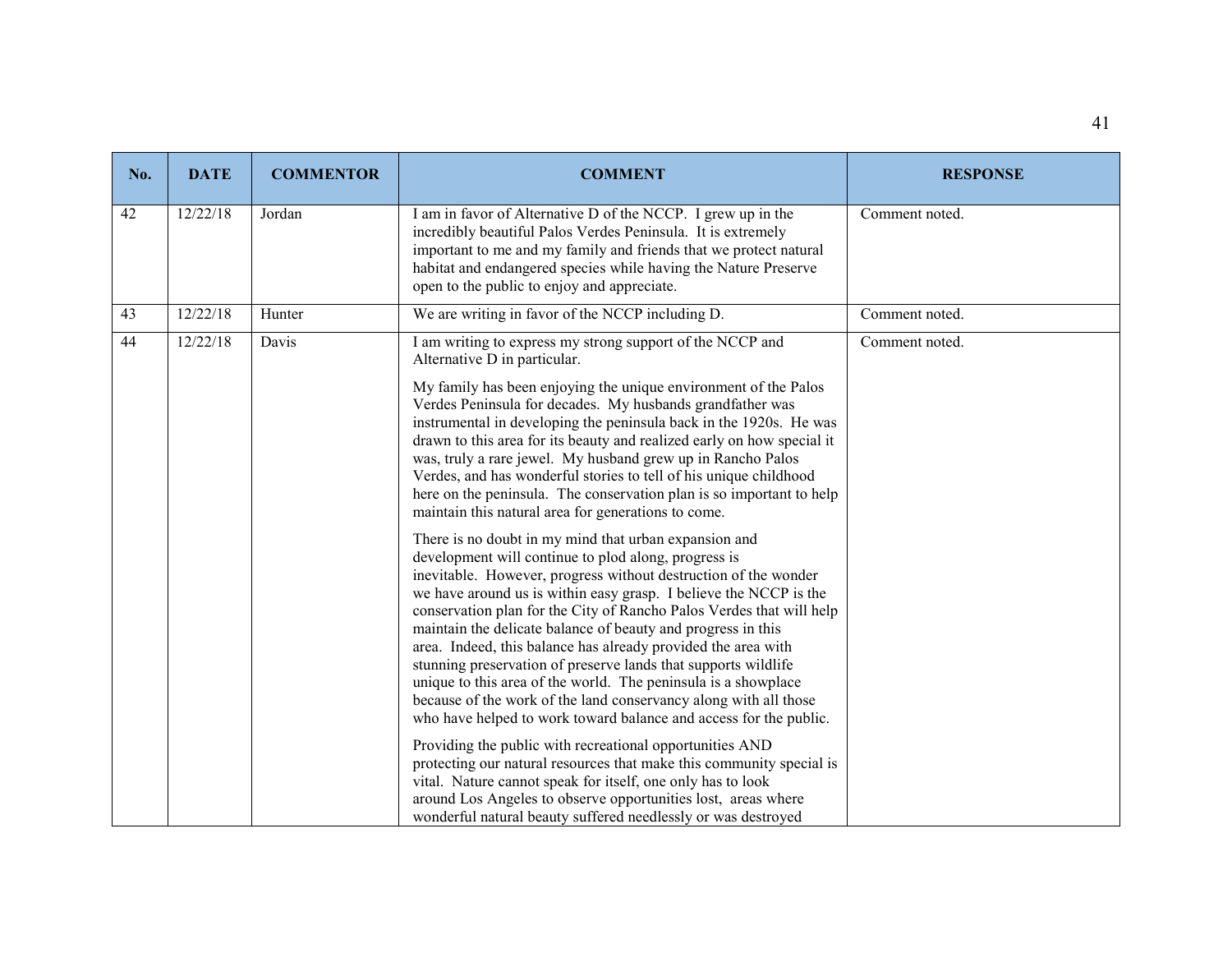| No. | <b>DATE</b> | <b>COMMENTOR</b> | <b>COMMENT</b>                                                                                                                                                                                                                                                                                                                                                                                                                                                                                                                                                                                                                 | <b>RESPONSE</b> |
|-----|-------------|------------------|--------------------------------------------------------------------------------------------------------------------------------------------------------------------------------------------------------------------------------------------------------------------------------------------------------------------------------------------------------------------------------------------------------------------------------------------------------------------------------------------------------------------------------------------------------------------------------------------------------------------------------|-----------------|
|     |             |                  | completely. 1400 acres is a pittance in the greater scope of this vast<br>state, but it is a treasure trove to Rancho Palos Verdes, it makes this<br>community stand out, there are few other places quite like it.                                                                                                                                                                                                                                                                                                                                                                                                            |                 |
|     |             |                  | My family has enjoyed the $30 +$ miles of hiking trails - trails that<br>are world-class, stunning views, and wildlife all within walking<br>distance of our home. Not a day goes by that I am not amazed at<br>the joy this slice of heavens brings to us. On the trails I observe<br>others partake of this extraordinary area, and realize the value of<br>having access to this lovely land. I do not want to take for granted<br>the privilege of having the preserve at our fingertips - nor should<br>the city ever lose sight of the importance of protecting this area for<br>future generations to explore and love. |                 |
|     |             |                  | I encourage and implore you to approve the NCCP and Alternative<br>D.                                                                                                                                                                                                                                                                                                                                                                                                                                                                                                                                                          |                 |
| 45  | 12/22/18    | Harwood          | As a long time Palos Verdes Peninsula resident, I wish to encourage<br>you to finally adopt the RPV City NCCP (Alternative D).                                                                                                                                                                                                                                                                                                                                                                                                                                                                                                 | Comment noted.  |
| 46  | 12/22/18    | Doty             | The Palos Verdes Nature Preserve must be protected. It is of<br>immeasurable importance to protect natural habitat and endangered<br>species, while also having the Nature Preserve open to the public<br>for nature appreciation and hiking.                                                                                                                                                                                                                                                                                                                                                                                  | Comment noted.  |
| 47  | 12/22/18    | Fredrick         | I support Alternative D of the NCCP.<br>Protecting the natural habitat and endangered species in the Palos<br>Verdes Nature preserve is very important to me. The area is a<br>phenomenal asset to all - people, animals, and plants. In an area as<br>dense as the greater Los Angeles area, the open space and natural<br>habitat is essential.<br>Thank you for your support in preserving the Palos Verdes Nature<br>Preserve.                                                                                                                                                                                             | Comment noted.  |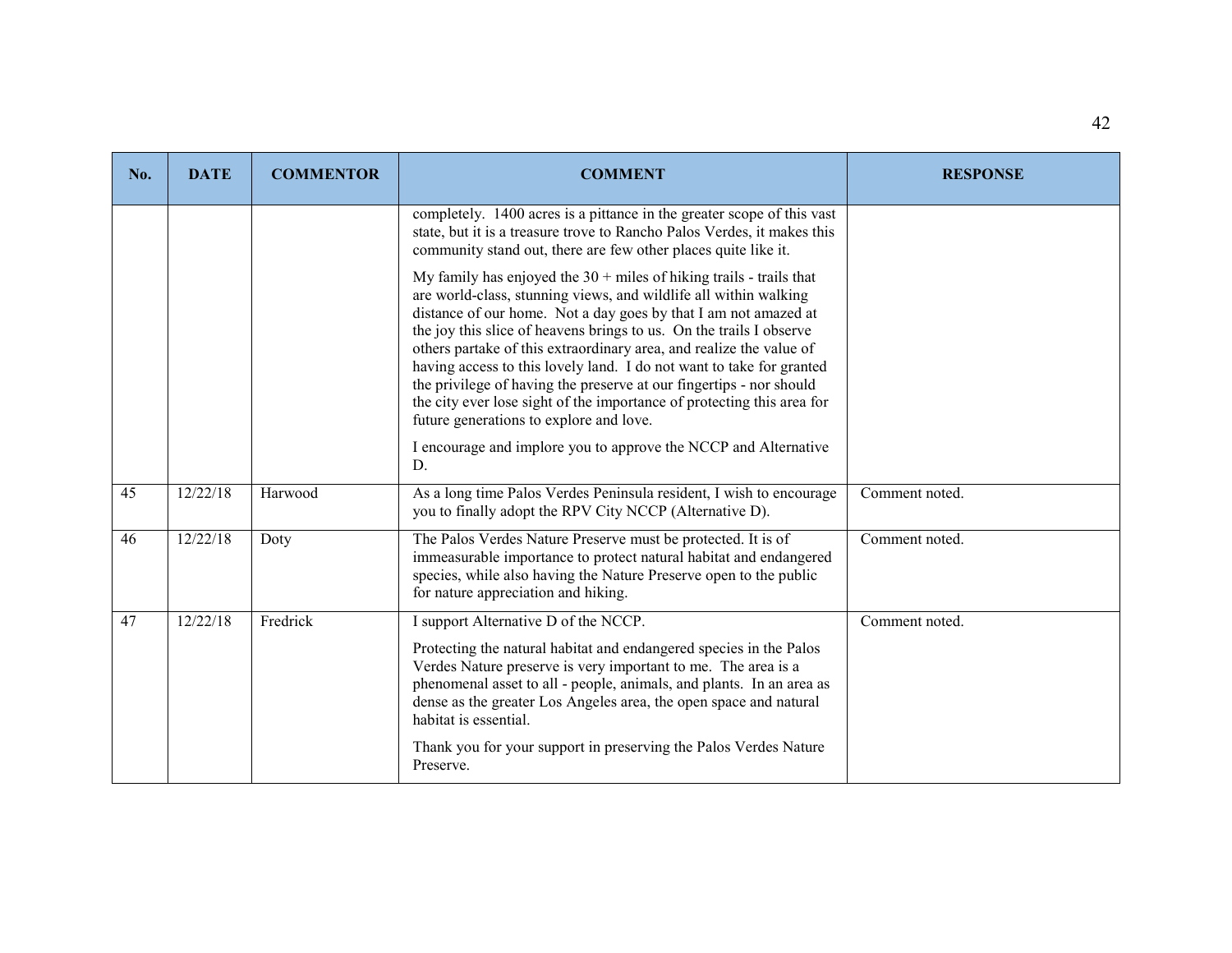| No. | <b>DATE</b> | <b>COMMENTOR</b> | <b>COMMENT</b>                                                                                                                                                                                                                                                                                                                                                                                          | <b>RESPONSE</b> |
|-----|-------------|------------------|---------------------------------------------------------------------------------------------------------------------------------------------------------------------------------------------------------------------------------------------------------------------------------------------------------------------------------------------------------------------------------------------------------|-----------------|
| 48  | 12/22/18    | Martin           | Please let us have this nature area! It is so important for my children<br>to have a place to both see what our area used to look like, and to<br>give plants and animals a place to thrive.                                                                                                                                                                                                            | Comment noted.  |
| 49  | 12/22/18    | Marcelo          | As an active Volunteer in support of Palos Verdes Peninsula Land<br>Conservancy (PVPLC), I am in strong support of the PVP Land<br>Conservancy and Alternative D of the Natural Communities<br>Conservation Plan (NCCP). It is vitally critical to the city of<br>Rancho Palos Verdes, of which I have been a resident for the past<br>34 years, that the NCCP be approved, specifically Alternative D. | Comment noted.  |
|     |             |                  | The NCCP represents a common sense approach the city of Rancho<br>Palos Verdes will have at its disposal to support development and<br>infrastructure projects that will seamlessly blend with the PVPLC's<br>primary mission in support of Federal and State protected plants<br>and wildlife.                                                                                                         |                 |
|     |             |                  | Further, the NCCP Alternative D will provide balance of the<br>public's recreational interests a well as protection of natural<br>resources within the Preserve. All Volunteer efforts by the PLPLC<br>enhance not just the land within the Preserve, but contribute to the<br>symbiotic features and attributes of residential areas bordering the<br>Preserve.                                        |                 |
| 50  | 12/22/18    | Mah              | Please continue to protect our natural habitat and endangered<br>species. The Palos Verdes Nature Preserve is where my family and<br>I enjoy our hikes. There are so few places such as this left to enjoy.                                                                                                                                                                                             | Comment noted.  |
| 51  | 12/22/18    | Jones            | At long last the Natural Community Conservation Plan for the City<br>of Rancho Palos Verdes is up for final approval. This has been a<br>long, very thoughtful process and I, as a resident of Rancho Palos<br>Verdes, fully support its final approval in its highest and best<br>iteration, that of Alternative D.                                                                                    | Comment noted.  |
|     |             |                  | The reasons for support are innumerable, not the least of which are<br>the very reasons it was created in the first place. Very rare and<br>valuable habitat is retained, maintained and restored. Plants and<br>animals that are endangered or threatened are provided                                                                                                                                 |                 |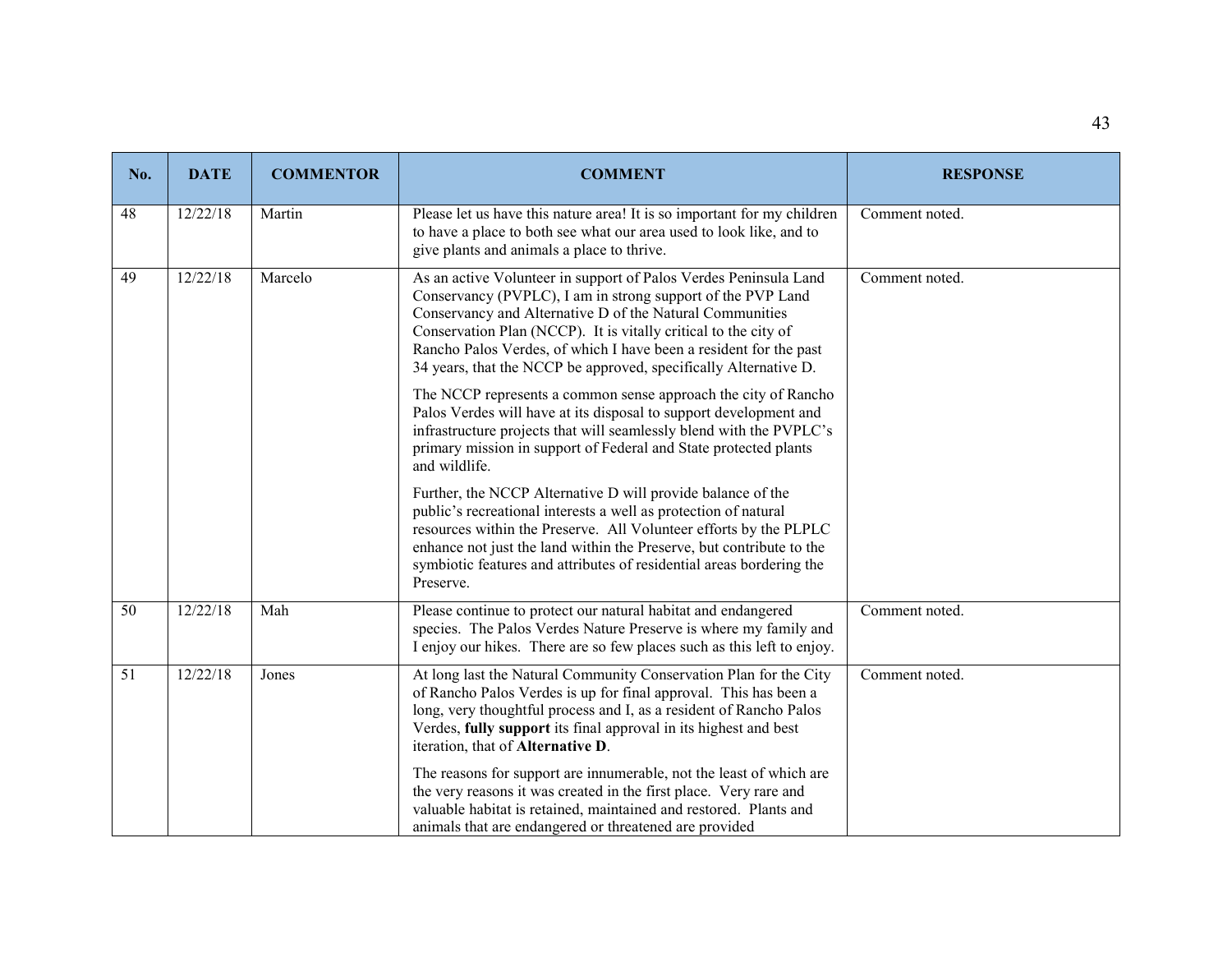| No. | <b>DATE</b> | <b>COMMENTOR</b> | <b>COMMENT</b>                                                                                                                                                                                                                                                                                                                                                                                                                                                                                                                                                                                                                                                                                                                                                                                                                                                                                                              | <b>RESPONSE</b> |
|-----|-------------|------------------|-----------------------------------------------------------------------------------------------------------------------------------------------------------------------------------------------------------------------------------------------------------------------------------------------------------------------------------------------------------------------------------------------------------------------------------------------------------------------------------------------------------------------------------------------------------------------------------------------------------------------------------------------------------------------------------------------------------------------------------------------------------------------------------------------------------------------------------------------------------------------------------------------------------------------------|-----------------|
|     |             |                  | for. Development in a sensitive area is given over to thoughtful,<br>local control. The quality of our lives and enrichment of our<br>environment is, to say the least, enhanced.                                                                                                                                                                                                                                                                                                                                                                                                                                                                                                                                                                                                                                                                                                                                           |                 |
|     |             |                  | Please help us continue to balance the recreational needs with the<br>natural and development needs of the area. This program has<br>effectively been in place close to 15 years, time to finalize it.                                                                                                                                                                                                                                                                                                                                                                                                                                                                                                                                                                                                                                                                                                                      |                 |
| 52  | 12/23/18    | Campbell         | Greetings! I am a Rancho Palos Verdes resident. I strongly support<br>the implementation of the Natural Communities Conservation Plan<br>(NCCP). This preserve is a wonderful asset in our community and<br>a source of great pride for me. I am so happy to live in an area that<br>is concerned with our environment and the preservation of native<br>plants and animals. Where else in this vast metropolis can you find<br>such open space and solitude! We have a great treasure here in our<br>back yard and I hope the people of Rancho Palos Verdes and you<br>are aware of this gift and strive to protect it from any<br>encroachment. We will be a better community if we value our open<br>spaces. Once these areas are compromised, there is no going<br>back. Let's appreciate the gift of open space and the gifts it has to<br>share with us while we still have it. Thank you for your kind<br>attention. | Comment noted.  |
| 53  | 12/23/18    | Fadich           | I am writing to ask you to please save the Palos Verdes Nature<br>Preserve. My friends and I have been hiking the trails there for 12<br>years. It is a wilderness in the middle of city, a haven for many<br>animals, and a place that brings people back to nature. So please<br>finalize the Rancho Palos Verdes NCCP and save it for future<br>generations.                                                                                                                                                                                                                                                                                                                                                                                                                                                                                                                                                             | Comment noted.  |
| 54  | 12/23/18    | Fives            | My name is J. Timothy Fives. I have been coming to Palos Verdes<br>for decades, exploring the many trails, canyons, coves, wildlife, and<br>enclaves of natural habitat. I have led groups of Boy Scouts from<br>Troop 476 on land navigation exercises in the Portuguese Bend<br>Nature Reserve and have accompanied visitors from Italy and<br>Germany on hikes during which I explained the area's natural<br>history in Italian or German. I have run the Palos Verdes Marathon                                                                                                                                                                                                                                                                                                                                                                                                                                         | Comment noted.  |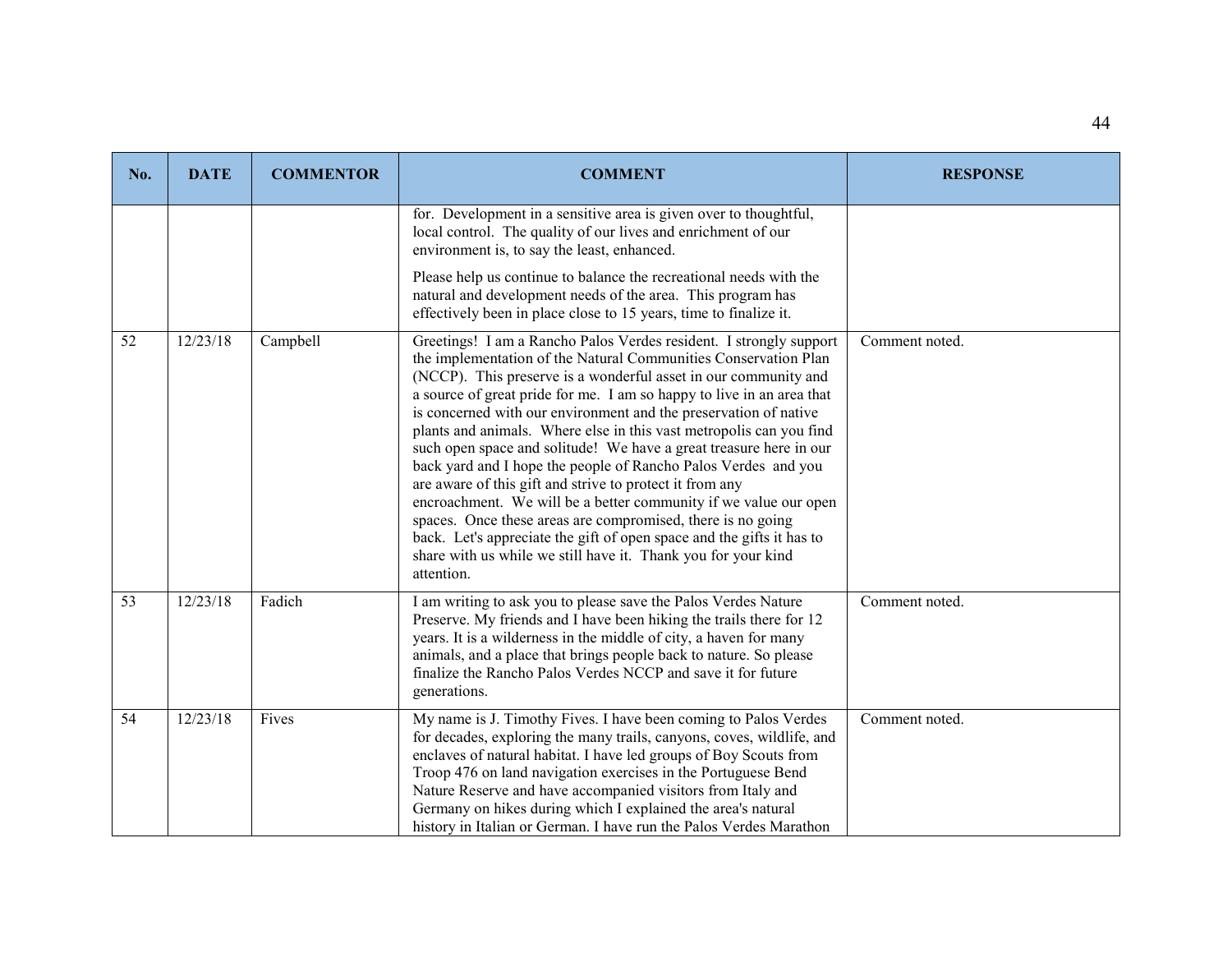| No. | <b>DATE</b> | <b>COMMENTOR</b> | <b>COMMENT</b>                                                                                                                                                                                                                                                                                                                                                                                                                                                                                                                                                                                                                                                                                                                                                                                                                                                                                                        | <b>RESPONSE</b>                                                                                                                               |
|-----|-------------|------------------|-----------------------------------------------------------------------------------------------------------------------------------------------------------------------------------------------------------------------------------------------------------------------------------------------------------------------------------------------------------------------------------------------------------------------------------------------------------------------------------------------------------------------------------------------------------------------------------------------------------------------------------------------------------------------------------------------------------------------------------------------------------------------------------------------------------------------------------------------------------------------------------------------------------------------|-----------------------------------------------------------------------------------------------------------------------------------------------|
|     |             |                  | or Half Marathon multiple times since 1980 and bicycled around<br>the Peninsula.<br>Since January of this year, I have put in many hours with the Palos<br>Verdes Peninsula Land Conservancy Volunteer Trail Watch<br>program. On these missions I have assisted lost hikers, guided<br>visitors, and admonished people walking dogs off leash, and<br>documented graffiti and damage to the trails. During this year I<br>have been greatly impressed by the many interpretive signs and<br>other improvements installed by the PVPLC and city of Rancho<br>Palos Verdes. I have joined several docent-led trips with well-<br>informed naturalists and seen crews planting native plants in the<br>hillsides once dominated by invasive species. The Palos Verdes<br>Peninsula is an urban wilderness, a refuge for plants, animals, and<br>people seeking a bit of nature surrounded by a massive urban<br>region. |                                                                                                                                               |
|     |             |                  | I am writing to urge support of Alternative D of the Natural<br>Communities Conservation Plan. Palos Verdes is too valuable to<br>lose to further development or neglect of its natural treasures.                                                                                                                                                                                                                                                                                                                                                                                                                                                                                                                                                                                                                                                                                                                    |                                                                                                                                               |
| 55  | 12/23/18    | Baer             | I would like to express importance of the PVP Preserve. I have been<br>running hiking, bird and whale watching in this area for over 30<br>years. During that time, I have many people of variety of ages doing<br>the same. It is a perfect area for escaping the city life. It is a great<br>place to expose children and teens to the wonders of nature. My<br>family has been enjoying the area since their respective births.<br>Whether it's the off chance to see an orca pod, rescue a barn owl, or<br>just breathe the fresh air, it has been a family staple for us. One<br>daughter uses it for cross-country training and both have used the<br>area for soccer training as well. I feel it is very important to<br>maintain the area and protect it for the future generations.                                                                                                                          | Comment noted.                                                                                                                                |
| 56  | 12/23/18    | Yarber           | I have additional comments to make on the NCCP and look forward<br>to the responses to these comments.                                                                                                                                                                                                                                                                                                                                                                                                                                                                                                                                                                                                                                                                                                                                                                                                                | I.<br>Grassland (including non-native)<br>may provide valuable forage<br>habitat for raptors and support<br>other sensitive wildlife species. |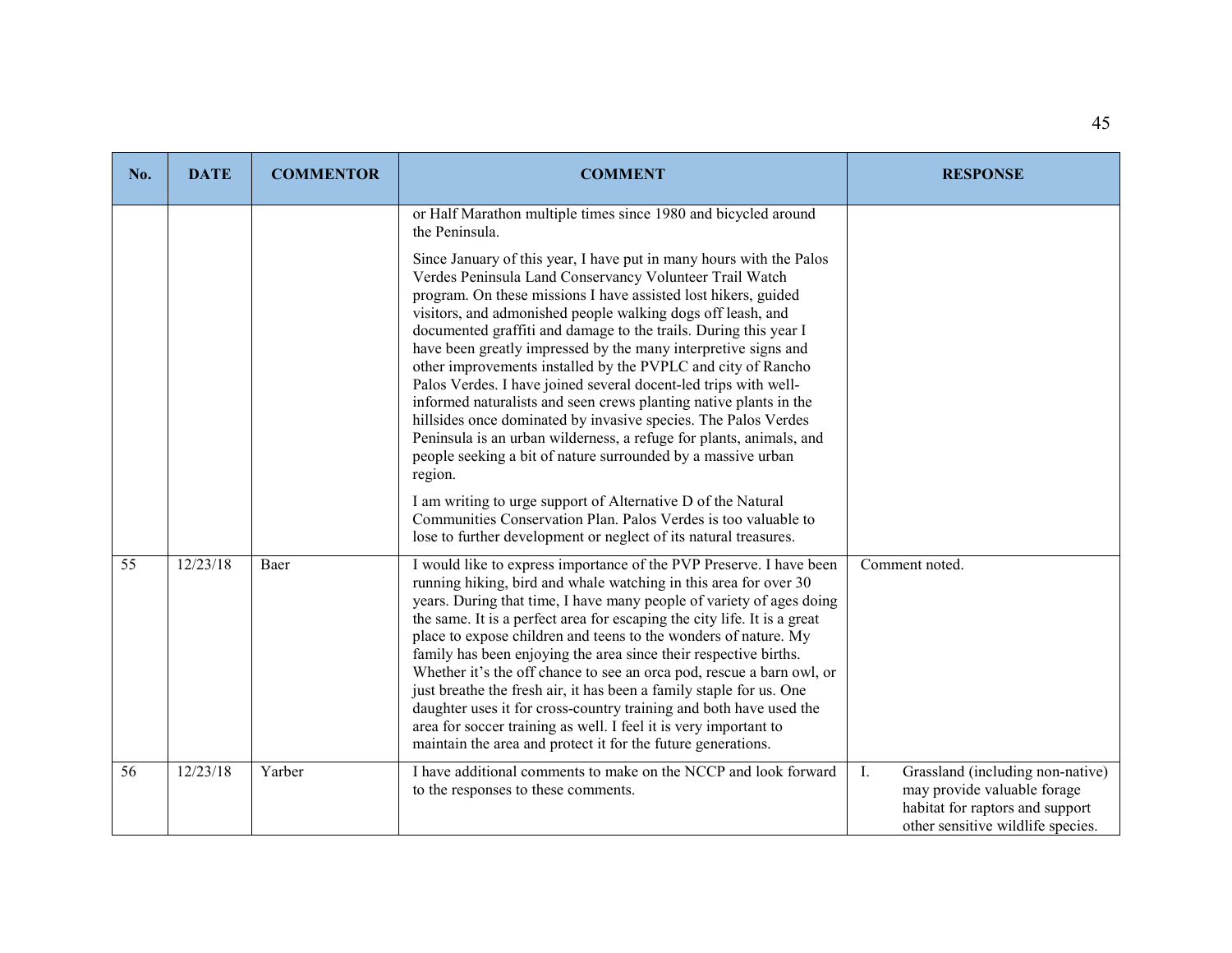| No. | <b>DATE</b> | <b>COMMENTOR</b> | <b>COMMENT</b>                                                                                                                                                                                                                                                                                                                                                                                                                                                                                                                                                                                                                                               | <b>RESPONSE</b>                                                                                                                                                                                                                                                                                                                                                               |
|-----|-------------|------------------|--------------------------------------------------------------------------------------------------------------------------------------------------------------------------------------------------------------------------------------------------------------------------------------------------------------------------------------------------------------------------------------------------------------------------------------------------------------------------------------------------------------------------------------------------------------------------------------------------------------------------------------------------------------|-------------------------------------------------------------------------------------------------------------------------------------------------------------------------------------------------------------------------------------------------------------------------------------------------------------------------------------------------------------------------------|
|     |             |                  | I do not think any mitigation should be exacted for the<br>Ι.<br>removal of non-native grassland. The removal is a benefit<br>and goal of the PVPLC. Mitigation for such removal is an<br>inappropriate punishment for desired conduct. Furthermore, I<br>do not support the imposition of mitigation measures for<br>removal of native grassland, as they are not protected by<br>federal or state law. If mitigation for native grassland<br>remains part of the NCCP, the ratio should not be greater<br>than it is for CSS. It should be 0.5:1 at most, not 3:1.                                                                                         | When contiguous with larger<br>areas of biological open space<br>they contribute to a habitat<br>mosaic that can be used by<br>sensitive species. Therefore,<br>conservation of grassland<br>(including non-native)<br>contributes toward NCCP<br>planning goals. The Preserve                                                                                                |
|     |             |                  | Paragraph 4.2 of the NCCP says that the PVPLC will<br>II.<br>"perpetually" manage the Preserve. As you know, the<br>PVPLC currently manages the Preserve pursuant to a written<br>management agreement with the City which has a term of 50<br>years. Under the agreement the City does have the right,<br>under certain circumstances, to terminate the agreement and<br>select a replacement manager. Thus, the NCCP is in direct<br>conflict with the agreement. 4.2 should be revised to provide<br>that the PVPLC will continue to manage the Preserve in<br>accordance with, and pursuant to the terms and provisions of,<br>the management agreement. | design includes mitigation for<br>potential impacts of City projects<br>to grasslands (including non-<br>native). Mitigation for grassland<br>is not specific to NCCP<br>Planning. Moreover, the<br>majority of private projects are<br>covered by the Miscellaneous<br>Private Projects category and are<br>not required to mitigate for<br>impacts to non-native grassland. |
|     |             |                  | III.<br>The NCCP draft includes picnic tables as permitted<br>improvements. I do not support picnic tables in the Preserve<br>and request that the reference to picnic tables be deleted. The<br>Preserve is a nature preserve, not a park.                                                                                                                                                                                                                                                                                                                                                                                                                  | II.<br>See Master Response Nos. 24,<br>26, and 27. The perpetual<br>management is requirement for<br>the NCCP/HCP. The covered<br>activities will result in permanent                                                                                                                                                                                                         |
|     |             |                  | It is anticipated that development of Grandview Park and<br>IV.<br>Hesse Park will disturb cumulatively an estimated 20 acres<br>of native grassland. Since native grassland is not protected<br>under federal or state law, it is only the NCCP that would<br>require mitigation for such disturbance. If I understand the<br>NCCP correctly, any development of the parks will<br>necessitate placing additional lands into the Preserve or else<br>the City would have to pay mitigation fees with taxpayer<br>dollars should the parks ultimately be developed. As stated                                                                                | loss, thus the expectation is that<br>the mitigation be perpetual as<br>well.<br>III.<br>Picnic tables were removed in<br>the recirculated NCCP/HCP, and<br>they will be removed from the<br>PUMP at its next update.                                                                                                                                                         |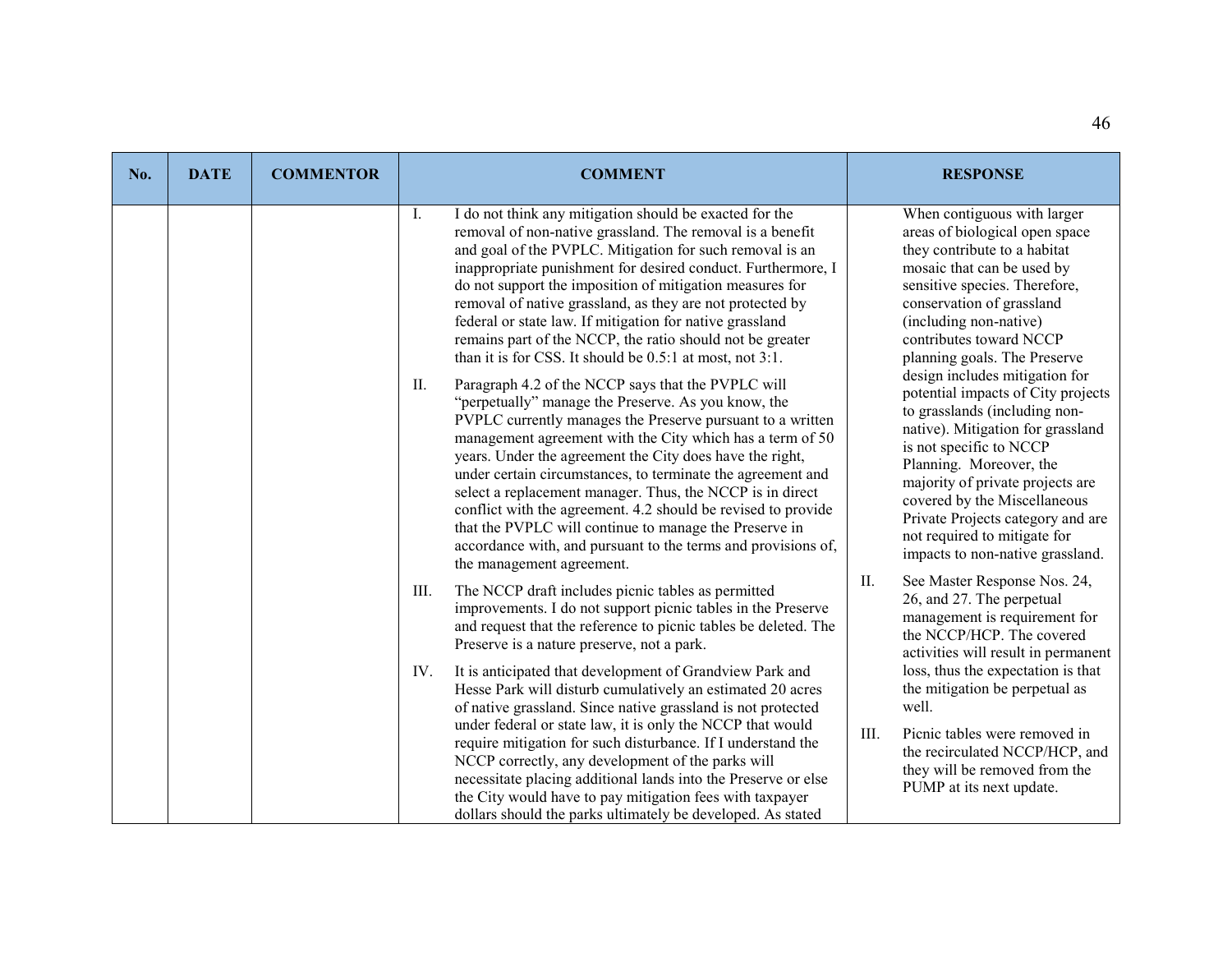| No. | <b>DATE</b> | <b>COMMENTOR</b> | <b>COMMENT</b>                                                                                                                                                                                                                                                                                                                                                                                                                                                                                                                                                                                                                                                                                                                                                                                                                                                                                          | <b>RESPONSE</b>                                                                                                                                                                                                                                                                                                                                                                                                                                              |
|-----|-------------|------------------|---------------------------------------------------------------------------------------------------------------------------------------------------------------------------------------------------------------------------------------------------------------------------------------------------------------------------------------------------------------------------------------------------------------------------------------------------------------------------------------------------------------------------------------------------------------------------------------------------------------------------------------------------------------------------------------------------------------------------------------------------------------------------------------------------------------------------------------------------------------------------------------------------------|--------------------------------------------------------------------------------------------------------------------------------------------------------------------------------------------------------------------------------------------------------------------------------------------------------------------------------------------------------------------------------------------------------------------------------------------------------------|
|     |             |                  |                                                                                                                                                                                                                                                                                                                                                                                                                                                                                                                                                                                                                                                                                                                                                                                                                                                                                                         |                                                                                                                                                                                                                                                                                                                                                                                                                                                              |
|     |             |                  | above I do not believe there should be mitigation for native<br>grassland, but if there is, it should be at a reduced ratio.                                                                                                                                                                                                                                                                                                                                                                                                                                                                                                                                                                                                                                                                                                                                                                            | IV.<br>Improvements to Grandview or<br>Hesse Park could be covered                                                                                                                                                                                                                                                                                                                                                                                           |
|     |             |                  | V.<br>The Barkentine Property was acquired with a Parks and<br>Open Space grant for a passive recreation PARK. 98.4 acres<br>of parkland was placed into the Preserve using the ratios<br>under the NCCP to mitigate for other City projects resulting<br>in taking. The question is, what was taken that necessitated<br>the mitigation under the NCCP? Was it protected by federal<br>or state law or just the NCCP? What mitigation ratios were<br>applied to the taking? Might the mitigation have been<br>significantly less had the NCCP not be in place? Placing a<br>park into the Preserve deprives the public of a park. Uses in a<br>passive park allow for picnics, grass on which to lay a<br>blanket, playing frisbee, etc. 98 acres of land acquired for a<br>park is now not available to be used as a park, and there is no<br>explanation as to what would have been required had the | under "Unimproved City Park<br>Projects," for which the<br>NCCP/HCP allows the loss of 10<br>acres of coastal sage scrub and<br>20 acres of grassland. Land<br>would not need to be added to<br>the Preserve. Unimproved City<br>Park Projects is a project covered<br>in the NCCP/HCP. The City<br>would not be required to add<br>additional land to the Preserve or<br>to pay mitigation fees. See<br>Specific Response to Comment<br>No. $56$ (I) above. |
|     |             |                  | NCCP not been applied to the taking that caused this transfer<br>to the Preserve.                                                                                                                                                                                                                                                                                                                                                                                                                                                                                                                                                                                                                                                                                                                                                                                                                       | V.<br>Barkentine (now known as Three<br>Sisters Reserve) was added to                                                                                                                                                                                                                                                                                                                                                                                        |
|     |             |                  | 50.9 acres of Upper Point Vicente, which is now parkland, is<br>VI.<br>slated to go into the Preserve, as is 16.8 acres of parkland at<br>Crenshaw and Crestridge Road. Again, what would be<br>required if there was no NCCP?                                                                                                                                                                                                                                                                                                                                                                                                                                                                                                                                                                                                                                                                          | the Nature Preserve in<br>preparation and planning for the<br>City's Nature Preserve, and as<br>mitigation to offset the multitude<br>impacts of projects covered by                                                                                                                                                                                                                                                                                         |
|     |             |                  | Obviously, the more land that is placed in the Preserve the<br>VII.<br>greater the number of properties that are adjacent to the<br>Preserve and therefore fall under the purview of Section<br>5.7.3. This creep affects an ever growing number of private<br>properties, does it not? As stated in my prior email, I do not<br>think any private properties should be covered by the NCCP.                                                                                                                                                                                                                                                                                                                                                                                                                                                                                                            | the NCCP/HCP. The property<br>was not purchased to mitigate for<br>any one particular project.<br>Moreover, Barkentine was<br>purchased with grant funding<br>available because of the City's                                                                                                                                                                                                                                                                |
|     |             |                  | VIII. If I understand the NCCP correctly, HOAs may have to<br>dedicate an easement or pay mitigation fees if their privately<br>owned open space land is re-landscaped and habitat that is<br>protected under the NCCP, but not federal or state law, is<br>disturbed. If that is the case then this constitutes an                                                                                                                                                                                                                                                                                                                                                                                                                                                                                                                                                                                     | commitment to making it part of<br>the Nature Preserve. The City<br>updated its Parks Master Plan in<br>2015, and conducted robust<br>public input. Moreover, the most                                                                                                                                                                                                                                                                                       |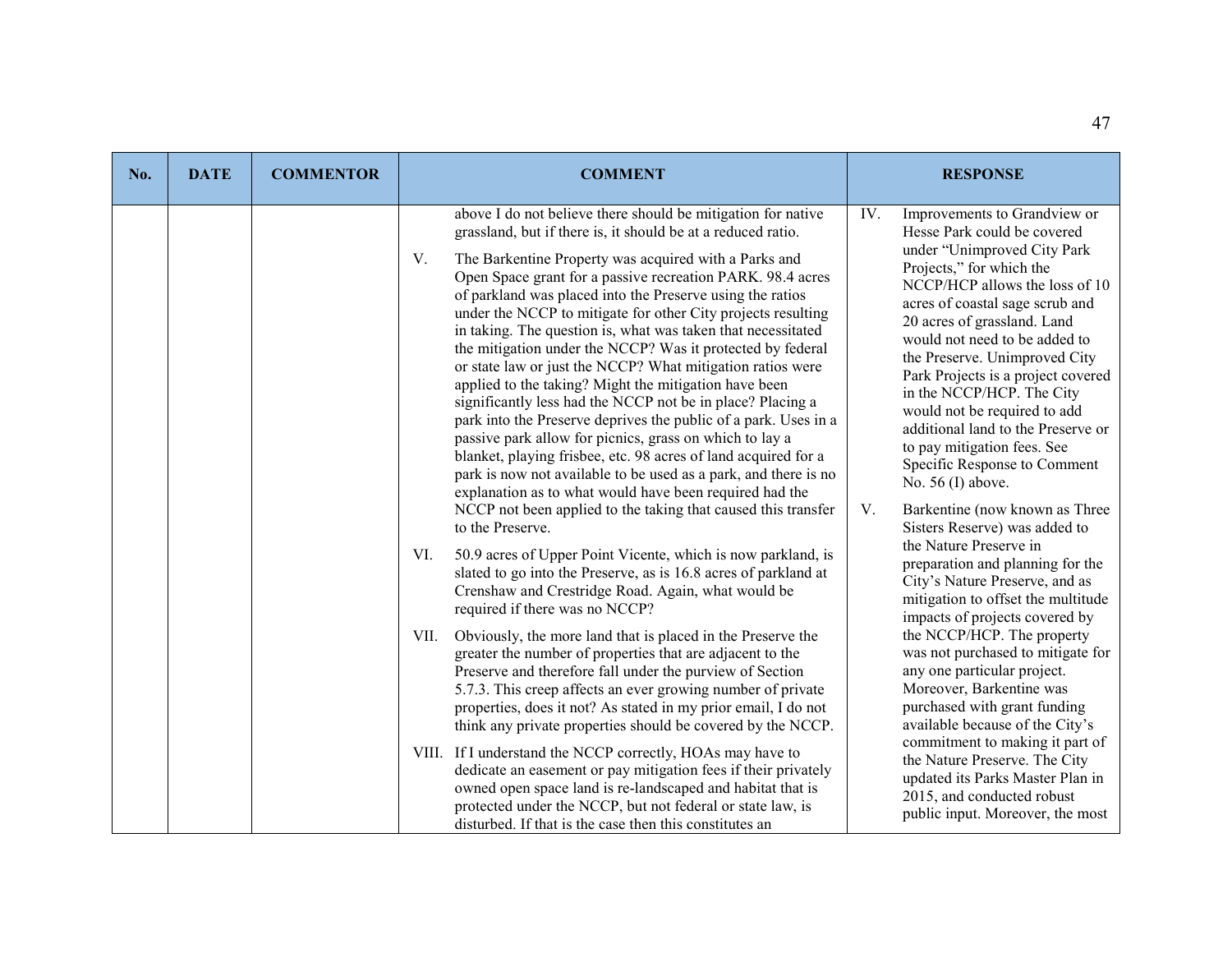| No. | <b>DATE</b> | <b>COMMENTOR</b> | <b>COMMENT</b>                                                                                                                                                                                                                                                                                                                                                                                                                                                                                                                                                                                                                                                                                                                                                                                                                                                                                                                                                                                                                                                                                                                                         | <b>RESPONSE</b>                                                                                                                                                                                                                                                                                                                                                                                                                                                                                                                                                      |
|-----|-------------|------------------|--------------------------------------------------------------------------------------------------------------------------------------------------------------------------------------------------------------------------------------------------------------------------------------------------------------------------------------------------------------------------------------------------------------------------------------------------------------------------------------------------------------------------------------------------------------------------------------------------------------------------------------------------------------------------------------------------------------------------------------------------------------------------------------------------------------------------------------------------------------------------------------------------------------------------------------------------------------------------------------------------------------------------------------------------------------------------------------------------------------------------------------------------------|----------------------------------------------------------------------------------------------------------------------------------------------------------------------------------------------------------------------------------------------------------------------------------------------------------------------------------------------------------------------------------------------------------------------------------------------------------------------------------------------------------------------------------------------------------------------|
|     |             |                  | unconstitutional taking of private property and cannot be<br>sanctioned. I do not support mitigation for species not<br>protected by federal or state law being imposed on the open<br>space privately owned by the HOAs.<br>I am concerned about the impact to private property owners<br>IX.<br>when they are required to provide mitigation because they<br>have been required to perform fuel modification for fire/life<br>safety and such modification adversely affects protected<br>resources. Does this only apply to vacant lots where there is a<br>proposed development? Several provisions in the NCCP<br>appear to impose constraints that apply to "vacant lots"<br>abutting the Preserve. Nowhere did I find a definition of a<br>"vacant lot". Is a vacant lot one on which there has never<br>been any development of any kind, or is a vacant lot one on<br>which improvements have been demolished for new<br>construction? This should be clarified.                                                                                                                                                                              | heavily supported recreational<br>amenity in the City was open<br>space/nature trails.<br>VI.<br>See Master Response No. 14.<br>The Preserve acreage and<br>configuration was designed<br>partly to provide adequate<br>habitat mitigation for the 17<br>City-covered projects/activities<br>and 5 private-covered<br>projects/activities addressed by<br>the NCCP/HCP.<br>See Master Response No. 16.<br>VII.<br>VIII. See Specific Response to<br>Comment No. 56 (I).                                                                                              |
|     |             |                  | Χ.<br>As an equestrian I am concerned about the provisions of the<br>NCCP that mandate monitoring for brown-headed cowbirds<br>should someone want to have a horse on a property the<br>boundary of which is within 500 feet of the Preserve. This<br>largely affects homes in Portuguese Bend, one of only three<br>areas in RPV zoned for horse keeping (the "Q" Overlay<br>Zone). The NCCP says the cowbird is parasitic to many<br>native bird species, but does not identify clearly which<br>species and whether they are protected by any laws. There is<br>reference to the gnatcatcher but is the gnatcatcher, in fact,<br>prey for the cowbird? The applicant must engage a biologist,<br>monitor for three years and then every third year thereafter,<br>and if cowbirds are found a trapping program, or "other<br>effective measures" will be taken. Has anyone taken a survey<br>of the Peninsula to see if there are any of these cowbirds<br>(Wildlife Agencies – please help with this question) in the<br>areas densely populated by horses, e.g. Rolling Hills Estates<br>and Westfield? If there is no problem in those areas why | IX.<br>Vacant lots are lots on which<br>there are no improvements. See<br>Master Response No. 16.<br>X.<br>See Master Response No. 17.<br>The concern is cowbirds<br>parasitizing native bird nests.<br>The Cooper Biological survey<br>conducted in 2018 monitored for<br>presence of cowbirds along with<br>coastal California gnatcatchers<br>and cactus wren within the<br>Preserve. Their survey did not<br>cover any City or private<br>properties outside of the<br>Preserve. In their reported<br>results, the biologists did not<br>observe any presence of |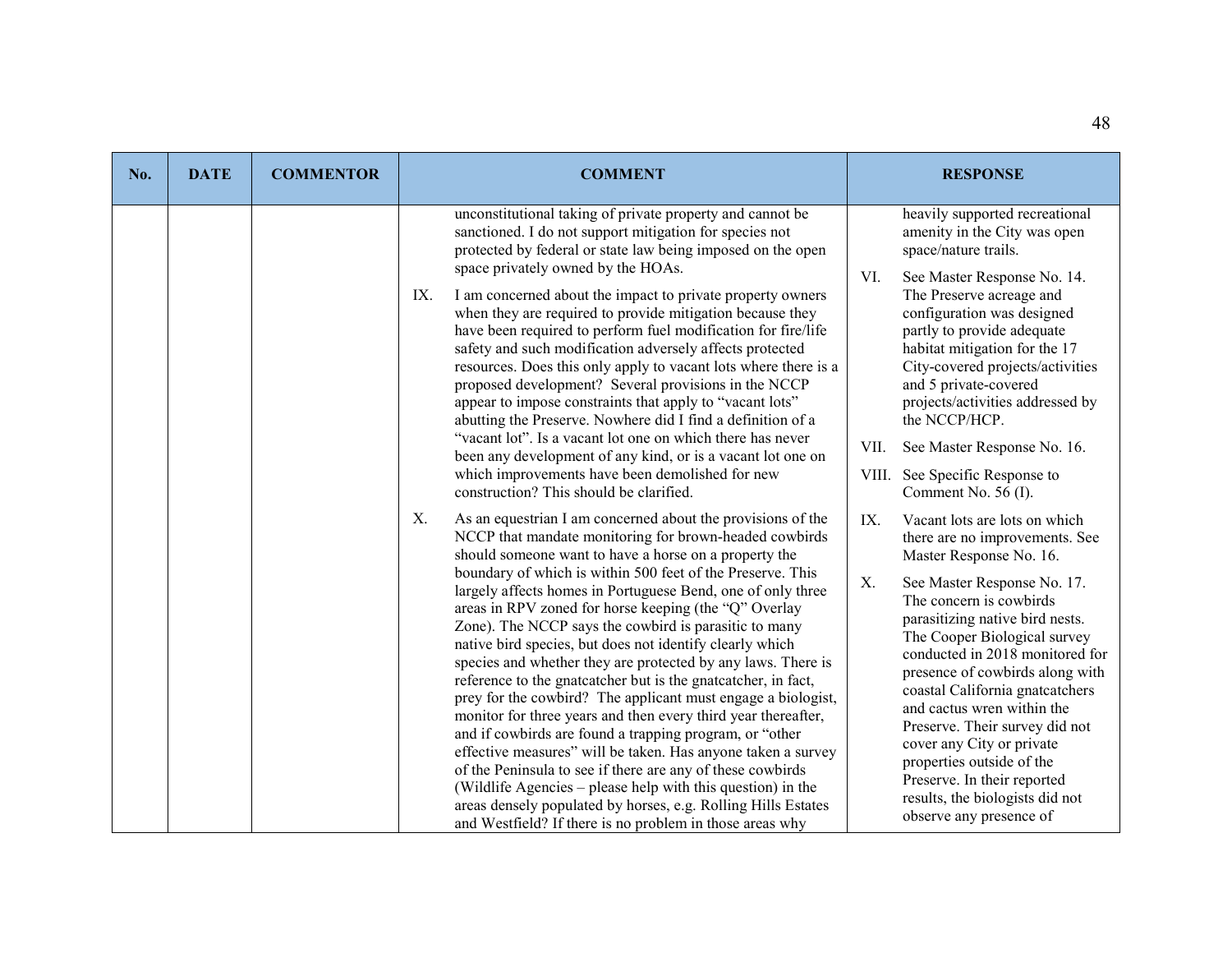| No. | <b>DATE</b> | <b>COMMENTOR</b> | <b>COMMENT</b>                                                                                                                                                                                                                                                                                                                                                                                                                                                                                                                                                                                                                                                                                                                                                                                                                                                                                                                                                                                                                                                                                                                                                                                                                                                                                                                                                                                                                                                                                                                                                                                                                                                                                                                                                                                                                                                                                                                                                                                                                                                                                                                                                                                                               | <b>RESPONSE</b>                                                                                                                                                                                                                                                                                                                                                                                                                                                                                                                                                                                                                                                                                                                                                                                                                                                                                                                                                          |
|-----|-------------|------------------|------------------------------------------------------------------------------------------------------------------------------------------------------------------------------------------------------------------------------------------------------------------------------------------------------------------------------------------------------------------------------------------------------------------------------------------------------------------------------------------------------------------------------------------------------------------------------------------------------------------------------------------------------------------------------------------------------------------------------------------------------------------------------------------------------------------------------------------------------------------------------------------------------------------------------------------------------------------------------------------------------------------------------------------------------------------------------------------------------------------------------------------------------------------------------------------------------------------------------------------------------------------------------------------------------------------------------------------------------------------------------------------------------------------------------------------------------------------------------------------------------------------------------------------------------------------------------------------------------------------------------------------------------------------------------------------------------------------------------------------------------------------------------------------------------------------------------------------------------------------------------------------------------------------------------------------------------------------------------------------------------------------------------------------------------------------------------------------------------------------------------------------------------------------------------------------------------------------------------|--------------------------------------------------------------------------------------------------------------------------------------------------------------------------------------------------------------------------------------------------------------------------------------------------------------------------------------------------------------------------------------------------------------------------------------------------------------------------------------------------------------------------------------------------------------------------------------------------------------------------------------------------------------------------------------------------------------------------------------------------------------------------------------------------------------------------------------------------------------------------------------------------------------------------------------------------------------------------|
|     |             |                  | would properties adjacent to the Preserve be targeted for this<br>additional measure, and might an "other effective measure"<br>include compelled removal of the horse(s) from the private<br>property? At a minimum, if the concern about cowbirds is<br>real, and they attack species protected by federal or state law,<br>or even for those protected by the NCCP, then the cost of<br>engaging such biologist and performing the monitoring<br>should be at the expense of the City or the Preserve Manager,<br>not the applicant, and it should be made clear that removal of<br>the horse(s) or withdrawal of any permit for large animals<br>will NOT be a measure that can be employed. Further, the<br>cost of trapping or "other effective measures" should also be<br>at the expense of the City or the Preserve Manager, not the<br>applicant who is entitled by zoning to have horses.<br>As an equestrian I am also concerned about the constraints<br>XI.<br>placed on trails within the Preserve (and there should be no<br>constraints whatsoever regarding trails on property outside of<br>the Preserve). As it is, under the PUMP and via Council<br>Action, a number of trails have been designated "multi-use"<br>which do not qualify as such because they lack the width,<br>grades and lines of sight necessary to be so designated.<br>Almost every trail designated as multi-use has become a de<br>facto bike trail. Equestrians should be able to persuade the<br>City to widen some multi-use trails to make them safe, or<br>create a few additional trails for equestrian/pedestrian use<br>only, so that equestrians can, as a practical matter, enjoy use<br>of the Preserve safely. As now implemented, the Preserve<br>Trails Plan results in equestrians having lost the ability to<br>safely ride in the vast majority of the Preserve. Limiting trail<br>widths to 5 feet would be fine for any trail that is not<br>designated multi-use, but multi-use trails should definitely be<br>allowed to be wider than 5 feet. Further, by limiting all new<br>trails to a maximum width of 5 feet it should be a proviso<br>that any new trail is for equestrian and pedestrian use only. | cowbirds within the Preserve<br>during that survey.<br>XI.<br>See Master Response No. 19.<br>XII.<br>See Master Response No. 20.<br>Comment noted.<br>XIII.<br>XIV. See Master Response Nos. 8 and<br>9. The NCCP/HCP allows the<br>City to convey incidental take to<br>private property owners, greatly<br>reducing permit processing time<br>and significant cost borne by<br>landowners from preparing<br>associated plans and documents.<br>The Wildlife Agencies will<br>receive notification of public and<br>private projects in the City<br>through the CEQA notification<br>process, and projects processed<br>by the City will document their<br>consistency with the NCCP/HCP<br>during the appropriate CEQA<br>review. These projects will be<br>summarized each year in the<br>Annual Report.<br>See Master Responses Nos. 9<br>XV.<br>and 13.<br>XVI. See Master Responses Nos. 14,<br>16, 19, and 20, and Specific<br>Response to Comment No. 56<br>(I). |
|     |             |                  |                                                                                                                                                                                                                                                                                                                                                                                                                                                                                                                                                                                                                                                                                                                                                                                                                                                                                                                                                                                                                                                                                                                                                                                                                                                                                                                                                                                                                                                                                                                                                                                                                                                                                                                                                                                                                                                                                                                                                                                                                                                                                                                                                                                                                              |                                                                                                                                                                                                                                                                                                                                                                                                                                                                                                                                                                                                                                                                                                                                                                                                                                                                                                                                                                          |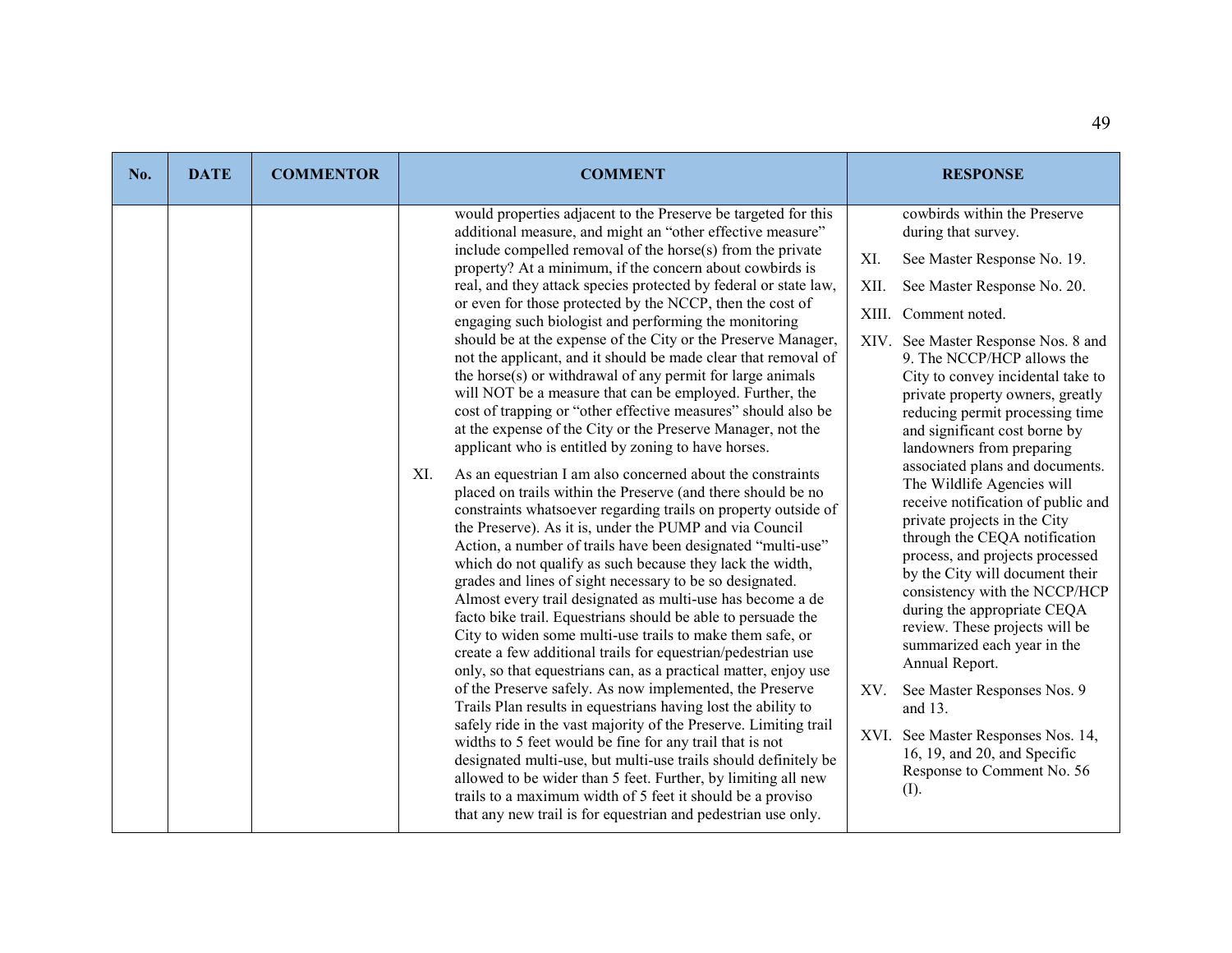| No. | <b>DATE</b> | <b>COMMENTOR</b> | <b>COMMENT</b>                                                                                                                                                                                                                                                                                                                                                                                                                                                                                                                                                                                                                                        | <b>RESPONSE</b>                                                                                                                                                                                     |
|-----|-------------|------------------|-------------------------------------------------------------------------------------------------------------------------------------------------------------------------------------------------------------------------------------------------------------------------------------------------------------------------------------------------------------------------------------------------------------------------------------------------------------------------------------------------------------------------------------------------------------------------------------------------------------------------------------------------------|-----------------------------------------------------------------------------------------------------------------------------------------------------------------------------------------------------|
|     |             |                  | I am concerned about the ability of the City to "seasonally<br>XII.<br>restrict access, if recommended by PVPLC, to certain trails<br>to prevent disturbance of breeding activities" under 9.2.2.2<br>$(7)$ (j). This could result in closure of an untold number of<br>trails for months on end.<br>XIII. I do not understand 9.2.3 which says "Cactus should be<br>avoided and retained to the maximum extent possible." How<br>does one avoid and retain at the same time? This needs to be<br>clarified.                                                                                                                                          | XVII. Staff has coordinated with the<br>Wildlife Agencies on the<br>response to public comment<br>document, and will be available<br>for questions at the October 29,<br>2019 City Council Meeting. |
|     |             |                  | XIV. Ultimately what the NCCP does is create a City and PVPLC<br>environmental protection agency and is tantamount to a new<br>body of environmental laws created by the City when the<br>City has no lawful power, acting alone, to enact ordinances<br>that protect habitat. Only the federal and state governments<br>have such legislative powers.                                                                                                                                                                                                                                                                                                |                                                                                                                                                                                                     |
|     |             |                  | XV. The NCCP makes it clear that if there was no NCCP (the No<br>Action Alternative) there would be more disturbance and less<br>mitigation. It is clear that the NCCP can be used as a vehicle<br>to enable the City to prevent development that it does not<br>want under the guise of enforcement of the NCCP's<br>provisions.                                                                                                                                                                                                                                                                                                                     |                                                                                                                                                                                                     |
|     |             |                  | XVI. The bottom line for me is that (i) private properties should<br>not have any additional burdens placed on them beyond<br>those that exist under state and federal law; (ii) mitigation<br>measures imposed with respect to city projects should be<br>equivalent to what would be required under federal and state<br>laws so that excessive amounts of public property that can be<br>used for parkland are not added to the Preserve; (iii) no<br>mitigation should be required for non-native grasslands and<br>if there is to be mitigation for native grasslands, the ratio<br>should be lower; (iv) the provisions that I have pointed out |                                                                                                                                                                                                     |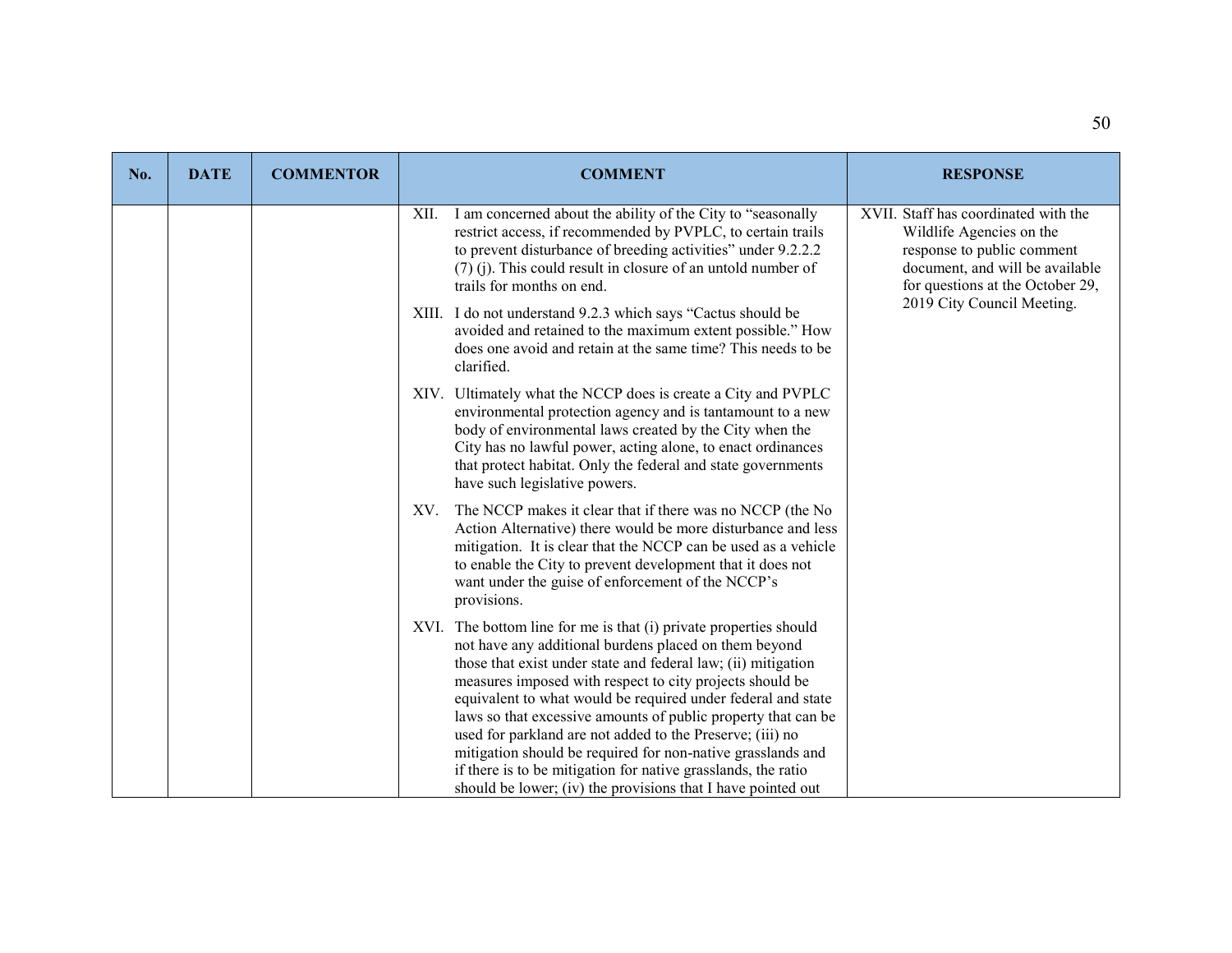| No. | <b>DATE</b> | <b>COMMENTOR</b> | <b>COMMENT</b>                                                                                                                                                                                                                                                                                                                                | <b>RESPONSE</b> |
|-----|-------------|------------------|-----------------------------------------------------------------------------------------------------------------------------------------------------------------------------------------------------------------------------------------------------------------------------------------------------------------------------------------------|-----------------|
|     |             |                  | that need to be corrected or clarified should be addressed,<br>and (v) the use and width of trails should not be so restricted.                                                                                                                                                                                                               |                 |
|     |             |                  | XVII. Finally, I request that meetings between the staffs of the City<br>and the Wildlife Agencies to fashion responses to comments<br>received be held in public at open forums so that the<br>residents can understand how the responses are developed<br>and the thought processes behind them.                                            |                 |
| 57  | 12/23/18    | Jansen           | I am writing in support of the Natural Communities Conservation<br>Plan under which the Palos Verdes Nature Preserve is established<br>and maintained.                                                                                                                                                                                        | Comment noted.  |
|     |             |                  | As a resident of Palos Verdes Estates, frequent local hiker and<br>environmental supporter, I urge you to support and pass the NCCP.                                                                                                                                                                                                          |                 |
| 58  | 12/23/18    | Yang             | It is important to me to protect the natural habitat and endangered<br>species while also having the Nature Preserve open to the public for<br>nature appreciation and hiking.                                                                                                                                                                | Comment noted.  |
| 59  | 12/23/18    | Cellier          | We support Alternative D of the NCCP.                                                                                                                                                                                                                                                                                                         | Comment noted.  |
|     |             |                  | We believe that it is important to protect natural habitat and<br>endangered species, while also having the Nature Preserve open to<br>the public for nature appreciation and hiking.                                                                                                                                                         |                 |
| 60  | 12/23/18    | Bain             | As a resident of Palos Verdes and a long-time supporter of<br>environmentally sustainable public open space, it is extremely<br>important to me that our government protect natural habitat and<br>endangered species in the Palos Verdes Nature Preserve.                                                                                    | Comment noted.  |
|     |             |                  | Please support Alternative D.                                                                                                                                                                                                                                                                                                                 |                 |
| 61  | 12/23/18    | Treherne         | I am a volunteer with the Land Conservancy and have been on and<br>off for 28 years. I am in full support of the final approval of NCCP<br>especially Alternative D. One of the main enjoyments living in PV<br>for my family is the many hours we have all spent hiking and<br>enjoying nature in the Preserve. I am currently a trail watch | Comment noted.  |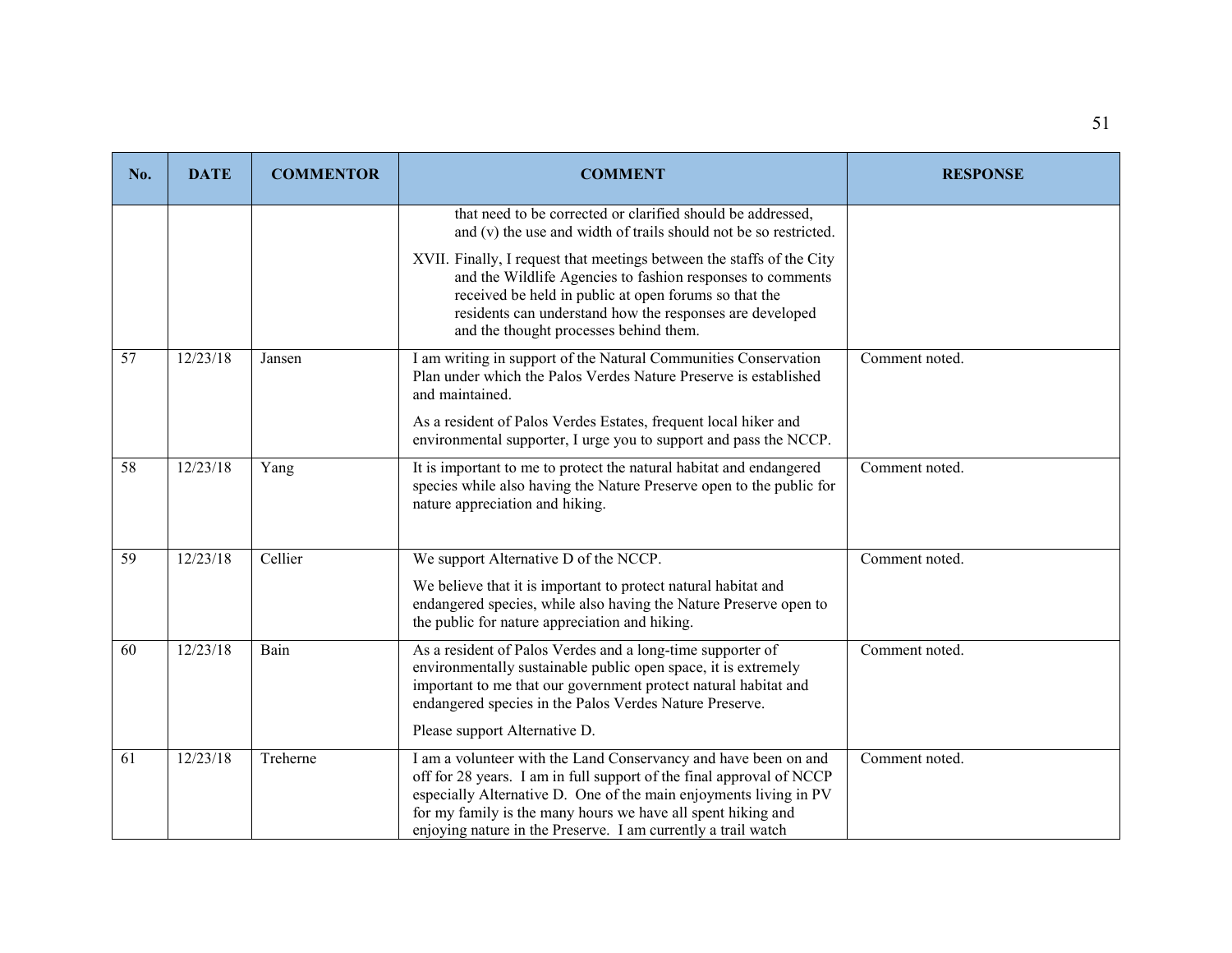| No. | <b>DATE</b> | <b>COMMENTOR</b> | <b>COMMENT</b>                                                                                                                                                                                                                                                                                                                                                                                                                                                                                                                                                                                                           | <b>RESPONSE</b>                                |
|-----|-------------|------------------|--------------------------------------------------------------------------------------------------------------------------------------------------------------------------------------------------------------------------------------------------------------------------------------------------------------------------------------------------------------------------------------------------------------------------------------------------------------------------------------------------------------------------------------------------------------------------------------------------------------------------|------------------------------------------------|
|     |             |                  | volunteer. We would not enjoy living here so much if conditions<br>changed in the Preserve. Everyone should be able to enjoy open<br>space and nature. Unfortunately access to open space is<br>disappearing, especially in Southern California. Most of my friends<br>and neighbors also agree that having open space to enjoy nature<br>has a positive effect on property prices, and so far we have all<br>appreciated having access to it. Please approve NCCP so all of us<br>and future generations will be able to enjoy the Preserve as we do<br>today.                                                          |                                                |
| 62  | 12/25/18    | Nicholls         | As a local resident in Redondo, I have had a lifetime of enjoying the<br>semi-rural nature of the PV peninsula. I have hiked it extensively<br>and continue that pursuit to this day. Open area is unique and<br>important and deserves to be protected. It is slipping away<br>constantly bit by bit and is a true escape and outdoor resource<br>needed in the time of urbanization. We need to leave something for<br>those who follow. Please stop further development. We have also<br>lost 60 % of animal species on the planet since the 60's. It's time<br>think on a bigger scale then just further development | Comment noted.                                 |
| 63  | 12/26/18    | <b>Bjerke</b>    | The City of Rancho Palos Verdes and the Palos Verdes Land<br>Conservancy have done a marvelous job of conserving a vast<br>expanse of PV Peninsula to protect not only open space but also<br>native plant and animal life. Many people in the Los Angeles area<br>use the area daily for recreation and a breath of fresh air.<br>Please protect this area.                                                                                                                                                                                                                                                             | Comment noted.                                 |
| 64  | 12/26/18    | <b>PVPHA</b>     | Please find attached a letter containing comments on the Rancho<br>Palos Verdes NCCP/HCP.<br>Attachment                                                                                                                                                                                                                                                                                                                                                                                                                                                                                                                  | See Master Response Nos. 14, 17, 19<br>and 20. |
| 65  | 12/27/18    | Snyder           | I support the plan as proposed, due to the lengthy input of the<br>pvplc.                                                                                                                                                                                                                                                                                                                                                                                                                                                                                                                                                | Comment noted.                                 |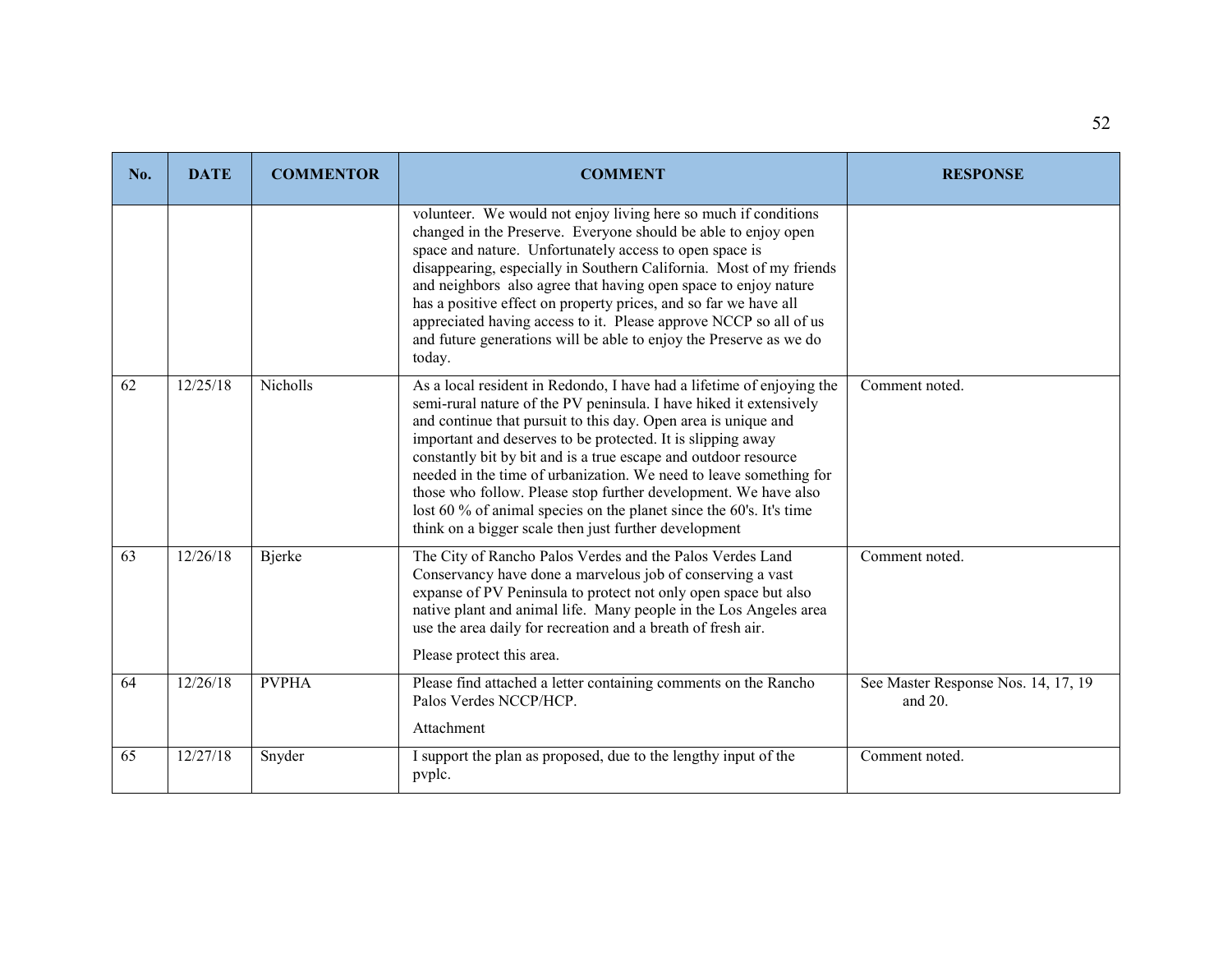| No. | <b>DATE</b> | <b>COMMENTOR</b> | <b>COMMENT</b>                                                                                                                                                                                                                                                                                                                                                                                | <b>RESPONSE</b> |
|-----|-------------|------------------|-----------------------------------------------------------------------------------------------------------------------------------------------------------------------------------------------------------------------------------------------------------------------------------------------------------------------------------------------------------------------------------------------|-----------------|
| 66  | 12/27/18    | Park             | I strongly support the City of Rancho Palos Verdes Natural<br>Community Conservation Plan and Habitat Conservation Plan. I<br>encourage you to approve and adopt it forthwith.                                                                                                                                                                                                                | Comment noted.  |
|     |             |                  | I have lived in Rancho Palos Verdes for 12 years, but I joined the<br>Palos Verdes Peninsula Land Conservancy long before I moved<br>here, and contributed as much as I could to the land purchase and<br>restoration efforts. I did so because I recognized that the benefits<br>extended to communities far beyond Rancho Palos Verdes.                                                     |                 |
|     |             |                  | When natural communities and wildlife are preserved and restored,<br>everyone's quality of life is improved. I firmly believe that the<br>preservation of rare, threatened and endangered species will, in the<br>end, have a direct bearing on the survivability of the human species.                                                                                                       |                 |
|     |             |                  | The regional impact of the Nature Preserve is probably most<br>obviously illustrated by its recreational use. Simple observation of<br>the users makes it clear that they come from all over Southern<br>California. While this use presents challenges around parking and<br>habitat protection, it also makes it clear that the taxpayers are<br>receiving a benefit from their investment. |                 |
|     |             |                  | The establishment of the Nature Preserve reflects tremendous credit<br>upon the State and Federal wildlife agencies, the City of Rancho<br>Palos Verdes and the farsighted private citizens who have<br>contributed so much to its establishment. Words fail me to<br>adequately thank the State and Federal agencies involved for<br>making this great accomplishment possible.              |                 |
|     |             |                  | Clearly, we in Rancho Palos Verdes are blessed to have this<br>beautiful open space and its wildlife inhabitants in our community.<br>But I try to be ever mindful of the contribution that our neighbors<br>have made, and that it is good public policy to preserve these assets<br>for the benefit of our large urban region.                                                              |                 |
|     |             |                  | Thank you so much for all of your efforts over the years to make<br>this spectacular achievement possible. Once again, I devoutly hope                                                                                                                                                                                                                                                        |                 |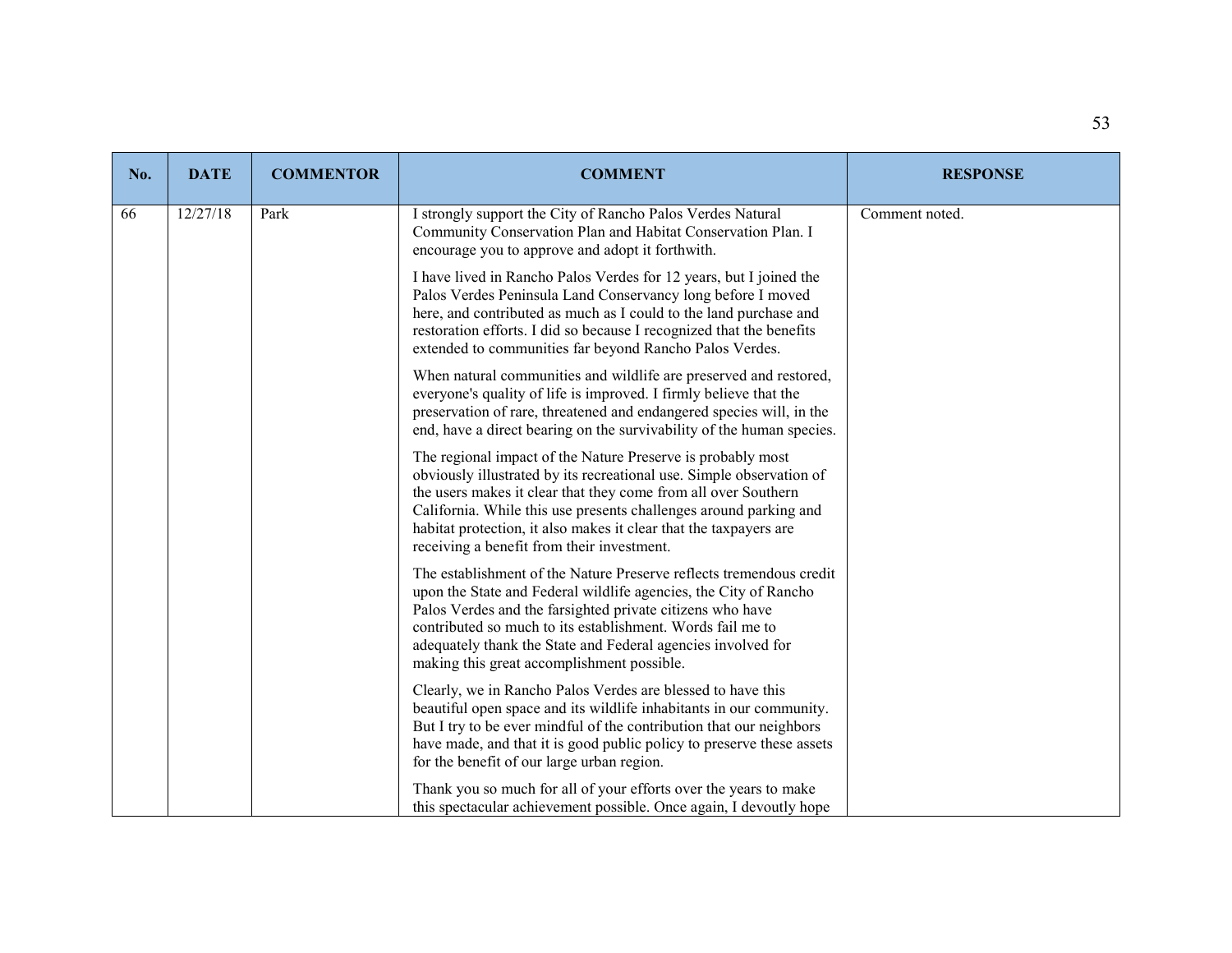| No. | <b>DATE</b> | <b>COMMENTOR</b> | <b>COMMENT</b>                                                                                                                                                                                                                                                                                                                                        | <b>RESPONSE</b>                                                                                                                                                                                                                                                |
|-----|-------------|------------------|-------------------------------------------------------------------------------------------------------------------------------------------------------------------------------------------------------------------------------------------------------------------------------------------------------------------------------------------------------|----------------------------------------------------------------------------------------------------------------------------------------------------------------------------------------------------------------------------------------------------------------|
|     |             |                  | that you will give final approval to the NCCP-HCP at your earliest<br>convenience so that our restoration efforts may continue apace.                                                                                                                                                                                                                 |                                                                                                                                                                                                                                                                |
| 67  | 12/27/18    | Birkey           | On behalf of York Point View Properties, LLC, attached are<br>comments on the Draft City of Rancho Palos Verdes Natural<br>Community Conservation Plan and Habitat Conservation Plan and<br>the Draft Environmental Assessment for the NCCP/HCP. Also<br>included in these comments are comments on the Implementation<br>Agreement for the NCCP/HCP. | See Master Response Nos. 18, 19, and<br>21.<br>The dedicated funding sources for the<br>City's implementation of the<br>NCCP/HCP are located in Section 8 of<br>the NCCP/HCP and the associated<br>Appendix C.                                                 |
|     |             |                  | Attachment                                                                                                                                                                                                                                                                                                                                            | The City and/or PVPLC, in<br>coordination with the Wildlife<br>Agencies, may apply for Federal<br>section 6 Habitat Conservation Plan<br>Land Acquisition grants that would<br>complement the NCCP/HCP.                                                        |
|     |             |                  |                                                                                                                                                                                                                                                                                                                                                       | The PUMP is incorporated into the<br>NCCP/HCP as Appendix H.                                                                                                                                                                                                   |
|     |             |                  |                                                                                                                                                                                                                                                                                                                                                       | The City, PVPLC, and the NCCP/HCP<br>Working group, in coordination with<br>the Wildlife Agencies, have worked to<br>create a Preserve design that is robust<br>and provides connectivity to extent<br>possible within the City in support of<br>the NCCP/HCP. |
|     |             |                  |                                                                                                                                                                                                                                                                                                                                                       | Although the vegetation data are dated,<br>they are the most recent comprehensive<br>data available and represent the best<br>available information for the City and<br>Wildlife Agencies to analyze the<br>NCCP/HCP.                                          |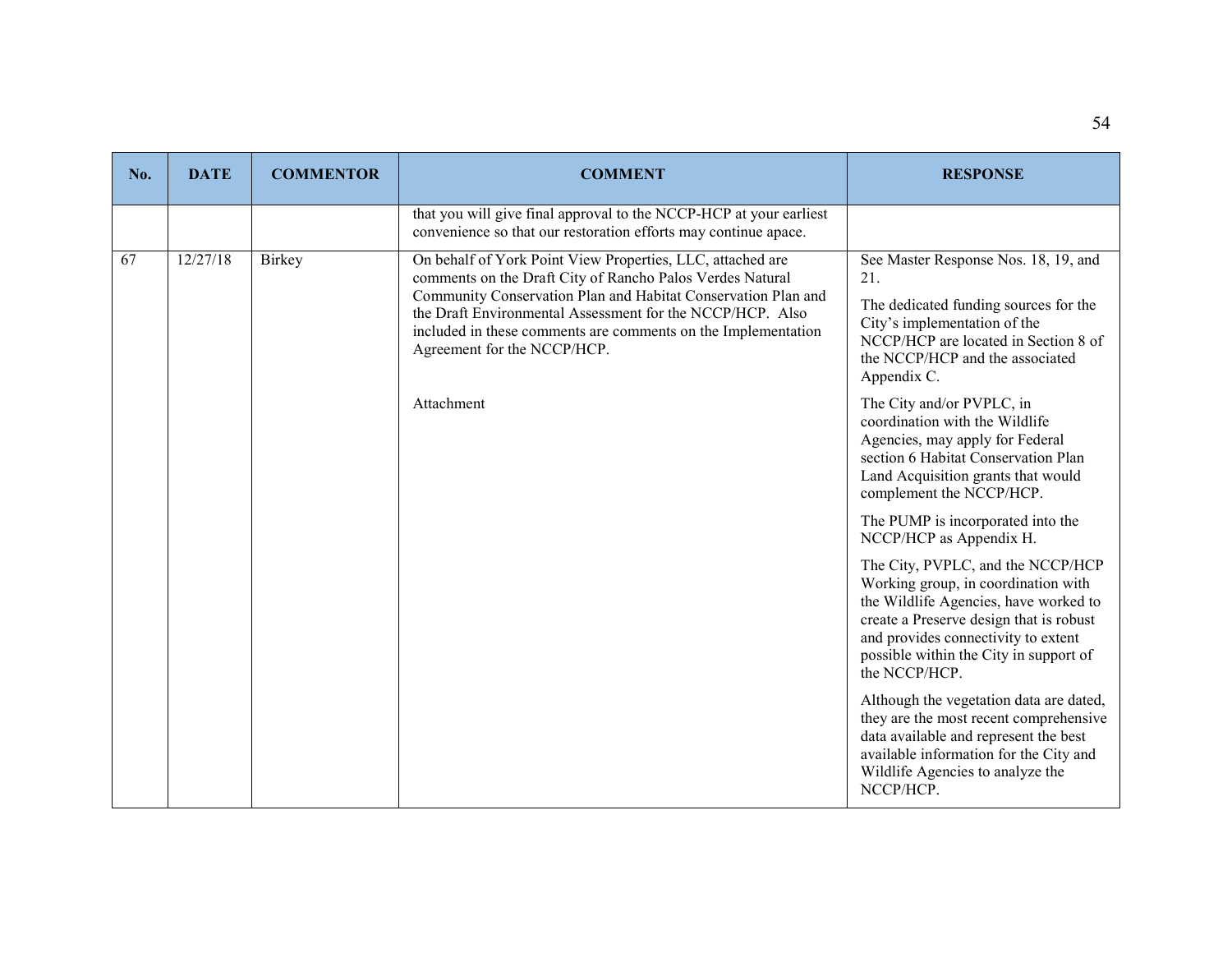| No. | <b>DATE</b> | <b>COMMENTOR</b> | <b>COMMENT</b>                                                                                                                                                                                                                                                                                                                                                                                                                                                                                                                                                                                                                                                                                                                                                                                                                                                                                    | <b>RESPONSE</b>                                                                                                                                                                                                           |
|-----|-------------|------------------|---------------------------------------------------------------------------------------------------------------------------------------------------------------------------------------------------------------------------------------------------------------------------------------------------------------------------------------------------------------------------------------------------------------------------------------------------------------------------------------------------------------------------------------------------------------------------------------------------------------------------------------------------------------------------------------------------------------------------------------------------------------------------------------------------------------------------------------------------------------------------------------------------|---------------------------------------------------------------------------------------------------------------------------------------------------------------------------------------------------------------------------|
|     |             |                  |                                                                                                                                                                                                                                                                                                                                                                                                                                                                                                                                                                                                                                                                                                                                                                                                                                                                                                   | The Draft NCCP/HCP, Draft<br>Environmental Assessment, and<br>associated documents were published in<br>the Federal Register for two public<br>comment periods in late 2018 and early<br>2019. See Master Response No. 7. |
| 68  | 12/27/18    | Chadwick         | I have been gently hiking the Palos Verdes Nature Preserve with my<br>husband since 1975. It is imperative that we preserve our major<br>local resource for hike outings, and maybe more importantly, to<br>protect what little remaining habitat we have along the coast. Our<br>local preserve is home to many endangered species, including those<br>of birds, butterflies, mammals, lizards, and Coastal Sage<br>Scrub which I have taught Palos Verdes 3 <sup>rd</sup> graders about for 16<br>years as part of the PVPLC 3rd Grade Nature Program. Without<br>protection, the Palos Verdes Nature Preserve will become<br>fragmented and uncertain. Alternative D, the Proposed Action,<br>seems to be the most viable option and best compromise available<br>at this time.                                                                                                                | Comment noted.                                                                                                                                                                                                            |
| 69  | 12/27/18    | Ryan             | I support efforts to preserve and conserve the plant life and<br>Ι.<br>wildlife that are recognized by the ESA, and I commend the<br>PVP Land Conservancy in their tireless efforts to ensure that<br>the existing plant and wildlife species in the 1550 plus acres<br>under their control continue to survive and thrive.<br>II.<br>What I do oppose is the NCCP/HCP draft submitted to the<br>U.S. Fish and Wildlife Services by the City of RPV. I also<br>oppose empowering the City of RPV and the PVP Land<br>Conservancy by issuing an ITP which could impact private<br>property development and result in the 'taking' of private<br>property. There are many properties, especially larger ones in<br>Portuguese Bend, that border the PVPLC preserve, and<br>probably house many of the covered species. But many of us<br>throughout RPV have incorporated California Natives in our | Comment noted.<br>Ι.<br>II.<br>See Master Response Nos. 11-13<br>and 16. We do not believe that<br>the NCCP/HCP encumbers<br>property rights.<br>III.<br>See Master Response Nos. 9 and<br>29.                            |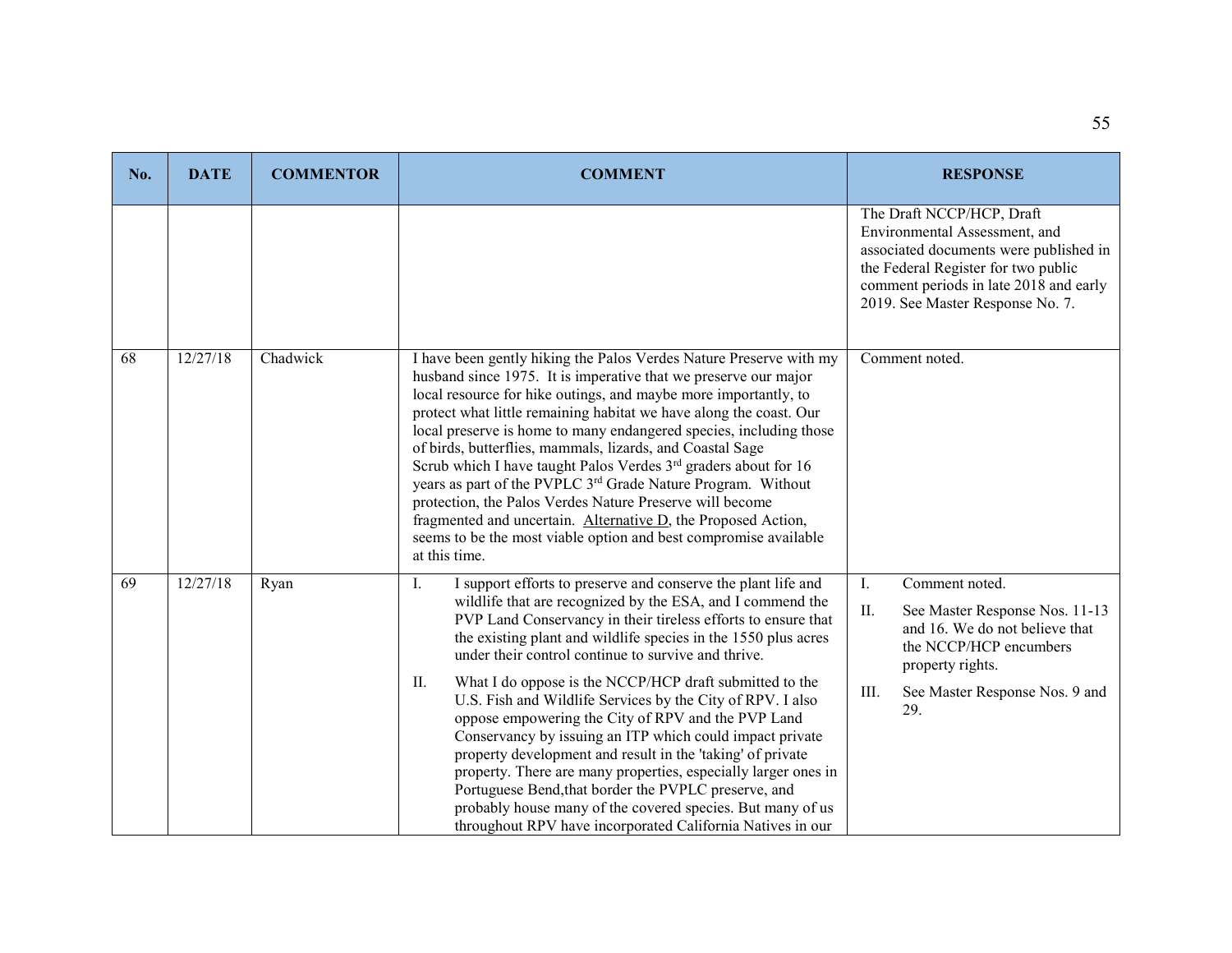| No. | <b>DATE</b> | <b>COMMENTOR</b> | <b>COMMENT</b>                                                                                                                                                                                                                                                                                                                                                                                                                                                                                                                                                                                                                                                                                                                                                                                                                                                                                                                                                                                                                                                                                                                                                                        | <b>RESPONSE</b> |
|-----|-------------|------------------|---------------------------------------------------------------------------------------------------------------------------------------------------------------------------------------------------------------------------------------------------------------------------------------------------------------------------------------------------------------------------------------------------------------------------------------------------------------------------------------------------------------------------------------------------------------------------------------------------------------------------------------------------------------------------------------------------------------------------------------------------------------------------------------------------------------------------------------------------------------------------------------------------------------------------------------------------------------------------------------------------------------------------------------------------------------------------------------------------------------------------------------------------------------------------------------|-----------------|
|     |             |                  | landscaping and enjoy the fauna that visit. Does that make us<br>vulnerable to a 'taking'? This is very worrisome.<br>Please consider Alternative (1) No Action<br>III.<br>Alternative. Return the City of Rancho Palos Verdes' draft of<br>NCCP/HCP and request that the City work with a public<br>panel, along with PVPLC and City RPV management to<br>devise a draft that would continue to maintain and ensure<br>protection, conservation and mitigation of the federally<br>endangered/threatened species of plants and wildlife within<br>the preserve, but not empower the City or management, in<br>this case, PVP Land Conservancy, with an ITP, a blank<br>check. Let's also curtail any enforcement of the City of<br>RPV's current draft of the NCCP/HCP that has yet to be<br>ratified by the U.S. Fish and Wildlife Service.                                                                                                                                                                                                                                                                                                                                         |                 |
| 70  | 12/28/18    | Ailor            | In the late 1980s there were few places in the South Bay where a<br>family could take a quiet walk in tranquil open space. Large areas<br>of undeveloped natural open space were only available in the Santa<br>Monica Mountains—an hour or more away through heavy traffic;<br>the only large blocks of open space remaining locally were on the<br>Palos Verdes Peninsula. The land was owned by developers, so<br>development seemed inevitable.<br>Residents of the Palos Verdes Peninsula, the South Bay and Los<br>Angeles recognized that Peninsula open space resources were<br>critical to their quality of life and to the preservation of rare plants<br>and animals that found homes on this former Channel Island. They<br>donated their time and talents to create a plan to acquire critical<br>open space areas via voluntary transactions with willing<br>sellers. With strong support from local cities, funds from local<br>donors, and funds approved by voters for preservation of "critical<br>natural habitat and open space," over 1600 acres were preserved on<br>the Palos Verdes Peninsula; 1400 of these acres are in the City of<br>Rancho Palos Verdes. | Comment noted.  |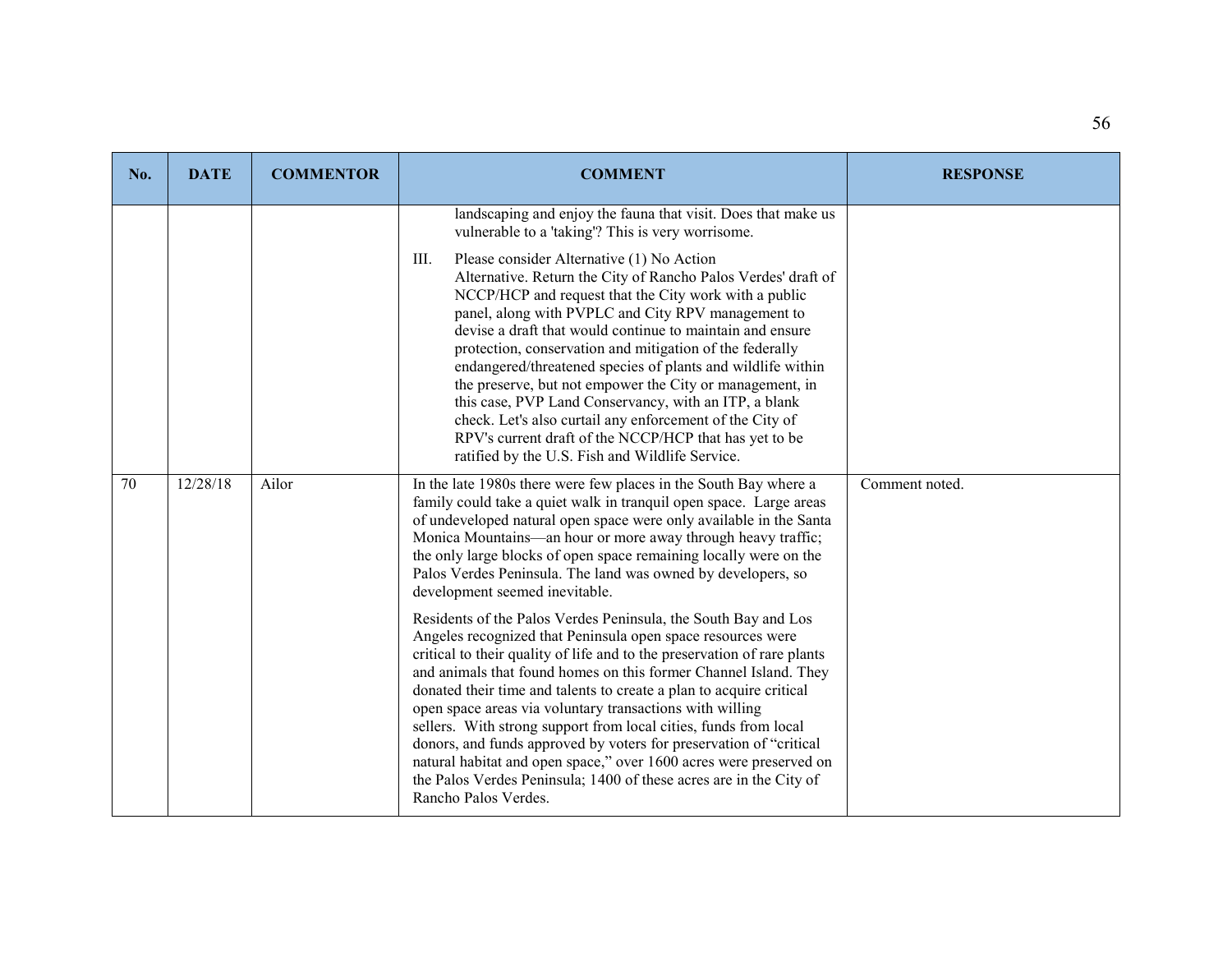| No. | <b>DATE</b> | <b>COMMENTOR</b> | <b>COMMENT</b>                                                                                                                                                                                                                                                                                                                                                                                                                                                                                                                                                                                                                                                                                        | <b>RESPONSE</b> |
|-----|-------------|------------------|-------------------------------------------------------------------------------------------------------------------------------------------------------------------------------------------------------------------------------------------------------------------------------------------------------------------------------------------------------------------------------------------------------------------------------------------------------------------------------------------------------------------------------------------------------------------------------------------------------------------------------------------------------------------------------------------------------|-----------------|
|     |             |                  | Approval of the Natural Communities Conservation Plan will help<br>assure the maximum protection of these areas and the coastal sage<br>scrub habitat that the endangered coastal California gnatcatcher and<br>other species use for food and shelter. The NCCP will also help<br>assure that the trails and outdoor experiences offered by these areas<br>will remain in perpetuity.                                                                                                                                                                                                                                                                                                                |                 |
|     |             |                  | We urge support for final approval of the NCCP/Habitat<br>Conservation Plan for the Palos Verdes Nature Preserve and in<br>particular, for Alternative D. Please help us complete the effort we<br>initiated 30 years ago to preserve these special areas.                                                                                                                                                                                                                                                                                                                                                                                                                                            |                 |
|     |             |                  | Many thanks for your consideration.                                                                                                                                                                                                                                                                                                                                                                                                                                                                                                                                                                                                                                                                   |                 |
| 71  | 12/28/18    | Wilkinson        | The attached letter is in support of the NCCP for your immediate<br>attention. Please feel free to contact me should you have any<br>questions.                                                                                                                                                                                                                                                                                                                                                                                                                                                                                                                                                       | Comment noted.  |
|     |             |                  | Attachment                                                                                                                                                                                                                                                                                                                                                                                                                                                                                                                                                                                                                                                                                            |                 |
| 72  | 12/28/18    | Baker            | As a 70 year resident of Rancho Palos Verdes, I strongly urge the<br>final approval of the NCCP Alternative D.                                                                                                                                                                                                                                                                                                                                                                                                                                                                                                                                                                                        | Comment noted.  |
|     |             |                  | My family and I have, over the years, contributed to the acquisition<br>of the Preserve and have enjoyed volunteering toward its restoration<br>and hiking the trails of this precious gem of natural open space that<br>enhances our special community. By protecting the coastal sage<br>habitat and the wildlife that call it home (including threatened and<br>rare species) the lives of our human inhabitants are enriched. To be<br>able to take a hike and see red tail hawks circling overhead, hear the<br>call of a California gnatcatcher and smell the sweet scent of purple<br>sage is an experience to be savored.<br>Our family looks forward to the NCCP finally becoming a reality. |                 |
| 73  | 12/28/18    | Popoff           | I am writing to express my strong support for the final approval of<br>the Natural Communities Conservation Plan (NCCP), in<br>particular, Alternative D. As a long-time resident in the vicinity of<br>the Palos Verdes Peninsula, I have first hand experience of the                                                                                                                                                                                                                                                                                                                                                                                                                               | Comment noted.  |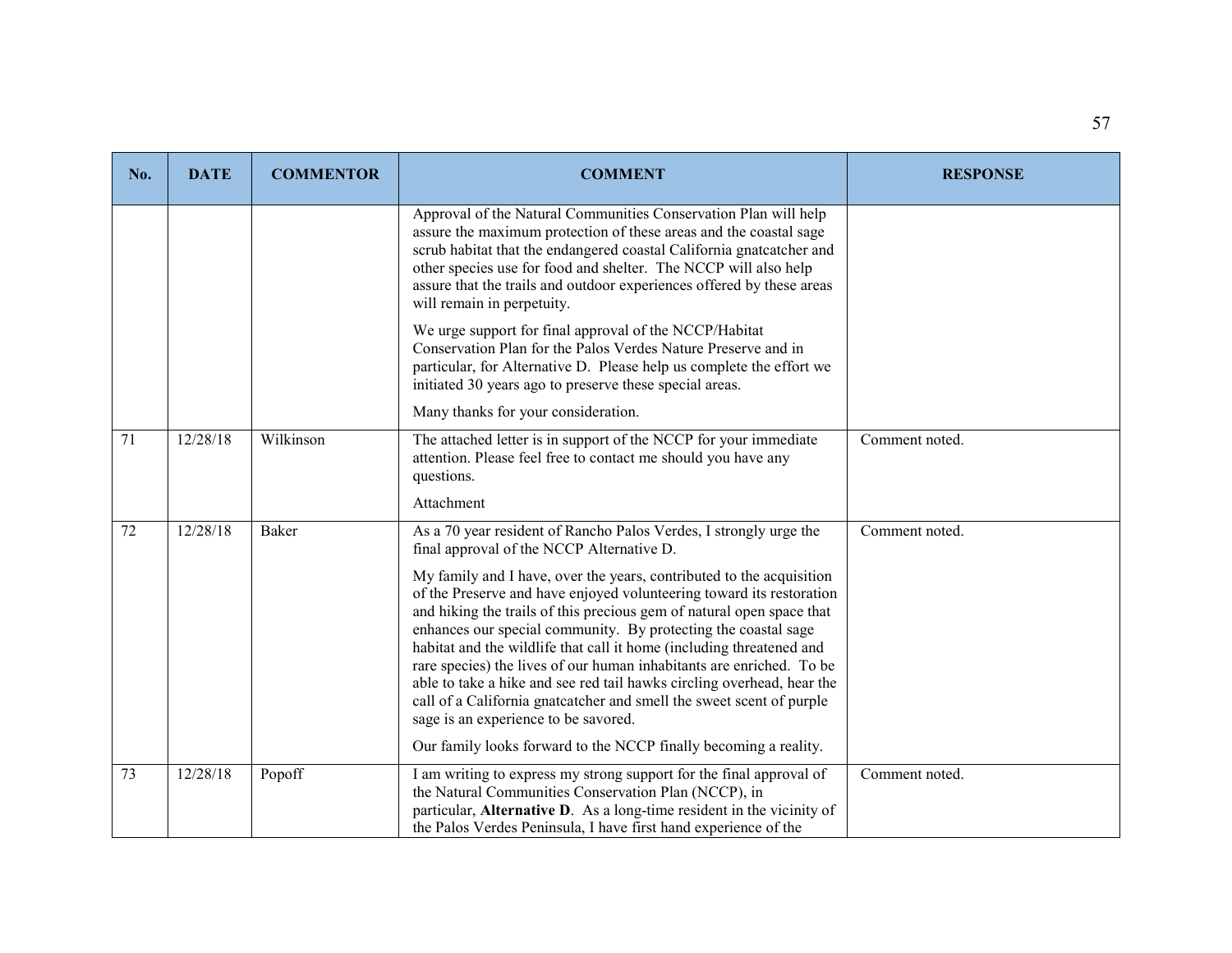| No. | <b>DATE</b> | <b>COMMENTOR</b> | <b>COMMENT</b>                                                                                                                                                                                                                                                                                                                                                                                                                                                                                                                                                                                                                                                                                                                                                                               | <b>RESPONSE</b> |
|-----|-------------|------------------|----------------------------------------------------------------------------------------------------------------------------------------------------------------------------------------------------------------------------------------------------------------------------------------------------------------------------------------------------------------------------------------------------------------------------------------------------------------------------------------------------------------------------------------------------------------------------------------------------------------------------------------------------------------------------------------------------------------------------------------------------------------------------------------------|-----------------|
|     |             |                  | overwhelming benefits to not only the flora and fauna of our<br>beautiful region, but also to the many people whose physical,<br>mental, and emotional well-being have enhanced by the Palos<br>Verdes Nature Preserve. Please vote in favor of final approval of<br>the NCCP.<br>Thank you for your serious consideration of this matter. I look                                                                                                                                                                                                                                                                                                                                                                                                                                            |                 |
|     |             |                  | forward to approval of the plan.                                                                                                                                                                                                                                                                                                                                                                                                                                                                                                                                                                                                                                                                                                                                                             |                 |
| 74  | 12/28/18    | McLeod           | To relevant staff of the Fish and Wildlife Service-I am a resident of<br>Palos Verdes Estates writing in support of final approval of the<br>NCCP, in particular, Alternative D. As a former volunteer for the<br>PVP Land Conservancy and participant in their guided hikes, I can<br>speak personally to the beneficial effects of this wonderful preserve<br>in multiple ways. It has been used to educate children and adults to<br>the intricate network that binds all living things together. Far from<br>favoring plants over humans as some have claimed, it is a place that<br>allows humans, plants and animals to thrive as participants in the<br>natural cycles of weather, geology and biology. Imagine if those<br>hills were covered with roads, houses and shopping malls! | Comment noted.  |
|     |             |                  | Many people have worked for many years in many different ways<br>to make the Conservancy into a place of refuge, renewal, recreation,<br>research, education and involvement. The Conservancy represents<br>partial compensation for the ways humans have appropriated<br>natural areas for their own uses, especially economic benefit,<br>eradicating all sorts of living populations repeatedly and without<br>pause. We humans here have the chance to repay this debt in a<br>small way by offering permanent protection to the land and species<br>that so often we willfully ignore.                                                                                                                                                                                                  |                 |
|     |             |                  | I hope you will give this precious piece of land and the plants,<br>animals and people who have benefitted from it the final approval<br>as part of the Natural Communities Conservation Plan. Thank you<br>for your attention.                                                                                                                                                                                                                                                                                                                                                                                                                                                                                                                                                              |                 |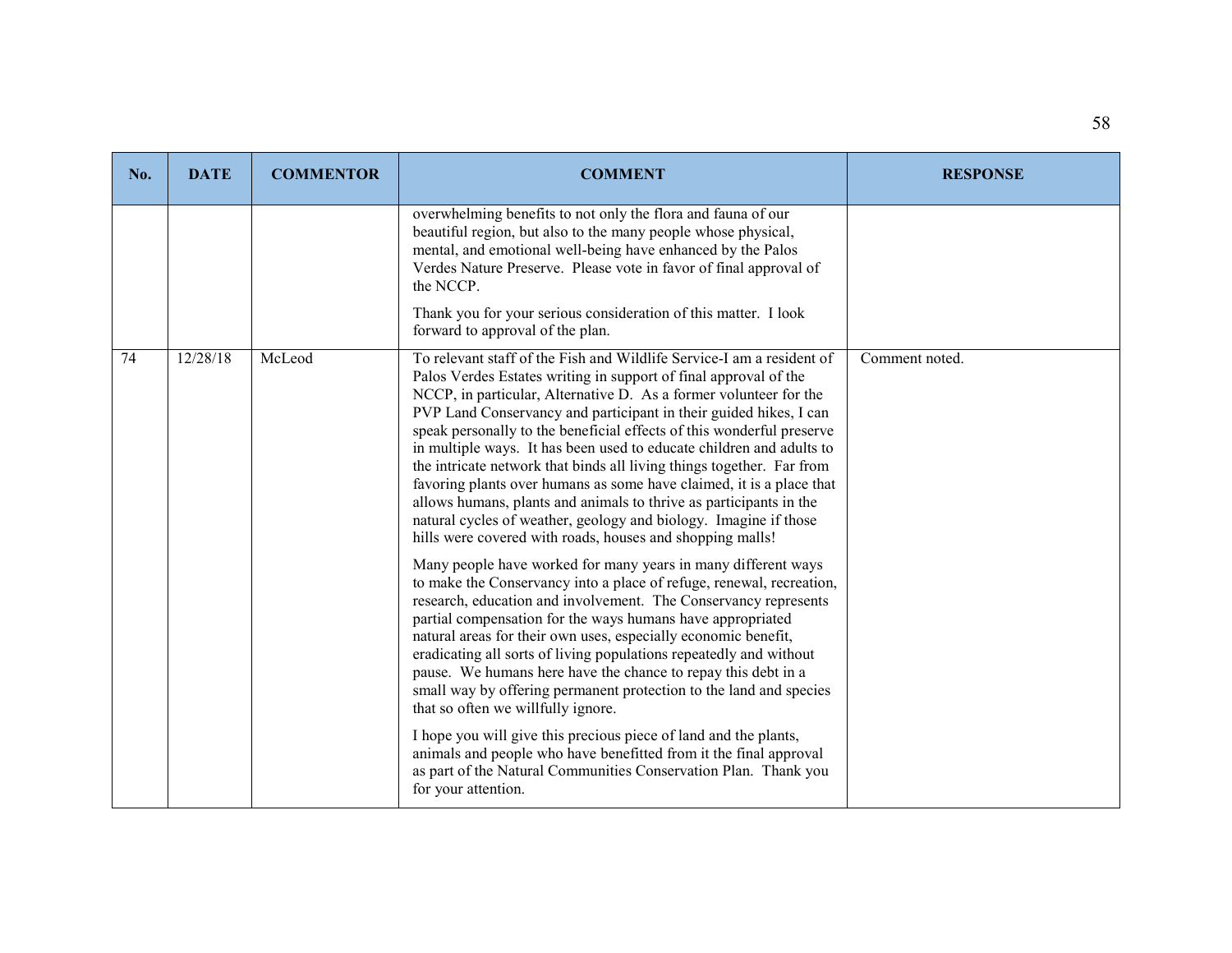| No. | <b>DATE</b> | <b>COMMENTOR</b> | <b>COMMENT</b>                                                                                                                                                                                                                                                                                                                                                                                                                                       | <b>RESPONSE</b>                                                                                      |
|-----|-------------|------------------|------------------------------------------------------------------------------------------------------------------------------------------------------------------------------------------------------------------------------------------------------------------------------------------------------------------------------------------------------------------------------------------------------------------------------------------------------|------------------------------------------------------------------------------------------------------|
| 75  | 12/28/18    | Monks            | We object to the NCCP as currently drafted because the control and<br>impact on private property suggested in the document is<br>confusing. We mistrust the interpretation that there will only<br>benefits to private landowners as there doesn't seem to be any<br>written protections for private property.                                                                                                                                       | See Master Response Nos. 11-13. We<br>do not believe that the NCCP/HCP<br>encumbers property rights. |
| 76  | 12/28/18    | Sala             | I am writing in support of final approval of the NCCP, in particular,<br>Alternative D.                                                                                                                                                                                                                                                                                                                                                              | Comment noted.                                                                                       |
|     |             |                  | The Palos Verdes land Conservancy has been a part of my life ever<br>since we moved to Rancho Palos Verdes over 24 years ago. Just this<br>morning I was taking a hike along one of the many pathways,<br>enjoying a magnificent view, thinking all the while what a gift it is<br>to have access to nature so close to our homes. Truly, it is<br>something worth saving – for ourselves, for each other, and for our<br>children.                  |                                                                                                      |
|     |             |                  | Please finalize the NCCP for the City of Rancho Palos Verdes. It is<br>a treasure not only to us, but to the entire Los Angeles Basin.                                                                                                                                                                                                                                                                                                               |                                                                                                      |
| 77  | 12/28/18    | Funk             | It appears to me that this draft NCCP is not compliant with the City<br>of Rancho Palos Verdes General Plan. In many ways, it dilutes the<br>Goals of preserving and enhancing: infrastructure, recreational<br>open space, the Peninsula Wheel Trails Network, agricultural<br>activities and the keeping of large domestic animals. The draft<br>NCCP places restrictions on these activities in deference to native<br>plants as does the PUMP.   | See Specific Response to Comment No.<br>-1.                                                          |
|     |             |                  | For several years, the RPV Staff has been recommending actions to<br>the City Council as though the NCCP was approved and to be<br>enforced. This has caused great harm to the quality of the facilities<br>which the City is to maintain in the interest of the residents' health<br>safety and welfare. To quote the Maintenance Superintendent, "The<br>PVP Land Conservancy is interfering with my ability to apply best<br>business practices." |                                                                                                      |
|     |             |                  | I will be asking the RPV City Council not to adopt this Plan unless<br>all of the references to avoiding otherwise appropriate designs and                                                                                                                                                                                                                                                                                                           |                                                                                                      |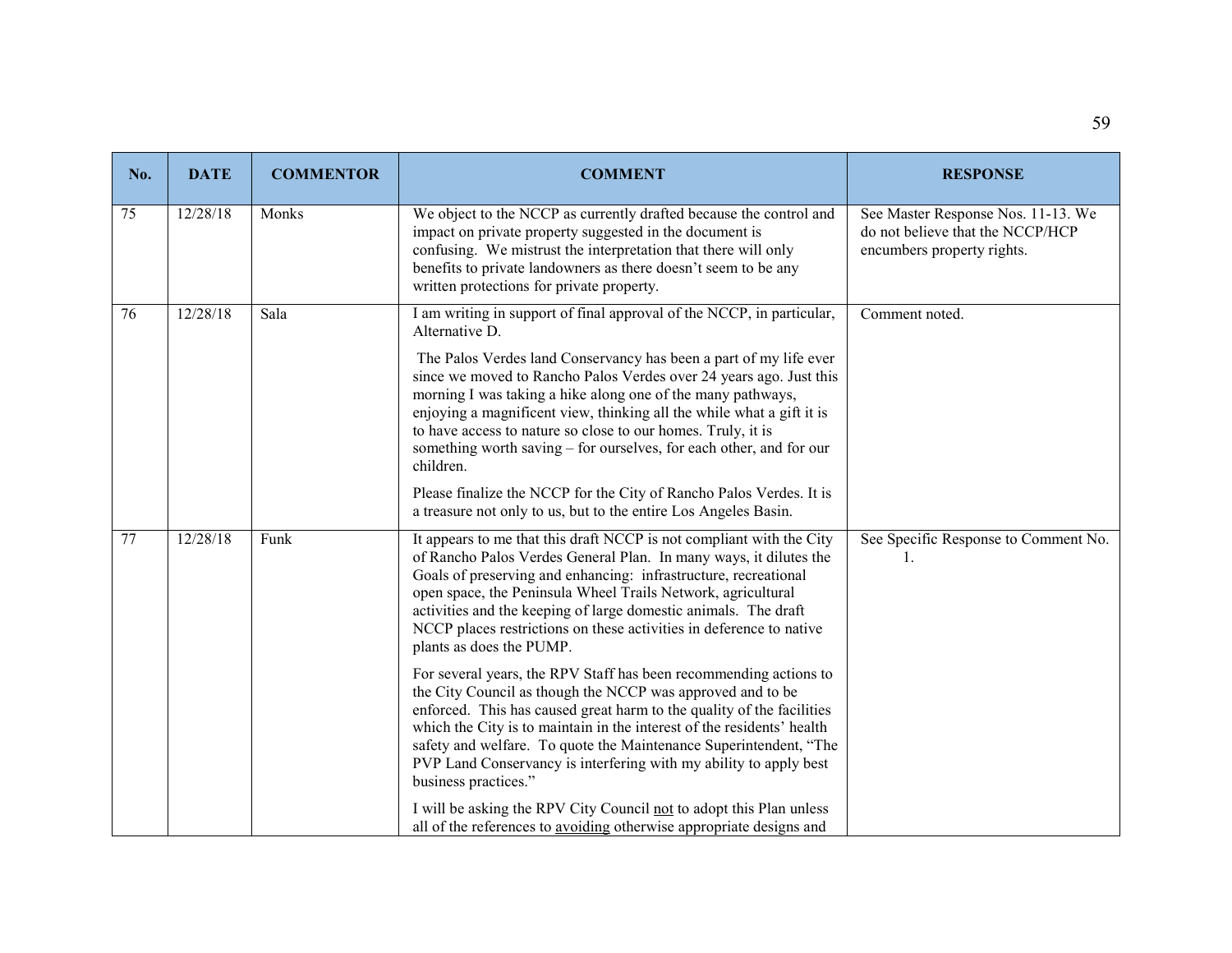| No. | <b>DATE</b> | <b>COMMENTOR</b> | <b>COMMENT</b>                                                                                                                                                                                                                                                                                                                                                                                                                                                                                                                                                                                                                                                                                                                                                                         | <b>RESPONSE</b> |
|-----|-------------|------------------|----------------------------------------------------------------------------------------------------------------------------------------------------------------------------------------------------------------------------------------------------------------------------------------------------------------------------------------------------------------------------------------------------------------------------------------------------------------------------------------------------------------------------------------------------------------------------------------------------------------------------------------------------------------------------------------------------------------------------------------------------------------------------------------|-----------------|
|     |             |                  | engineering be removed. Management to "remedy the degradation"<br>should be sufficient.<br>Since the NCCP applies to the whole City and even impacts<br>adjacent jurisdictions, I object to the restatement of the Preserve<br>Trails Plan (Sections 5.4.2 and 9.2.1.1) as something to be kept up<br>to date separately from the Trails Network Plan (TNP). In the<br>interest of consistency, continuity, emergency access and<br>evacuation corridors, all trail designs, use rules, signage and<br>maintenance criteria should be governed and implemented by one<br>document, the TNP. The Peninsula Wheel Trails Network (PWTN)<br>should be the guiding priority. (Attached.) FYI. The PWTN was<br>designed by the local Sierra Club to avoid isolating wildlife gene<br>pools. |                 |
|     |             |                  | The direction that the City will cease and desist all of their usual<br>Capital Improvement Plans, repairs and maintenance that might<br>result in the loss of Covered Species and/or their habitat is absurd.<br>The quality of our infrastructure must not be infringed upon.                                                                                                                                                                                                                                                                                                                                                                                                                                                                                                        |                 |
|     |             |                  | The advantages of human access to open spaces and vista points are<br>universally accepted. Most of those advantages are lost when<br>humans are excluded in favor of "pure habitat". The NCCP is not a<br>local concept and I am offended by this effort to impose "pure<br>habitat" regulations and penalties upon the residents, private<br>property owners and citizens of this whole region.                                                                                                                                                                                                                                                                                                                                                                                      |                 |
|     |             |                  | The California Coastal Trail is a Legislated objective and has been<br>designated as our State's Millennium Trail by our Former First<br>Lady, Hillary Clinton. I question how any Agencies have the<br>authority to obstruct that endeavor. Please do not approve the RPV<br>Natural Communities Conservation Plan as drafted.                                                                                                                                                                                                                                                                                                                                                                                                                                                        |                 |
| 78  | 12/29/18    | Warren           | About the Natural Communities Conservation Plan by the City of<br>Rancho Palos Verdes now under consideration, as a conservationist<br>I strongly believe the Nature Preserve should be designed to give<br>full attention to preserving the natural environment with various                                                                                                                                                                                                                                                                                                                                                                                                                                                                                                          | Comment noted.  |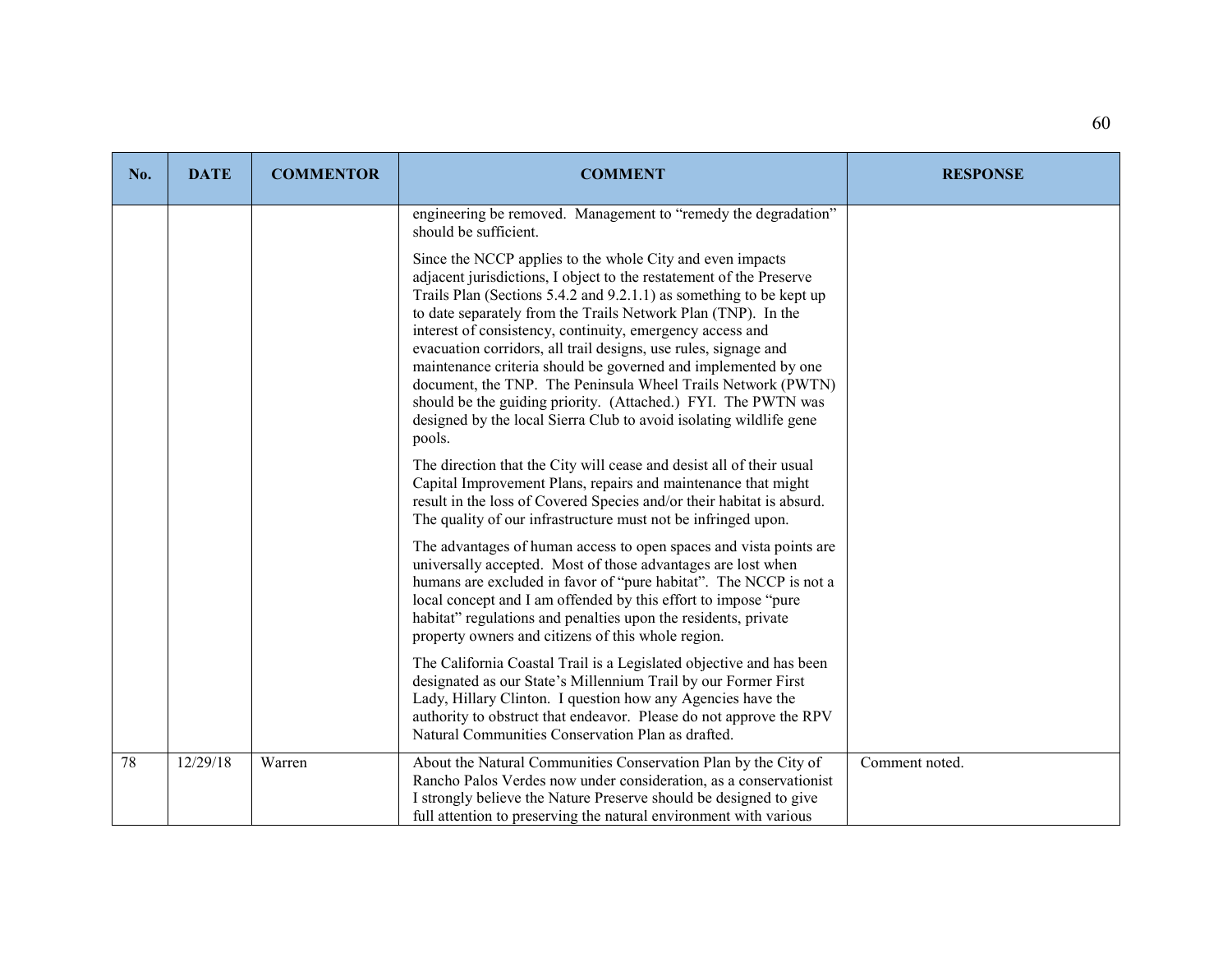| No. | <b>DATE</b> | <b>COMMENTOR</b> | <b>COMMENT</b>                                                                                                                                                                                                                                                                                                                                                                                                                                                                                                                                                                                                                                                                                                                                                                                                                                                                                                                                                                                                                                                                                                                                                                                                                                                                                                                                                                                                                                                                                                                                                                                                                                                                                   | <b>RESPONSE</b>                                                                                                                                                                                                                                                                                                                                                                                                                                                                                                                                                                                                                                                                                                                                                                                                                                                                                                                                               |
|-----|-------------|------------------|--------------------------------------------------------------------------------------------------------------------------------------------------------------------------------------------------------------------------------------------------------------------------------------------------------------------------------------------------------------------------------------------------------------------------------------------------------------------------------------------------------------------------------------------------------------------------------------------------------------------------------------------------------------------------------------------------------------------------------------------------------------------------------------------------------------------------------------------------------------------------------------------------------------------------------------------------------------------------------------------------------------------------------------------------------------------------------------------------------------------------------------------------------------------------------------------------------------------------------------------------------------------------------------------------------------------------------------------------------------------------------------------------------------------------------------------------------------------------------------------------------------------------------------------------------------------------------------------------------------------------------------------------------------------------------------------------|---------------------------------------------------------------------------------------------------------------------------------------------------------------------------------------------------------------------------------------------------------------------------------------------------------------------------------------------------------------------------------------------------------------------------------------------------------------------------------------------------------------------------------------------------------------------------------------------------------------------------------------------------------------------------------------------------------------------------------------------------------------------------------------------------------------------------------------------------------------------------------------------------------------------------------------------------------------|
|     |             |                  | habitats which support the numerous endangered species, all of<br>which should be protected.<br>The Preserve should be open to the public for enjoying nature and<br>hiking, which has minimum effect of the environment.                                                                                                                                                                                                                                                                                                                                                                                                                                                                                                                                                                                                                                                                                                                                                                                                                                                                                                                                                                                                                                                                                                                                                                                                                                                                                                                                                                                                                                                                        |                                                                                                                                                                                                                                                                                                                                                                                                                                                                                                                                                                                                                                                                                                                                                                                                                                                                                                                                                               |
| 79  | 12/29/18    | Cicoria          | I'm writing to you to urge final approval and adoption of the<br>Ι.<br>Rancho Palos Verdes Natural Communities Conservation<br>Plan (NCCP) and Habitat Conservation Plan for the Palos<br>Verdes Nature Preserve. In particular, I support Alternative<br>D. It's hard to believe that although we have been protecting<br>and restoring habitat in the PV Nature Preserve as well as<br>enjoying the trails therein for more than a decade as if it is "a<br>done deal", it is only now in the stage of final approval.<br>I support the NCCP for myriad reasons: the efficiencies of<br>П.<br>the NCCP program for the city of RPV (where I reside) to<br>accomplish needed infrastructure projects; protection of open<br>space for public enjoyment; and the conservation and<br>restoration of critical habitat for at risk and endangered<br>species on a broad scale rather than piecemeal.<br>We have relied on the NCCP as if it was finalized and RPV<br>III.<br>City Councils over two decades have supported it. It is time<br>to move forward with final approval and adoption. Rancho<br>Palos Verdes has already accepted millions of dollars from<br>donors, as well as from government agencies, to acquire for<br>the PV Nature Preserve acreage that would otherwise have<br>been developed, and more recently to support habitat<br>restoration. Over more than a decade, RPV has benefited<br>from more than two hundred thousand hours of volunteer<br>time in furtherance of the NCCP goals. RPV has also relied<br>upon the permitting aspects of the NCCP program for several<br>public improvement projects, using the NCCP area as<br>mitigation for project impacts. | IV.<br>Between 2004 and 2019 the City<br>reassessed the breadth and scope<br>of projects covered under the<br>NCCP/HCP permit. Losses of<br>habitat was increased as a result<br>of this assessment to allow the<br>City flexibility and ability to<br>optimally plan projects over the<br>40-year permit term. It is<br>important to note that even<br>though the City has the<br>opportunity to utilize all of the<br>habitat losses proposed in the<br>NCCP/HCP, this total use may<br>not be necessary to implement<br>the covered projects/activities.<br>X.<br>Picnic tables were removed from<br>the recirculated NCCP/HCP, and<br>they will be removed from the<br>PUMP at its next update.<br>XI.<br>See Master Response No. 22.<br>XII.<br>Cut and fill slopes will be<br>evaluated per Section 5 of the<br>NCCP/HCP and managed in<br>accordance with the Habitat<br>Impact Avoidance and<br>Minimization Measures in<br>NCCP/HCP Sections 5.5 and |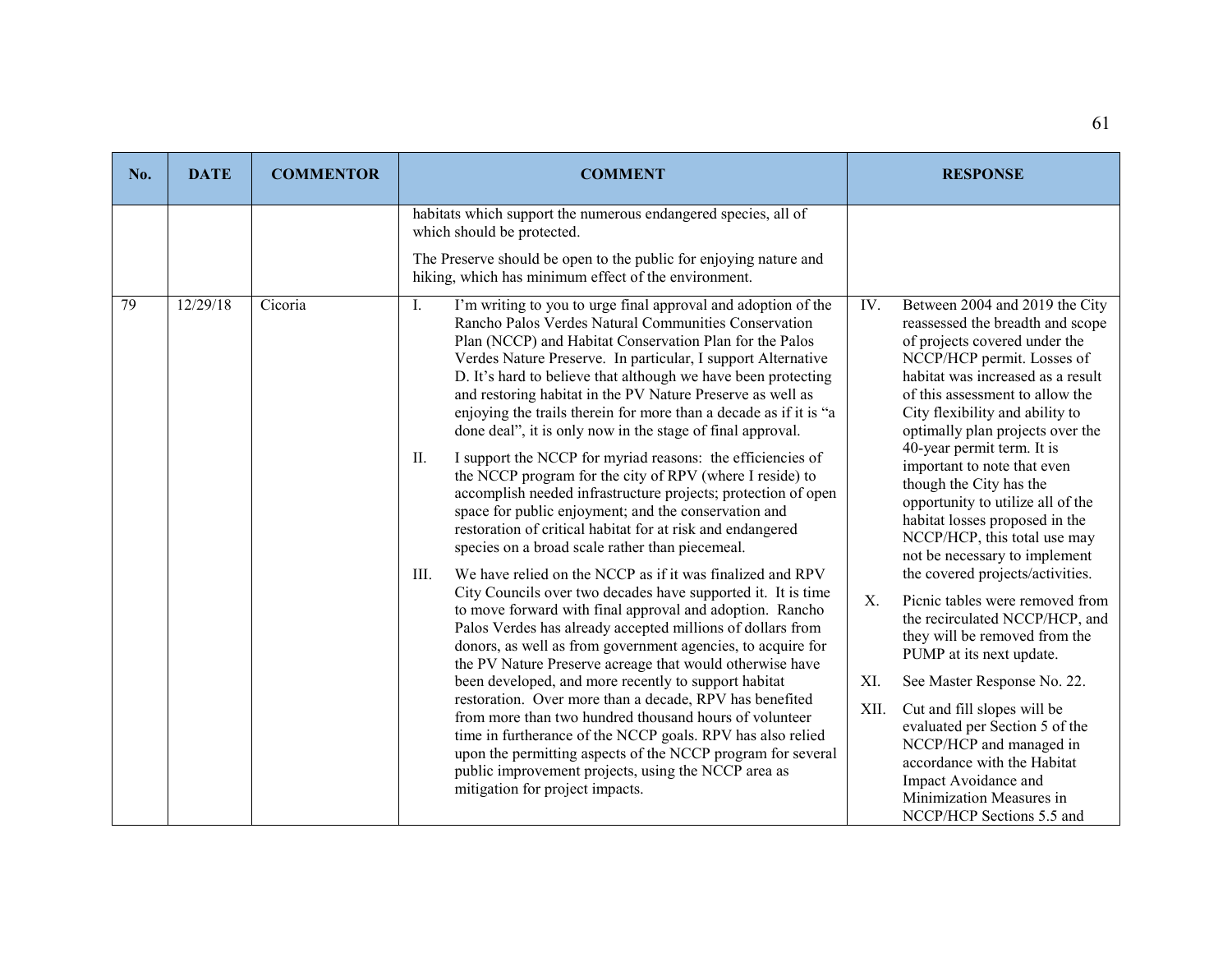| No. | <b>DATE</b> | <b>COMMENTOR</b> | <b>COMMENT</b>                                                                                                                                                                                                                                                                                                                                                                                                                                                                                                                                                                                                                                                                                                                                                                                                                                                                                                                                                                                                                                                                                                                                                                                                                                                                                                                                                                                                                                                                                                                                                                                                                                                                                                                                                                                                                                                                                                                                                                                                              | <b>RESPONSE</b>                                                                                                                                                                                                                                                                                                                                                                                                                                                                                                                                                                                                                                                                                                                                                                                                                                                                                                                                                                                                                                                                                                                                |
|-----|-------------|------------------|-----------------------------------------------------------------------------------------------------------------------------------------------------------------------------------------------------------------------------------------------------------------------------------------------------------------------------------------------------------------------------------------------------------------------------------------------------------------------------------------------------------------------------------------------------------------------------------------------------------------------------------------------------------------------------------------------------------------------------------------------------------------------------------------------------------------------------------------------------------------------------------------------------------------------------------------------------------------------------------------------------------------------------------------------------------------------------------------------------------------------------------------------------------------------------------------------------------------------------------------------------------------------------------------------------------------------------------------------------------------------------------------------------------------------------------------------------------------------------------------------------------------------------------------------------------------------------------------------------------------------------------------------------------------------------------------------------------------------------------------------------------------------------------------------------------------------------------------------------------------------------------------------------------------------------------------------------------------------------------------------------------------------------|------------------------------------------------------------------------------------------------------------------------------------------------------------------------------------------------------------------------------------------------------------------------------------------------------------------------------------------------------------------------------------------------------------------------------------------------------------------------------------------------------------------------------------------------------------------------------------------------------------------------------------------------------------------------------------------------------------------------------------------------------------------------------------------------------------------------------------------------------------------------------------------------------------------------------------------------------------------------------------------------------------------------------------------------------------------------------------------------------------------------------------------------|
|     |             |                  | I should say that I was not pleased that in the past couple of<br>IV.<br>years the City's take authorization was increased from that<br>set forth in the 2004 City Council-approved draft to what<br>appears in this final draft. I understand that more acreage<br>was enrolled into the NCCP than had been enrolled in 2004,<br>but it was always the goal to enroll those additional acres in<br>the NCCP. People who have contributed money and time to<br>acquiring more land and to protecting and restoring the<br>native habitat on the land since 2004 did not know that their<br>efforts would lead to a larger take allowance (which<br>translates to greater habitat destruction). We thought we<br>were building upon what had been started. That said, my<br>hope is that there will be ever-increasing awareness of the<br>habitat impact minimization protocols in the NCCP as well<br>as respect and appreciation for what has gone into the<br>success of the ecological goals, such that much of the take<br>allowance will never be drawn from.<br>Nature needs a helping hand and we have an opportunity to<br>V.<br>lend that hand. Every day we hear of the awful impacts on<br>nature wrought by one thing after another—filling in of<br>wetlands or scraping of habitat to build homes, roads,<br>infrastructure, agriculture, etc.; plastic and other debris filling<br>the bellies of sea life; toxins decimating species; impacts of<br>climate change—the list goes on and on. Here on the Palos<br>Verdes Peninsula, we have some of the last remaining coastal<br>sage scrub (CSS) habitat in the world. We have an<br>opportunity to not only protect the habitat, but to enhance it,<br>through implementation of the NCCP.<br>VI.<br>My family and I have contributed thousands-of dollars and<br>volunteer hours-to protect these Preserve lands and, in<br>particular, the essential balance of the NCCP that seeks to<br>facilitate plant and animal species' success while affording | 5.6. It is important to note the<br>difference between a covered<br>project and activity. Projects are<br>well-defined actions that occur<br>once in a discrete location<br>whereas activities are<br>actions/operations that occur<br>repeatedly in one location or<br>throughout the NCCP/HCP plan<br>area. Activities are not expected<br>to result in permanent loss of<br>habitat.<br>XIII. The speed limit for construction<br>vehicles was reduced from 20<br>mph to 10 mph in the<br>recirculated NCCP/HCP as<br>decided at the March 2018 City<br>Council Meeting.<br>XIV., XV., and XVI. The PUMP does<br>not contain specific language<br>that states trails should not be<br>widened for multiuse trails. The<br>PUMP states, "Generally, trails<br>are to be maintained or designed<br>for minimum impact on existing<br>and potential habitat. Finally, the<br>public uses and trail<br>routes/configurations are situated<br>to be compatible with the<br>Preserve, avoid disruption of any<br>native vegetation (including an<br>emphasis on avoiding or<br>minimizing impacts to coastal<br>sage scrub), habitat, or wildlife |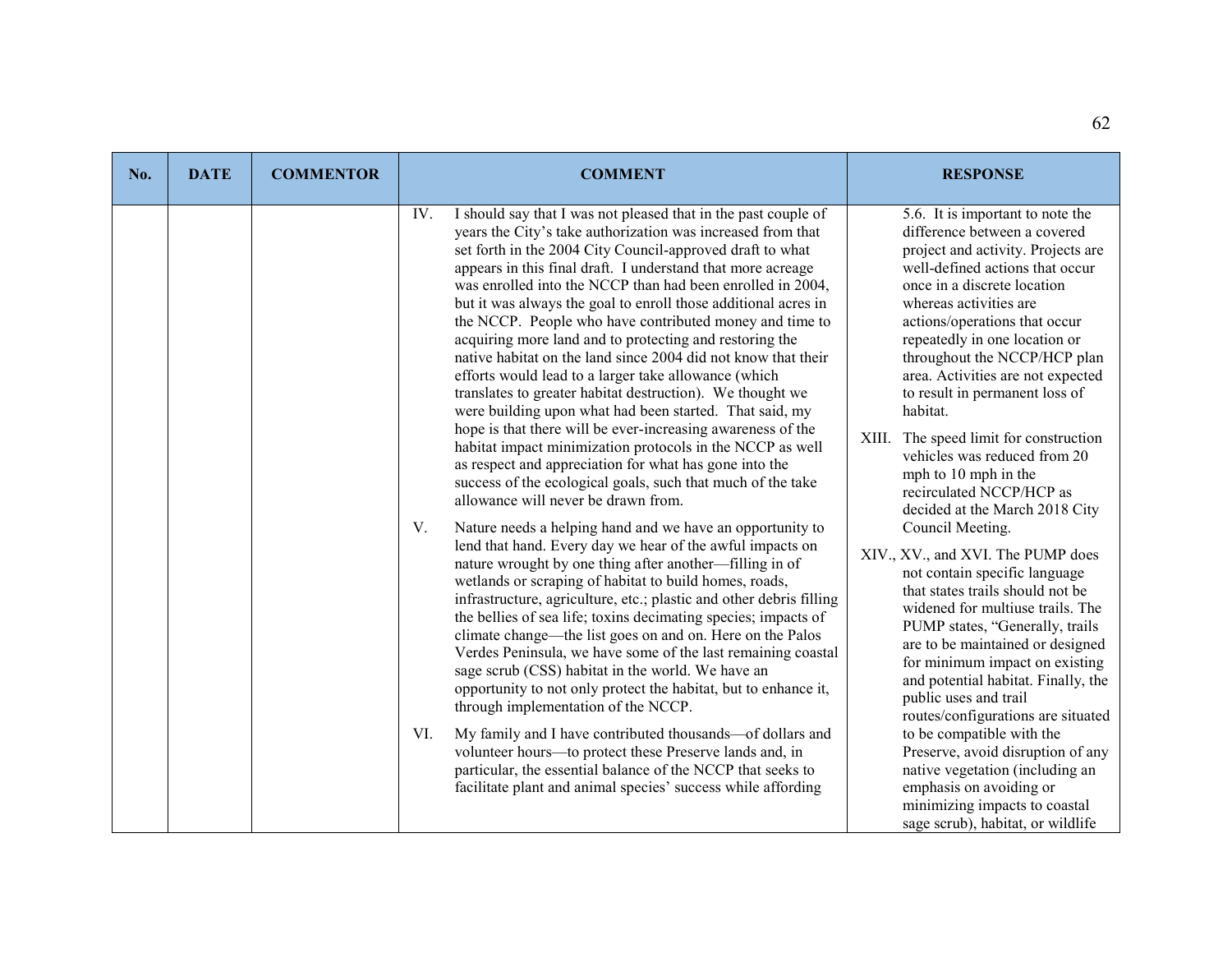| No. | <b>DATE</b> | <b>COMMENTOR</b> | <b>COMMENT</b>                                                                                                                                                                                                                                                                                                                                                                                                                                                                                                                                                                                                                                                                                                                                                                                                                                                                                                                                 | <b>RESPONSE</b>                                                                                                                                                                                                                                                                                                                                                                                                                                     |
|-----|-------------|------------------|------------------------------------------------------------------------------------------------------------------------------------------------------------------------------------------------------------------------------------------------------------------------------------------------------------------------------------------------------------------------------------------------------------------------------------------------------------------------------------------------------------------------------------------------------------------------------------------------------------------------------------------------------------------------------------------------------------------------------------------------------------------------------------------------------------------------------------------------------------------------------------------------------------------------------------------------|-----------------------------------------------------------------------------------------------------------------------------------------------------------------------------------------------------------------------------------------------------------------------------------------------------------------------------------------------------------------------------------------------------------------------------------------------------|
|     |             |                  | compatible public access to the Preserve trails. We believe<br>strongly in this goal.<br>We humans need this. The PV Nature Preserve enhances our<br>VII.<br>community and enriches our lives by affording us access to a<br>bit of nature next door. The Preserve Trails Plan includes<br>over 30 miles of trails for our enjoyment. Repeated studies<br>have shown both physical and psychological benefits of<br>natural open space and our personal experiences bear this<br>out. Simply put, we feel better having spent time in the<br>Preserve. Indeed, the Preserve trails have become very<br>popular. Crowds, particularly at certain entrances and<br>particularly on holidays and weekends, have presented some<br>challenges for the City, but nothing that can't be worked<br>out. And the vast majority of residents bordering the<br>Preserve continue to support the passive recreational<br>opportunities it affords us all. | as identified in the Natural<br><b>Conservation Communities Plan</b><br>$(NCCP)$ ."<br>The measurement of trails for the<br>baseline survey takes into account the 3<br>widest points, as well as 3 "control<br>points," that characterize the overall<br>trail width. The control points will be<br>recorded and used for monitoring<br>purposes.<br>XVII. The archery range was removed<br>in the recirculated NCCP/HCP.<br>XVIII. Comment noted. |
|     |             |                  | VIII. There are people whose focus is solely on the recreational<br>opportunities the Preserve lands might afford and they are<br>concerned that implementation of the NCCP might deprive<br>them of those opportunities. They'd like to have unfettered<br>access to the Preserve lands. For the most part, though,<br>people understand that public recreational pursuits without<br>some limitations would destroy the place. We've seen it.                                                                                                                                                                                                                                                                                                                                                                                                                                                                                                |                                                                                                                                                                                                                                                                                                                                                                                                                                                     |
|     |             |                  | IX.<br>My experience on the ground in the PV Nature Preserve tells<br>me that there are actually particular provisions in the NCCP<br>that are more permissive of recreational interests and other<br>uses than they ought to be to advance the conservation,<br>stewardship and ecosystem goals of the NCCP. I realize that<br>others will disagree on this, but I want to take this last<br>opportunity to reiterate some comments previously submitted<br>that reflect some of my concerns.                                                                                                                                                                                                                                                                                                                                                                                                                                                 |                                                                                                                                                                                                                                                                                                                                                                                                                                                     |
|     |             |                  | Allowing picnic tables in the Preserve (Section 5.4.2, bullet<br>Χ.<br>5) is a very bad idea. It's not enough to consider whether or                                                                                                                                                                                                                                                                                                                                                                                                                                                                                                                                                                                                                                                                                                                                                                                                           |                                                                                                                                                                                                                                                                                                                                                                                                                                                     |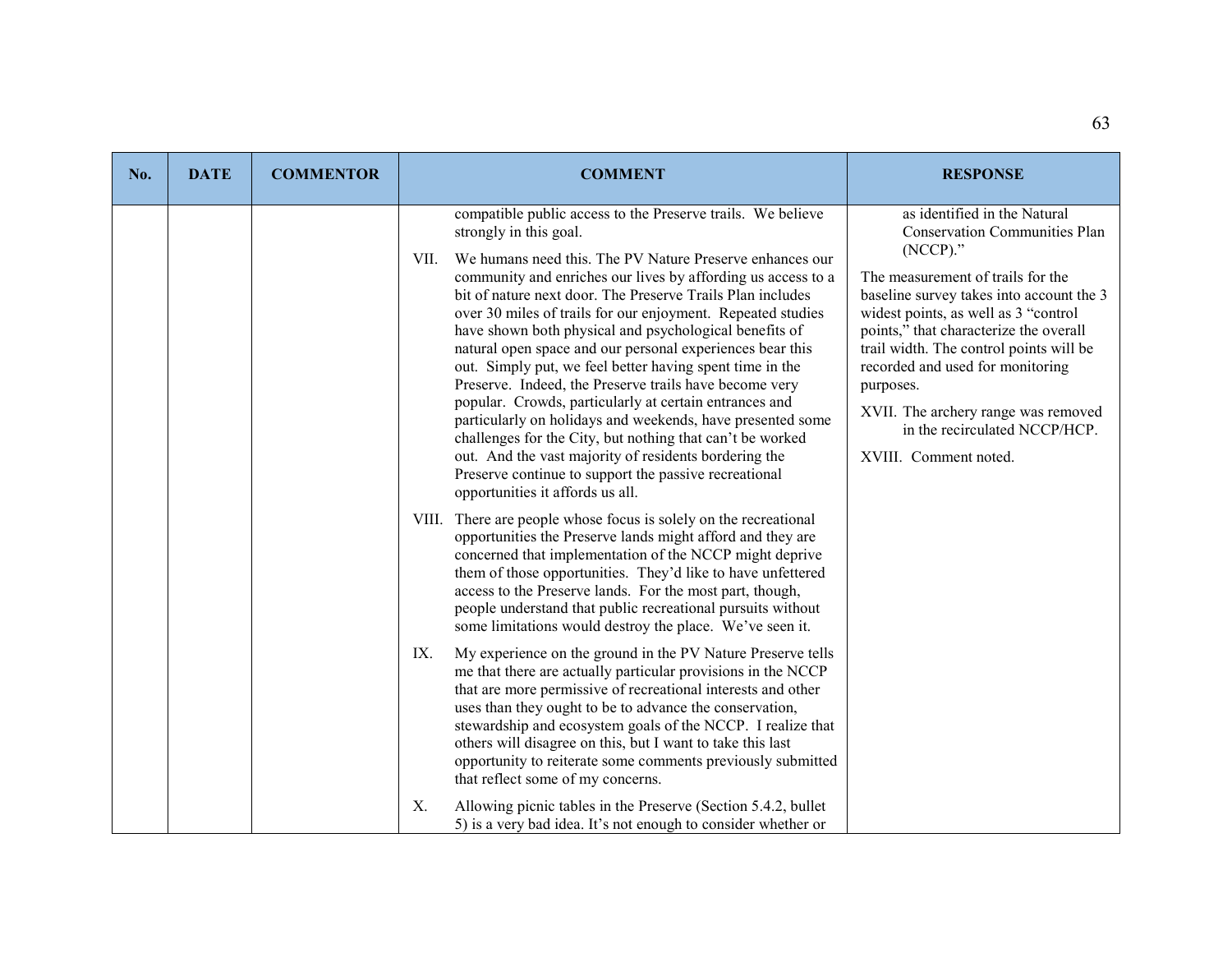| No. | <b>DATE</b> | <b>COMMENTOR</b> | <b>COMMENT</b>                                                                                                                                                                                                                                                                                                                                                                                                                                           | <b>RESPONSE</b> |
|-----|-------------|------------------|----------------------------------------------------------------------------------------------------------------------------------------------------------------------------------------------------------------------------------------------------------------------------------------------------------------------------------------------------------------------------------------------------------------------------------------------------------|-----------------|
|     |             |                  | not the table placement disturbs habitat. The people using the<br>tables will. And their litter will. We already see that small<br>benches at the few overlooks we have in the PV Nature<br>Preserve show concentrations of cigarette butts and other<br>litter. Removing the litter that migrates into the nearby<br>habitat then leads to further impacts.                                                                                             |                 |
|     |             |                  | Vehicle trips through the Preserve undoubtedly have impacts<br>XI.<br>on wildlife. Therefore, it's not enough to require that<br>authorized vehicles remain on particular trails that can<br>accommodate them (Section 5.5, item 2). Vehicle trips<br>should be minimized, just as other habitat and wildlife<br>impacts should be minimized. Doing so will contribute to<br>the overall success of the NCCP goals.                                      |                 |
|     |             |                  | Cut/fill from slopes within the Preserve should be limited to<br>XII.<br>major Covered Projects and not be permitted as a part of<br>maintenance activities. (Section 5.5, item 8) We have seen<br>Public Works and City contractor machinery dig into slopes<br>in the course of maintenance activities, such as digging for<br>soil to fill trenches created by rain runoff, disturbing habitat<br>and leaving scars on the landscape.                 |                 |
|     |             |                  | XIII. Setting a speed limit for construction vehicles (or any<br>vehicles) at 20 mph within the Preserve (Section 5.5, item 9)<br>makes no sense—not for habitat protection, not for species<br>protection, nor for public safety. The speed limit should be<br>much lower.                                                                                                                                                                              |                 |
|     |             |                  | XIV. Regarding trail widths (Section 9.2.2.2), during the two years<br>that the public weighed in on development of the Public Use<br>Master Plan (PUMP), we heard many, many opinions on trail<br>width. It was very clear that there was a nexus between the<br>goals of the NCCP (minimize habitat impacts) and the public<br>in general (do not widen trails). Thus, before decisions were<br>made regarding which user groups would be permitted on |                 |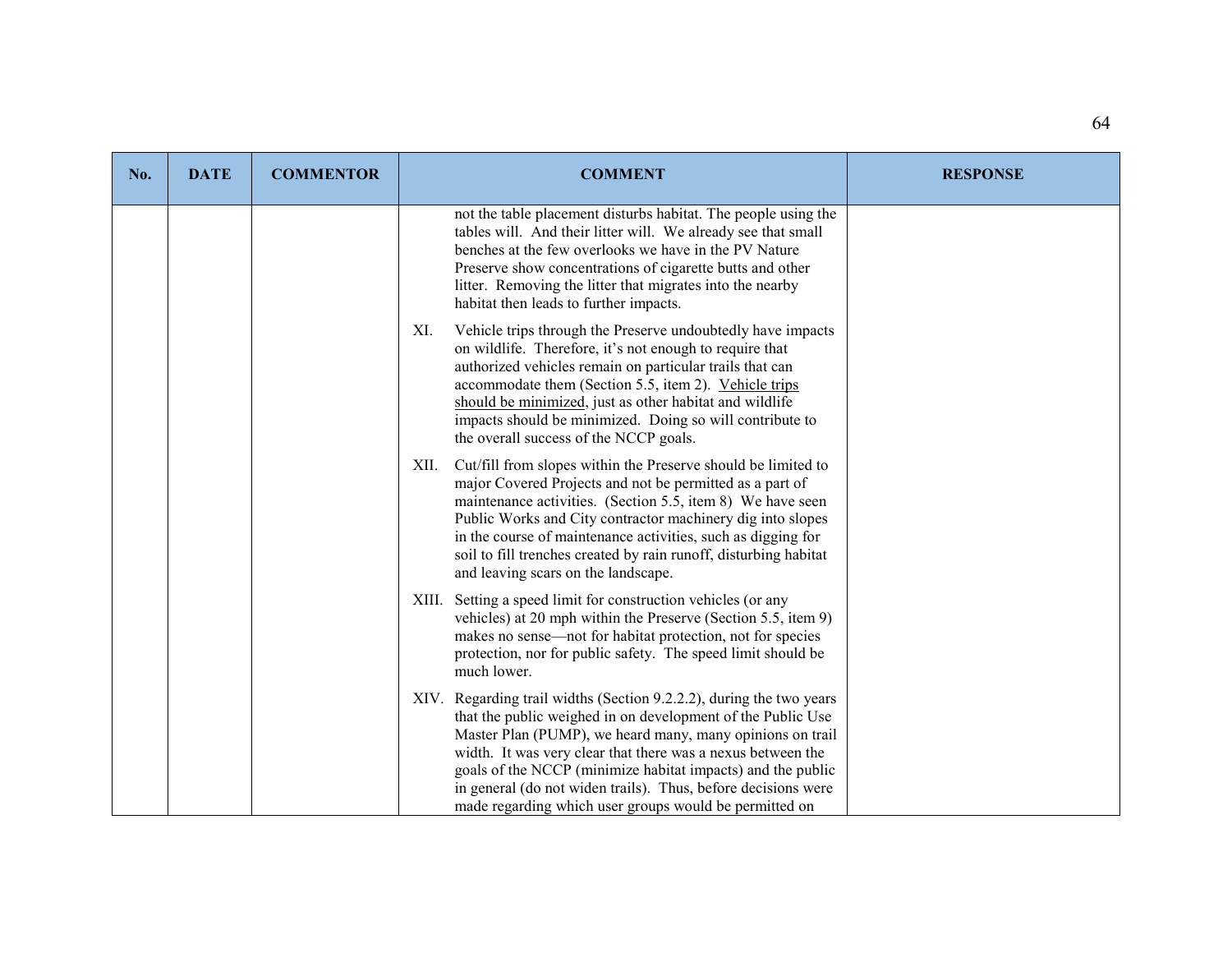| No. | <b>DATE</b> | <b>COMMENTOR</b> | <b>COMMENT</b>                                                                                                                                                                                                                                                                                                                                                                                                                                                                                                                                                                                                                                                                                                                                                                                                                                                               | <b>RESPONSE</b> |
|-----|-------------|------------------|------------------------------------------------------------------------------------------------------------------------------------------------------------------------------------------------------------------------------------------------------------------------------------------------------------------------------------------------------------------------------------------------------------------------------------------------------------------------------------------------------------------------------------------------------------------------------------------------------------------------------------------------------------------------------------------------------------------------------------------------------------------------------------------------------------------------------------------------------------------------------|-----------------|
|     |             |                  | particular trails, a commitment was made that trails would<br>not be widened regardless of the use designation.                                                                                                                                                                                                                                                                                                                                                                                                                                                                                                                                                                                                                                                                                                                                                              |                 |
|     |             |                  | XV. I previously made the following suggestions for Section<br>9.2.2.2, item 1 regarding trail widths: Under Baseline Trail<br>Surveys, consider changing "3 feet" to "2 feet", since some<br>of our trails, particularly in densely CSS inhabited Forrestal<br>Reserve, the trail bed is indeed that narrow and widening will<br>impact the base of plants growing close to the trail bed,<br>killing whole plants and leaving large, bare spots. And<br>consider modifying the sentence to add the phrase in bold to<br>the sentence "The final width determinations will take into<br>consideration the current trail widths as documented by the<br>baseline surveys, trail topography, nearby sensitive species<br>and their habitats, trail prism, public use, the commitment<br>during PUMP proceedings to not widen trails to<br>accommodate use, and other factors. |                 |
|     |             |                  | XVI. Also, in Section 9.2.2.2 item 2c, consider limiting the width<br>of new trails to 3 feet. Even that is quite wide for the two<br>areas where new trails are possible per the Preserve Trails<br>Plan (between Three Sisters and Filiorum and off of Quarry<br>Trail in Forrestal).                                                                                                                                                                                                                                                                                                                                                                                                                                                                                                                                                                                      |                 |
|     |             |                  | XVII. As a clean-up item, the archery range is no longer within the<br>Preserve, so bullet 7 of Section 5.4.2 should be deleted.                                                                                                                                                                                                                                                                                                                                                                                                                                                                                                                                                                                                                                                                                                                                             |                 |
|     |             |                  | XVIII.I believe that the best chance of ensuring long-term public<br>access to the Preserve lands, while enhancing special<br>species' conditions and achieving ecological integrity on a<br>broad scale within the PV Nature Preserve is to get all-land<br>owner, management, and users-to focus on habitat impact<br>avoidance and minimization day in and day out, lest the<br>pendulum swing dramatically in one direction—degradation<br>accompanied by failure to achieve species conservation                                                                                                                                                                                                                                                                                                                                                                        |                 |
|     |             |                  | goals—and then the other—minimizing public access in<br>perhaps a last ditch effort to achieve those conservation                                                                                                                                                                                                                                                                                                                                                                                                                                                                                                                                                                                                                                                                                                                                                            |                 |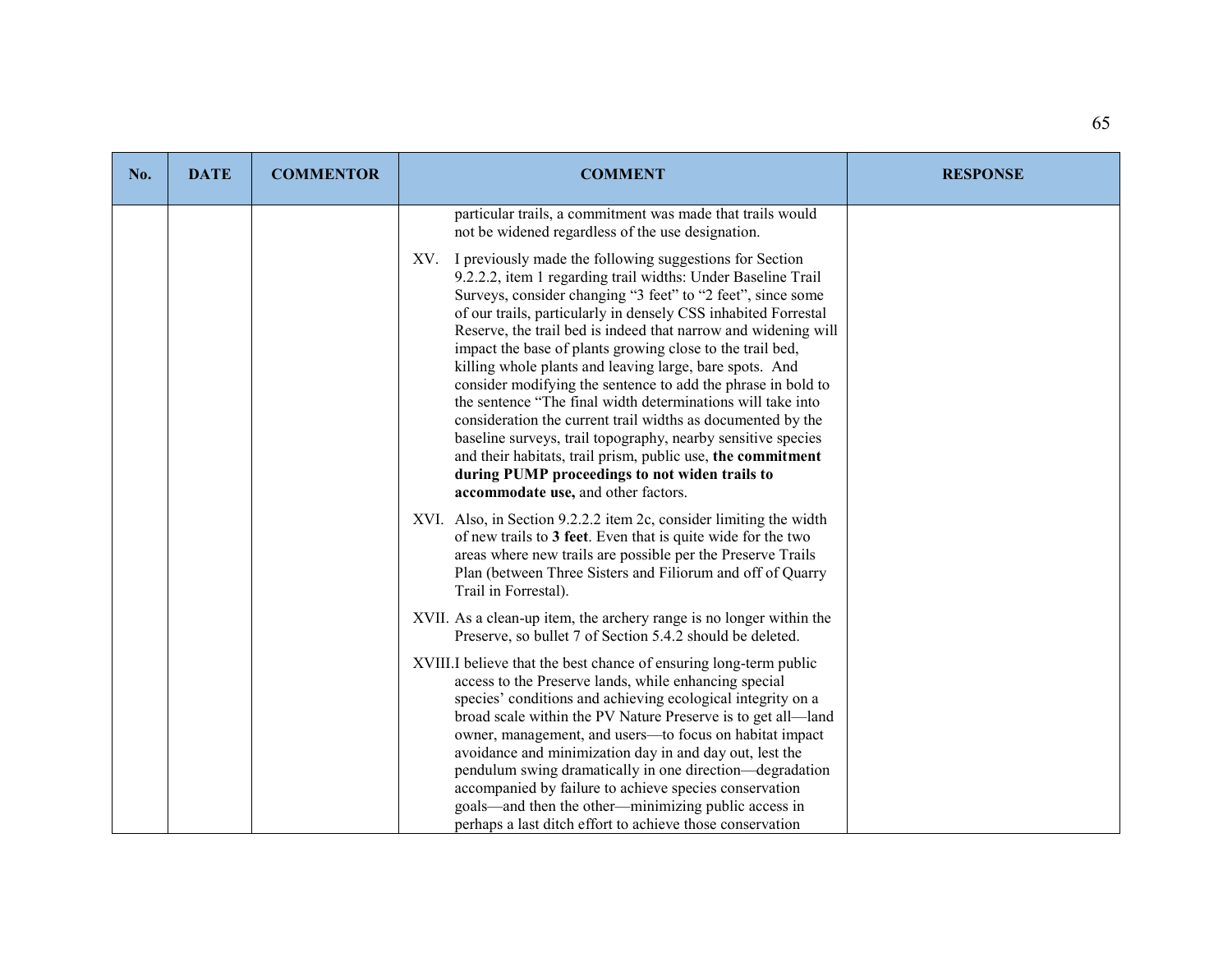| No. | <b>DATE</b> | <b>COMMENTOR</b> | <b>COMMENT</b>                                                                                                                                                                                                                                                                                                                                                                                                                                                         | <b>RESPONSE</b>                                                                                                                                                                                                                                                                                                                                                                                                                                                                                                                                                                                                                                                                 |
|-----|-------------|------------------|------------------------------------------------------------------------------------------------------------------------------------------------------------------------------------------------------------------------------------------------------------------------------------------------------------------------------------------------------------------------------------------------------------------------------------------------------------------------|---------------------------------------------------------------------------------------------------------------------------------------------------------------------------------------------------------------------------------------------------------------------------------------------------------------------------------------------------------------------------------------------------------------------------------------------------------------------------------------------------------------------------------------------------------------------------------------------------------------------------------------------------------------------------------|
|     |             |                  | goals. On its face, the NCCP seeks to avoid those dramatic<br>swings and if it takes a leap of faith to believe that is how the<br>NCCP will be implemented, then let's take that leap and then<br>work toward making it so.                                                                                                                                                                                                                                           |                                                                                                                                                                                                                                                                                                                                                                                                                                                                                                                                                                                                                                                                                 |
| 80  | 12/30/18    | Sattler          | Attached please find our comments on the RPV NCCP/HCP.<br>Attachment                                                                                                                                                                                                                                                                                                                                                                                                   | See Specific Response to Comment No.<br>79 (IV).<br>All landslide reduction measures within<br>the Preserve or as projects covered in<br>the NCCP/HCP will be completed in<br>compliance with the NCCP/HCP and in<br>coordination with the Wildlife<br>Agencies and Preserve Habitat<br>Manager, PVPLC.<br>Clarifying language has been added to<br>Sections 7.5.3 and 5.2.3. Temporary<br>impacts refer to impacts that will not<br>result in the permanent loss of the plant.<br>Transplanted plants are considered<br>successful mitigation when they meet<br>the restoration site success goal<br>described in 7.5.6 of the NCCP/HCP<br>(e.g., percent cover over a certain |
| 81  | 12/30/18    | Nelson $(1)$     | The ITPs will be issued over time (as above, NCCP assumes<br>Ι.<br>40 years). How many, items that would have been NCCP ITP<br>items have been issued over the past year (2018), the past 5<br>years (2014-2018) by year? My assumption is a very small<br>number.<br>Cost effectiveness question. The NCCP /HCP will be a new<br>П.<br>40-year daily management/maintenance effort covering our<br>entire city. Additional manpower and costs are estimated to<br>be? | timeframe).<br>$\mathbf{I}$ .<br>See Master Response Nos. 4 and<br>32. The City signed a Planning<br>Agreement for the Palos Verdes<br>Peninsula NCCP Subarea in<br>1996, which afforded the City<br>interim take exemptions under<br>4(d) of the ESA. Several projects<br>have been authorized to move<br>forward with interim habitat loss<br>permits. Over the past several                                                                                                                                                                                                                                                                                                  |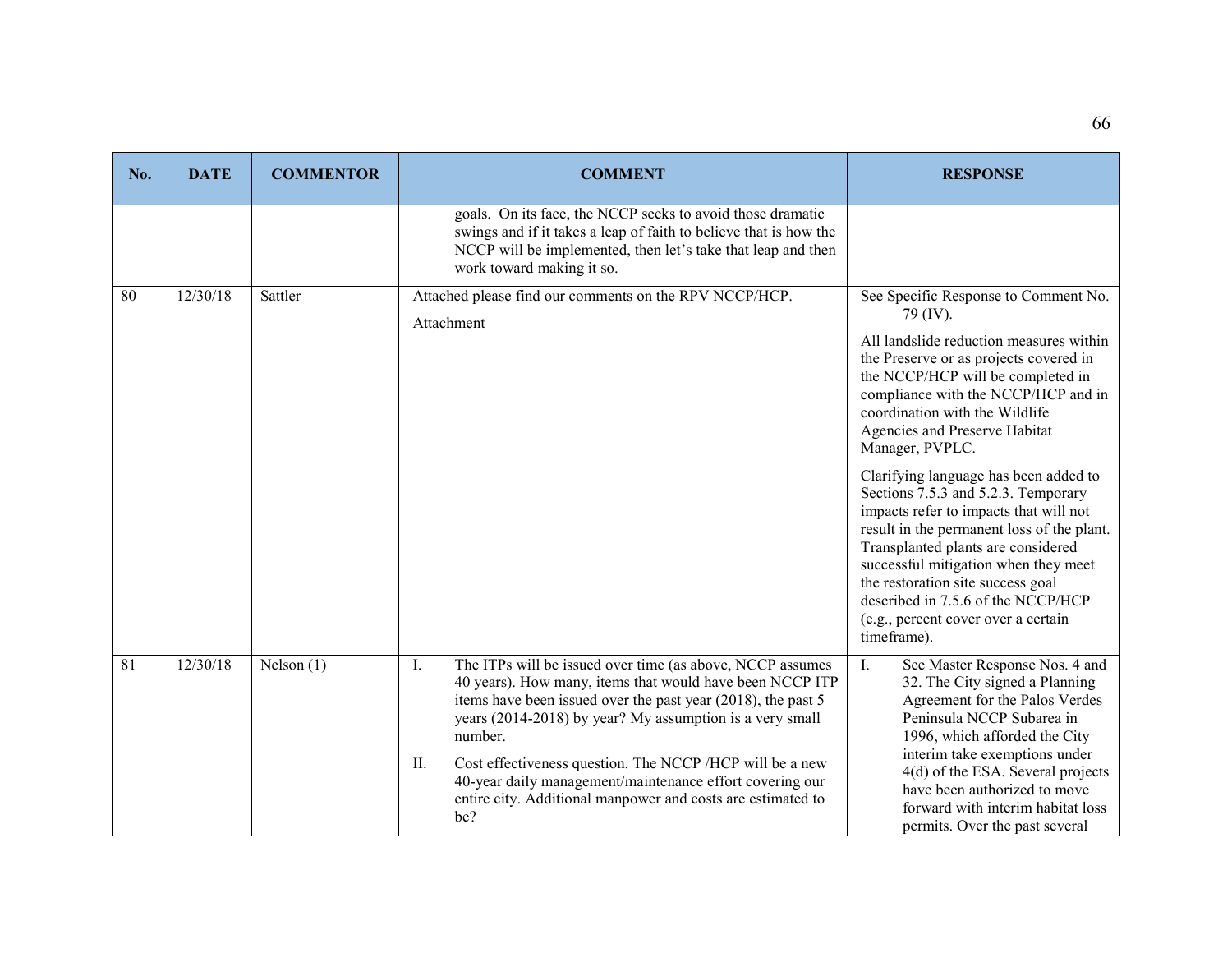| No. | <b>DATE</b> | <b>COMMENTOR</b> | <b>COMMENT</b>                                                                                                                                                                                                                                                                                                                                                                                                                                                                                                                                                            | <b>RESPONSE</b>                                                                                                                                                                                                                                                                |
|-----|-------------|------------------|---------------------------------------------------------------------------------------------------------------------------------------------------------------------------------------------------------------------------------------------------------------------------------------------------------------------------------------------------------------------------------------------------------------------------------------------------------------------------------------------------------------------------------------------------------------------------|--------------------------------------------------------------------------------------------------------------------------------------------------------------------------------------------------------------------------------------------------------------------------------|
|     |             |                  | The NCCP specifically focuses on only 3 species Federally<br>III.<br>listed in the EA. (2 butterflies, 1 bird) They don't walk across<br>land, they fly across!!! Why is a significant 'land' corridor for<br>their benefit being considered? Again, these species don't                                                                                                                                                                                                                                                                                                  | years significant public projects<br>(about eight) are pending and are<br>expected to be authorized by the<br>City under the NCCP/HCP.                                                                                                                                         |
|     |             |                  | walk across land, they fly! There is nothing special about<br>habitat in the area. These species are found throughout the<br>preserve and provide plentiful food sources. For years there<br>was no corridor, it suddenly appeared and now removes<br>significant, valuable land, from the owner(s) enjoying its use.<br>Again, the 3 Federally listed species fly, they don't walk!                                                                                                                                                                                      | II.<br>See Master Response No. 31.<br>Because the City has been<br>implementing the NCCP since<br>2004, there will be no new costs<br>when the permits are issued.                                                                                                             |
|     |             |                  | Remove the corridor! Restore it to what it was.<br>The inability for private parties to 'opt out.' Why? Until just<br>IV.<br>recently (a March 2018 Council Video I'm told) it has been<br>understood that they could. Now the NCCP" includes the<br>entire boundary of the City of Rancho Palos Verdes" and<br>private parties are forced into the NCCP. [Intro, pg. SJ Why<br>was 'opt out' option removed?                                                                                                                                                             | Ш.<br>See Master Response No. 18. In<br>addition to the three federally<br>listed species. The NCCP/HCP<br>working group also decided to<br>include unlisted, sensitive<br>species that could become listed<br>during the permit term. Under<br>CEQA, impacts to many of these |
|     |             |                  | V.<br>Affordability - cost question. Ties to #2 above. The city owns<br>"Open Space Preserve" land and the PVPLC maintains it.<br>What is the projected additional PVPLC total NCCP<br>maintenance expense (RPV probably will budget these or be<br>told to budget them)? PVPLC NCCP maintenance will be<br>considerable and I feel citizens of RPV deserve to know what<br>is that number.                                                                                                                                                                               | sensitive species should be<br>minimized or avoided. The<br>corridor described in the<br>comment has been in place from<br>initial planning and is included<br>in the 2004 draft NCCP/HCP.<br>IV.<br>See Master Response No. 18.                                               |
|     |             |                  | Cost follow on question: Fuel modification. RPV and the<br>VI.<br>PVPLC may say NCCP maintenance cost will be negligible<br>but - consider fire danger. Open space maintained by PVPLC<br>is 1,559 acres constituting a tinderbox ready to burn. During<br>our years of drought PVPLC has made practically no effort at<br>fuel modification by reducing plant growth in the Preserve.<br>Instead PVPLC concentrates on annually restoring 5 acres to<br>native plants (that also burn). So, of the forecasted NCCP<br>additional cost, how much is being devoted to fuel | The NCCP/HCP addresses<br>coverage for all of the land<br>within the City boundaries. We<br>had agreements with Mr. York<br>about the disposition of his<br>property and its inclusion in the<br>NCCP/HCP consistent with the<br>2004 version of the NCCP/HCP.                 |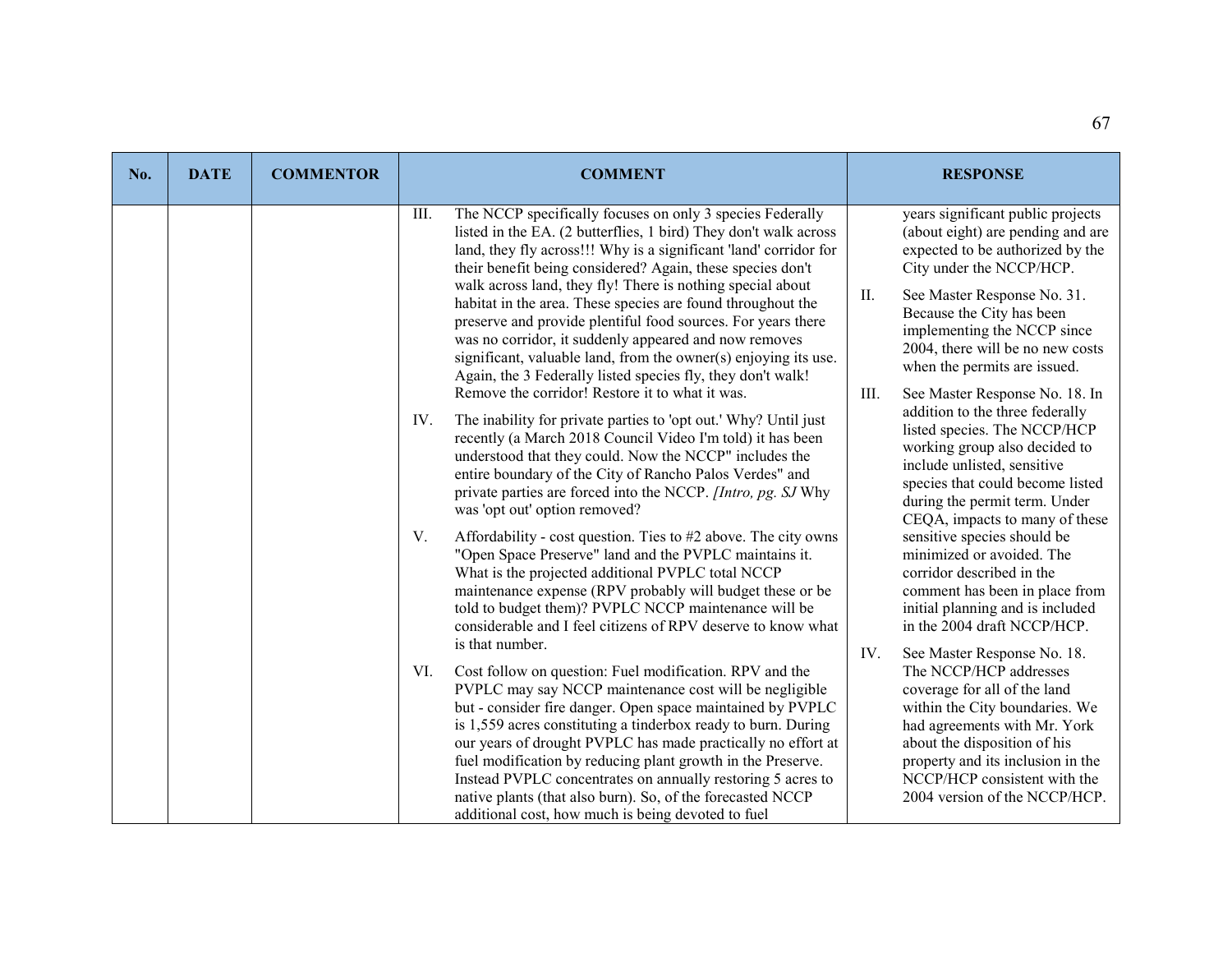| No. | <b>DATE</b> | <b>COMMENTOR</b> | <b>COMMENT</b>                                                                                                                                                                                                                                                                                                                                                                                                                                                                                                                                                                                                                                                                                                                                                                                                                                                                                                                                                                                                                                                                                                                                                                                           | <b>RESPONSE</b>                                                                                                                                                                                                                                                                                                                                                                                                                                                                                                                                                                                                                                                              |
|-----|-------------|------------------|----------------------------------------------------------------------------------------------------------------------------------------------------------------------------------------------------------------------------------------------------------------------------------------------------------------------------------------------------------------------------------------------------------------------------------------------------------------------------------------------------------------------------------------------------------------------------------------------------------------------------------------------------------------------------------------------------------------------------------------------------------------------------------------------------------------------------------------------------------------------------------------------------------------------------------------------------------------------------------------------------------------------------------------------------------------------------------------------------------------------------------------------------------------------------------------------------------|------------------------------------------------------------------------------------------------------------------------------------------------------------------------------------------------------------------------------------------------------------------------------------------------------------------------------------------------------------------------------------------------------------------------------------------------------------------------------------------------------------------------------------------------------------------------------------------------------------------------------------------------------------------------------|
|     |             |                  | modification to reduce /eliminate the well-known extreme<br>fire danger to homes near the Preserve or "Open Space<br>Preserve?" I have attached from RPV's Community<br>Newsletter for Winter 2019 (the latest) the frontpage article<br>on our fire risk, including a Cal Fire map of 'Very High Fire<br>Hazard Severity Zones' in RPV. It includes PVPLC's 'Open<br>Space Preserve' land.<br>Enforcement of the NCCP /HCP /EA. We are talking the<br>VII.<br>entire city, not just the preserve. These documents place<br>numerous restrictions on 14,000 lots, thousands of Open<br>Space Preserve' acres and public lands. All will need to be<br>enforced (or this NCCP will quickly be forgotten by our<br>public). How is RPV prepared to enforce these restrictions?<br>RPV has two Code Enforcement staff enforcing all of our<br>codes and now the restrictions of the NCCP. So I'll ask- how<br>does RPV ever intend to enforce this NCCP? You, as a<br>Federal Agencies, and our citizens need a concrete answer,<br>not any 'to be addressed in the future' city 'spin.<br>VIII. Opting out of cancelling the NCCP. How would RPV's<br>Council go about that? 40 years is a long time. Time | V.<br>See Master Response No. 31.<br>VI.<br>See Master Response No. 21.<br>The City is responsible for fuel<br>modification on City-owned<br>land. Additionally, in 2019, the<br>City Council approved additional<br>funding for fuel modification in<br>response to increased fuel<br>modification orders from the Los<br>Angeles County Agricultural<br>Commissioner/Weights and<br>Measures Department. The City<br>will be looking into<br>appropriately revegetating fuel<br>modification areas to reduce<br>maintenance costs.<br>VII.<br>See Master Response No. 9<br>regarding how the NCCP/HCP<br>will be implemented. The City's<br>Code Enforcement Division will |
|     |             |                  | changes. City Council's change. Citizen appetite for these<br>types of expenses will change. RPV ability to fund will<br>change. Think of our multi-million dollar active major<br>infrastructure efforts (stopping the landslide, new civic<br>center) and pension growth. Citizen appetite for funding<br>something placing restrictions on use of their property will<br>wane.<br>IX.<br>I doubt our public is aware your 'Notice' clearly states on<br>page 5 'Public use is also identified as a conditionally<br>allowed use.' So we are paying for it but public use can be<br>(and most say will be) denied? See questions 5 and 6.<br>Sentence needs an eraser.                                                                                                                                                                                                                                                                                                                                                                                                                                                                                                                                 | enforce the NCCP/HCP, and the<br>Division's policy is to be<br>reactive, unless dealing with an<br>issue involving life or safety<br>such as unpermitted<br>construction. Moreover, the<br>City's has enforcement<br>personnel that patrol the<br>Preserve.<br>VIII. Provisions for termination<br>(opting out) of the NCCP/HCP<br>permits are located in Section 21<br>of the Implementing Agreement                                                                                                                                                                                                                                                                        |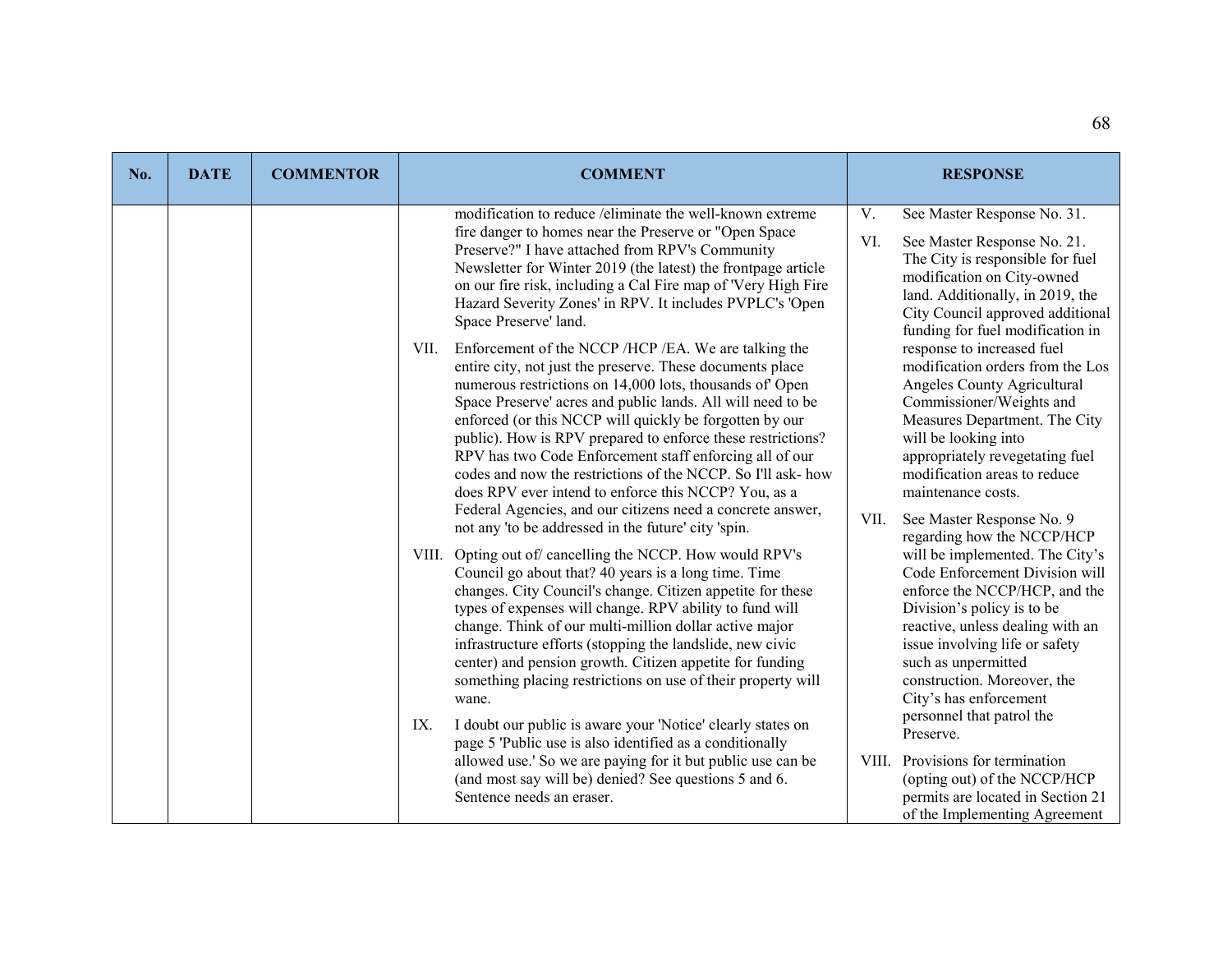| No. | <b>DATE</b> | <b>COMMENTOR</b> | <b>COMMENT</b>                                                                                                                                                                                                                                                                                              |      | <b>RESPONSE</b>                                                                                                                                                                                                                                                                                                                                                                                                                                                                      |
|-----|-------------|------------------|-------------------------------------------------------------------------------------------------------------------------------------------------------------------------------------------------------------------------------------------------------------------------------------------------------------|------|--------------------------------------------------------------------------------------------------------------------------------------------------------------------------------------------------------------------------------------------------------------------------------------------------------------------------------------------------------------------------------------------------------------------------------------------------------------------------------------|
|     |             |                  | Attachment                                                                                                                                                                                                                                                                                                  |      | and are generally as follows:<br>Upon 90 working days written<br>notice to the Wildlife Agencies,<br>the City and/or PVPLC may<br>surrender the permits and<br>unilaterally withdraw from this<br>agreement. The City shall<br>provide written evidence to the<br>Wildlife Agencies that the City<br>has complied with all take<br>minimization and mitigation<br>obligations incurred under the<br>permits in full compliance with<br>the NCCP/HCP up to the date of<br>withdrawal. |
|     |             |                  |                                                                                                                                                                                                                                                                                                             | IX.  | See Master Response No. 20.                                                                                                                                                                                                                                                                                                                                                                                                                                                          |
| 82  | 12/30/18    | Snell $(1)$      | The plan for the City of RPV NCCP/HCP is incomplete and needs<br>to address:<br>Ι.<br>The protection of Indian Well Spring and exclude Spring<br>from "abatement of the slide" work without permit.<br>II.<br>Maintenance of the Fire Road for disaster evacuation and fire<br>truck access to fight fires. | I.   | Projects and activities<br>implemented under the permit<br>will be in compliance with the<br>Habitat Impact Avoidance and<br>Minimization Measures detailed<br>in NCCP/HCP Sections 5.5 and<br>5.6.                                                                                                                                                                                                                                                                                  |
|     |             |                  | Dead non-native branches, trees and weeds need annual<br>III.                                                                                                                                                                                                                                               | II.  | See Master Response No. 22.                                                                                                                                                                                                                                                                                                                                                                                                                                                          |
|     |             |                  | removal in the Preserve at least 500' from private properties.                                                                                                                                                                                                                                              | III. | See Master Response No. 21.                                                                                                                                                                                                                                                                                                                                                                                                                                                          |
|     |             |                  | IV.<br>Remove all non-native Acacia within the Preserve.                                                                                                                                                                                                                                                    | IV.  | See Master Response No. 21.                                                                                                                                                                                                                                                                                                                                                                                                                                                          |
|     |             |                  | Change Vanderlip Driveway in the General Plan from OPEN<br>V.<br>SPACE PRESERVATION to RESIDENTIAL.<br>Allow lot splits in Portuguese Bend Zone 2 so parcels<br>VI.<br>sharing a boundary with the Preserve can build like all other<br>lot owners as "the purpose of the NCCP/HCP is to preserve           | V.   | Vehicular access to Vanderlip<br>Drive will be maintained. This<br>issue will be addressed through<br>the Preserve Access Protocol                                                                                                                                                                                                                                                                                                                                                   |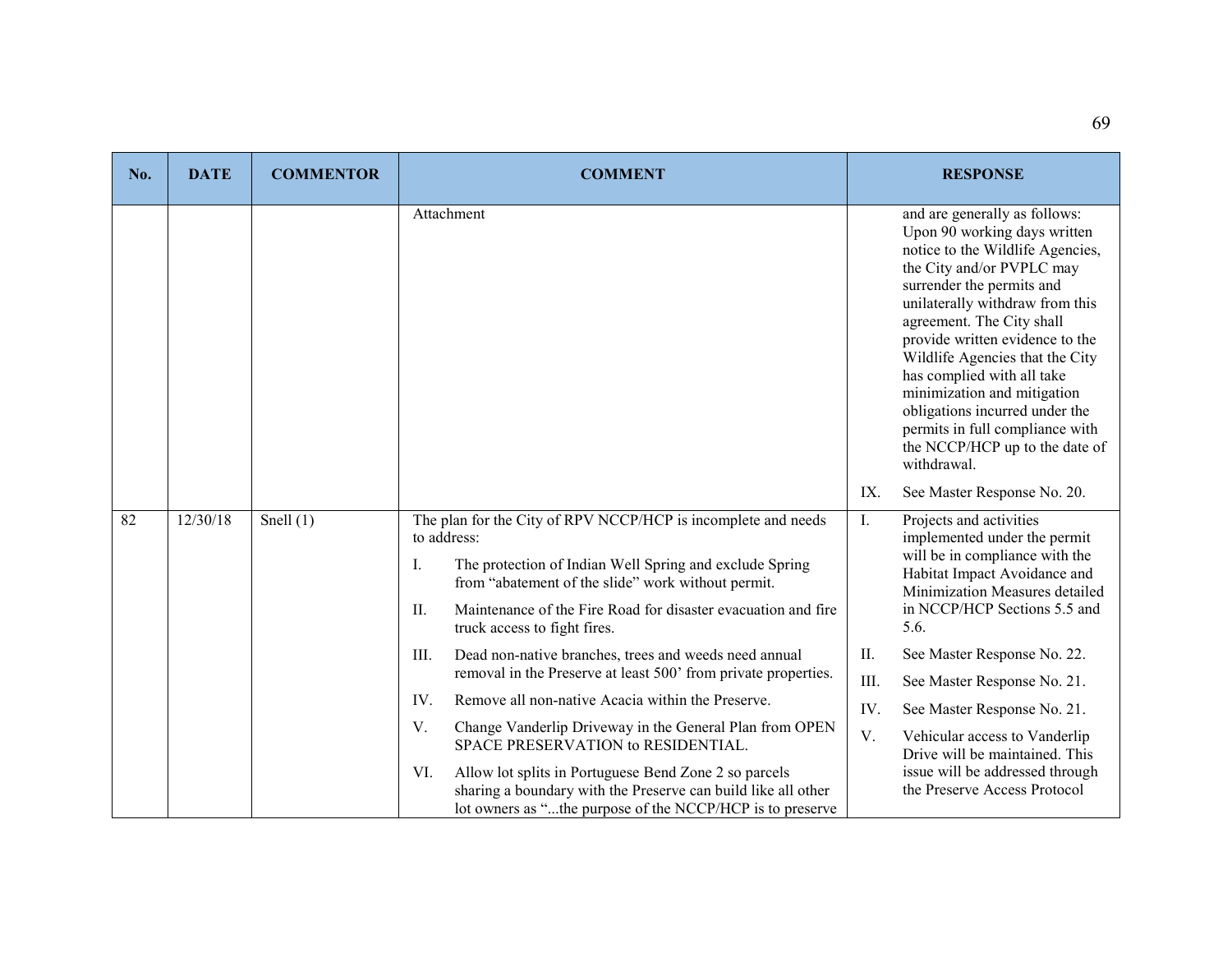| No. | <b>DATE</b> | <b>COMMENTOR</b> | <b>COMMENT</b>                                                                                                                                                                                                                                                                                                                                                                                                                                                                                                                                                                                                                                                                | <b>RESPONSE</b>                                                                                                                  |
|-----|-------------|------------------|-------------------------------------------------------------------------------------------------------------------------------------------------------------------------------------------------------------------------------------------------------------------------------------------------------------------------------------------------------------------------------------------------------------------------------------------------------------------------------------------------------------------------------------------------------------------------------------------------------------------------------------------------------------------------------|----------------------------------------------------------------------------------------------------------------------------------|
|     |             |                  | contiguous open space areas for species preservation while<br>allowing compatible economic growth"                                                                                                                                                                                                                                                                                                                                                                                                                                                                                                                                                                            | referenced in Master Response<br>No. 22.                                                                                         |
|     |             |                  | The protection of Indian Well Spring and exclude Spring<br>VII.<br>from "abatement of the slide" work without permit. The                                                                                                                                                                                                                                                                                                                                                                                                                                                                                                                                                     | VI.<br>See Specific Response to<br>Comment No. 82 (I).                                                                           |
|     |             |                  | Indian Well Spring needs to be protected in the Plan and<br>currently it is not. Former City officials have comments on<br>record that they can pump the spring dry by circumventing<br>the permit approval process required by United States Fish<br>and Wildlife Service & California Department of Fish and                                                                                                                                                                                                                                                                                                                                                                | VII.<br>Comment outside of the scope of<br>the NCCP/HCP. We forwarded<br>the comment to the Community<br>Development Department. |
|     |             |                  | Wildlife by using the provisions in NCCP for "Landslide                                                                                                                                                                                                                                                                                                                                                                                                                                                                                                                                                                                                                       | See Master Response No. 22.<br>VIII.                                                                                             |
|     |             |                  | Abatement" to drain the over 2,000' long spring. Indian<br>Well Spring has served as a watering hole for the wildlife in                                                                                                                                                                                                                                                                                                                                                                                                                                                                                                                                                      | IX.<br>See Master Response No. 21.                                                                                               |
|     |             |                  | what is now known as the Preserve for thousands of years.                                                                                                                                                                                                                                                                                                                                                                                                                                                                                                                                                                                                                     | X.<br>See Master Response No. 21.                                                                                                |
|     |             |                  | VIII. Maintenance of the Fire Road for disaster evacuation and fire<br>truck access to fight fires.                                                                                                                                                                                                                                                                                                                                                                                                                                                                                                                                                                           | XI.<br>See Specific Response to<br>Comment No. 82 (V).                                                                           |
|     |             |                  | This Fire Road provided an emergency escape route for those<br>residences on Upper Narcissa east of Sweetbay and<br>Vanderlip Driveway. The Plan is incomplete as it needs to<br>provide maintenance of the Fire Road for use of fire trucks<br>and those in vehicles evacuating when all other routes are<br>blocked by fire or Earthquake damage or catastrophic failure<br>of Portuguese Bend and Klondike slides. This critical Fire<br>Road was properly maintained for years prior to NCCP<br>Preserve. Native habitat near the road can be protected<br>during the maintenance work which can take less than a day<br>to perform, and it should be performed annually. | XII.<br>Comment outside of the scope of<br>the NCCP/HCP. We forwarded<br>the comment to the Community<br>Development Department. |
|     |             |                  | IX.<br>Dead non-native branches, trees and weeds need annual<br>removal in the Preserve. The Plan needs to immediately<br>provide for the removal of dead trees, brush, and weeds<br>annually in the Preserve which is within 500 feet of private<br>property outside of the Preserve for fire protection, especially<br>in Portuguese Bend. The former owners of the land annually<br>removed Acacia and mustard weeds along the boundaries                                                                                                                                                                                                                                  |                                                                                                                                  |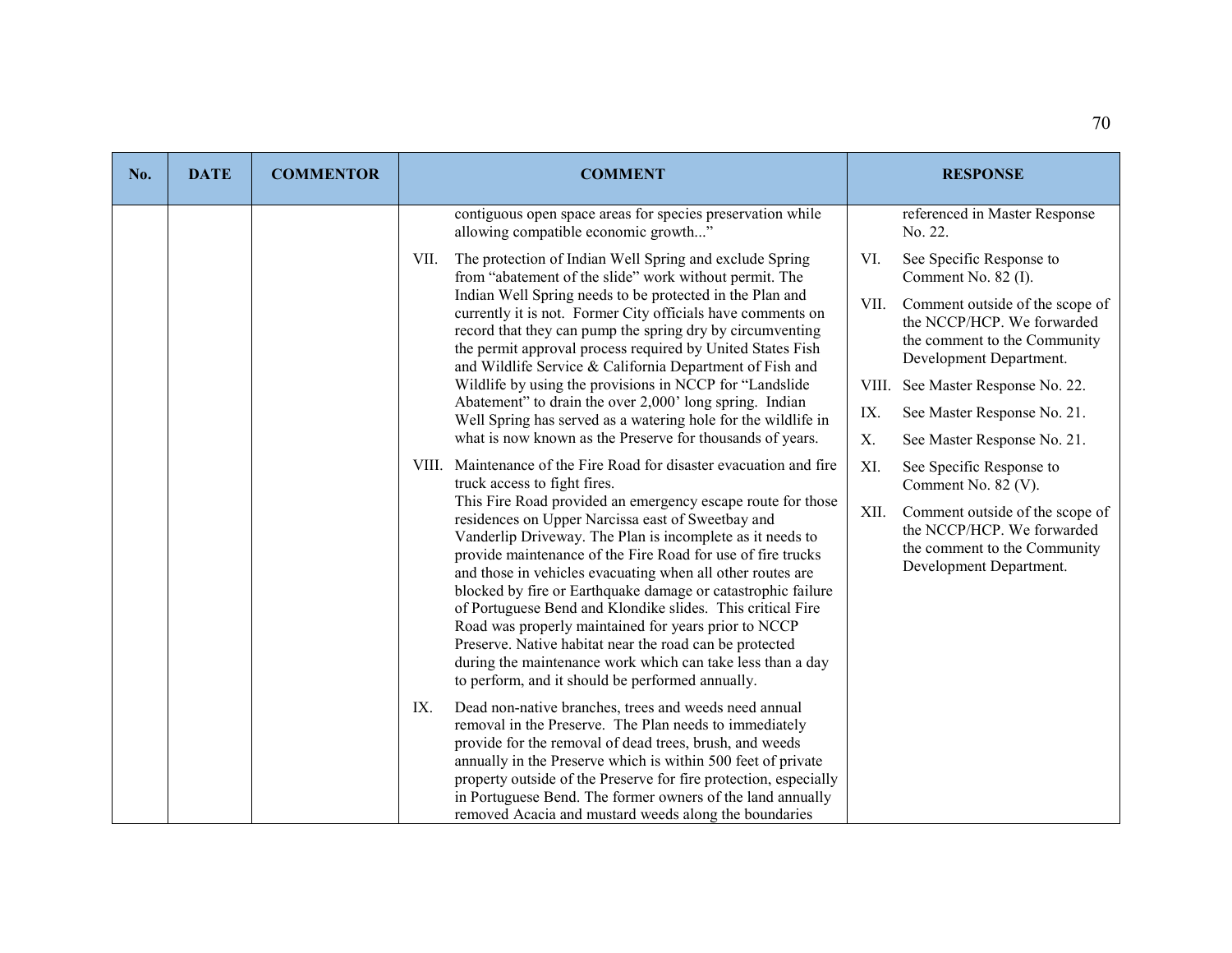| No. | <b>DATE</b> | <b>COMMENTOR</b> | <b>COMMENT</b>                                                                                                                                                                                                                                                                                                                                                                                                                                                                                                                                                                    | <b>RESPONSE</b> |
|-----|-------------|------------------|-----------------------------------------------------------------------------------------------------------------------------------------------------------------------------------------------------------------------------------------------------------------------------------------------------------------------------------------------------------------------------------------------------------------------------------------------------------------------------------------------------------------------------------------------------------------------------------|-----------------|
|     |             |                  | that were near homes. When the City purchased the property,<br>the City halted L.A. County from discing weeds and<br>removing trees long before placing the land in a Preserve.<br>Now the City uses goats to eat the weeds in a very limited<br>area which is not adequate.                                                                                                                                                                                                                                                                                                      |                 |
|     |             |                  | Remove all non-native Acacia within the Preserve. This non-<br>X.<br>native flora is a fire hazard and its allowance and continued<br>growth in the Preserve should be curtailed. There is no<br>immediate provision for the annual removal.                                                                                                                                                                                                                                                                                                                                      |                 |
|     |             |                  | Change Vanderlip Driveway in the General Plan from OPEN<br>XI.<br>SPACE PRESERVATION to RESIDENTIAL. Vanderlip<br>Driveway could be easily removed from Nature Preserve<br>designation. Grant deeds and easements allow for the 100<br>year old Vanderlip Driveway and it should not be considered<br>Nature Preserve -attracting the general public and threatening<br>future use of the Driveway. A mistake was made by the City<br>by not deeding back the 100 year old driveway to the<br>residences. This needs to be corrected.                                             |                 |
|     |             |                  | XII. Allow lot splits in Portuguese Bend Zone 2. The City of RPV<br>should allow lot splits in Portuguese Bend Zone 2<br>"allowing compatible economic growth" which the City<br>has no intention of doing. The City of RPV is not allowing<br>lot splits especially for parcels that share property lines with<br>the Preserve. New home building is allowed in Portuguese<br>Bend on already split 1/2 acre lots however lot splits are not<br>allowed for parcels to be split to one acre lots. This practice<br>does not provide for "allowing compatible economic<br>growth" |                 |
|     |             |                  | XIII. The Draft Plan needs to go back to the City of Rancho Palos<br>Verdes to correct these errors and more.                                                                                                                                                                                                                                                                                                                                                                                                                                                                     |                 |
|     |             |                  | Attachment                                                                                                                                                                                                                                                                                                                                                                                                                                                                                                                                                                        |                 |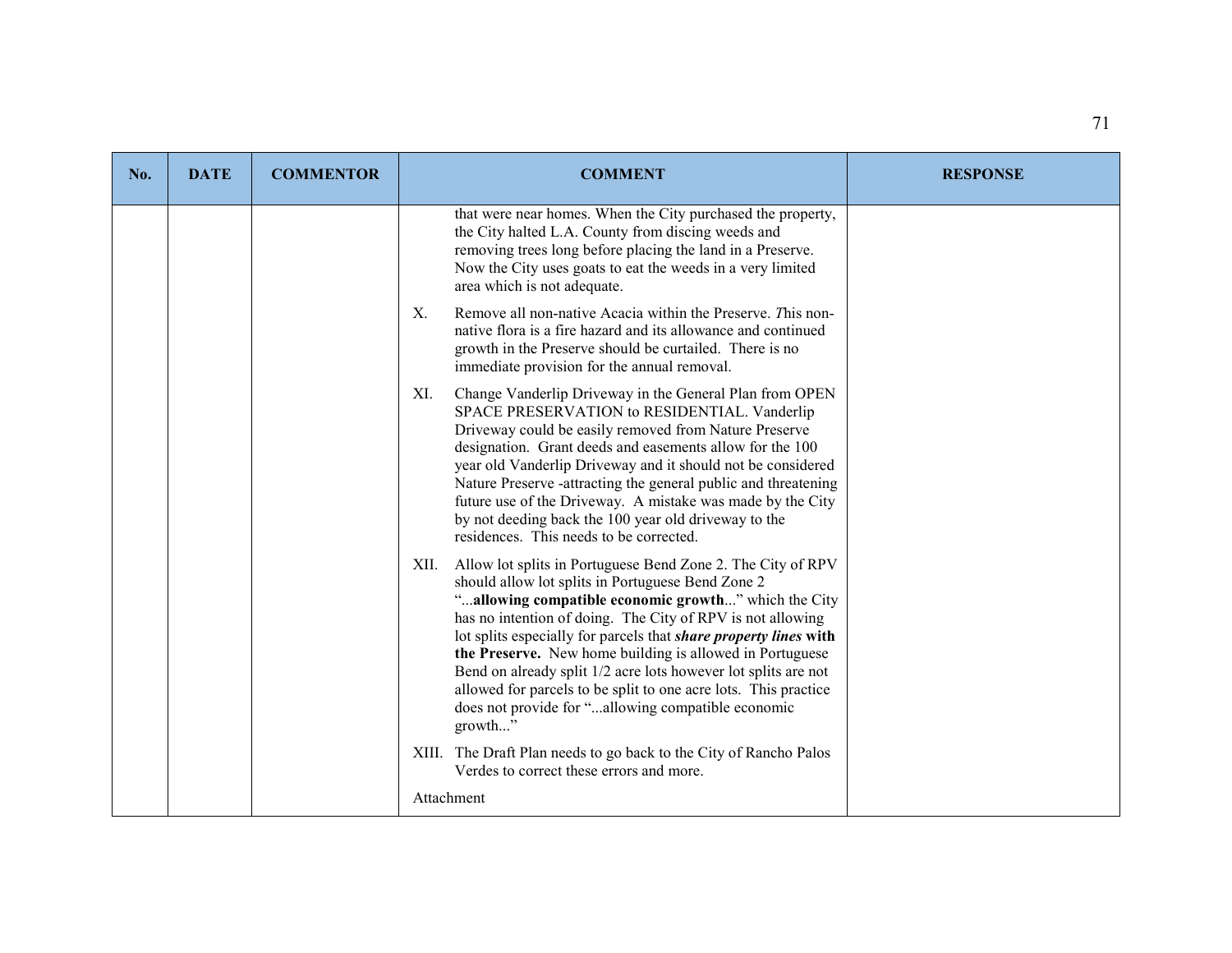| No. | <b>DATE</b> | <b>COMMENTOR</b> | <b>COMMENT</b>                                                                                                                                                                                                                                                                                                                                                                                                                                                                                                                                                                               | <b>RESPONSE</b> |
|-----|-------------|------------------|----------------------------------------------------------------------------------------------------------------------------------------------------------------------------------------------------------------------------------------------------------------------------------------------------------------------------------------------------------------------------------------------------------------------------------------------------------------------------------------------------------------------------------------------------------------------------------------------|-----------------|
| 83  | 12/30/18    | Thordarson       | I am writing in support of the NCCP for the Palos Verdes Nature<br>Preserve, alternative D. I am a long-time resident of Rancho Palos<br>Verdes and a supporter of open space in our community. Open<br>space and wide open vistas of the ocean are what makes the palos<br>verdes peninsula a special place. It is an oasis in the sea of suburbia<br>that surrounds us. Human needs this type of space to decompress<br>and get back in touch with nature.                                                                                                                                 | Comment noted.  |
|     |             |                  | Rancho Palos Verdes City Councils have long supported the NCCP.<br>I have contributed volunteer hours and money to restore the native<br>plants of the coastal sage scrub. This is a rapidly disappearing<br>habitat and one that should be protected. I actually thought that the<br>NCCP was already a done deal and am surprised that it is not. Let's<br>make it permanent once and for all.                                                                                                                                                                                             |                 |
|     |             |                  | Please approve alternative D of the NCCP for the Palos Verdes<br>Nature Preserve.                                                                                                                                                                                                                                                                                                                                                                                                                                                                                                            |                 |
| 84  | 12/30/18    | Wood             | I think it is vitally important to keep native habitat like the Palos<br>Verdes Nature Preserve as open and natural as possible so diverse<br>species of plants and animals can thrive in our urban area. Natural<br>spaces like the Preserve are rare gems that connect people to nature<br>and to the history of our area (as the people who lived here before -<br>the Tongva/Gabrioleno - did not used to have so many housing<br>developments as we do now). Also, the Nature Preserve's habitat<br>benefit not only those that visit, but also those of us that live in the<br>region. | Comment noted.  |
|     |             |                  | As one small example, many years ago, I noticed that the Palos<br>Verdes blue butterfly had disappeared from my backyard. Now that<br>habitat has been restored to it, I have been seeing it again. So even<br>though I live in north Torrance, I still benefit from the Nature<br>Preserve being there.                                                                                                                                                                                                                                                                                     |                 |
|     |             |                  | Please opt for Alternative D, The Proposed Plan.                                                                                                                                                                                                                                                                                                                                                                                                                                                                                                                                             |                 |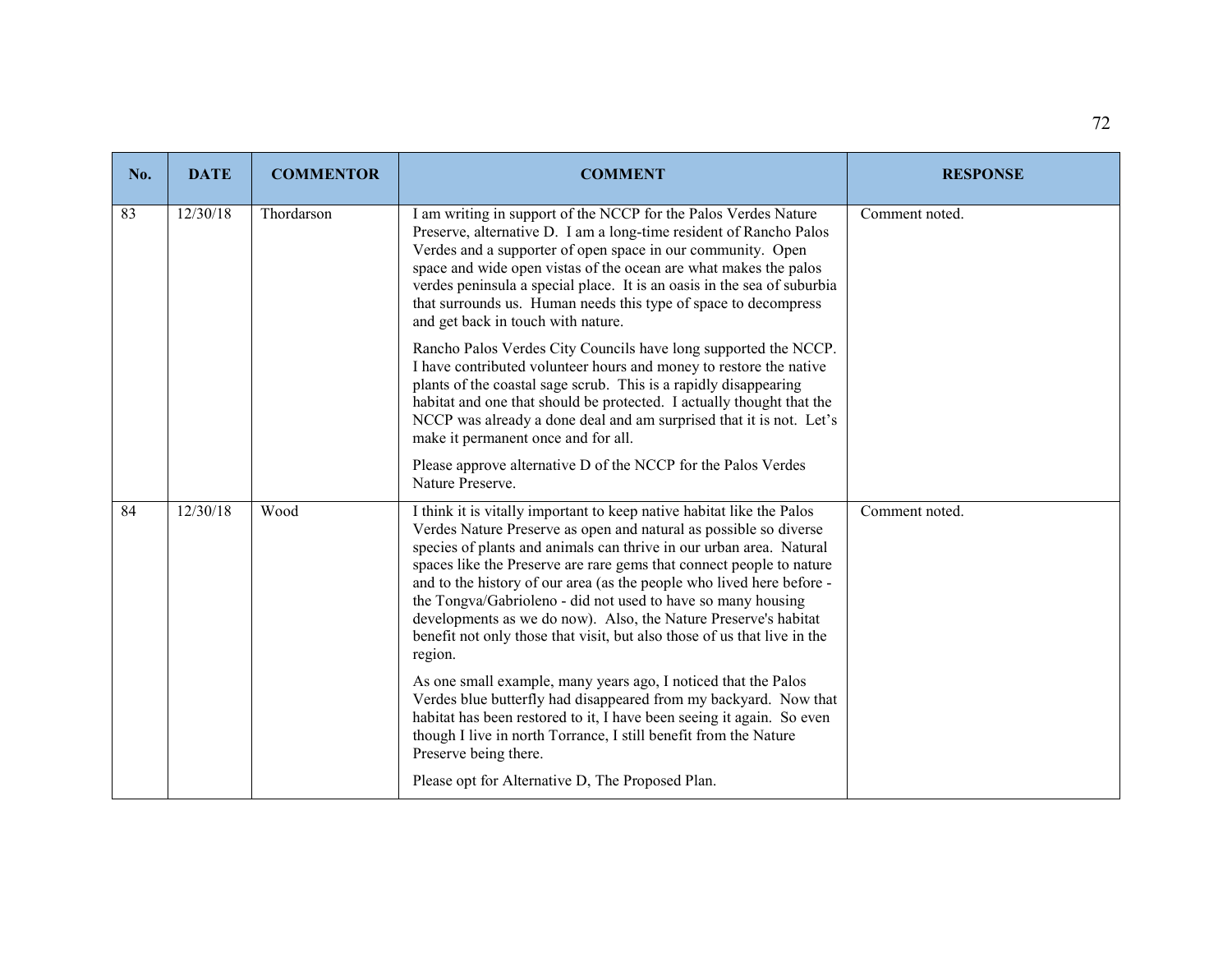| No. | <b>DATE</b> | <b>COMMENTOR</b> | <b>COMMENT</b>                                                                                                                                                                                                                                                                                                                                                                                                                                                                                                                                                                    | <b>RESPONSE</b>                                    |
|-----|-------------|------------------|-----------------------------------------------------------------------------------------------------------------------------------------------------------------------------------------------------------------------------------------------------------------------------------------------------------------------------------------------------------------------------------------------------------------------------------------------------------------------------------------------------------------------------------------------------------------------------------|----------------------------------------------------|
| 85  | 12/30/18    | Wood             | I love to visit the Palos Verdes Nature Preserve to walk and enjoy<br>the fresh air, lovely vistas, and see the native plants. Please opt for<br>Plan D and keep this valuable open land for future generations.                                                                                                                                                                                                                                                                                                                                                                  | Comment noted.                                     |
| 86  | 12/31/18    | Hastings         | http://www.rpvca.gov/490/Palos-Verdes-Nature-Preserve-NCCP-<br><b>PUMP-H</b>                                                                                                                                                                                                                                                                                                                                                                                                                                                                                                      | See Specific Response to Comment No.<br>$82 (V)$ . |
|     |             |                  | Please see the map on middle right side showing green. Vanderlip<br>Drive and the area on Narcissa below our property is green<br>designating the Nature Preserve.                                                                                                                                                                                                                                                                                                                                                                                                                |                                                    |
|     |             |                  | The NCCP Draft Plan is before the Federal Wildlife Agencies with<br>the comment period ending 12/31/2018. All announced in RPV<br>newsletter of 2019.                                                                                                                                                                                                                                                                                                                                                                                                                             |                                                    |
|     |             |                  | I thought the plan was to remove Vanderlip Driveway from Nature<br>Preserve and give everyone more time to review the reports.                                                                                                                                                                                                                                                                                                                                                                                                                                                    |                                                    |
|     |             |                  | I am respectfully making the request that this be done.                                                                                                                                                                                                                                                                                                                                                                                                                                                                                                                           |                                                    |
|     |             |                  | Thank you in advance for your attention to this.                                                                                                                                                                                                                                                                                                                                                                                                                                                                                                                                  |                                                    |
| 87  | 12/31/18    | Adams            | As a resident of Rancho Palos Verdes, I greatly value the PV Nature<br>Preserve. I have hiked in it for more than thirty years. Having this<br>open land is vital to my health and well-being. I have seven<br>grandchildren, ages four to twenty-two. All of them and their<br>parents have enjoyed the opportunity to utilize this beautiful natural<br>feature. Before my late husband's death, he was a docent who led<br>hikes through the preserve for school-age children. Please keep this<br>preserve to maintain the ecological diversity needed in our<br>environment. | Comment noted.                                     |
| 88  | 12/31/18    | Lawson           | Please see attached documents pertaining to the RPV NCCP/HCP.                                                                                                                                                                                                                                                                                                                                                                                                                                                                                                                     | See Specific Response to Comment No.               |
|     |             |                  | Thank you for reviewing and considering my input.                                                                                                                                                                                                                                                                                                                                                                                                                                                                                                                                 | $82 (V)$ .                                         |
|     |             |                  | 2 Attachments                                                                                                                                                                                                                                                                                                                                                                                                                                                                                                                                                                     |                                                    |
| 89  | 12/31/18    | Holchin          | I am a 45 year resident of the Palos Verdes Peninsula. I am an avid<br>outdoorsman, hiker, backpacker, conservationist and environmental                                                                                                                                                                                                                                                                                                                                                                                                                                          | Comment noted.                                     |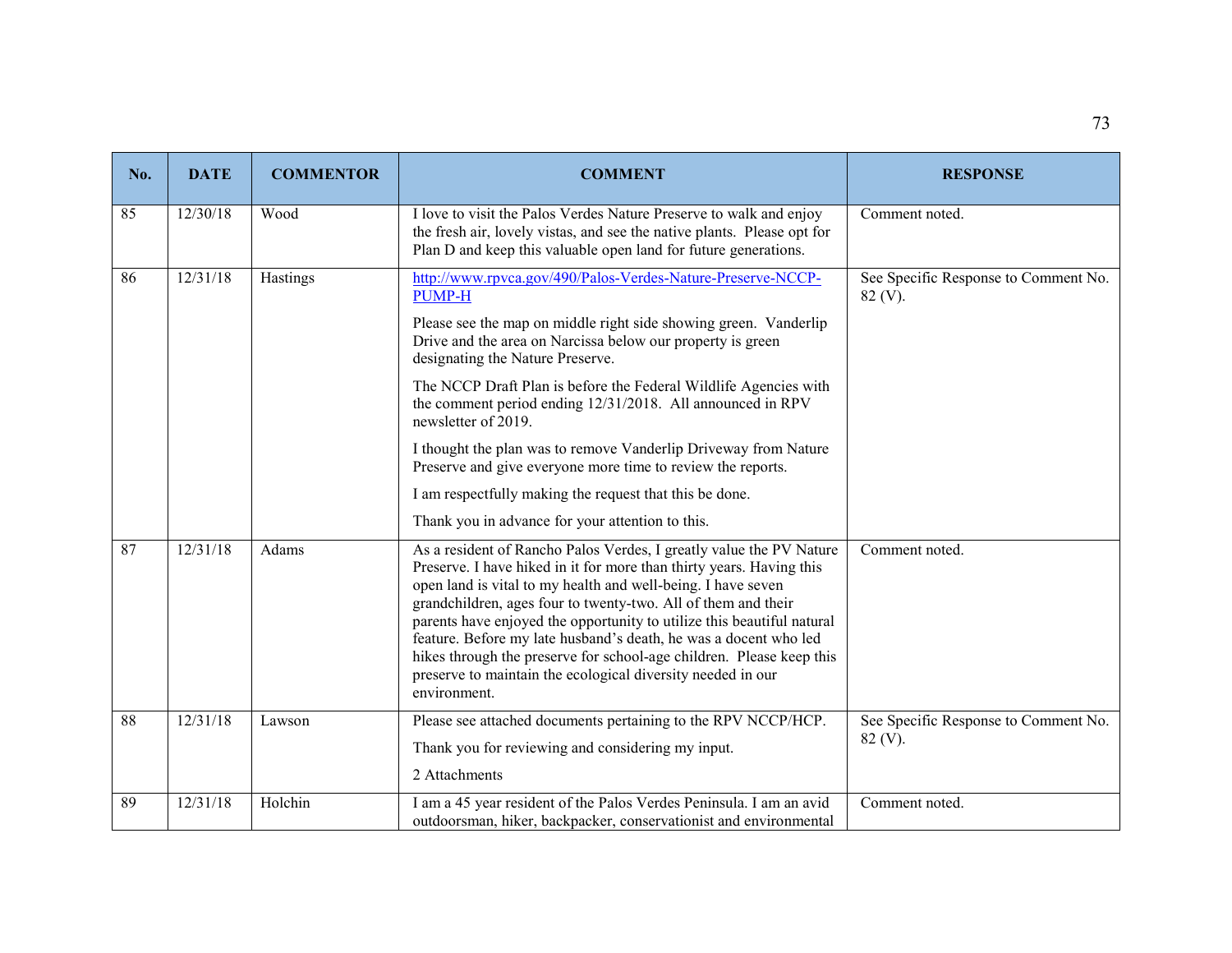| No. | <b>DATE</b> | <b>COMMENTOR</b> | <b>COMMENT</b>                                                                                                                                                                                                                                                                                                                                                                                                                                                                                                                                                                                                                                                                                                                                                                                                                            | <b>RESPONSE</b>                                                  |
|-----|-------------|------------------|-------------------------------------------------------------------------------------------------------------------------------------------------------------------------------------------------------------------------------------------------------------------------------------------------------------------------------------------------------------------------------------------------------------------------------------------------------------------------------------------------------------------------------------------------------------------------------------------------------------------------------------------------------------------------------------------------------------------------------------------------------------------------------------------------------------------------------------------|------------------------------------------------------------------|
|     |             |                  | activist. I would like to see the Palos Verdes Nature Preserve and<br>consequent NCCP be continued in any manner that maximizes<br>habitat preservation in perpetuity, placing recreational activities in a<br>secondary position. Specifically, I believe that mountain biking<br>activity of all forms has shown itself to be in conflict with habitat<br>preservation, given the destruction that I have observed over the last<br>many years from that activity. As I expected from the very<br>beginning, enforcement of the regulations regarding mountain<br>biking has proven to be ineffective and very expensive as well. No<br>amount of effort, whether it be voluntary or paid in nature, is<br>adequate to prevent or deter the destruction of habitat caused by a<br>significant portion of the mountain biking community. | See Master Response No. 19.                                      |
| 90  | 12/31/18    | Mori             | I am a resident of Rancho Palos Verdes. Open space preserves and<br>habitat protection are part of what makes RPV special. As such, the<br>NCCP now in draft form is necessary to memorialize and formalize<br>stakeholders' commitments.<br>This email is sent to express my support of the NCCP for myriad<br>reasons: the efficiencies of the NCCP program for the city of RPV<br>to accomplish needed infrastructure projects, protection of open<br>space for public enjoyment; and the conservation and restoration of<br>critical habitat for at risk and endangered species on a broad scale<br>rather than piecemeal.<br>Though I prefer Alternative A, I will accept Alternative D.                                                                                                                                             | Comment noted.                                                   |
| 91  | 12/31/19    | Snell $(2)$      | Comments to Wildlife Agencies                                                                                                                                                                                                                                                                                                                                                                                                                                                                                                                                                                                                                                                                                                                                                                                                             | Comments noted. See Master<br>Ι.                                 |
|     |             |                  | I would like to submit anonymous comments from people living on<br>the Palos Verdes Peninsula who would like comments and                                                                                                                                                                                                                                                                                                                                                                                                                                                                                                                                                                                                                                                                                                                 | Response Nos. 3, 4, and 23.<br>II.<br>See Master Response No. 4. |
|     |             |                  | clarification from RPV Staff but the City has been closed for the<br>holidays.                                                                                                                                                                                                                                                                                                                                                                                                                                                                                                                                                                                                                                                                                                                                                            | III.<br>Comment outside of the scope of<br>the NCCP/HCP.         |
|     |             |                  | From Mira Catalina: "Frustrating to hear about this. It sets us<br>Ι.<br>up for potential disaster. Maybe too much money is going                                                                                                                                                                                                                                                                                                                                                                                                                                                                                                                                                                                                                                                                                                         | IV.<br>See Master Response No. 21.                               |
|     |             |                  | out of the budget to fight or pay (ridiculous) lawsuits instead.<br>I only took a cursory look. Besides my comment above, i                                                                                                                                                                                                                                                                                                                                                                                                                                                                                                                                                                                                                                                                                                               | V.<br>See Master Response No. 16.<br>Chapter 17.46 of the City's |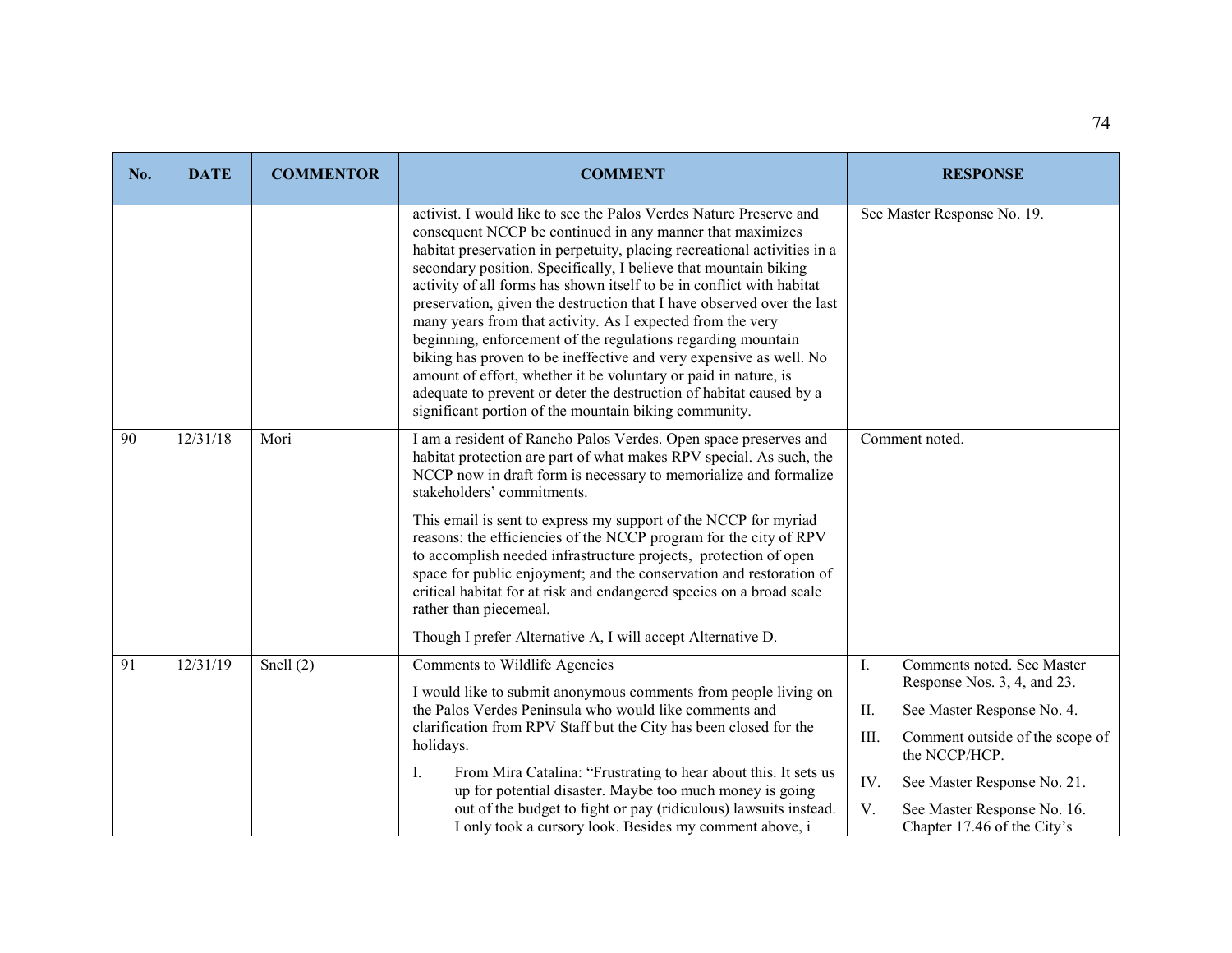| No. | <b>DATE</b> | <b>COMMENTOR</b> | <b>COMMENT</b>                                                                                                                                                                                                                                                                                                                                                                                                                                                                                                                                                                                                                                                                                                                                                                                                                                                                                                                                                                                                                                                                                                                                                                            | <b>RESPONSE</b>                                                                                                                                                                                                                                                                                                                                                                                                                                                                                                                                                      |
|-----|-------------|------------------|-------------------------------------------------------------------------------------------------------------------------------------------------------------------------------------------------------------------------------------------------------------------------------------------------------------------------------------------------------------------------------------------------------------------------------------------------------------------------------------------------------------------------------------------------------------------------------------------------------------------------------------------------------------------------------------------------------------------------------------------------------------------------------------------------------------------------------------------------------------------------------------------------------------------------------------------------------------------------------------------------------------------------------------------------------------------------------------------------------------------------------------------------------------------------------------------|----------------------------------------------------------------------------------------------------------------------------------------------------------------------------------------------------------------------------------------------------------------------------------------------------------------------------------------------------------------------------------------------------------------------------------------------------------------------------------------------------------------------------------------------------------------------|
|     |             |                  | have to wonder, did they really review this document before<br>putting it out for comment? Seems it needs a good editor.<br>There are references to wrong sections. Also, do they still<br>want to recommend 'belling' of cats? Seems outdated. I'd<br>like to see included in the plan the increasing population of<br>destructive, nuisance coyotes addressed with more<br>aggressive measures used as necessary. This is beyond their<br>education efforts, which are limited in their effect."<br>II.<br>From Los Verdes: "Cheap BS right wing propaganda. The<br>NCCP covers the Nature Preserves only, not the rest of RPV.<br>At the end of the day, preserving nature will be the only<br>thing that will preserve the human race. If indeed it can be<br>preserved."<br>From Miraleste: "Some of the same staffers on the ground<br>III.<br>floor of starting NCCP in RPV are the same staffers who<br>allowed the Green Hill Mausoleum to be built 8 feet from<br>townhomes in Lomita when the set back should have been 80<br>feet. The homeowners didn't know what the building was<br>until there was a funeral at eye level from their second floor.<br>Joel, Chris, etc.". | Municipal Code allows the<br>keeping of up to four large<br>domestic animals without a<br>permit in the Q-district<br>depending on the size of the lot.<br>A Large Domestic Animal<br>Permit or Conditional Large<br>Domestic Animal Permit is<br>required under certain conditions<br>in the City's Q-District. Per the<br>NCCP/HCP, a new facility<br>would be subject to the cowbird<br>trapping program.<br>Comment outside of the scope of<br>VI.<br>the NCCP/HCP. Crime should<br>be reported to the Lomita<br>Sheriff's Department.<br>VII.<br>Comment noted. |
|     |             |                  | From Rolling Hills: "It is not clear to me how much this is<br>IV.<br>going to impact brush clearance. I am on the trails off Burma<br>road almost 5 days a week. At the bottom of Gary's gulch<br>trail the City did some weed whacking 2 months ago to make<br>the trail wider but left behind massive amounts of dead<br>brush including dead trees. There is easy access via a<br>gated road and the area is adjacent to many homes on the<br>Vanderlip Dr. It is unclear to me why the City did not do<br>more."<br>From Portuguese Bend: "A second reading always brings up<br>V.<br>new 'glitches.' The current RPV Municipal Code does not<br>require a Conditional Use Permit nor a large Domestic<br>Animal Permit to keep up to four horses per parcel within                                                                                                                                                                                                                                                                                                                                                                                                                  |                                                                                                                                                                                                                                                                                                                                                                                                                                                                                                                                                                      |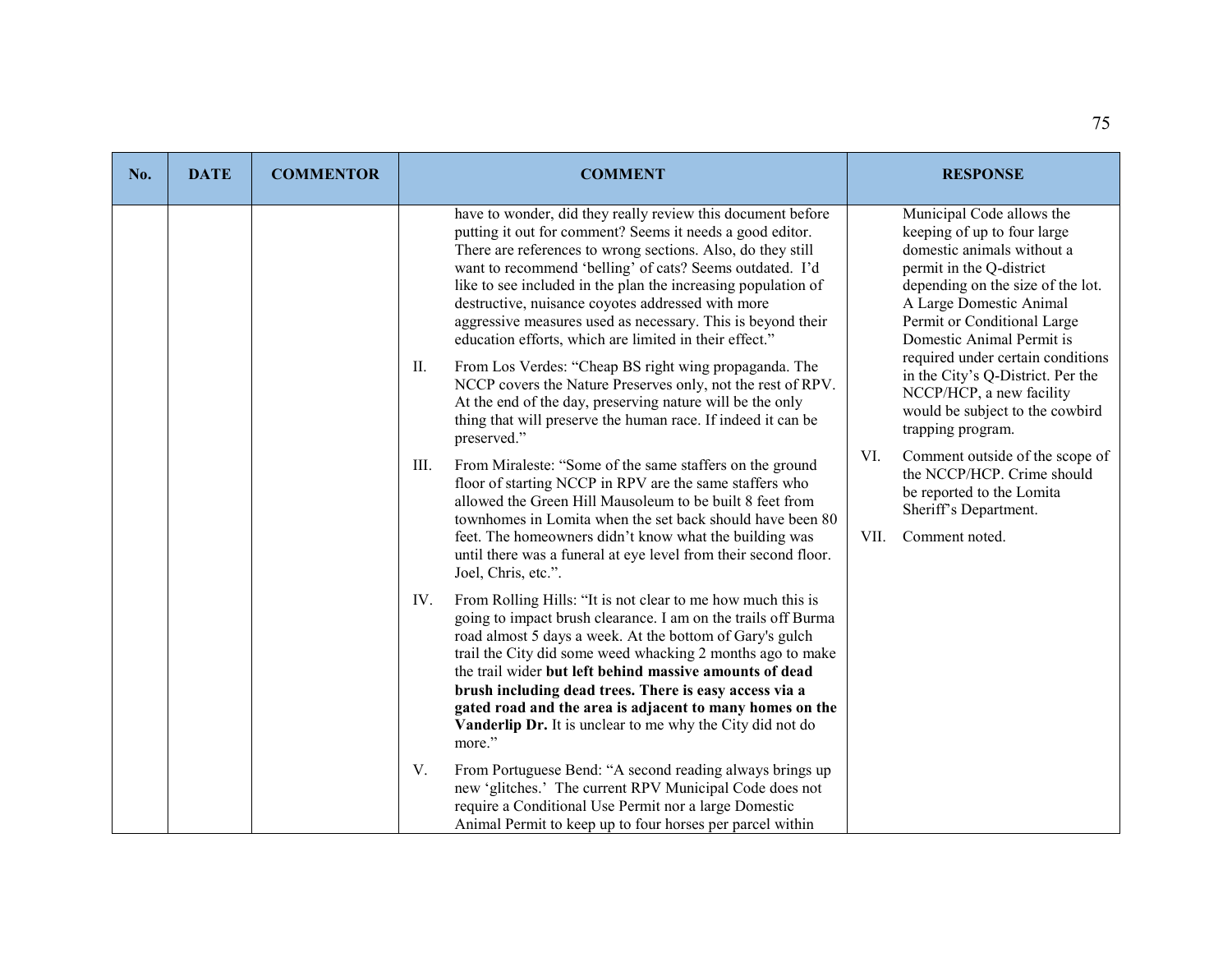| No. | <b>DATE</b>                                                      | <b>COMMENTOR</b> | <b>COMMENT</b>                                                                                                                                                                                                                                                                                                                                                                                                                                                                                                                                                                                                                                                                                                                                                                                                                                                                                                                                                                                                                                                                                                                                                                                                                                                                                                                                    |                             | <b>RESPONSE</b>                                       |
|-----|------------------------------------------------------------------|------------------|---------------------------------------------------------------------------------------------------------------------------------------------------------------------------------------------------------------------------------------------------------------------------------------------------------------------------------------------------------------------------------------------------------------------------------------------------------------------------------------------------------------------------------------------------------------------------------------------------------------------------------------------------------------------------------------------------------------------------------------------------------------------------------------------------------------------------------------------------------------------------------------------------------------------------------------------------------------------------------------------------------------------------------------------------------------------------------------------------------------------------------------------------------------------------------------------------------------------------------------------------------------------------------------------------------------------------------------------------|-----------------------------|-------------------------------------------------------|
|     |                                                                  |                  | one of RPV's four 'Q Zone' overly districts. All of Elin<br>Vanderlip's original property is in the PB Equestrian<br>District. New corrals is a whole other issue depending on<br>how Staff chooses to interpret 'new' applications. There used<br>to be and may still be a cowbird trapping program down<br>along the bluff top at Trump. As far as I know, even the<br>Ishibashis never kept any of their mules down<br>there. Everybody switched to tractors by 1948. Cowbirds<br>are a 'fake' problem. That 'condition' should be removed<br>from the 'Wildlife Agencies' approval. If not, our City<br>Council should nix it if they haven't got the guts to nix the<br>whole thing. Like the General Plan update, this version of an<br>NCCP appears to be too complicated for our current City<br>Council Members to pick apart. We all need to find a<br>different way to explain to them the cumulative impacts as<br>opposed to each of our special interests."<br>From Crest: What can be done about the homeless living in<br>VI.<br>the Preserve who come into the Peninsula Center to shoplift?<br>There are many more comments from anonymous people<br>VII.<br>about fire danger and loss of property rights under NCCP<br>which will be paraphrased in another email. Most of these<br>individuals did not know about the Draft. |                             |                                                       |
| 92  | 1/4/19                                                           | Daly             | I lived in the city of RPV for 24 years and although I've recently<br>moved to Redondo Beach I enjoy hiking the beautiful trails in the<br>RPV hills, and I keep up with land development activity in that                                                                                                                                                                                                                                                                                                                                                                                                                                                                                                                                                                                                                                                                                                                                                                                                                                                                                                                                                                                                                                                                                                                                        |                             | See Master Response Nos. 11-<br>13.<br>Comment noted. |
|     | area.<br>I would like to express my concern about the recent RPV |                  | III.                                                                                                                                                                                                                                                                                                                                                                                                                                                                                                                                                                                                                                                                                                                                                                                                                                                                                                                                                                                                                                                                                                                                                                                                                                                                                                                                              | See Master Response No. 19. |                                                       |
|     |                                                                  |                  | NCCP/HCP draft:<br>I do not think it is fair (or possibly legal?) to acquire<br>Ι.<br>privately-owned land without purchasing it. It seems that the<br>draft NCCP/HCP is stating that the intent is to basically<br>acquire a private owner's property in RPV without fair                                                                                                                                                                                                                                                                                                                                                                                                                                                                                                                                                                                                                                                                                                                                                                                                                                                                                                                                                                                                                                                                        |                             | Comment noted.                                        |
|     |                                                                  |                  |                                                                                                                                                                                                                                                                                                                                                                                                                                                                                                                                                                                                                                                                                                                                                                                                                                                                                                                                                                                                                                                                                                                                                                                                                                                                                                                                                   |                             | See Master Response No. 18.                           |
|     |                                                                  |                  |                                                                                                                                                                                                                                                                                                                                                                                                                                                                                                                                                                                                                                                                                                                                                                                                                                                                                                                                                                                                                                                                                                                                                                                                                                                                                                                                                   |                             | Comment noted.                                        |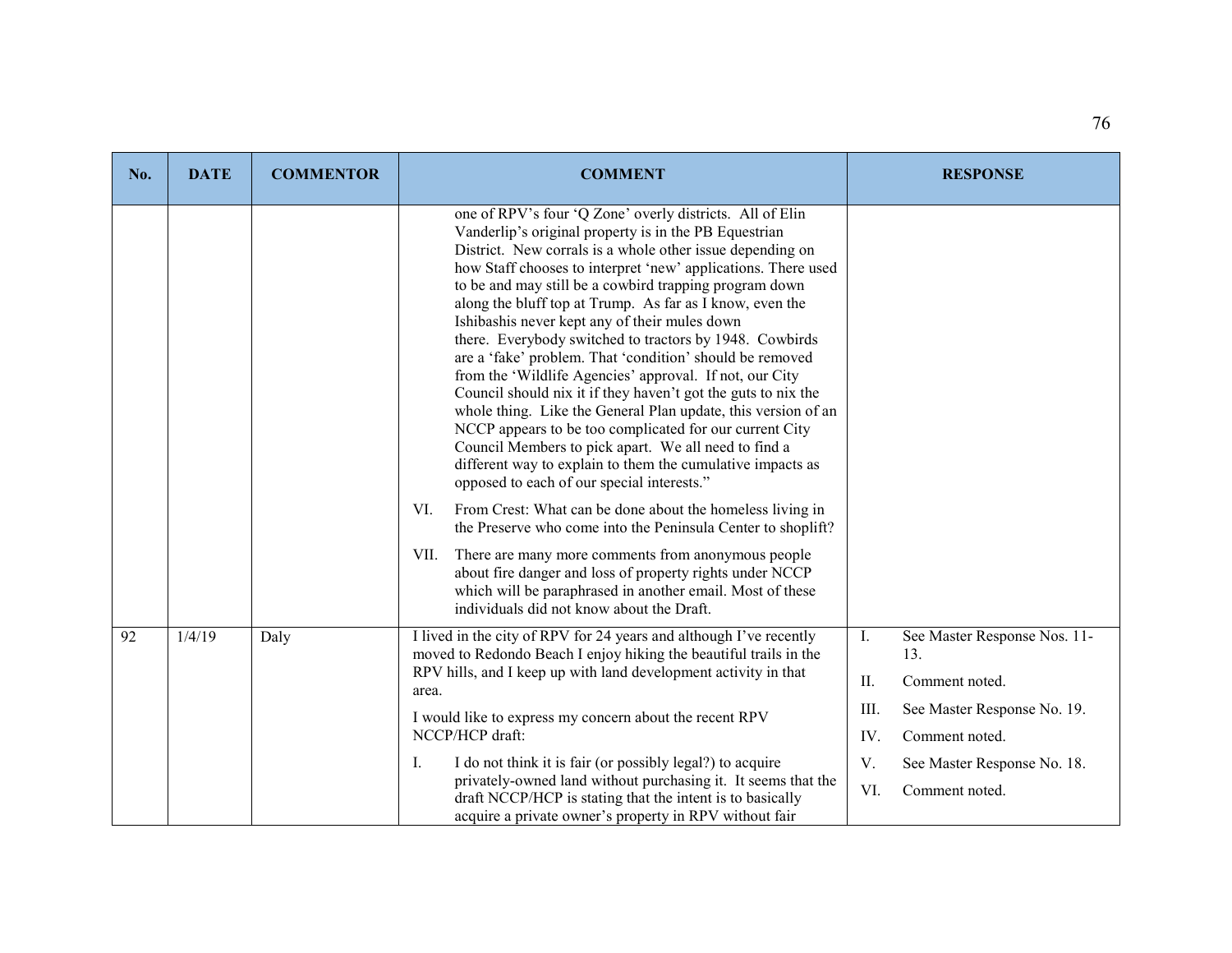| No. | <b>DATE</b> | <b>COMMENTOR</b> | <b>COMMENT</b>                                                                                                                                                                                                                                                                                                                                                                                                                                                                                                                                                                                                                                                                                                                                                                                                            | <b>RESPONSE</b>                                                                                                                                                                                                                                                                                  |
|-----|-------------|------------------|---------------------------------------------------------------------------------------------------------------------------------------------------------------------------------------------------------------------------------------------------------------------------------------------------------------------------------------------------------------------------------------------------------------------------------------------------------------------------------------------------------------------------------------------------------------------------------------------------------------------------------------------------------------------------------------------------------------------------------------------------------------------------------------------------------------------------|--------------------------------------------------------------------------------------------------------------------------------------------------------------------------------------------------------------------------------------------------------------------------------------------------|
|     |             |                  | compensation. When homes are demolished to put in a<br>freeway aren't the owners compensated for this "taking"?<br>I would like part of any new nature preserve to include areas<br>II.<br>for hiking and bird photography<br>I would like more trails<br>III.<br>Please reconsider your position of granting 40 acres of the<br>IV.<br>York property to the "Preserve". This is unfair and unjust.                                                                                                                                                                                                                                                                                                                                                                                                                       |                                                                                                                                                                                                                                                                                                  |
| 93  | 1/7/19      | Snell $(3)$      | $\mathbf{I}$ .<br>Why would the City of RPV not be protecting California<br>Quail and other native birds from Coyotes? RPV could take<br>the money from their annual fund to pay for counting,<br>trapping and relocating Peafowl to trapping Coyotes in areas<br>where the Quail are. Protecting the Quail from Coyotes<br>should have been addressed in the City of RPV NCCP/HCP<br>Plan.<br>П.<br>I would like an extension of time to properly review the<br>Draft.                                                                                                                                                                                                                                                                                                                                                   | $\mathbf{I}$ .<br>The NCCP/HCP addresses<br>impacts and mitigation for<br>covered projects/activities<br>proposed by the City and private<br>entities within the City.<br>Addressing impacts from<br>naturally occurring predator -<br>prey interactions is beyond the<br>scope of the NCCP/HCP. |
| 94  | 4/9/19      | York             | The current draft of the RPV NCCP/HCP does not appear to<br>Ι.<br>have changed much from the March 2018 draft.<br>The NCCP/HCP continues to contain the requirement that<br>II.<br>"any development" on our 94 acre property must require a<br>minimum dedication of 40 acres to the NCCP/HCP preserve,<br>regardless of the impact or magnitude of that<br>development. This requirement is improper on its face<br>because the NCCP/HCP makes no effort to justify this<br>arbitrary number of acres for "any development," while the<br>remainder of the NCCP/HCP carefully applies ratios of<br>habitat disturbed to justify habitat required to be<br>preserved. The NCCP/HCP itself shows that the arbitrary<br>40-acre demand is, among other things, an illegal and<br>unconstitutional "taking" of our property. | I.<br>See Master Response No. 18.<br>II.<br>See Master Response No. 18.<br>III.<br>No update available at this time.<br>IV.<br>The section 6 grant proposals<br>continues to be evaluated by the<br>Service's Headquarters.                                                                      |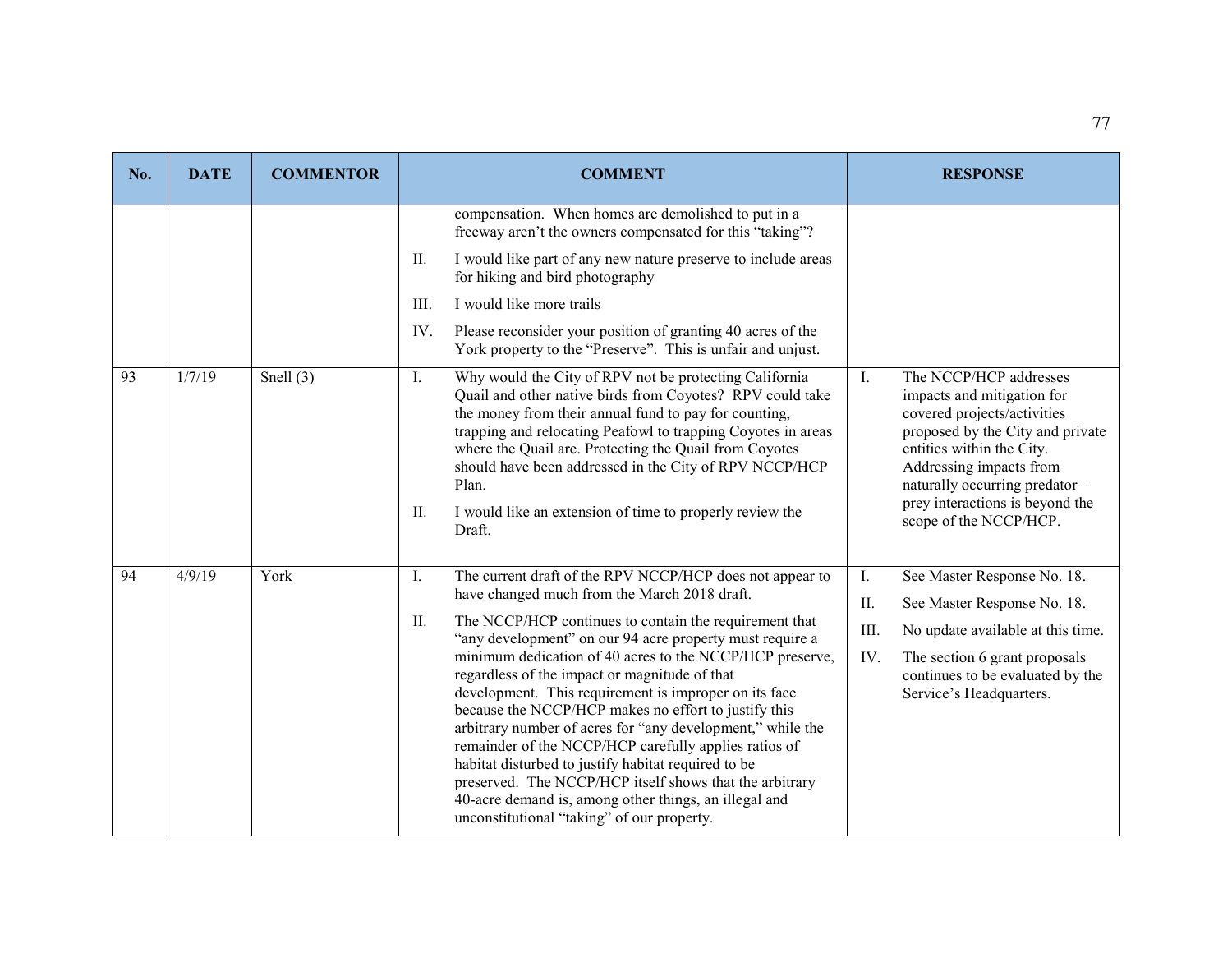| No. | <b>DATE</b> | <b>COMMENTOR</b> | <b>COMMENT</b>                                                                                                                                                                                                                                                                                                                                                                                                                                                                                                                                                                                                                                                                                                                                                                                                     | <b>RESPONSE</b>                                                                                                                                                                                                                                                                                                                                                                                                                                                                                       |
|-----|-------------|------------------|--------------------------------------------------------------------------------------------------------------------------------------------------------------------------------------------------------------------------------------------------------------------------------------------------------------------------------------------------------------------------------------------------------------------------------------------------------------------------------------------------------------------------------------------------------------------------------------------------------------------------------------------------------------------------------------------------------------------------------------------------------------------------------------------------------------------|-------------------------------------------------------------------------------------------------------------------------------------------------------------------------------------------------------------------------------------------------------------------------------------------------------------------------------------------------------------------------------------------------------------------------------------------------------------------------------------------------------|
|     |             |                  | As you know, we have filed an application for a 37 lot<br>III.<br>residential project on our property. Today, after considerable<br>additional expenses, we have filed with city staff documents<br>and answers to respond to their questions on our project<br>application. Due to topographic, spatial, and other<br>significant constraints, the arbitrary 40-acre dedication<br>requirement makes this project impossible! In addition, we<br>received the City's "approval letter" for our Landslide<br>Moratorium Exception Permit and it makes clear that the<br>City is interpreting the terms of the HCP/NCCP as<br>authorizing it to demand 40-acres dedicated for the impacts<br>of a single home. That is an entirely unjustifiable exaction.                                                          |                                                                                                                                                                                                                                                                                                                                                                                                                                                                                                       |
|     |             |                  | IV.<br>Section 4.4 of the NCCP "Other Private and Public Targeted<br>Lands for Dedication to the Preserve (170.7 acres) states<br>"The City and/or PVPLC, in coordination with the Wildlife<br>Agencies, may also apply for a Section 6 Habitat<br>Conservation Plan Acquisition grant that would complement<br>the NCCP/HCP." What is the status of the grant request?                                                                                                                                                                                                                                                                                                                                                                                                                                            |                                                                                                                                                                                                                                                                                                                                                                                                                                                                                                       |
| 95  | 5/1/19      | Cicoria          | $\mathbf{I}$ .<br>I'm finding some additional items to comment upon in the<br>NCCP (several are just cleanup items) and in my review have<br>been looking for the provision in the PUMP that stated trails<br>will not be widened for use/multi-use. You and I know that<br>was a condition of the PUMP Committee recommendations<br>for particular uses (why, for example, Landslide Scarp was<br>recommended for equestrian/pedestrian use when it is<br>basically a single track trail) and I recall that was in the<br>original PUMP document. Can you direct me to that<br>provision? Section 9.2.2.2 of the NCCP becomes problematic<br>in discussing "appropriate" trail width, stating "taking into<br>consideration the PUMP" if the PUMP does not include the<br>prohibition on widening trails for use. | $\mathbf{I}$ .<br>There is no specific language<br>that states trails should not be<br>widened for multiuse trails. The<br>PUMP states, "Generally, trails<br>are to be maintained or designed<br>for minimum impact on existing<br>and potential habitat". Moreover,<br>public uses and trail<br>routes/configurations are situated<br>to be compatible with the<br>Preserve, avoid disruption of any<br>native vegetation (including an<br>emphasis on avoiding or<br>minimizing impacts to coastal |
|     |             |                  | Also, what is the thinking in that section 9.2.2.2 of the NCCP<br>II.<br>referring to taking measurements at 3 points along 3 of the                                                                                                                                                                                                                                                                                                                                                                                                                                                                                                                                                                                                                                                                               |                                                                                                                                                                                                                                                                                                                                                                                                                                                                                                       |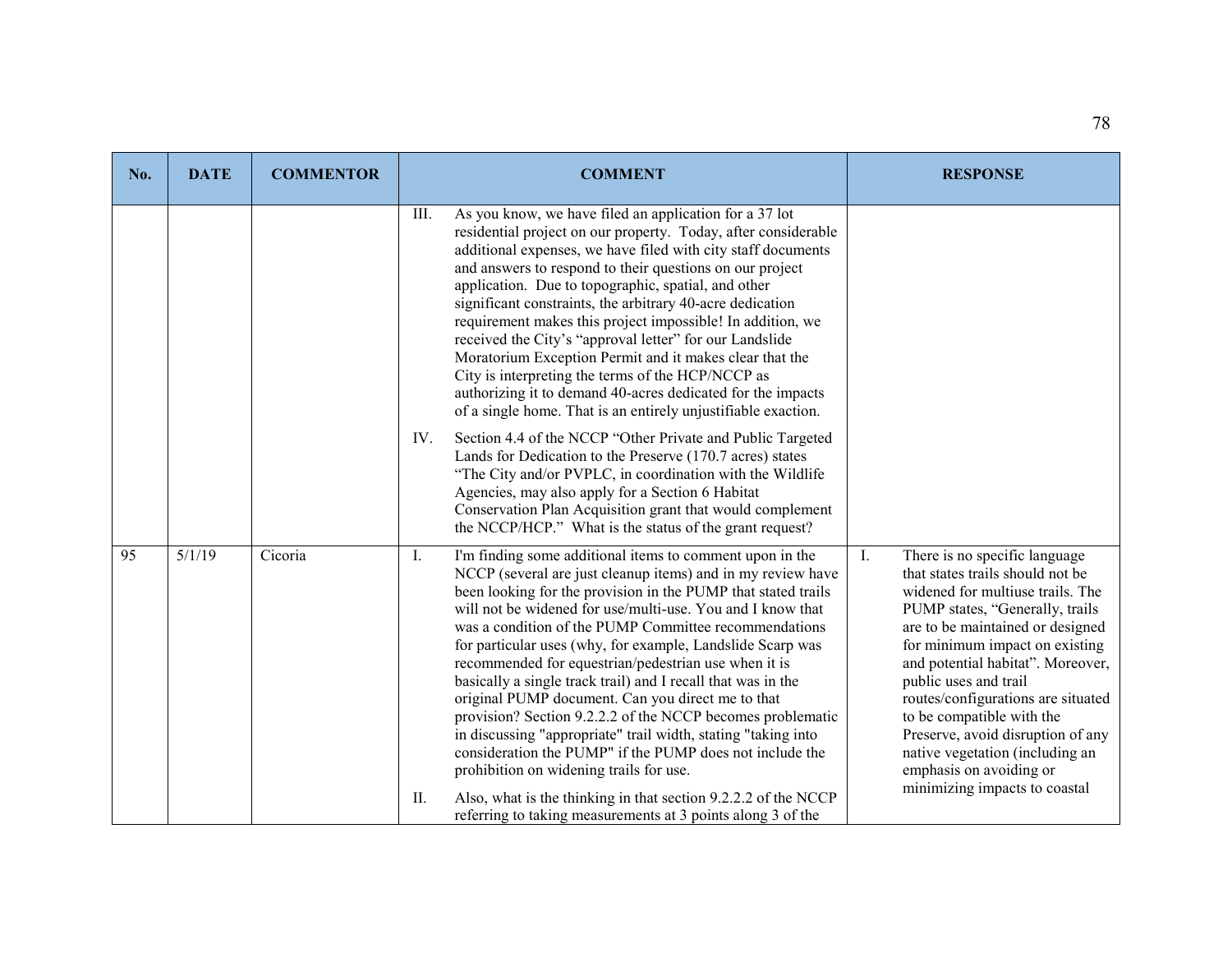| No. | <b>DATE</b> | <b>COMMENTOR</b> | <b>COMMENT</b>                                                                                                                                                                                                                                                                                                                                                                                                                                                                                                                                                                                                                                                                     | <b>RESPONSE</b>                                                                                                                                                                                                                                                                                                                                                  |
|-----|-------------|------------------|------------------------------------------------------------------------------------------------------------------------------------------------------------------------------------------------------------------------------------------------------------------------------------------------------------------------------------------------------------------------------------------------------------------------------------------------------------------------------------------------------------------------------------------------------------------------------------------------------------------------------------------------------------------------------------|------------------------------------------------------------------------------------------------------------------------------------------------------------------------------------------------------------------------------------------------------------------------------------------------------------------------------------------------------------------|
|     |             |                  | widest trail sections? Again using Landslide Scarp and<br>Panorama Trails as examples, but it could be any of a<br>number of trails, there are segments that are several feet wide<br>(in the case of Panorama, at Burma Rd I'd venture the trail is<br>8-10 feet wide). It doesn't seem practical or desirable to<br>categorize these trails as particular widths and I fear provides<br>yet another entre for those who want to widen trails for use<br>or managerial "efficiency".                                                                                                                                                                                              | sage scrub), habitat, or wildlife<br>as identified in the NCCP/HCP.<br>The measurement of trails for the<br>II.<br>baseline survey takes into<br>account the 3 widest points, as<br>well as 3 "control points," that<br>characterize the overall trail<br>width. The control points will be<br>recorded and used for monitoring<br>purposes.                     |
| 96  | 5/4/19      | Snell $(4)$      | Reference Figure 2-2. Existing Land Use within Rancho<br>Ι.<br>Palos Verdes Map on page 26 in the Final Draft of March<br>2018: The lot along Vanderlip Driveway assessor #7572-002-<br>026 shows on the Legend as Vacant in error. The property is<br>not vacant and needs to be shown as Single Family<br>Residential. It appears to be a silly error as multiple Vacant<br>lots in the area show as Single Family Residences. Even<br>York's vacant property that the City wants to "take" shows<br>as SFR.<br>What does the shading indicate at #6 and the bottom of 10,<br>II.<br>20 and 60 indicate? There should be no shading.<br>When will this map be corrected?<br>III. | The map has been corrected and<br>I.<br>is included in the NCCP/HCP<br>that will be for consideration at<br>the October 29, 2019, City<br>Council Meeting.<br>II.<br>The light gray shading indicates<br>neutral lands. Many figures are<br>general maps showing<br>approximate land use<br>designations.<br>Ш.<br>See Specific Response to<br>Comment I. above. |
| 97  | 5/4/19      | Snell $(5)$      | FIGURE 4-17. Neutral Lands pg 83.<br>What are the greyish color marks on the residential parcels at<br>Ι.<br>#6, 10 and 20 Vanderlip Driveway? The map should have no<br>shaded areas for these parcels and there are NO Neutral<br>Lands by 4.5 definition.<br>The Neutral Lands shown on the map is way too wide for<br>П.<br>Altamira Canyon. Most of the properties that include<br>Altamira Canyon have been developed since the 1950-1960's<br>under LA County approval long before RPV was                                                                                                                                                                                  | See Specific Response to<br>Ι.<br>Comment No. 96 (II)<br>Π.<br>See Specific Response to<br>Comment No. 96 (II)<br>III.<br>The current definition is correct.                                                                                                                                                                                                     |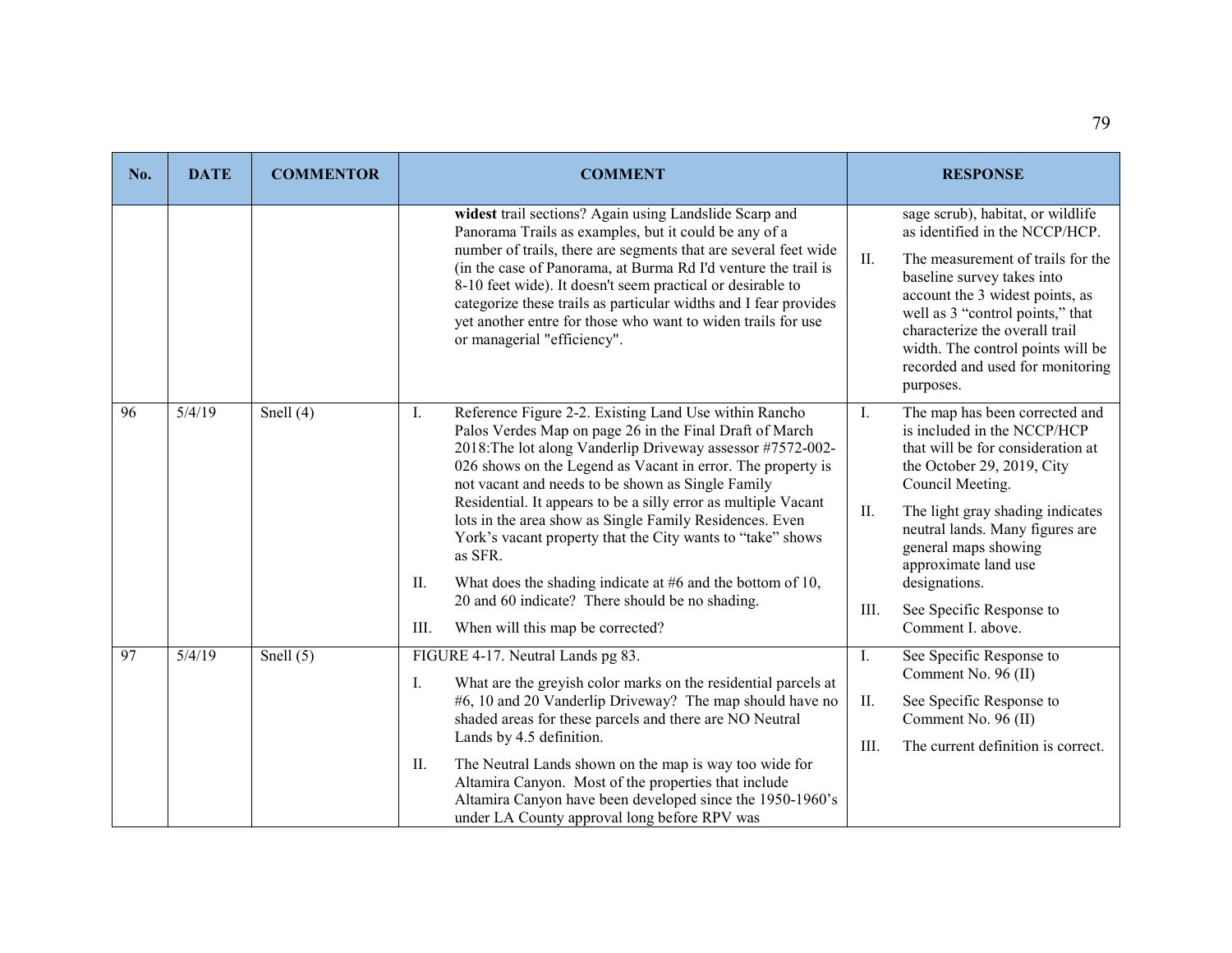| No. | <b>DATE</b> | <b>COMMENTOR</b> | <b>COMMENT</b>                                                                                                                                                                                                                                                                                                                                                                                                                                                                                                                                                                                                                                                                                                                         | <b>RESPONSE</b>                                                                                                                                                                                                                                                                                                                                                                                                                                                     |
|-----|-------------|------------------|----------------------------------------------------------------------------------------------------------------------------------------------------------------------------------------------------------------------------------------------------------------------------------------------------------------------------------------------------------------------------------------------------------------------------------------------------------------------------------------------------------------------------------------------------------------------------------------------------------------------------------------------------------------------------------------------------------------------------------------|---------------------------------------------------------------------------------------------------------------------------------------------------------------------------------------------------------------------------------------------------------------------------------------------------------------------------------------------------------------------------------------------------------------------------------------------------------------------|
|     |             |                  | incorporated. Why were already build on properties marked<br>Neutral Lands?<br>Should the explanation of Neutral Lands from "currently<br>III.<br>undevelopable lands" to "already built on" or "already<br>developed" or "part of the developed parcel is not built on"?                                                                                                                                                                                                                                                                                                                                                                                                                                                              |                                                                                                                                                                                                                                                                                                                                                                                                                                                                     |
| 98  | 5/4/19      | Snell $(6)$      | I.<br>Reference FIGURE 4-8 & 4-15. The head of the spring is<br>located in the East Fork of Altamira Canyon about 1000'<br>above Vanderlip Driveway and the abandoned Fire Road.<br>Aka: Indian Well Spring or Kelvin Canyon Spring. Which<br>Management Unit is the head of the SPRING located in?<br>II.<br>Why is such a valuable resource not represented in this Plan<br>with specific comments on what the City is planning to do? I<br>last heard that the City wanted to pump out the spring water<br>as a project for ACLAD slide abatement.<br>How is one advised what the City is planning in the creek<br>III.<br>beds in both branches of Altamira Canyon?<br>When will the acacia be removed from the creek area?<br>IV. | $\mathbf{I}$ .<br>Filiorum Reserve.<br>This was outside of the scope of<br>II.<br>the NCCP/HCP.<br>III. The City provides updates on<br>upcoming City projects and<br>activities in the Preserve through<br>its Preserve listserv group and at<br>quarterly Preserve Public<br>Forums. Please visit<br>www.rpvca.gov for more info.<br>IV. There is no plan to remove acacia<br>from the creek area. Fuel<br>modification is detailed in<br>Master Response No. 21. |
| 99  | 5/4/19      | Nelson (2)       | Again, only 3 species are Federally listed. We are<br>Ι.<br>adopting RPV's NCCP at a cost of millions to protect<br>two Federal species found in the Preserve! Kinda<br>reminds some of the smelt fiasco up north!<br>II.<br>Binder: Cover page states the order is 1. NCCP/HCP; 2.<br>Implementing Agreement. In my copy these were<br>reversed; the Implementing Agreement was the 1st<br>section and the NCCP/HCP was in the 2nd section.<br>Should be reversed to correct to the Cover Sheet or<br>change the Cover Sheet listing order.<br>III.<br>Table of Contents: Pgs. iii, iv and v. Two lists of<br>exhibits; one (pg. v) clearly states what each exhibit                                                                  | I.<br>See Master Response Nos. 3<br>and 6. One goal of the<br>NCCP/HCP is to provide<br>incidental take permits<br>associated with covered<br>projects and activities for<br>listed species and address<br>unlisted, sensitive species<br>that may become listed<br>during the permit term.<br>Many of these species are<br>addressed during the CEQA<br>process. The intent of the                                                                                 |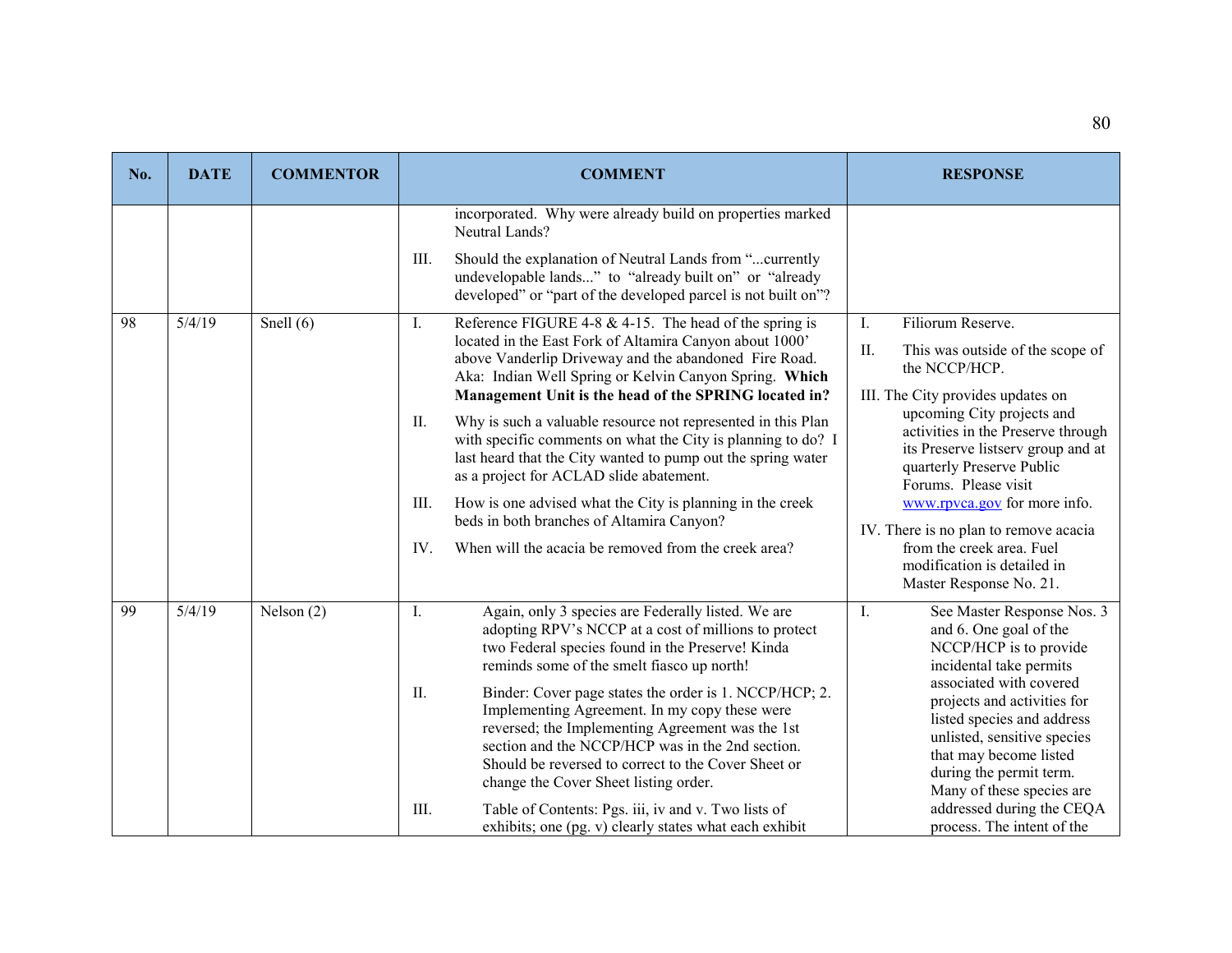| No. | <b>DATE</b> | <b>COMMENTOR</b> | <b>COMMENT</b>                                                                                                                                                                                                                                                                                                                                                                                                                                 | <b>RESPONSE</b>                                                                                                                                                                |
|-----|-------------|------------------|------------------------------------------------------------------------------------------------------------------------------------------------------------------------------------------------------------------------------------------------------------------------------------------------------------------------------------------------------------------------------------------------------------------------------------------------|--------------------------------------------------------------------------------------------------------------------------------------------------------------------------------|
|     |             |                  | covers; the other (pgs. iii, iv) simply says Exhibit A<br>through Exhibit E without any further detail. So we need<br>to state 1. what are these unstated exhibits and 2. correct<br>Exhibit D contents.                                                                                                                                                                                                                                       | NCCP/HCP is to provide a<br>streamlined approach for<br>projects and conservation<br>and to provide certainty to<br>landowners.                                                |
|     |             |                  | IV.<br>Pg. iii and iv: Now: As follows: no explanation of what<br>each overs. Exhibit A City of RPV NCCP/HCP, Exhibit                                                                                                                                                                                                                                                                                                                          | Correction noted.<br>II.                                                                                                                                                       |
|     |             |                  | B, Exhibit C, Exhibit D, Exhibit E. Each letter should<br>add what it covers and pages numbers as below: Exhibit                                                                                                                                                                                                                                                                                                                               | III.<br>Correction noted.                                                                                                                                                      |
|     |             |                  | A: pg. 54: Model Certificate of Inclusion, Exhibit B:                                                                                                                                                                                                                                                                                                                                                                                          | IV.<br>Comment noted.                                                                                                                                                          |
|     |             |                  | pgs. 55-60: City Interim Resource Protection Ordinance,<br>Exhibit C: pg. 61: Species Covered Under the Plan,<br>Exhibit D: pgs. 62-82: Management Agreement between<br>RPV and PVPLC, Following Exhibit D the Table of<br>Contents omits the following additional Exhibits found                                                                                                                                                              | V.<br>Comment noted. Acronyms<br>and Abbreviations can be<br>found on Page ix of the<br>NCCP/HCP.                                                                              |
|     |             |                  | in the Implementation Agreement. Since there are<br>duplicate letters, change the letter designation shown<br>and add each to the Table of Contents. Letter shown is<br>what is in the Agreement's Exhibits. Exhibit A: pgs. 83-<br>84: Map of Preserve Properties Managed by PVPLC,                                                                                                                                                           | VI.<br>Comment noted. The reader<br>is directed to broad sections<br>of the document where the<br>entire section applies to the<br>reference.                                  |
|     |             |                  | Exhibit B-1: pgs. 85-86: PVPLC Obligations (updated<br>11/30/2011), Exhibit B-2: pgs. 87-89: City of RPV<br>Obligations (updated 11/30/2011), Exhibit B-3: pgs. 90-<br>92: PVPLC Permissive Activities (updated 11/30/2011),<br>Exhibit C: pgs. 93-104: Oceanfront Estates Management<br>Requirements, Exhibit D: pgs. 105-108: Donor<br>Recognition, Naming Criteria, Sites, * Pgs. 109-116:<br>Amendments to RPV-PVPLC Management Agreement, | VII.<br>Comment noted. The<br>NCCP/HCP is intended to<br>be the document that<br>describes the details<br>pursuant to the section<br>$10(a)(1)(B)$ of the ESA<br>requirements. |
|     |             |                  | *belongs after Exhibit D, pgs. 62-82: "Management                                                                                                                                                                                                                                                                                                                                                                                              | VIII.<br>Correction noted.                                                                                                                                                     |
|     |             |                  | Agreement between RPV and PVPLC," not here. **<br>Pgs. 117-118: Preserve Maps, ** belongs after 2nd<br>Exhibit A, pgs. 83-84: "Map of Preserve Properties                                                                                                                                                                                                                                                                                      | IX.<br>See Master Response No.<br>20.                                                                                                                                          |
|     |             |                  | Managed by PVPLC, Exhibit E: pgs. 119-132:<br>Conservation Easement (RPV to PVPLC), Pg. v: Again<br>lists some Exhibits with explanations but manages to                                                                                                                                                                                                                                                                                       | X.<br>See Master Response No.<br>21.                                                                                                                                           |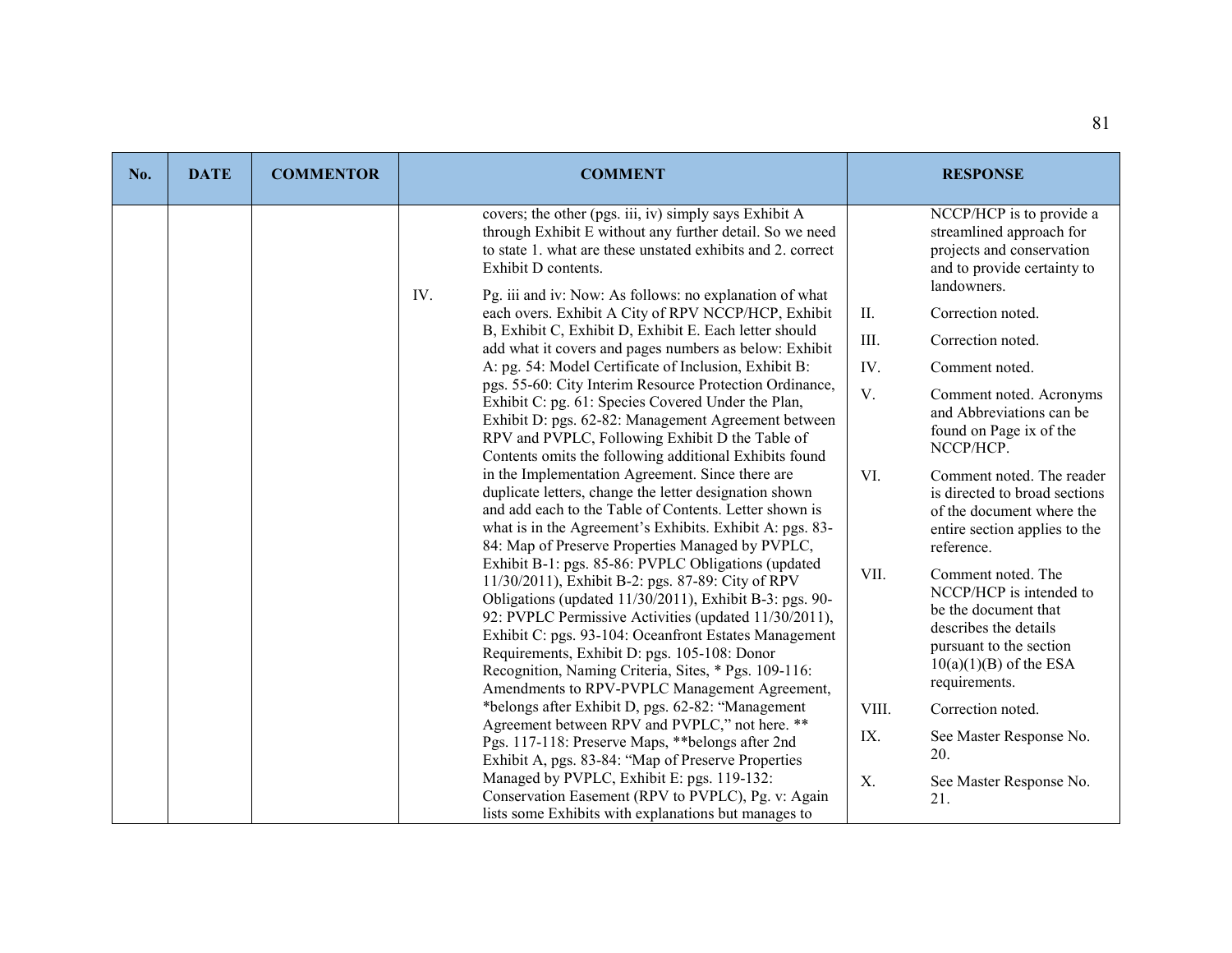| No. | <b>DATE</b> | <b>COMMENTOR</b> | <b>COMMENT</b>                                                                                                                                                                                                                                                                                                                                                                                                   |                | <b>RESPONSE</b>                                                                                                                                                                |
|-----|-------------|------------------|------------------------------------------------------------------------------------------------------------------------------------------------------------------------------------------------------------------------------------------------------------------------------------------------------------------------------------------------------------------------------------------------------------------|----------------|--------------------------------------------------------------------------------------------------------------------------------------------------------------------------------|
|     |             |                  | avoid many! Page v should simply be deleted as<br>correcting as above will complete the Exhibit list<br>correctly. What got my attention was the Table of                                                                                                                                                                                                                                                        | XI.<br>XII.    | Comment noted.<br>See Master Response No.<br>31.                                                                                                                               |
|     |             |                  | Contents using just letters with no content info, then<br>calling out 57 pages of Appendix D "Donor recognition,<br>Naming Criteria, Sites." I know better! We don't have<br>anywhere near 57 pages of Donors! So when I got into                                                                                                                                                                                | XIII.<br>XIV.  | Comment noted.<br>See Master Response Nos. 6<br>and $18$ .                                                                                                                     |
|     |             |                  | those pages I found what should be and is listed above!<br>Your call if you make those corrections.<br>V.<br>Add Acronym list (to avoid reader bewilderment as to<br>what NEPA, PAP, SSC, ESHA, PHMP, ACOE etc. are<br>and their added complications. (In my former<br>employment we had hundreds of acronyms but, if you<br>used one, you first wrote it out then paren the acronym,                            | XV.            | Staff time required to<br>implement the NCCP/HCP<br>is listed in the cost analysis<br>located in Appendix C of the<br>NCCP/HCP. See Master<br>Response No. 31.                 |
|     |             |                  | for example, Rancho Palos Verdes (RPV). Should be<br>mandatory here because many reading / implementing<br>these requirements may not, in reality, have a clue what<br>some acronyms mean.<br>VI.<br>Vague references: Throughout the Implementation doc                                                                                                                                                         | XVI.           | The Preserve Access<br>Protocol will be approved<br>by the City Council at a<br>public meeting and<br>implemented consistent with<br>the NCCP/HCP.                             |
|     |             |                  | the Plan (NCCP) is cited or referred to but without<br>anything more than something like 'Section 5.7 of the<br>Plan.' Normally you would expect a Plan title and page<br>number to follow that reference as "section 5.7: title,<br>pgs. x-x". I spent hours going back and forth from<br>Implementation to the NCCP or Appendix double-<br>checking and writing these details above these vague<br>references! | XVII.          | All code amendments will<br>be conducted in public<br>meetings. Again, we do not<br>expect substantial revisions<br>because the City has been<br>implementing the<br>NCCP/HCP. |
|     |             |                  | VII.<br>Pg. 15: 3rd sentence: 'All of the lands to be dedicated to<br>the Preserve are identified in Table 4-1 and figure 4-2 of<br>the Plan  "THESE REFERENCES ARE NOT IN<br>THE IMPLEMENTATION DOC, THEY ARE IN THE<br>NCCP DOC. Might want to make that clear. Readers<br>could spend considerable time hunting for most                                                                                      | XVIII.<br>XIX. | See Master Response No.<br>31.<br>Assured funding sources are<br>detailed in Master Response<br>No. 31. Additionally, the<br>Wildlife Agencies worked                          |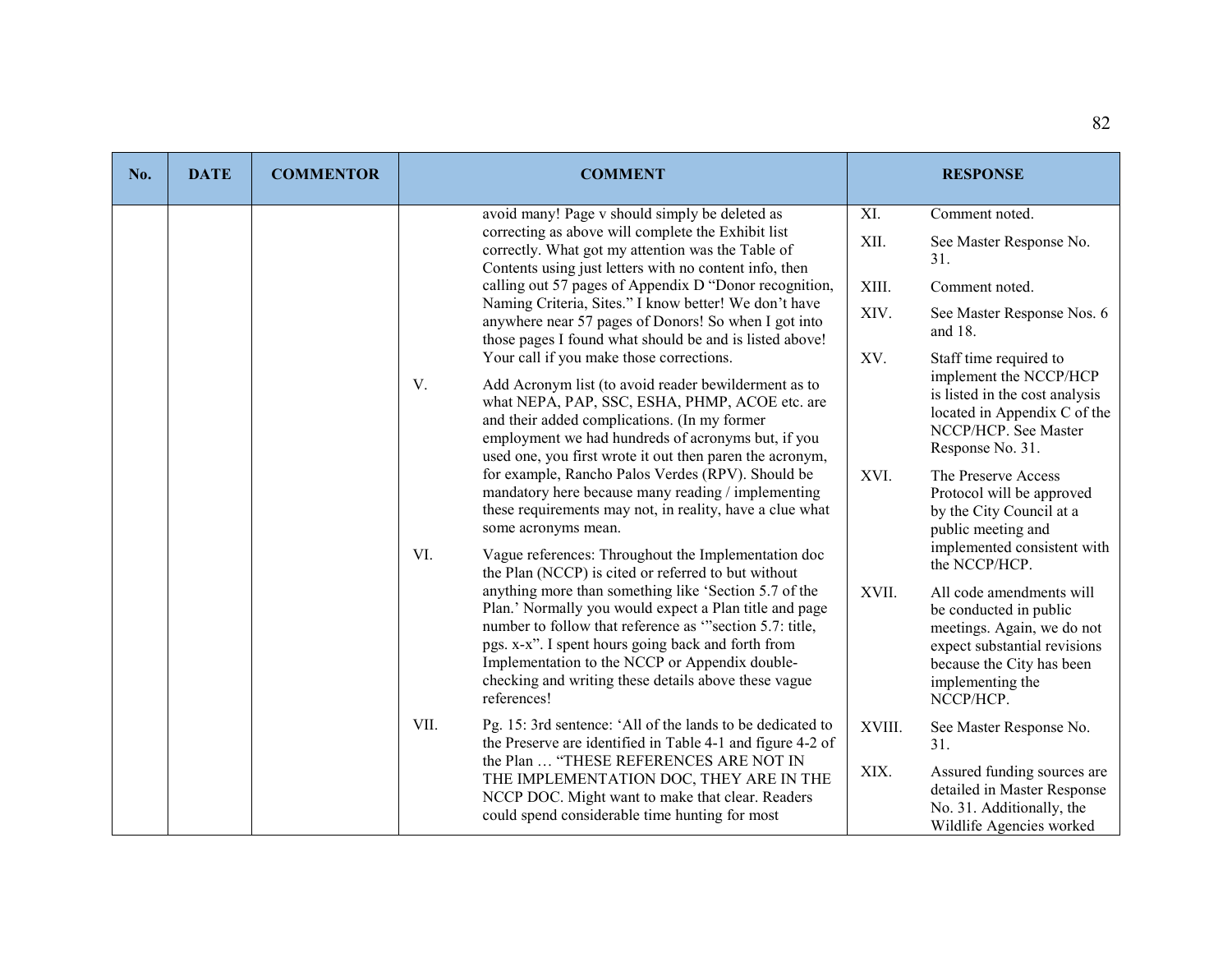| No. | <b>DATE</b> | <b>COMMENTOR</b> |                            | <b>COMMENT</b>                                                                                                                                                                                                                                                                                                                                                                                                                                         |      | <b>RESPONSE</b>                                                                                                                                                                                                                                 |
|-----|-------------|------------------|----------------------------|--------------------------------------------------------------------------------------------------------------------------------------------------------------------------------------------------------------------------------------------------------------------------------------------------------------------------------------------------------------------------------------------------------------------------------------------------------|------|-------------------------------------------------------------------------------------------------------------------------------------------------------------------------------------------------------------------------------------------------|
|     |             |                  |                            | references as they study the implementation<br>requirements. But why don't we show immediately in<br>the Implementation doc what lands are covered? Why go<br>to a 2 <sup>nd</sup> doc to find that out?                                                                                                                                                                                                                                               |      | cooperatively with the City<br>and PVPLC to secure<br>millions of dollars in state<br>and Federal grants for the                                                                                                                                |
|     |             |                  | VIII.<br>make that change. | Pg. 15: 7.3 (Neutral Lands) 2nd sentence:<br>Approximately 1,696.7 acres  exist outside the<br>Preserve Boundary (see Section 4.5 and Figure 4-5 of<br>the Plan). "Figure 4-5" should be 'Figure 4.17 Neutral<br>Lands" found on page 83. Figure 4-5 in the Plan is on<br>page 66 labeled 'Figure 4-5: Vista del Norte<br>Management Plan." For clarification, might want to                                                                           |      | acquisition of Preserve land,<br>and resource enhancing<br>projects. The grant funding<br>from the Wildlife Agencies<br>supports the baseline<br>conservation for the<br>NCCP/HCP. The City,<br>Wildlife Agencies and<br>PVPLC continue to work |
|     |             |                  | IX.                        | Pg. 18: Public Use: " Public access to the Preserve is<br>conditionally allowed for passive recreational purposes<br>." The word 'conditionally' needs definition. Can be                                                                                                                                                                                                                                                                              |      | cooperatively to identify<br>grants to augment the<br>operation of the Preserve.                                                                                                                                                                |
|     |             |                  | landslide)."               | interpreted (and is in some quarters) as 'temporary until<br>Preserve advises city they no longer want the pubic to<br>access their land (even though city owns it!). Need<br>something like "Public access is perpetually guaranteed<br>unless any of the following has occurred  (ex: fire,                                                                                                                                                          | XX.  | The EIR referenced in this<br>section of the Implementing<br>Agreement is for the<br>NCCP/HCP. It will not<br>apply to individual projects<br>covered by the NCCP/HCP.                                                                          |
|     |             |                  | X.<br>- Preserve fire.     | Pg. 19: Preserve Management: 8.3.3: " 10)<br>Maintenance of fire/fuel buffers " Cannot be<br>emphasized enough. The Preserve has significantly<br>burned in the past, taking homes, and today, if you just<br>give available Preserve fuel a cursory glance as you<br>drive by, you'll understand nothing real has been done<br>for 'fuel modification' with the resultant liability to the<br>city (which owns the land) for the next Portuguese Bend | XXI. | See Master Response Nos.<br>24 and 26. PVPLC will<br>continue to restore 5 acres of<br>habitat annually as<br>established in the<br>NCCP/HCP and in the<br>Management Agreement<br>between the City and<br>PVPLC, on the City's behalf          |
|     |             |                  | XI.                        | Pg. 19: 8.6: Restrictions  For Projects/Activities<br>Abutting and Adjacent to the Preserve: The Plan<br>(NCCP) includes measures to address Project and                                                                                                                                                                                                                                                                                               |      | to meet the City's<br>NCCP/HCP habitat<br>restoration requirements.                                                                                                                                                                             |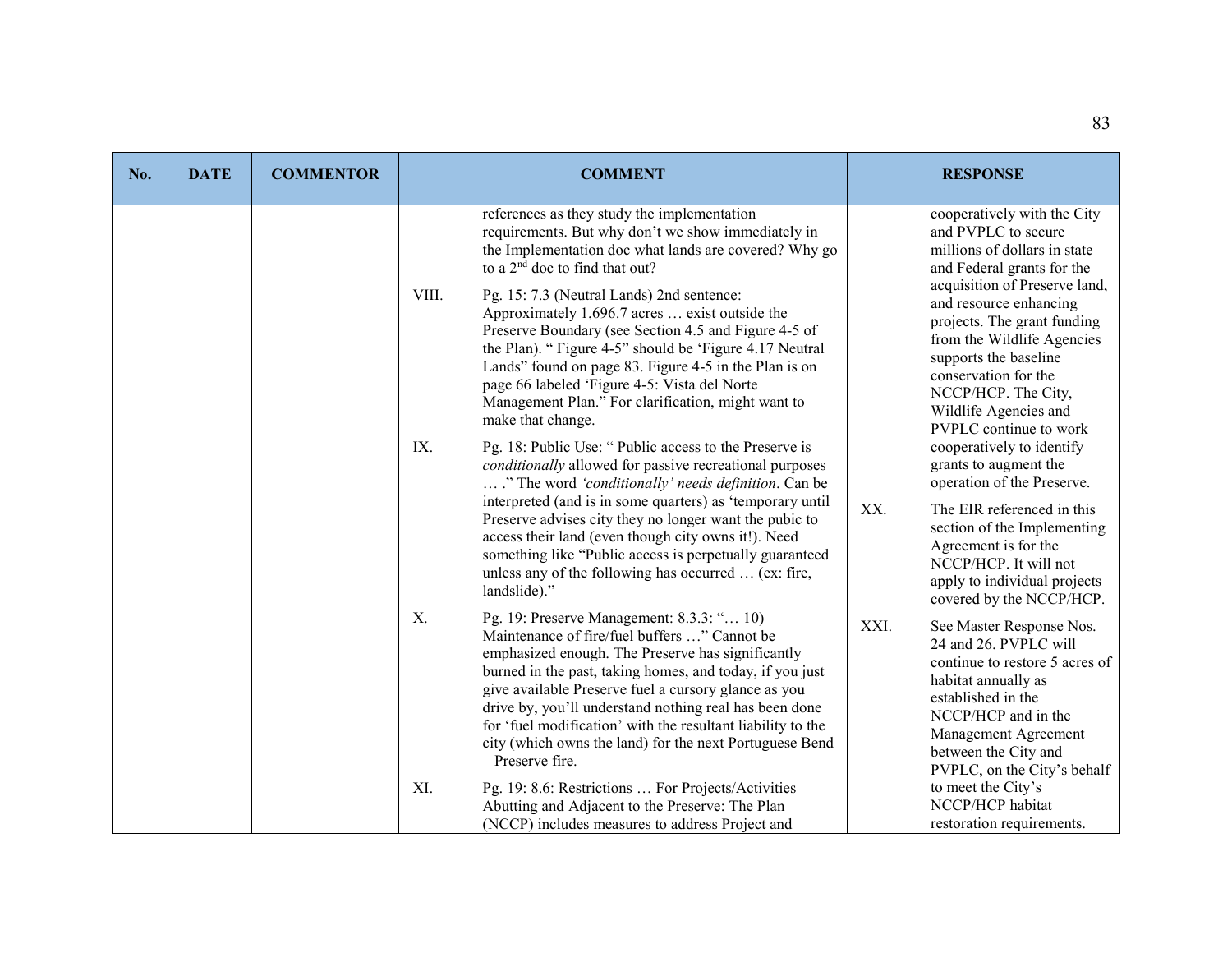| No. | <b>DATE</b> | <b>COMMENTOR</b> | <b>COMMENT</b>                                                                                                                                                                                                                                                                                                                                                                                                                                                                                                                                                                                                                                                                                                                                                                                                                                                                                                                                                                                                                                                                                                                                                                                                                                                                                                                                                                                                                                                                                                                                                                                                                                                                                                                                                                                                                                                                               | <b>RESPONSE</b>                                                                                                                                                                                                                                                                                                                                                                                                                                                                                                                                                                                                                                                                                                                                                                                                                                                                                                                                                                                                                |
|-----|-------------|------------------|----------------------------------------------------------------------------------------------------------------------------------------------------------------------------------------------------------------------------------------------------------------------------------------------------------------------------------------------------------------------------------------------------------------------------------------------------------------------------------------------------------------------------------------------------------------------------------------------------------------------------------------------------------------------------------------------------------------------------------------------------------------------------------------------------------------------------------------------------------------------------------------------------------------------------------------------------------------------------------------------------------------------------------------------------------------------------------------------------------------------------------------------------------------------------------------------------------------------------------------------------------------------------------------------------------------------------------------------------------------------------------------------------------------------------------------------------------------------------------------------------------------------------------------------------------------------------------------------------------------------------------------------------------------------------------------------------------------------------------------------------------------------------------------------------------------------------------------------------------------------------------------------|--------------------------------------------------------------------------------------------------------------------------------------------------------------------------------------------------------------------------------------------------------------------------------------------------------------------------------------------------------------------------------------------------------------------------------------------------------------------------------------------------------------------------------------------------------------------------------------------------------------------------------------------------------------------------------------------------------------------------------------------------------------------------------------------------------------------------------------------------------------------------------------------------------------------------------------------------------------------------------------------------------------------------------|
|     |             |                  | Activities that are abutting or adjacent to the Preserve<br>" the CITY shall ensure restrictions and requirements<br>listed in Section 5.7 of the Plan  ." Plan 5.7: pgs. 114-<br>115: new developments: fencing, lighting, equestrian,<br>landscaping, stormwater and urban runoff and might say<br>that here.<br>XII.<br>Pg. 22: 10.1 Obligations of the CITY:  "funding of the<br>Plan (NCCP)  the CITY will fulfill its funding<br>responsibilities identified in Appendix C (Exhibit C-2)<br>of the Plan  ." OK. There is no Appendix C in the<br>Implementation Agreement that corresponds to<br>'funding.' But in the City of RPV NCCP/HCP mammoth<br>separate 'Appendix' section there is! Appendix C is 57<br>pages; what RPV's real funding of the Preserve - NCCP<br>will be, is well hidden! Pg. 47 of C-2) ends at RPV<br>funding \$1,286,209 per year in perpetuity (both term and<br>post term) vs. PVPLC's annual \$19,460 for term and<br>\$5,000 post-term! And our Council, representing or<br>42,000 citizens, signed up for those numbers! No other<br>Palos Verdes city is contributing a dime, at least is not<br>listed. Starting at \$100,000 in 2004, the RPV escalation<br>deserves serious fiscal investigation - who, what, where,<br>when, why type of how did our citizens get into this and<br>do they know? It seems if PVPLC wants anything like a<br>truck just come to the Council and it's yours! But what<br>will the number be like in 10, 20, 30, 40 years? When<br>will citizens draw the line? It's been 15 years and the<br>Preserve amount has grown 1300%! Do the math for the<br>next 20 years! Do the citizens know? Should they?<br>Council decision. For two species found in the Preserve!<br>XIII.<br>Pg. 23: 10.1.1: 3rd line: References the Plan, Table 4-1<br>and Figure 4.2 which are unreadable. Data too<br>compressed – probably. | As established in the<br>Management Agreement,<br>the City pays the PVPLC the<br>annual sum of \$100,000<br>$(2006)$ baseline payment in<br>cash. In addition to the<br>Preserve management<br>payment, the City pays<br>PVPLC the annual sum of<br>\$15,000 (2007) baseline<br>payment) cash to perform<br>the habitat and trail<br>maintenance responsibilities<br>on the City's Oceanfront<br>Preserve properties. Each is<br>increased annually for<br>inflation based on the<br>Consumer Price Index for<br>Los Angeles County for all<br>consumer for the month of<br>February of each calendar<br>year. The \$50,000 figure<br>refers to the mitigation fee<br>for private development;<br>mitigation shall be provided<br>by the project applicant by<br>the payment of a Mitigation<br>Fee to the City's Habitat<br>Restoration Fund discussed<br>in the amount of \$50,000<br>per acre based on the total<br>mitigation acreage required.<br>The PVPLC and City<br>worked together to<br>determine that \$50,000 (in |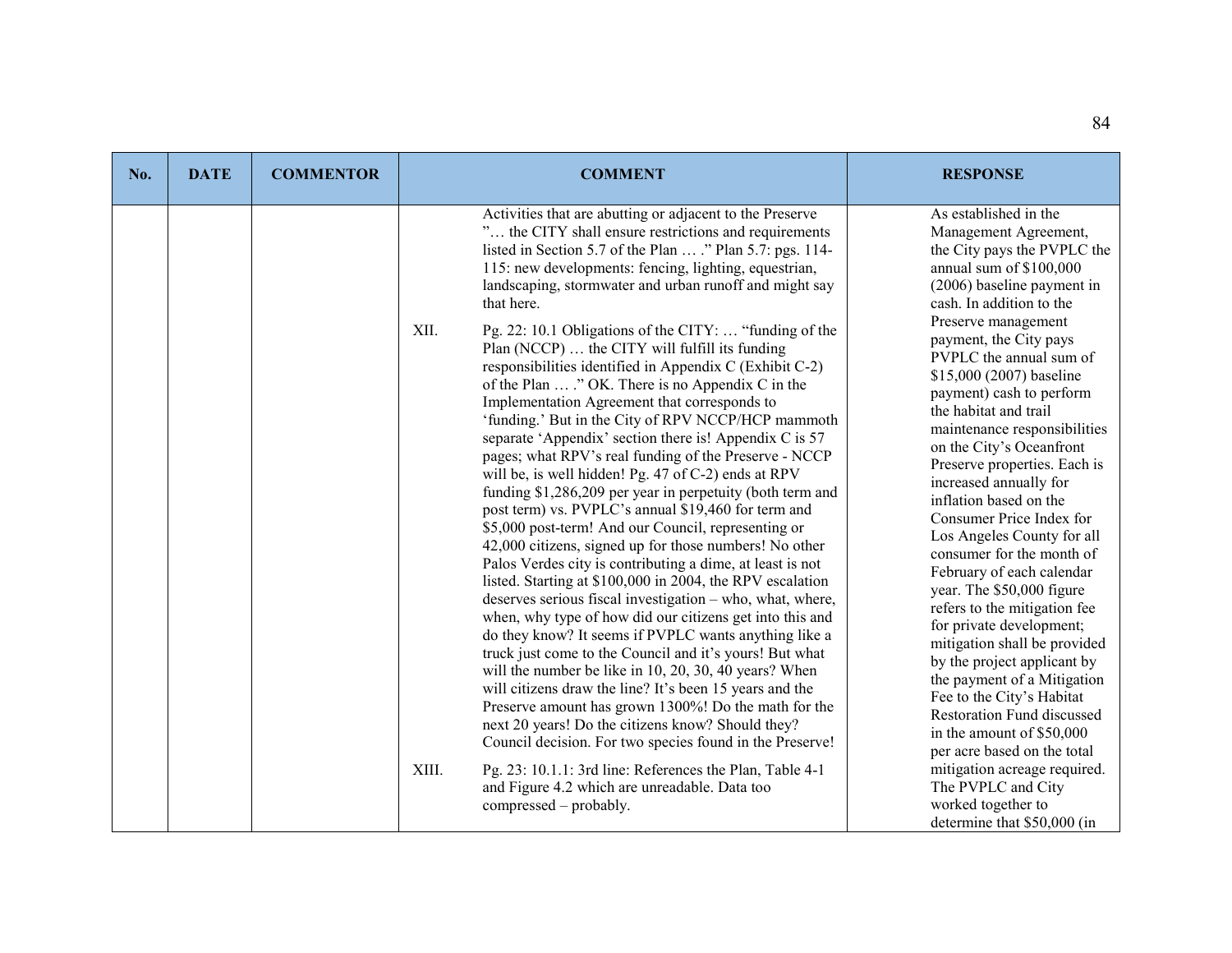| No. | <b>DATE</b> | <b>COMMENTOR</b> | <b>COMMENT</b>                                                                                                                                                                                                                                                                                                                                                                                                                                                                                                        | <b>RESPONSE</b>                                                                                                                                                                                                                                      |
|-----|-------------|------------------|-----------------------------------------------------------------------------------------------------------------------------------------------------------------------------------------------------------------------------------------------------------------------------------------------------------------------------------------------------------------------------------------------------------------------------------------------------------------------------------------------------------------------|------------------------------------------------------------------------------------------------------------------------------------------------------------------------------------------------------------------------------------------------------|
|     |             |                  | XIV.<br>Pg. 23: 10.1.1: 2nd paragraph: 'Targeted Lands":<br>references Plan section 4.4. Plan pg. 78 Section 4.4.5<br>specifically addresses what I am told is potentially<br>inverse condemnation and /or 'taking' of 40 acres to<br>provide a land corridor for 2 federal species that fly,<br>don't walk. Many question why seize a land corridor for<br>a butterfly and bird $-$ both fly $-$ don't walk! Council<br>decision what to do.                                                                         | 2013 dollars) is the amount<br>needed to restore and<br>maintain 1 acre of coastal<br>sage scrub habitat. The<br>Mitigation Fee will be<br>reviewed annually by the<br>City and, if necessary,<br>adjusted to account for                            |
|     |             |                  | XV.<br>Pg. 23: 10.1.2: Management of the Preserve System:<br>"The CITY through the PVPLC shall manage the<br>Preserve in perpetuity in accordance with the PHMP (no<br>acronym definition provided) and other plans described<br>in sections 8,0 and 9.0 of the Plan." Suggest here, in the<br>Implementation Agreement, we list all the plans that will<br>have to be done to complete this. Further, in Section                                                                                                     | inflation and/or higher-than-<br>expected restoration and<br>management costs. Master<br>Response No. 31 identifies<br>financial obligations of<br>PVPLC, which is a co-<br>applicant for the permits.                                               |
|     |             |                  | 10.1.3 "City Implementation Process" a hint at the<br>massive workload facing the city: "interim and<br>permanent regulatory measures including codes,<br>ordinances, policies  guidelines for operations and<br>management of public lands  will provide interim<br>protection to habitat lands etc" Then "Entitlements will<br>not be provided without compliance with  (now pg.<br>24) General Plan, Zoning Ordinance, Grading<br>Ordinance, Subdivision Ordinance and any other                                   | XXII.<br>Please see Page xi. of the<br>NCCP/HCP for the list of<br>acronyms and their<br>associated definitions.<br>TERPP is an acronym for<br>Targeted Exotic Removal<br>Plan for Plants. Section 7.6<br>of the NCCP/HCP addresses<br>the TERPP.    |
|     |             |                  | applicable provisions of the Municipal Code  the<br>CITY shall amend  General Plan, Municipal Code,<br>Zoning Map and CEQA Guidelines " Thought is -<br>you are here, reading how to implement this and you'll<br>not get a clue about any specificity for these extensive<br>plans, ordinances, etc. that will be required to make this<br>NCCP work. I took a peak and it is years of employment<br>for our Planning Staff (drafting, continually revising) or<br>a chance to favor a consultant with these years!! | XXIII.<br>Section 7.7.1 of the<br>NCCP/HCP states that<br>"Reintroduction is not a<br>requirement of the<br>NCCP/HCP or Permits."<br>Reintroduction may be a<br>management tool that the<br>Wildlife Agencies, the City,<br>and other partners could |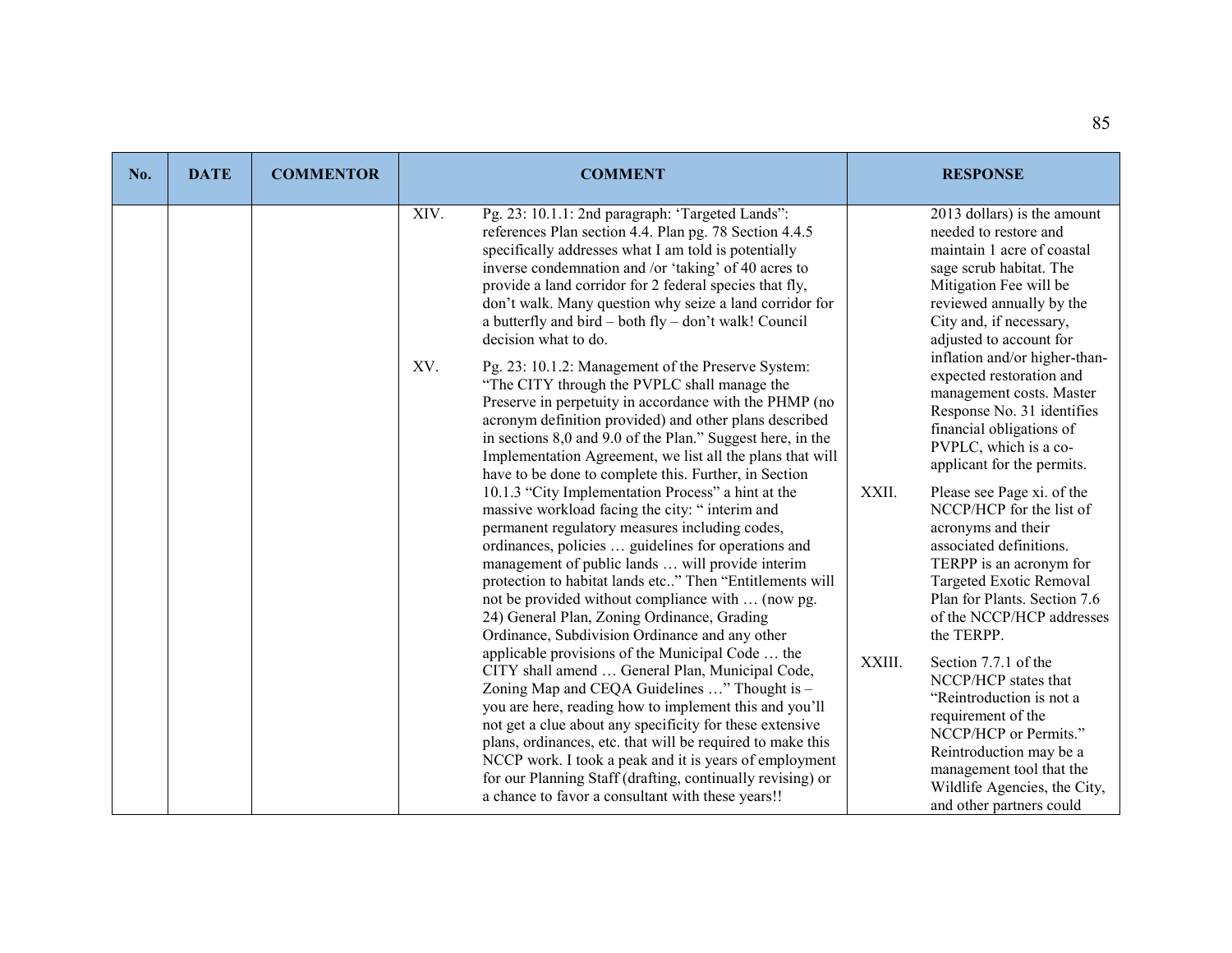| No. | <b>DATE</b> | <b>COMMENTOR</b>                                                                                                                                                                                                                                                                                                                                                                                                                                                                                                                                                                                                                                                                                                                                                                                                                                                                                                                                                                                                                                                                                                                                                                                                                                                                                                                        |                   | <b>COMMENT</b>                                                                                                                                                                                                                                                                                                                                                                       |       | <b>RESPONSE</b>                                                                                           |
|-----|-------------|-----------------------------------------------------------------------------------------------------------------------------------------------------------------------------------------------------------------------------------------------------------------------------------------------------------------------------------------------------------------------------------------------------------------------------------------------------------------------------------------------------------------------------------------------------------------------------------------------------------------------------------------------------------------------------------------------------------------------------------------------------------------------------------------------------------------------------------------------------------------------------------------------------------------------------------------------------------------------------------------------------------------------------------------------------------------------------------------------------------------------------------------------------------------------------------------------------------------------------------------------------------------------------------------------------------------------------------------|-------------------|--------------------------------------------------------------------------------------------------------------------------------------------------------------------------------------------------------------------------------------------------------------------------------------------------------------------------------------------------------------------------------------|-------|-----------------------------------------------------------------------------------------------------------|
|     |             |                                                                                                                                                                                                                                                                                                                                                                                                                                                                                                                                                                                                                                                                                                                                                                                                                                                                                                                                                                                                                                                                                                                                                                                                                                                                                                                                         | XVI.              | Pg. 24: 2nd paragraph: "Within 90 days of  Permits<br>the City and PVPLC shall develop and submit to the                                                                                                                                                                                                                                                                             |       | implement in the figure, if<br>appropriate.                                                               |
|     |             |                                                                                                                                                                                                                                                                                                                                                                                                                                                                                                                                                                                                                                                                                                                                                                                                                                                                                                                                                                                                                                                                                                                                                                                                                                                                                                                                         |                   | Wildlife Agencies a PAP (no acronym definition) to<br>facilitate access by utility agencies and  Public Works<br>to areas within the Preserve." Who will approve this for<br>the CITY? Planning Commission, Council? Might also<br>want the Portuguese Bend Community Asso (PBCA) to                                                                                                 | XXIV. | See Specific Response to<br>Comment No. VII to<br>Specific Response to<br>Comment No. 81 above.           |
|     |             | sign off since much of this travel will be in their area.<br>XVII.<br>pg. 24: 10.1.5: "Revisions to CITY Ordinances,<br>regulations  submitted to Wildlife Agencies for review<br>and comment at least 60 days prior to adoption by City.<br>Could we include having public input on the revisions?<br>I'm not in favor of ignoring public input in either these<br>formulative or revision documents and I don't find<br>anything saying there will be any public input. Tells me<br>the PVPLC and CITY don't want their citizens involved<br>I understand – the rationale is normal citizens won't<br>understand what is being proposed so why have them<br>involved? RPVers are starting to see a lot of this<br>rationale employed but they are not stupid when it<br>comes to their elected representatives or tax dollars.<br>XVIII.<br>Pg. 25: 10.2: PVPLC Obligations: Question why "the<br>CITY is liable for any violation of the Permits or failure<br>on the part of the PVPLC during the 40 year (or is it 50<br>year?) term (isn't it 'in perpetuity') to carry out its<br>assigned obligations will be under the Plan." Sentence<br>reads rough. Think the end should be "assigned<br>obligations under the Plan," deleting 'will be.'<br>Interesting the City will carry out PVPLC's obligations<br>any cost set aside? | XXV.<br>XXVI.     | Management goals are<br>discussed throughout the<br>NCCP/HCP. Section 9 of<br>the NCCP/HCP discusses<br>the assessment that will be<br>performed every three years<br>that identifies the<br>management goals for<br>specific habitat and species<br>conservation targets.<br>Accomplishment of the<br>management goals will be<br>measured and reported.<br>See Master Response No. |       |                                                                                                           |
|     |             |                                                                                                                                                                                                                                                                                                                                                                                                                                                                                                                                                                                                                                                                                                                                                                                                                                                                                                                                                                                                                                                                                                                                                                                                                                                                                                                                         | XXVII.<br>XXVIII. | 20.<br>Comment noted.<br>The Preserve Habitat<br>Management Plan was<br>approved by the City<br>Council at a public meeting<br>in 2007 as a component of<br>the draft NCCP/HCP.                                                                                                                                                                                                      |       |                                                                                                           |
|     |             |                                                                                                                                                                                                                                                                                                                                                                                                                                                                                                                                                                                                                                                                                                                                                                                                                                                                                                                                                                                                                                                                                                                                                                                                                                                                                                                                         | XIX.              | Pgs. 25, 26: Obligations: It should be noted that when it<br>comes to funding, this section states the obligations of<br>our USFWS and CDFW (no acronym provided) include                                                                                                                                                                                                            | XXIX. | The annual coordination<br>meeting is not a public<br>meeting. The City and<br>PVPLC coordinate quarterly |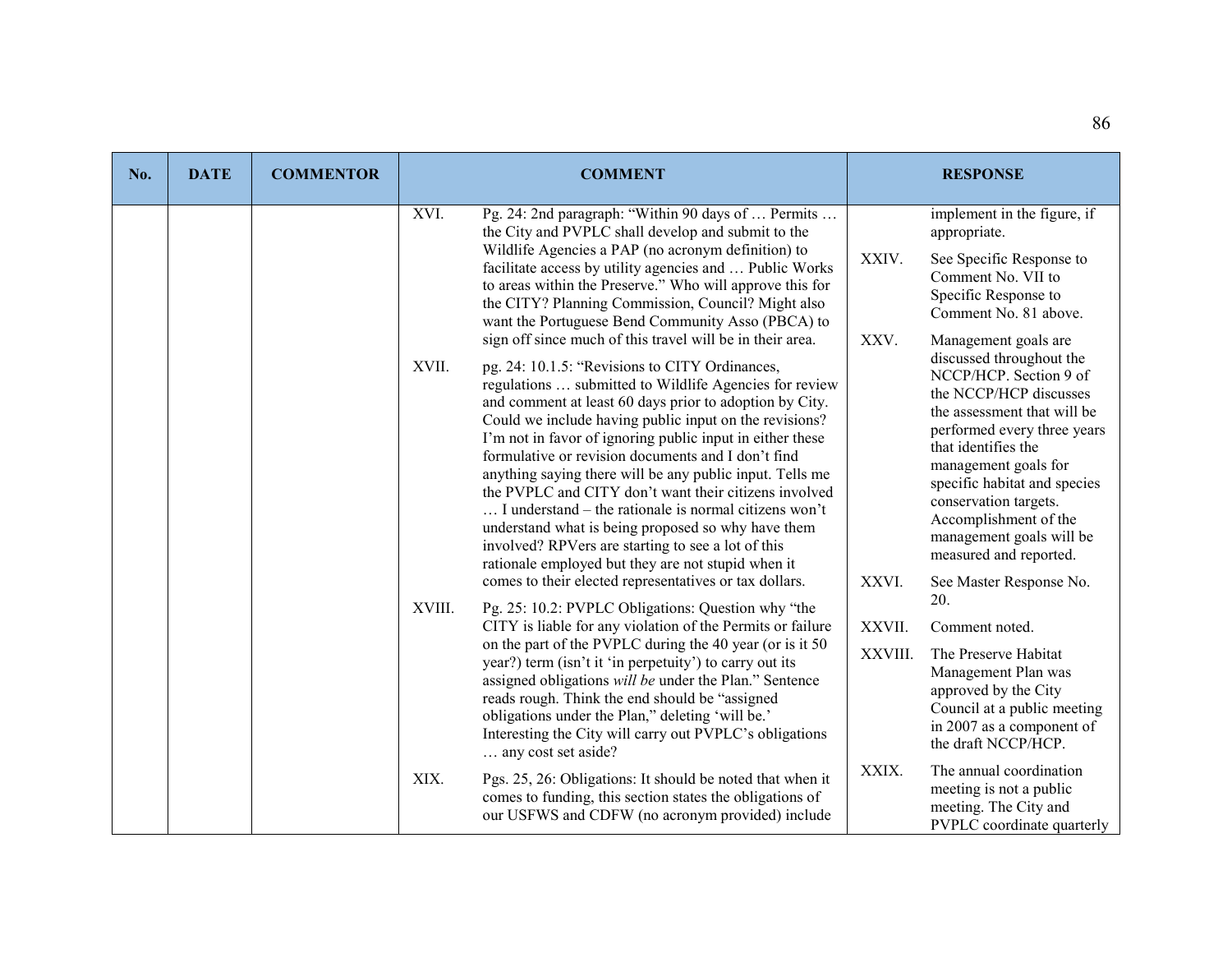| No. | <b>DATE</b> | <b>COMMENTOR</b>                                                                                                                                                                                                                                                                                                                                                                                                                                                                                                                                                                                                                                                                                                                                        | <b>COMMENT</b>                                                                                                                                                                                                                                                                                                                                                      | <b>RESPONSE</b>                                                                                                                                      |
|-----|-------------|---------------------------------------------------------------------------------------------------------------------------------------------------------------------------------------------------------------------------------------------------------------------------------------------------------------------------------------------------------------------------------------------------------------------------------------------------------------------------------------------------------------------------------------------------------------------------------------------------------------------------------------------------------------------------------------------------------------------------------------------------------|---------------------------------------------------------------------------------------------------------------------------------------------------------------------------------------------------------------------------------------------------------------------------------------------------------------------------------------------------------------------|------------------------------------------------------------------------------------------------------------------------------------------------------|
|     |             |                                                                                                                                                                                                                                                                                                                                                                                                                                                                                                                                                                                                                                                                                                                                                         | "cooperate with the CITY in obtaining additional<br>funding from various sources to implement the Plan."<br>How they would do that (put an amount in their budget,<br>take from their 'rainy day' funding, etc.) would be<br>assurances here that these are real commitments. Maybe<br>an additional sentence to that effect could be added.                        | Preserve Public Forums,<br>which are calendared on the<br>City's website. Agendas and<br>minutes are likewise<br>published on the City's<br>website. |
|     |             |                                                                                                                                                                                                                                                                                                                                                                                                                                                                                                                                                                                                                                                                                                                                                         | XX.<br>10.4.1: CEQA: " the EIR prepared  with this Plan<br>will operate as a 'program' EIR the CITY will use<br>the EIR  in evaluating future land use decisions, and<br>in issuing any permits or other approvals within the Plan                                                                                                                                  | XXX.<br>Thank you. The City will<br>continue to conduct<br>activities in perpetuity<br>pursuant to its obligations.                                  |
|     |             | Area." SUGGEST THIS DICTA BE SOFTENED. The<br>Plan Area is defined as all of RPV. This says no land use<br>decision can be made without applying the forthcoming<br>NCCP EIR. That just gives staff another reason to say<br>applications are 'incomplete,' something our citizens<br>realize and duck under with weekend projects rather<br>than sometimes waiting months for their application to<br>be complete. Understand, staff has no firm checklist for<br>what constitutes a complete application. Our citizens can<br>be told its complete one day and a week later told it is<br>not! This EIR simply reinforces delays and encourages<br>work arounds. Soften it. Say staff has x days to issue<br>permit or assign to Planning Commission. | XXXI.<br>The numbers are correct.<br>See Master Response No.<br>31. The costs are broken<br>into costs to fulfill the<br>conservation requirements<br>of the permit, and costs<br>related to land ownership<br>and public access.<br>Additionally, a grand total is<br>provided. Please see<br>Appendix C of the<br>NCCP/HCP for additional<br>funding information. |                                                                                                                                                      |
|     |             |                                                                                                                                                                                                                                                                                                                                                                                                                                                                                                                                                                                                                                                                                                                                                         | XXI.<br>Pg. 27: 11.2 Habitat Restoration Plan: "The CITY shall<br>be required to restore  5 acres of habitat each year<br>Restoration shall  establish native habitat in areas<br>currently dominated by non-native habitat  based on a                                                                                                                             | XXXII.<br>See Specific Response to<br>Comment XXXI. Directly<br>above.                                                                               |
|     |             |                                                                                                                                                                                                                                                                                                                                                                                                                                                                                                                                                                                                                                                                                                                                                         | 3 year Restoration Plan  developed by the PVPLC in                                                                                                                                                                                                                                                                                                                  | XXXIII.<br>Comment noted.                                                                                                                            |
|     |             |                                                                                                                                                                                                                                                                                                                                                                                                                                                                                                                                                                                                                                                                                                                                                         | coordination with the CITY and Wildlife Agencies." 5<br>acre restoration has been the job of the PVPLC, not the<br>CITY. This is new. At what cost? \$50,000 per acre?<br>Think this was PVPLC's estimate. Right or wrong? Why<br>is PVPLC determining RPV's statement of work? Since<br>City of RPV NCCP/HCP when? This needs revision,                            | XXXIV.<br>Comment noted. Changed<br>Circumstances is a legal<br>term for the HCP and Acts<br>of God is not an acceptable<br>example in this context. |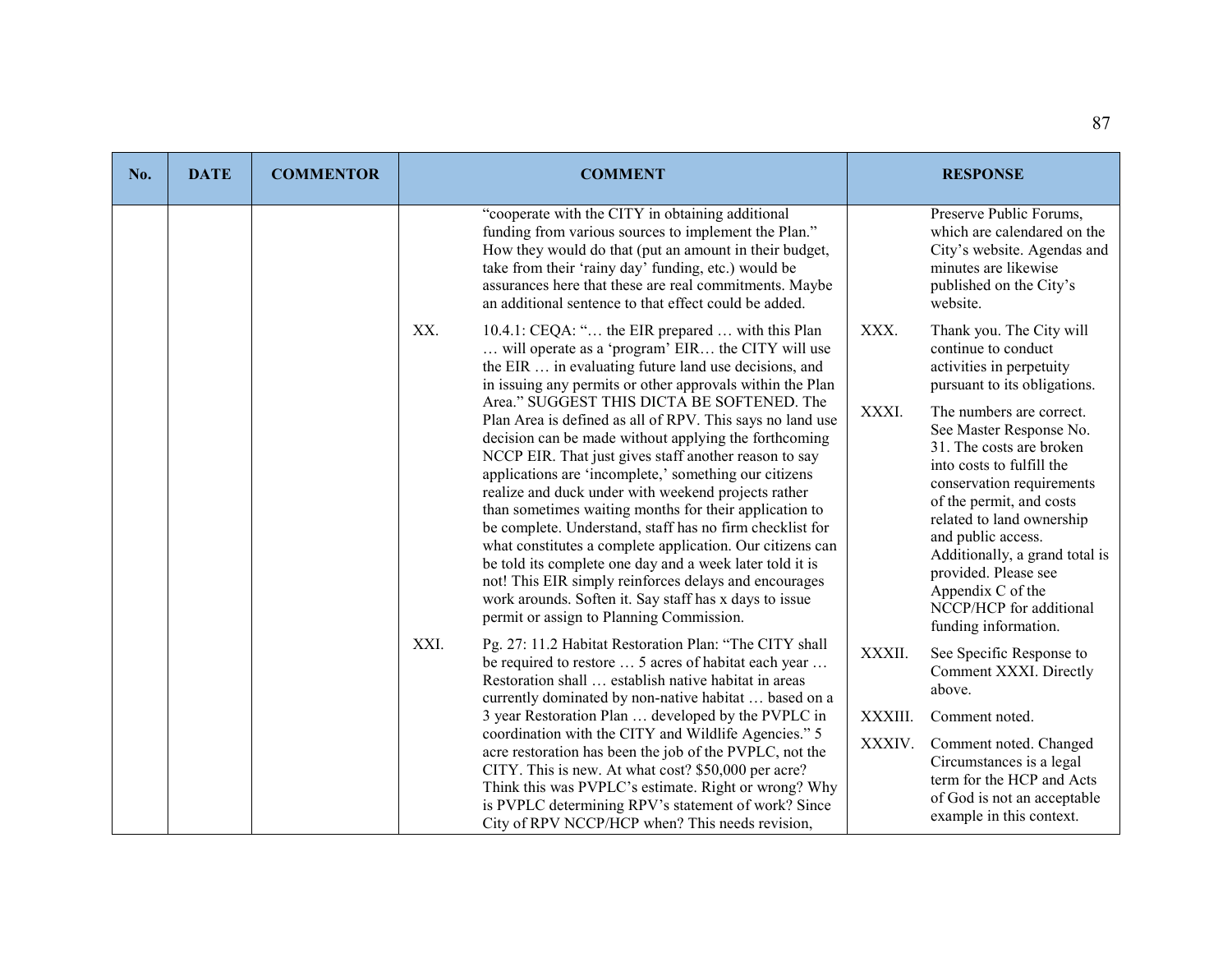| No. | <b>DATE</b> | <b>COMMENTOR</b>                                                                                                                                                                                                                                                                                                                                                                                                                                                                                                                                                                                                                                                                                                                                                                                                                                                                        |                 | <b>COMMENT</b>                                                                                                                                                                                                                                                                                                                                                                                                                                                                                                                                                                                                                                                                                                                                                                                                                                                                                                   |                 | <b>RESPONSE</b>                                                                                                                                                                                                                                                                                                                                                                                                                        |
|-----|-------------|-----------------------------------------------------------------------------------------------------------------------------------------------------------------------------------------------------------------------------------------------------------------------------------------------------------------------------------------------------------------------------------------------------------------------------------------------------------------------------------------------------------------------------------------------------------------------------------------------------------------------------------------------------------------------------------------------------------------------------------------------------------------------------------------------------------------------------------------------------------------------------------------|-----------------|------------------------------------------------------------------------------------------------------------------------------------------------------------------------------------------------------------------------------------------------------------------------------------------------------------------------------------------------------------------------------------------------------------------------------------------------------------------------------------------------------------------------------------------------------------------------------------------------------------------------------------------------------------------------------------------------------------------------------------------------------------------------------------------------------------------------------------------------------------------------------------------------------------------|-----------------|----------------------------------------------------------------------------------------------------------------------------------------------------------------------------------------------------------------------------------------------------------------------------------------------------------------------------------------------------------------------------------------------------------------------------------------|
|     |             |                                                                                                                                                                                                                                                                                                                                                                                                                                                                                                                                                                                                                                                                                                                                                                                                                                                                                         | XXII.<br>XXIII. | back to a PVPLC effort. RPV is in its budget cycle and<br>where is it in the new budget?<br>Pg. 28: 11.3: A reason for acronym definition: "PVPLC<br>shall conduct weed control activities in fulfillment of the<br>CITY's obligation through the TERPP as described in<br>Section 7.6 of the Plan." As the person in charge of this<br>Implementation Agreement, you totally understand all<br>this, don't you? 1. What us TERPP? 2. What is Section<br>7.6 of the Plan?<br>Pg. 24: 11.4: Covered Species Reintroduction. Section<br>7.7 of the Plan addresses reintroduction of Covered<br>Species " But then it says Reintroduction is not a<br>requirement under the NCCP/HCP or Permits." So why<br>is this section included? Obviously the CITY will not<br>pay for something not part of the NCP! Right? The topic<br>is not part of these documents! Delete it or get questions<br>of why talk about it. | XXXV.<br>XXXVI. | We cannot identify the<br>paragraph referenced in this<br>comment.<br>Comment noted. See Master<br>Response No. 4.<br>XXXVII. Correction noted.<br>XXXVIII. Thank you for the comment.<br>The information in the<br>NCCP/HCP has been<br>collected for many years and<br>has been used to help guide<br>the conservation needs.<br>Once a permit decision has<br>been made on the<br>NCCP/HCP, the Preserve<br>Habitat Manager will be |
|     | XXIV.       | Pg. 29: 12.0: Monitoring, Management and Reporting:<br>1st paragraph: 1. "In collaboration with the CITY,<br>PVPLC shall address management and enforcement<br>issues  along with remediation or Adaptive<br>Management strategies." Adaptive Management is not<br>explained. Enforcement is the elephant in the NCCP<br>room! RPV has 2 code enforcement staff, overwhelmed<br>with idiocy like AirBNB enforcement depriving our<br>citizens of their livelihood as well as tracking the 4 lots<br>(out of 14,000) deemed 'party houses. And we pay over<br>\$500,000 to our Sheriff for Preserve enforcement but<br>now we are talking about enforcing the NCCP<br>restrictions over our entire city. Can I tell you? This will<br>not happen, despite all the good intentions of the<br>Agencies and CITY. Stephen Foster composed<br>'Beautiful Dreamer' to cover just such dreams! | XXXIX.<br>XL.   | updating information such<br>as species locations and<br>habitat.<br>Thank you for the comment.<br>See Master Response No. 2.<br>The NCCP/HCP is intended<br>to streamline and provide<br>certainty to landowners.<br>Landowners are able to seek<br>their own individual<br>permits; however, the<br>project and conservation<br>strategy will need to be<br>consistent with the<br>NCCP/HCP.                                                                                                                                                                                                                                                                                                                                                                                                                                                                                                                   |                 |                                                                                                                                                                                                                                                                                                                                                                                                                                        |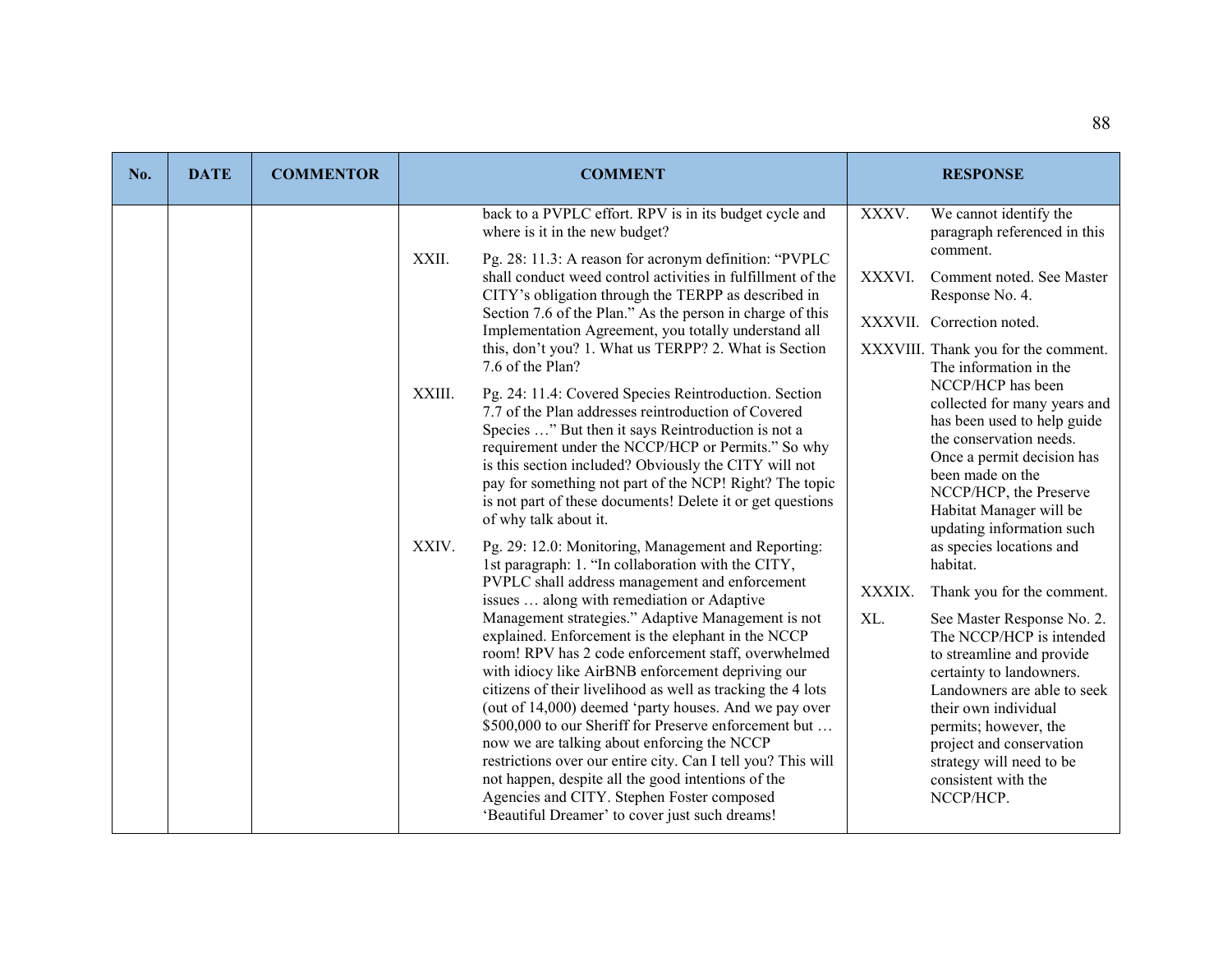| No. | <b>DATE</b> | <b>COMMENTOR</b> |        | <b>COMMENT</b>                                                                                                                                                                                                                                                                                                                                                                                                                                                                                                                                                                                                                                   | <b>RESPONSE</b>                                     |
|-----|-------------|------------------|--------|--------------------------------------------------------------------------------------------------------------------------------------------------------------------------------------------------------------------------------------------------------------------------------------------------------------------------------------------------------------------------------------------------------------------------------------------------------------------------------------------------------------------------------------------------------------------------------------------------------------------------------------------------|-----------------------------------------------------|
|     |             |                  | XXV.   | "An assessment of funding needs and management goals<br>will be provided in the Comprehensive and Annual<br>Reports." As most read this, their conclusion is we don't<br>know what is either 'money required' or 'what<br>constitutes management success' other than the CITY or<br>PVPLC declaring total victory! 'Beautiful Dreamer'<br>may apply! Might want to give some detail – like where<br>will we find 'management goals' or funding<br>requirements now – citizens can do future escalation and<br>ask for confirmation from the PVPLC and CITY.                                                                                      | XLI.<br>See Specific Response to<br>Comment No. 81. |
|     |             |                  | XXVI.  | Pg. 29: 12.1: Public Use Master Plan: PUMP: Confirms<br>public use of the Preserve is 'conditional.' Also, the<br>Preserve Trails Plan, "described in section 5.2.8 of the<br>Plan," is in the PUMP, approved by "the Wildlife"<br>Agencies." Never heard of the Preserve Trails Plan - not<br>part of the current Council trails investigation / research<br>with the goal of what are real RPV trails without<br>involving 'Sunshine,' who knows! Council decision,<br>now employing another consultant in this effort!<br>Suggest: erase 'conditional.' Continuation promotes<br>negative NCCP press. And folks will always find a way<br>in! |                                                     |
|     |             |                  | XXVII. | Pg. 29: 12.2: Fire and Fuel Modification in the Preserve.<br>" management guidelines identified in Section 9.2.3 of<br>the Plan shall be implemented for performing the<br>required fuel modification within the Preserve." FYI -<br>see pg. 177 of the Plan. Suggest: When the<br>Implementation Plan references a section of the Plan, at<br>least give the page in the Plan where it will be found!<br>Otherwise you will find the implementer doing whatever<br>gets the job done fast! And, since all of Palos Verdes<br>Peninsula is a 'High Fire Danger' area, per the Agencies,<br>citizens should know what is the fire drill.          |                                                     |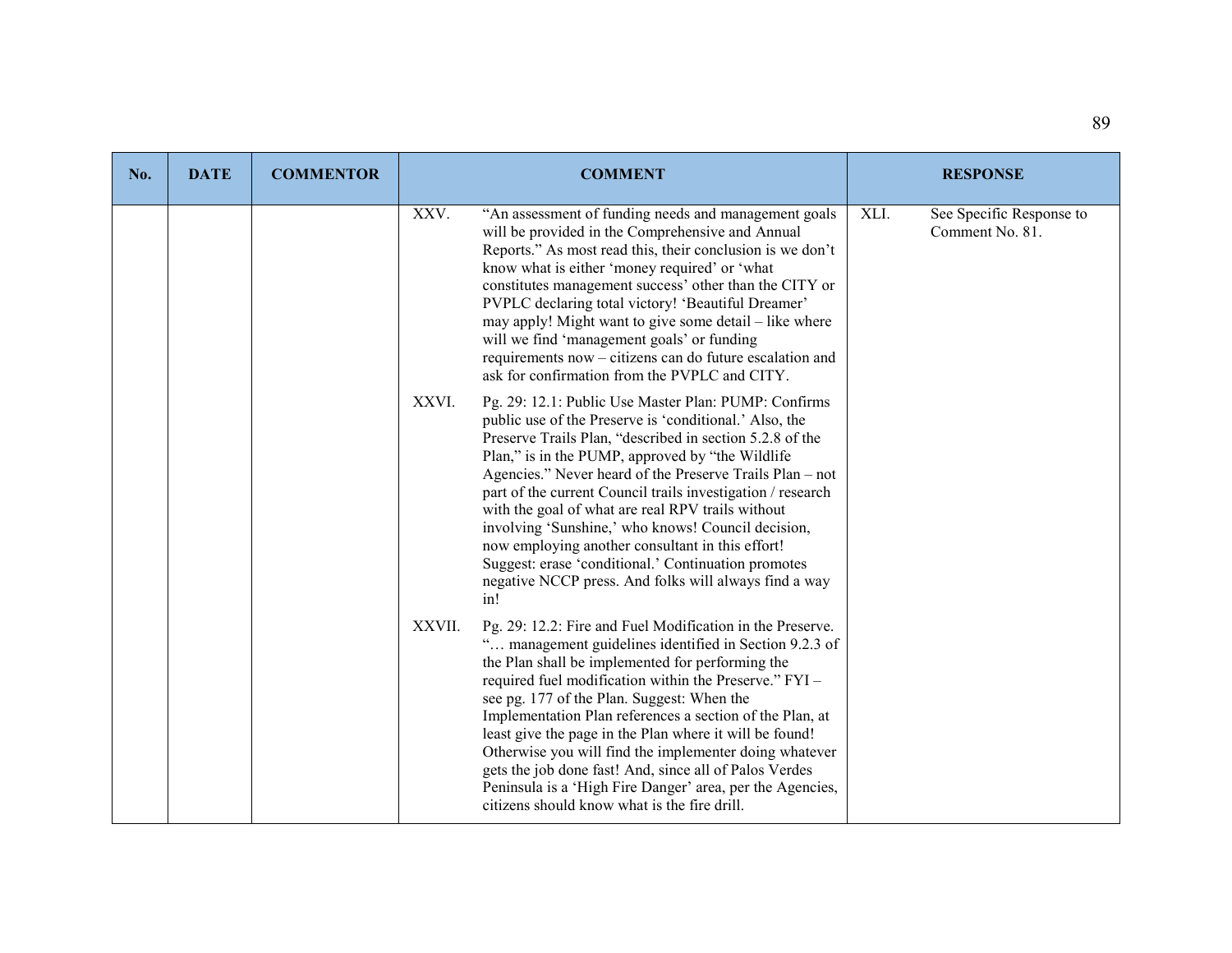| No. | <b>DATE</b> | <b>COMMENTOR</b> |         | <b>COMMENT</b>                                                                                                                                                                                                                                                                                                                                                                                                                                                                                                                                                                                                                                                                                                                                         | <b>RESPONSE</b> |
|-----|-------------|------------------|---------|--------------------------------------------------------------------------------------------------------------------------------------------------------------------------------------------------------------------------------------------------------------------------------------------------------------------------------------------------------------------------------------------------------------------------------------------------------------------------------------------------------------------------------------------------------------------------------------------------------------------------------------------------------------------------------------------------------------------------------------------------------|-----------------|
|     |             |                  | XXVIII. | Pg. 30: 12.6: Reporting: 12.6.1: Preserve Habitat<br>Management Plan. "The PVPLC has developed an initial<br>PHMP for the Preserve." State who approved it and<br>might mention the public hearing regarding its approval,<br>assuming there was one $-$ which is very doubtful in<br>RPV.                                                                                                                                                                                                                                                                                                                                                                                                                                                             |                 |
|     |             |                  | XXIX.   | Pg. 33: 12.6.4: Annual Coordination Meeting: 'The City<br>and PVPLC shall meet  once each year to review and<br>coordinate implementation of the NCCP/HCP  ." Add<br>that this will be a public meeting, not one held in<br>PVPLC offices with drawn curtains!                                                                                                                                                                                                                                                                                                                                                                                                                                                                                         |                 |
|     |             |                  | XXX.    | Pg. 35: 14.0: Funding: This has an excellent summary of<br>CITY obligations, both funding and services. Of<br>concern, due to past fires, is fuel modification. Owning<br>Preserve land, CITY is responsible for almost all fuel<br>modification with PVPLC responsible only for Lunada<br>Canyon. However, these are stated to be "in perpetuity"<br>but nothing is "in perpetuity." Couldn't we say these<br>will be reviewed at the end of the $40 - 50$ year Plan<br>period?                                                                                                                                                                                                                                                                       |                 |
|     |             |                  | XXXI.   | Pg. 35: 14.1: Management Budget Analysis: Number<br>conflict – I think. This paragraph states "Based on the<br>updated Preserve Management budget, the CITY and<br>PVPLC total cost of operating the Preserve is estimated<br>at $$1,785,438."$ But in the Appendix, section C, pg. C-<br>44, the number is "\$1,305,669" for the Permit Term<br>period and "\$1,291,209" for post Permit term. Budgets<br>are always fluid numbers and I note we are using an<br>algorithm from the Center for Natural Lands. Stating<br>that just muddies the budget waters $-$ an item our<br>citizens will closely focus on, given it started at<br>\$100,000 years ago. Suggest we use a line item budget /<br>expense worksheet and eliminate the mumbo-jumbo of |                 |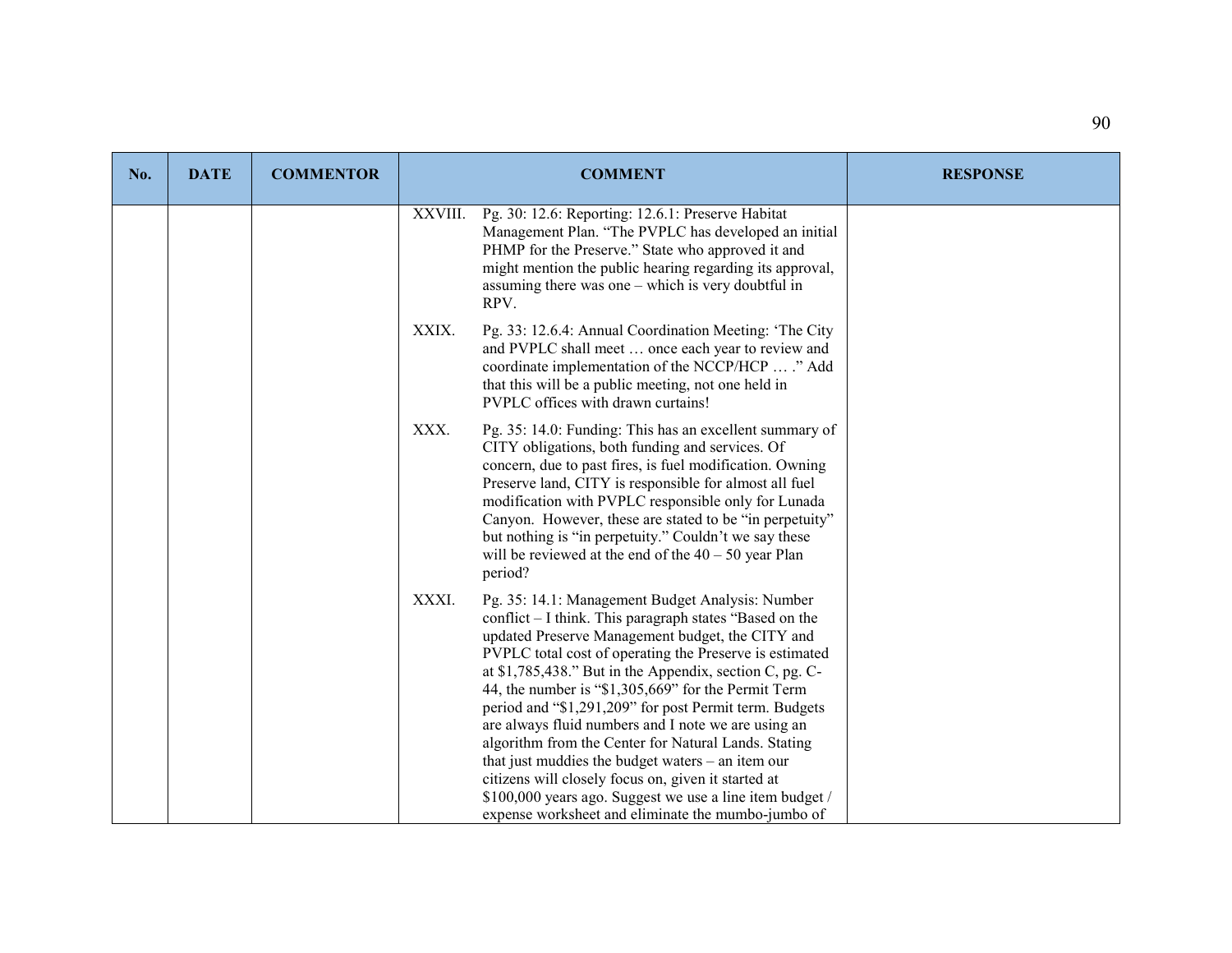| No. | <b>DATE</b> | <b>COMMENTOR</b> |         | <b>COMMENT</b>                                                                                                                                                                                                                                                                                                                                                                                                                                                                                                        | <b>RESPONSE</b> |
|-----|-------------|------------------|---------|-----------------------------------------------------------------------------------------------------------------------------------------------------------------------------------------------------------------------------------------------------------------------------------------------------------------------------------------------------------------------------------------------------------------------------------------------------------------------------------------------------------------------|-----------------|
|     |             |                  |         | any algorithm. Worksheet budgets are understandable<br>and easily defended when necessary.                                                                                                                                                                                                                                                                                                                                                                                                                            |                 |
|     |             |                  | XXXII.  | Pg. 37: 14.3: Non-Wasting Endowment Fund. This title<br>will make little sense to the average reader. Suggest we<br>re-name it simply "Endowment Fund."                                                                                                                                                                                                                                                                                                                                                               |                 |
|     |             |                  | XXXIII. | Pg. 38: 14.4: Effect of Inadequate Funding: Suggest<br>rather than describe multiple 'what ifs," as found here,<br>we do what industry does - simply state "the budget will<br>be examined to determine cutbacks necessary to regain<br>balance." That's what will happen anyway.                                                                                                                                                                                                                                     |                 |
|     |             |                  | XXXIV.  | Pg. 39: 15.0: Changed Circumstances: Cites Plan:<br>section 6.9.2 without any description of events believed<br>to constitute 'Changed Circumstances.' Suggest we list<br>6.9.2 items here: fire, flood, landslide, drought, invasive<br>species and add 'Acts of God' - the universal catchall<br>for unlisted events.                                                                                                                                                                                               |                 |
|     |             |                  | XXXV.   | Assuming this (Chief Justice Roberts opinion stated<br>prior) will be the stance of our new Supreme Court re<br>environmental items, that the Agencies can be found in<br>error, this paragraph re changing environmental law,<br>may be apropos here re habitat and endangered species<br>that don't live there.                                                                                                                                                                                                     |                 |
|     |             |                  | XXXVI.  | Pg. 3: 2.18: Rationale for RPV's NCCP:: "The City of<br>Rancho Palos Verdes' NCCP/HCP is the first to occur in<br>Los Angeles County  ." I've been asked many times<br>'Why us? Why is no other Palos Verdes Peninsula town<br>as enthusiastic as RPV?' The answer is in researching<br>the then-Council that pushed this forward some 10 years<br>ago. Fiercely loyal to RPV's environmentalists voter<br>subset, that council found the NCCP a must document<br>even though all this effort applies to only 3 named |                 |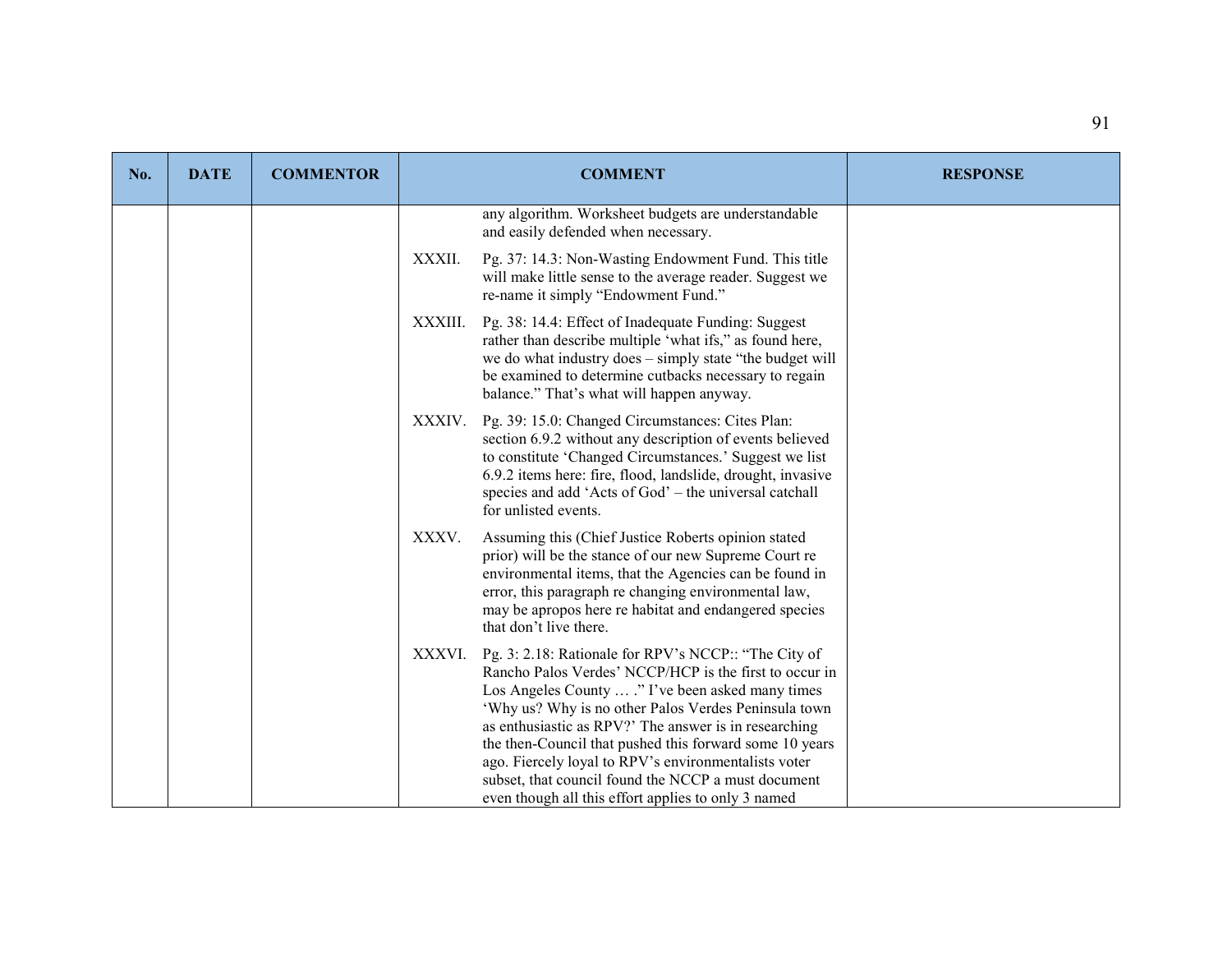| No. | <b>DATE</b> | <b>COMMENTOR</b> | <b>COMMENT</b>                                                                                                                                                                                                                                                                                                                                                                                                                                                                                                                                                                                                                                                                                                                                                                                       | <b>RESPONSE</b> |
|-----|-------------|------------------|------------------------------------------------------------------------------------------------------------------------------------------------------------------------------------------------------------------------------------------------------------------------------------------------------------------------------------------------------------------------------------------------------------------------------------------------------------------------------------------------------------------------------------------------------------------------------------------------------------------------------------------------------------------------------------------------------------------------------------------------------------------------------------------------------|-----------------|
|     |             |                  | species, one which hasn't been seen in RPV Preserve<br>since the mid-80's (per the Agencies finding)!                                                                                                                                                                                                                                                                                                                                                                                                                                                                                                                                                                                                                                                                                                |                 |
|     |             |                  | XXXVII. Appendix 'I' (Public Use Master Plan (PUMP) pages are<br>numbered with 'H,' not 'I;' that is, 'H-5" instead of 'I-5"<br>Might change page numbering to 'I' to align with other<br>Appendices numbering. FYI: Appendix 'H' is the initial<br>Preserved Habitat Management Plan.                                                                                                                                                                                                                                                                                                                                                                                                                                                                                                               |                 |
|     |             |                  | XXXVIII. Appendix 'H,' Initial Preserve Habitat Management<br>Plan, is 181 pages, containing many detailed sections; I<br>suggest Appendix 'H' cover page be expanded to<br>provide the following Table of Contents listing these<br>(see attached letter). The assumption a reader must make<br>is that these remain valid and current, 12 and 13 years<br>after being written. Out-of-date reports can easily be<br>cited as meaningless to any discussion. Suggest we get<br>statements from DUDEK and PVPLC that their reports<br>included here remain valid. Overall: Many Appendix<br>entries / reports are dated years ago; obviously, since<br>they approving these, the Agencies have no problem<br>with dated information but  for some, challenging the<br>validity of this data is easy. |                 |
|     |             |                  | XXXIX.<br>Lastly, 'Final' versions, might want to remove 'Draft'<br>and use 'Approved - date' where apropos.                                                                                                                                                                                                                                                                                                                                                                                                                                                                                                                                                                                                                                                                                         |                 |
|     |             |                  | XL.<br>Going out thought: Remove 'private land owners' from<br>this NCCP or reinstate their ability to 'opt out.' This<br>would remove many public concerns, eliminate some<br>14,000 private lots from needing enforcement and<br>provide better focus on Preserve lands. Just a thought.                                                                                                                                                                                                                                                                                                                                                                                                                                                                                                           |                 |
|     |             |                  | XLI.<br>My Public Comments / Questions from December 2018<br>(comments follow).                                                                                                                                                                                                                                                                                                                                                                                                                                                                                                                                                                                                                                                                                                                      |                 |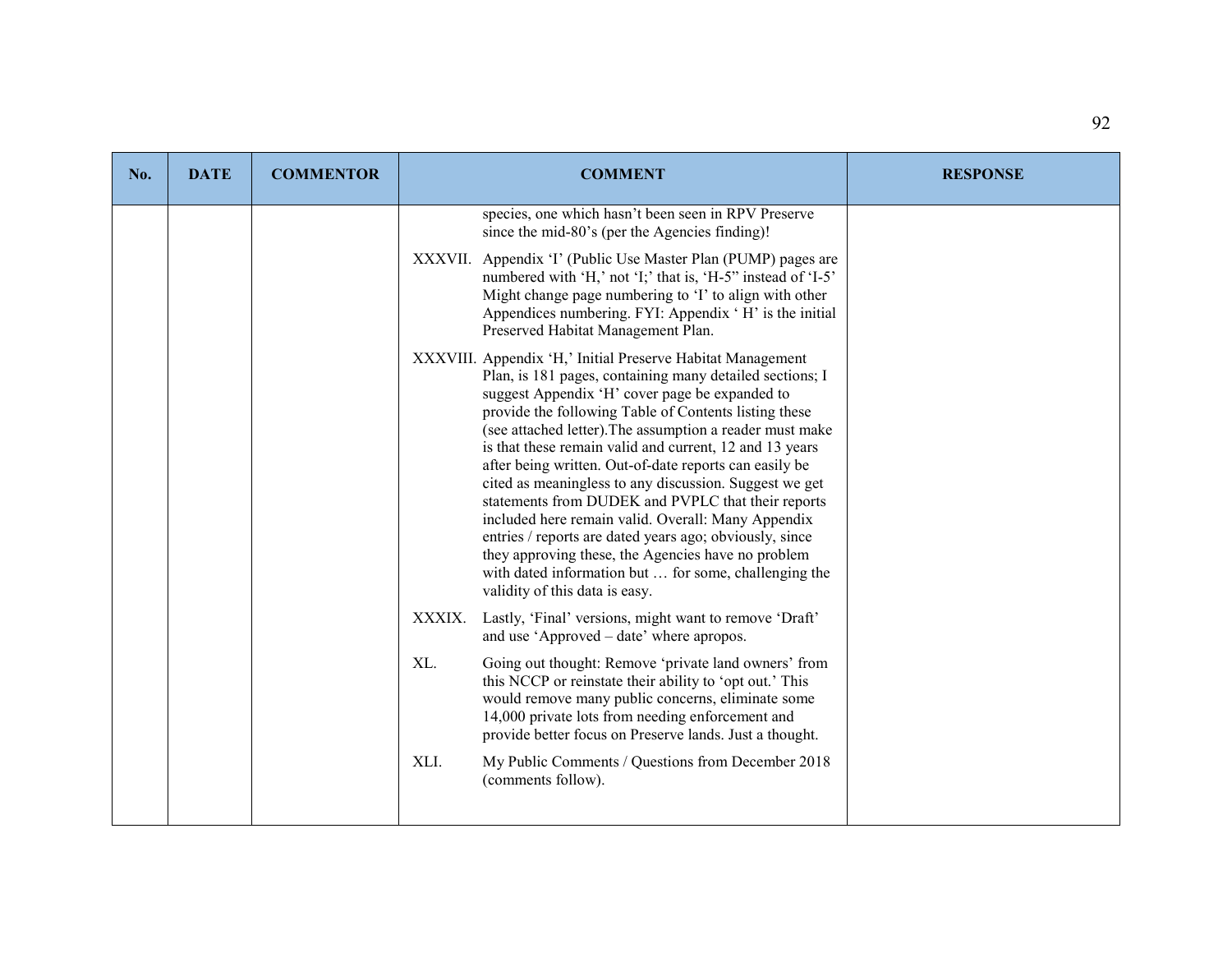| No. | <b>DATE</b> | <b>COMMENTOR</b> | <b>COMMENT</b>                                                                                                                                                                                                                                                                                                                                                                                                                                                                                                                                                                                                                                                                                                                                                                                                                                | <b>RESPONSE</b>                                                                                                                           |
|-----|-------------|------------------|-----------------------------------------------------------------------------------------------------------------------------------------------------------------------------------------------------------------------------------------------------------------------------------------------------------------------------------------------------------------------------------------------------------------------------------------------------------------------------------------------------------------------------------------------------------------------------------------------------------------------------------------------------------------------------------------------------------------------------------------------------------------------------------------------------------------------------------------------|-------------------------------------------------------------------------------------------------------------------------------------------|
| 100 | 5/4/19      | Pilot(1)         | Ι.<br>In a recent series of articles called "Destined to Burn", the<br>Palos Verdes Peninsula has been designated as a California<br>community with some of the worst evacuation routes – "The<br>Palos Verdes Peninsula in Los Angeles County, densely<br>populated with some of the costliest real estate in the United<br>States, has even more people and fewer lanes leading out,<br>putting it at more than five times the population-to-lane ratio<br>as Paradise."<br>(https://www.apnews.com/e856b9efef7b426a90fd175510cd5<br>4dd)                                                                                                                                                                                                                                                                                                   | I.-VI. See Master Response Nos. 21<br>and 22. Evacuation routes will be<br>considered during creation of the<br>Preserve Access Protocol. |
|     |             |                  | Today, I write to you regarding my concerns over the lack of<br>II.<br>adequate evacuation routes out of Portuguese Bend, in<br>Rancho Palos Verdes, and how this is impacted by the<br>proposed NCCP/HCP. The private neighborhood of<br>Portuguese Bend yields just two access points, both on Palos<br>Verdes Drive South, and is home to many residents in<br>addition to a riding stable, a non-profit therapeutic horse<br>program, and numerous properties whose owners have horses<br>and other large animals on site.                                                                                                                                                                                                                                                                                                                |                                                                                                                                           |
|     |             |                  | The neighborhood of Portuguese Bend no longer has a<br>III.<br>northern route of escape. As time has passed the route, a fire<br>road which runs from Vanderlip Drive north to Crenshaw<br>Blvd. near Del Cerro Park, has not been maintained. While<br>growing up I have watched many fire crews go through the<br>double panel chain-link gate on Vanderlip Drive, near a fire<br>hydrant, and travel up into the open fields to stage vehicles<br>and personnel to defend my neighborhood and our homes<br>from oncoming fires. The fire road, which consists of<br>portions of Gary's Gulch Trail, Vanderlip Trail, and Burma<br>Road, was a great asset in the 1980's and early 1990's. This<br>fire road was consistently maintained so the large vehicles of<br>the various fire departments that come to our aide could<br>travel it. |                                                                                                                                           |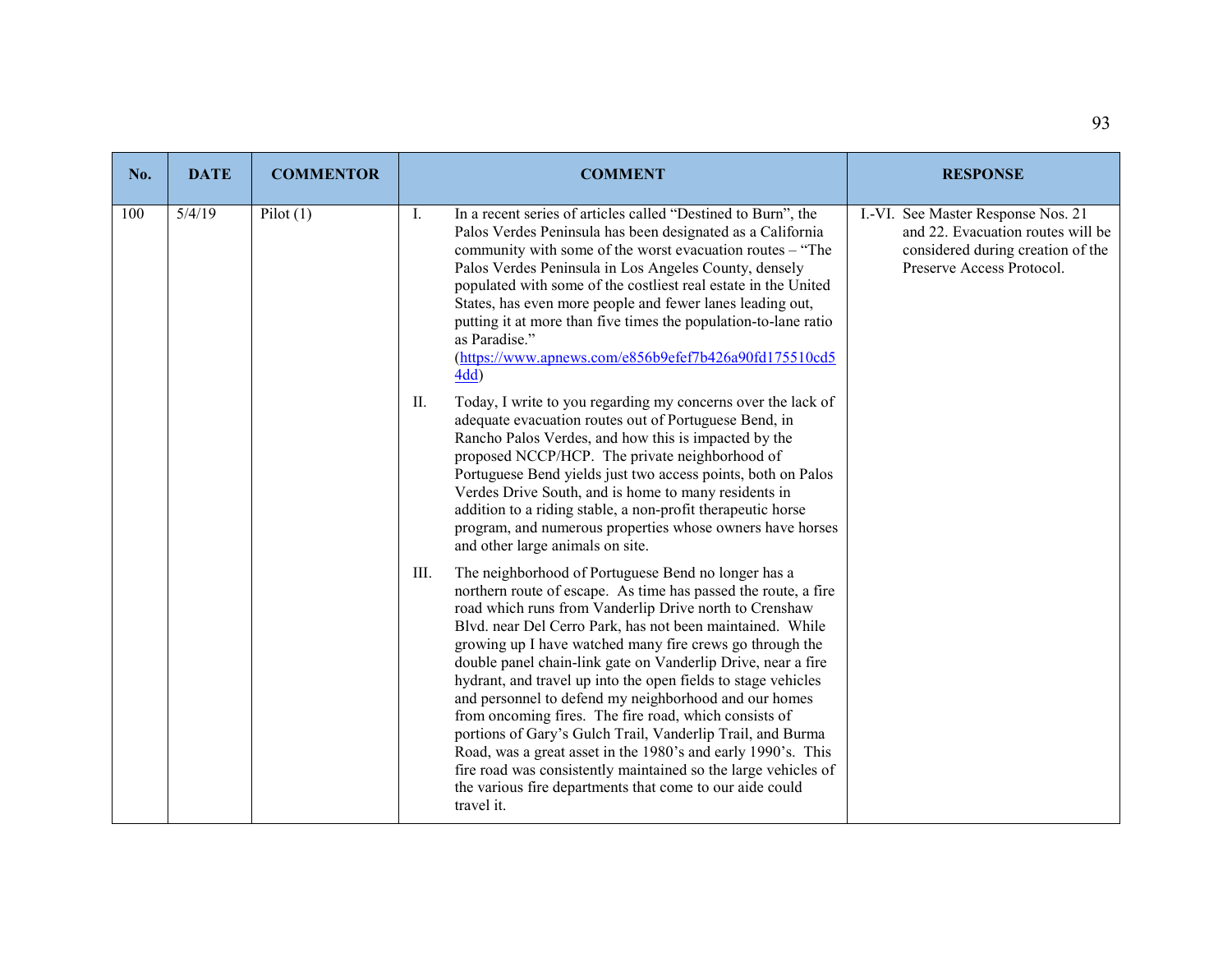| No. | <b>DATE</b> | <b>COMMENTOR</b> | <b>COMMENT</b>                                                                                                                                                                                                                                                                                                                                                                                                                                                                                                                                                                                                                                                                                                                                                                                                                                                                                                                                                                                                                | <b>RESPONSE</b>                    |
|-----|-------------|------------------|-------------------------------------------------------------------------------------------------------------------------------------------------------------------------------------------------------------------------------------------------------------------------------------------------------------------------------------------------------------------------------------------------------------------------------------------------------------------------------------------------------------------------------------------------------------------------------------------------------------------------------------------------------------------------------------------------------------------------------------------------------------------------------------------------------------------------------------------------------------------------------------------------------------------------------------------------------------------------------------------------------------------------------|------------------------------------|
|     |             |                  | Now, when I go for hikes in the Portuguese Bend Reserve I<br>IV.<br>see this fire road has been reduced to just a trail – narrow in<br>so many parts, full of large ditches and divots, and in no<br>condition for a fire truck to drive on it to battle the blazes I<br>have seen cross those hills. Depending upon the oncoming<br>direction of a fire threat, many residents and visitors to the<br>riding facilities would not have an available exit with the<br>elimination of the fire road. As it stands, none of the streets<br>in Portuguese Bend allow for street parking as all streets are<br>designated as fire lanes - only allowing for two-way<br>traffic. Many of these streets are also cul-de-sacs -<br>providing a single direction for all on that street to travel in<br>the event of an evacuation. In some cases, that could mean<br>travelling into a fire in order to escape. I find this to be quite<br>troubling. Maintaining evacuation routes for rural<br>neighborhoods in our city is vital. |                                    |
|     |             |                  | V.<br>After reflecting on the recent wildfires, what is the harm in<br>maintaining a fire road through the preserve? Allows for an<br>evacuation route for Del Cerro area residents to flee down<br>the hill. Allows for an evacuation route for Portuguese Bend<br>resident to flee up the hill. Allows for better access for the<br>public with various disabilities to enjoy the preserve.<br>Provides easier access for the rangers who tend the preserve.                                                                                                                                                                                                                                                                                                                                                                                                                                                                                                                                                                |                                    |
|     |             |                  | Recommitting to the practice of a maintained fire road would<br>VI.<br>be of great value for our community. I urge you to strongly<br>consider reestablishing and maintaining the fire road in your<br>plans.                                                                                                                                                                                                                                                                                                                                                                                                                                                                                                                                                                                                                                                                                                                                                                                                                 |                                    |
| 101 | 5/5/19      | Pilot $(2)$      | Over the past 10+ years there has been a degradation of the<br>Ι.<br>maintenance of fire breaks surrounding the neighborhoods<br>which abut the preserve. The proposed NCCP/HCP seems to<br>continue to create a larger threat to long standing<br>neighborhoods in Rancho Palos Verdes.                                                                                                                                                                                                                                                                                                                                                                                                                                                                                                                                                                                                                                                                                                                                      | I.-VI. See Master Response No. 21. |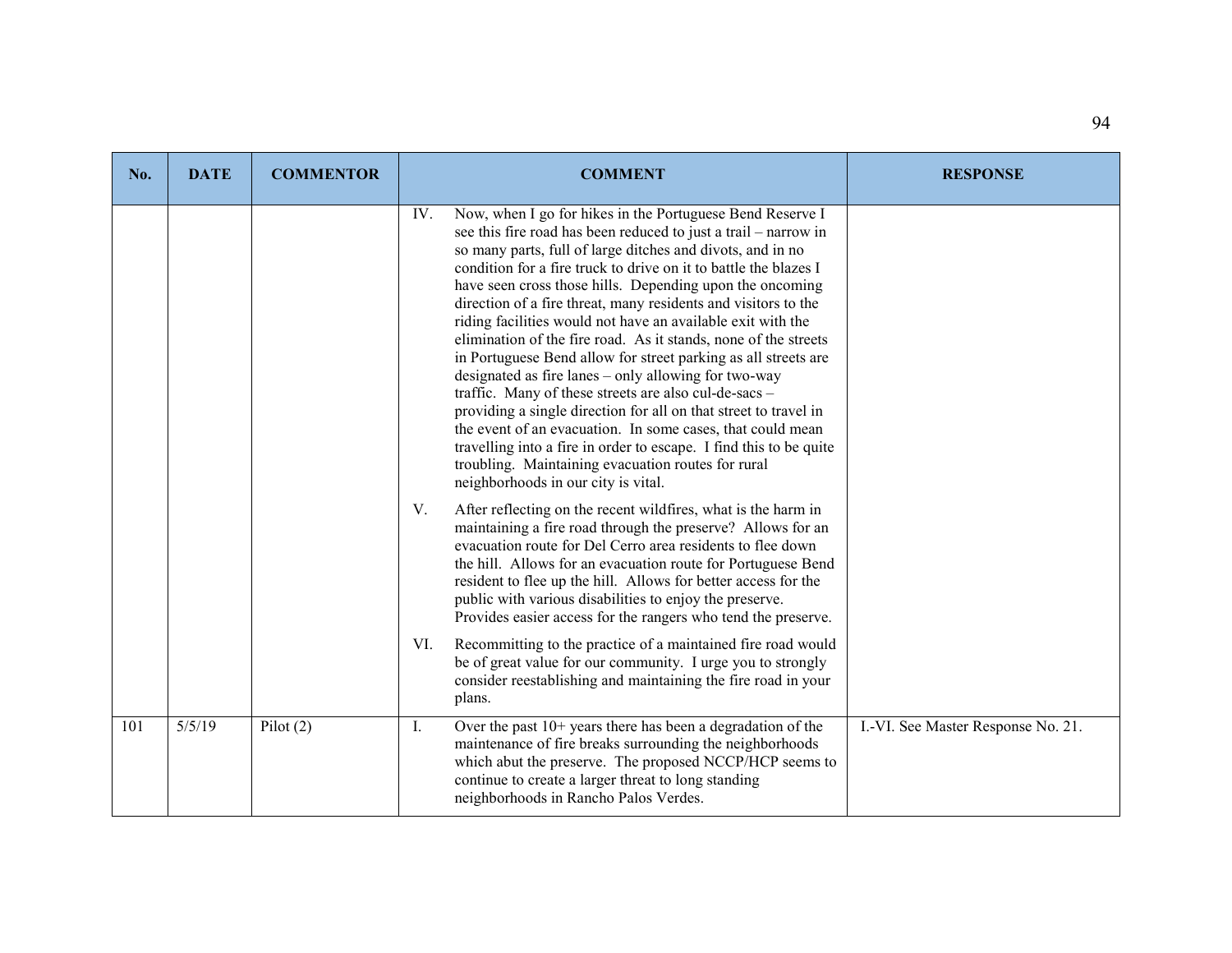| No. | <b>DATE</b> | <b>COMMENTOR</b> | <b>COMMENT</b>                                                                                                                                                                                                                                                                                                                                                                                                                                                                                                                                                                                                                                                                                                                                                | <b>RESPONSE</b> |
|-----|-------------|------------------|---------------------------------------------------------------------------------------------------------------------------------------------------------------------------------------------------------------------------------------------------------------------------------------------------------------------------------------------------------------------------------------------------------------------------------------------------------------------------------------------------------------------------------------------------------------------------------------------------------------------------------------------------------------------------------------------------------------------------------------------------------------|-----------------|
|     |             |                  | Being raised in Portuguese Bend, I was instilled with a great<br>П.<br>respect for fire. Growing up in a wildland-urban interface<br>will do that. I heard stories of how the 1973 fire destroyed<br>my family's property and demolished our home. As a child,<br>I watched a fire started by a transformer in the canyon just<br>off Palos Verdes Drive South systemically devour the dead<br>weeds and brush around it. Then there are the fires that were<br>large enough and close enough I was packing up possessions<br>and pets to evacuate, and being told to lead our horses down<br>the hill. Most recently this was about 10 years ago.                                                                                                            |                 |
|     |             |                  | III.<br>Looking back, I remember every year a fire break<br>surrounding my neighborhood was disced. It was routine. It<br>was the process that reminded me fire season was<br>coming. This setback was maintained around Portuguese<br>Bend to protect it, to create a defensible space so fire crews<br>could operate, to remove the fuel the fire consumes. This<br>maintenance by discing was vital; eliminating seedlings from<br>acacia and other invasive species while knocking down the<br>prevalent black mustard which burns so easily.                                                                                                                                                                                                             |                 |
|     |             |                  | Please note the characteristics of black mustard from the US<br>IV.<br>Forest Service website, where it is listed in the category of<br>"Invasive plants and weeds of the national forests and<br>grasslands in the southwestern region" - Native to Eurasia;<br>black mustard seeds and foliage have a pungent taste. Black<br>mustard grows profusely and produces allelopathic chemicals<br>that prevent germination of native plants; in addition, the<br>seeds contain an alkaloid and the sinapina the glucoside<br>sinigrin. This species generally occurs as a weed in wildland<br>areas of the Southwestern Region rather than as an invasive<br>plant." -<br>https://www.fs.fed.us/r3/resources/health/invasives/yellowFo<br>rbs/blackMustard.shtml |                 |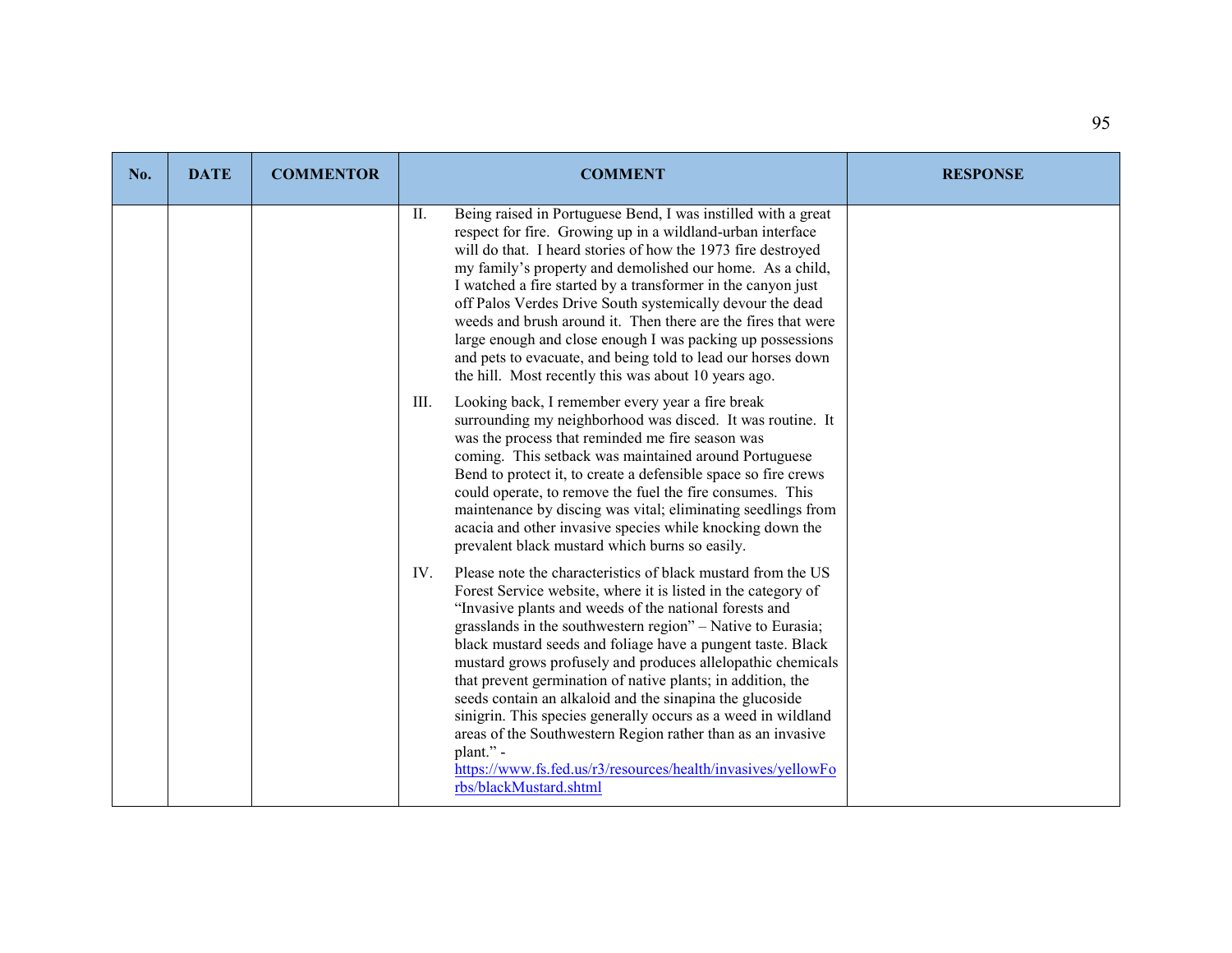| No. | <b>DATE</b> | <b>COMMENTOR</b> | <b>COMMENT</b>                                                                                                                                                                                                                                                                                                                                                                                                                                                                                                                           | <b>RESPONSE</b>                                                                                                                        |
|-----|-------------|------------------|------------------------------------------------------------------------------------------------------------------------------------------------------------------------------------------------------------------------------------------------------------------------------------------------------------------------------------------------------------------------------------------------------------------------------------------------------------------------------------------------------------------------------------------|----------------------------------------------------------------------------------------------------------------------------------------|
|     |             |                  | V.<br>Maintaining defensible space around the neighborhoods that<br>surround the preserve is vital. Going back to the previous<br>protocols is important to the residents in our<br>communities. There is a duty to protect these people, their<br>homes, and their property. Why was the previous protocol of<br>creating a disced setback from the neighborhoods<br>surrounding the preserve abandoned? What is the harm in<br>maintaining a setback for the neighborhoods which border<br>the preserve?                               |                                                                                                                                        |
|     |             |                  | Cal Fire states that the law now requires fuel modification to<br>VI.<br>be done to 100 feet or to the property line; while in high fire<br>hazard areas a 200 foot setback is suggested. This should be<br>the standard for the neighborhoods and roads surrounding the<br>preserve. Additionally, to add a fire break around all electric<br>poles and wire paths should be considered.<br>http://www.fire.ca.gov/fire prevention/fire prevention wildl<br>and codes                                                                   |                                                                                                                                        |
| 102 | 5/5/19      | Pilot $(3)$      | Lt. Col Jack Downhill USAF (Ret.) who resided at #20<br>Ι.<br>Vanderlip Drive, Rancho Palos Verdes followed the<br>protocol, paid the fees, and had an engineer submit a request<br>to the City to allow an exception to the moratorium so he<br>could apply for a lot split of his 6.94 acres and build homes<br>similar to what the 47 undeveloped lot owners are now being<br>allow to do. My understanding is there was never an answer<br>to his application. Is it true that his application was not<br>reviewed and responded to? | I.-VII. Comments outside of the scope<br>of the NCCP/HCP. We<br>forwarded your comments to<br>the Community Development<br>Department. |
|     |             |                  | II.<br>Over his almost 50 years of ownership, Lt. Col. Downhill<br>paid the ACLAD benefit assessment on his 6+ acres because<br>he would be able to build additional dwellings after a lot<br>split, yet to this day neither he nor his heirs have had that<br>ability authorized by the city. Horan settlement money from<br>a lawsuit against L.A. County and Rancho Palos Verdes, for<br>triggering the slide, paid for the sewer laterals placed on Lt.                                                                              |                                                                                                                                        |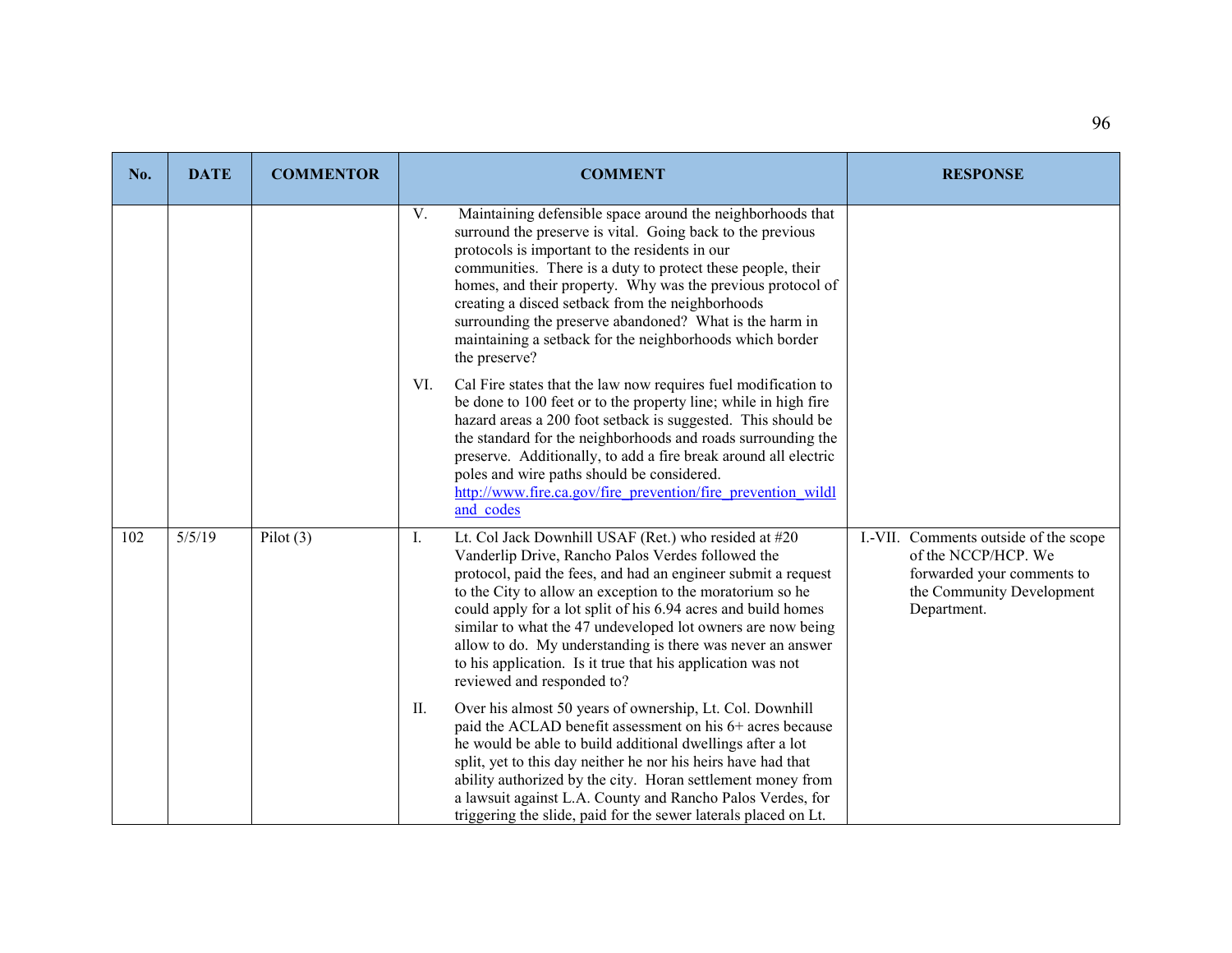| No. | <b>DATE</b> | <b>COMMENTOR</b> | <b>COMMENT</b>                                                                                                                                                                                                                                                                                                                                                                                                                     | <b>RESPONSE</b> |
|-----|-------------|------------------|------------------------------------------------------------------------------------------------------------------------------------------------------------------------------------------------------------------------------------------------------------------------------------------------------------------------------------------------------------------------------------------------------------------------------------|-----------------|
|     |             |                  | Col. Downhill's investment property preparing for him to<br>sub-divide and build on his R-1 property. That has not yet<br>happened. He and others sacrificed to pay taxes and benefit<br>assessments with little or no return at this point. Why have<br>there been charges for future benefit if the benefit has not<br>come? When will that benefit come?                                                                        |                 |
|     |             |                  | The lack of movement on Vanderlip Drive, in Zone 2, should<br>III.<br>be considered evidence that the area of Lt. Col. Downhill's<br>property is much more stable than many of the lots in Zone 2<br>where building permits have been issued and building has<br>commenced without issue.                                                                                                                                          |                 |
|     |             |                  | In retrospect, the situation of Lt. Col. Downhill seems<br>IV.<br>bewildering. What has the city leadership of Rancho Palos<br>Verdes been angling for over all this time? Was this process<br>a means to bend the truth and scheme to gain more property<br>for the future Preserve? Manipulate ordinances to gain more<br>Preserve properties and lessen property rights of residents?                                           |                 |
|     |             |                  | V.<br>Why take these property rights, some may argue<br>constitutional rights, from a war veteran whose flight crew<br>was the backup for the Normandy invasion in WWII? Lt.<br>Col. Downhill made this investment in his property to split it,<br>and it seems that in the turnover of the council over time the<br>split was not allowed. Some calculations estimate that value<br>may be \$1.5 million per acre lot when split. |                 |
|     |             |                  | VI.<br>It is not too late to grant Lt. Col. Jack Downhill's children<br>the right to apply for an exception to the moratorium and<br>finish their father's dream to split and develop their<br>property. In return they may agree to a very attractive<br>conservation easement for the Preserve.                                                                                                                                  |                 |
|     |             |                  | The PVPLC and RPV have raised millions of dollars in<br>VII.<br>donations and grants. In the long term the NCCP's<br>collections will reach over one billion of dollars in donations,                                                                                                                                                                                                                                              |                 |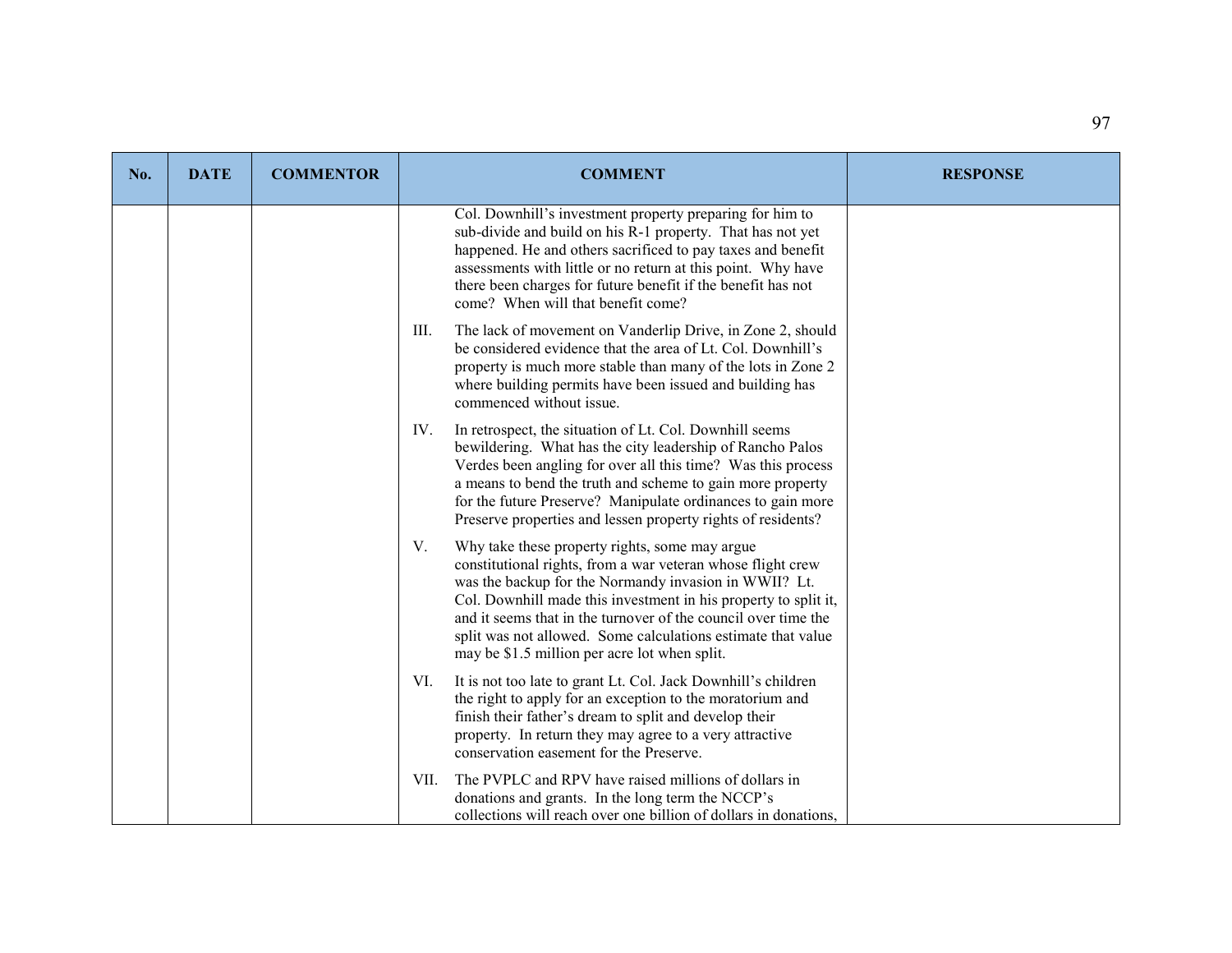| No. | <b>DATE</b> | <b>COMMENTOR</b> | <b>COMMENT</b>                                                                                                                                                                                                                                                                                                                                                                                                                                                                                                                                                                                                                                                                                                                                                                                                                                                                                                                                                                                                                                                                                                                                                     | <b>RESPONSE</b>                                                                                                                                                                                                                                                                                                                                                                                                                                                                                                                                                                                                                   |
|-----|-------------|------------------|--------------------------------------------------------------------------------------------------------------------------------------------------------------------------------------------------------------------------------------------------------------------------------------------------------------------------------------------------------------------------------------------------------------------------------------------------------------------------------------------------------------------------------------------------------------------------------------------------------------------------------------------------------------------------------------------------------------------------------------------------------------------------------------------------------------------------------------------------------------------------------------------------------------------------------------------------------------------------------------------------------------------------------------------------------------------------------------------------------------------------------------------------------------------|-----------------------------------------------------------------------------------------------------------------------------------------------------------------------------------------------------------------------------------------------------------------------------------------------------------------------------------------------------------------------------------------------------------------------------------------------------------------------------------------------------------------------------------------------------------------------------------------------------------------------------------|
|     |             |                  | grants, and fee collections from the City based on the<br>proposed NCCP/HCP. A lot of hard work has gone into the<br>Nature Preserve and is a true gift to all that use the Nature<br>Preserve. Please do ensure that the Preserve is a good<br>neighbor.<br>VIII. In closing, no subdivision of existing lots within Zone 2 was<br>designated in 'Proposed Code Amendments to Exception "P"<br>of Title 15.20.040 (Landslide Moratorium Ordinance) of the<br>Rancho Palos Verdes Municipal Code pertaining to Zone<br>2'. I ask, will you reconsider and allow the ability for<br>properties in Zone 2 to execute lots splits to no smaller than<br>one acre? Will you issue an exception to the moratorium?                                                                                                                                                                                                                                                                                                                                                                                                                                                      |                                                                                                                                                                                                                                                                                                                                                                                                                                                                                                                                                                                                                                   |
| 103 | 5/5/19      | Houston          | Keep your hands and laws off my private property!!!                                                                                                                                                                                                                                                                                                                                                                                                                                                                                                                                                                                                                                                                                                                                                                                                                                                                                                                                                                                                                                                                                                                | See Master Response Nos. 11-13.                                                                                                                                                                                                                                                                                                                                                                                                                                                                                                                                                                                                   |
| 104 | 5/5/19      | Cicoria          | As I commented previously, I support final approval and adoption<br>of the Rancho Palos Verdes Natural Communities Conservation<br>Plan (NCCP) and Habitat Conservation Plan for the Palos Verdes<br>Nature Preserve. That said, I have a number of clean-up comments<br>as well as a few other comments/observations, regarding the<br>Implementing Agreement and the NCCP, for your consideration.<br><b>Implementing Agreement</b><br>Section 4.44: The language here refers to "access by utility<br>Ι.<br>agencies and the CITY's Public Works Department",<br>whereas, in order to conform to the NCCP language in<br>Section 6.5.2, item 5, it should refer to "authorized vehicles".<br>Section 8.3: This section refers to Other Covered Activities<br>II.<br>as if it is a defined term, whereas it is only a heading in<br>NCCP Section 5.4. It's particularly confusing, because public<br>use falls within Section 5.4 "Other Covered Activity", but<br>does not fit the description in the intro to Section 5.4 nor the<br>description in Section 8.3, i.e., it is not conducted by the City<br>or public agency or utility. It is simply a "Covered | <b>Implementing Agreement</b><br>Comment noted.<br>Ι.<br>II.<br>Comment noted. We will clarify<br>language.<br>III.<br>See Master Response No. 7.<br>Losses of coastal sage scrub and<br>take have been documented since<br>the Planning Agreement was<br>signed in 1996. The City was<br>allocated allowable coastal sage<br>scrub losses and was issued<br>several section 4(d) interim<br>habitat loss permits. Since the<br>City began implementing the<br>NCCP/HCP, there has not been<br>authorized habitat losses or take<br>that has occurred under the<br>unpermitted NCCP/HCP. Once<br>permit decisions are made on the |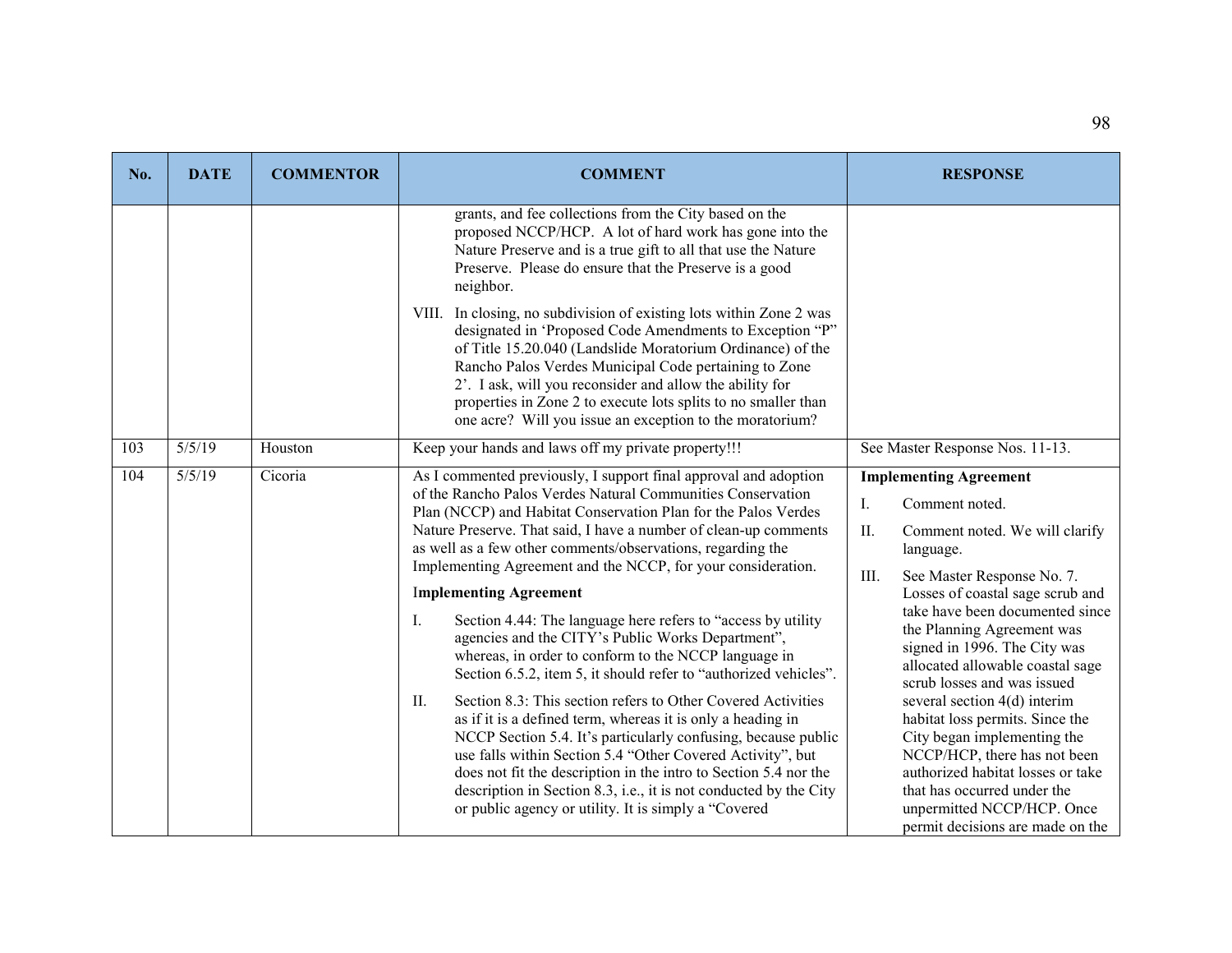| No. | <b>DATE</b> | <b>COMMENTOR</b> | <b>COMMENT</b>                                                                                                                                                                                                                                                                                                                                                                                                                                                                                                                                                                                                                                                                                                                                                                                                                                                                                                         | <b>RESPONSE</b>                                                                                                                                                                                                                                                                                                                                                                                                                                                                                                          |
|-----|-------------|------------------|------------------------------------------------------------------------------------------------------------------------------------------------------------------------------------------------------------------------------------------------------------------------------------------------------------------------------------------------------------------------------------------------------------------------------------------------------------------------------------------------------------------------------------------------------------------------------------------------------------------------------------------------------------------------------------------------------------------------------------------------------------------------------------------------------------------------------------------------------------------------------------------------------------------------|--------------------------------------------------------------------------------------------------------------------------------------------------------------------------------------------------------------------------------------------------------------------------------------------------------------------------------------------------------------------------------------------------------------------------------------------------------------------------------------------------------------------------|
|     |             |                  | Activity". Perhaps "Other" should be lower case—"other<br>Covered Activity".<br>Section 17: It remains unclear to me how the past take (since<br>III.<br>the date the draft NCCP was approved by the City and<br>parties have been operating as if it were in effect) is applied<br>and accounted for in these documents when the Permit term<br>has been modified from 50 years to 40 years. Somewhere in<br>this document, there should be a table showing cumulative<br>take to date.<br>Section 17.4: The acceleration of restoration by PVPLC<br>IV.<br>beyond 5 acres per year may occur as donors contribute to<br>enhance the conservation values of the Preserve. That should<br>not enable early withdrawal by the City from the Plan and<br>yet I see nothing in the documentation to protect against that.<br>V.<br>Section 23.1: Is the reference to "Permittee" in this section<br>more properly "City"? | NCCP/HCP, the City may<br>convey its take authority for<br>projects that result in incidental<br>take.<br>IV.<br>Pursuant to Section 17.4 of the<br>Implementing Agreement, the<br>City, as the Permittee, may<br>unilaterally withdraw from the<br>NCCP/HCP provided it has<br>complied with all mitigation<br>obligations incurred under the<br>requirement of the NCCP/HCP<br>and associated permits. These<br>mitigation obligations can<br>include restoration by PVPLC<br>beyond the required 5 acres per<br>year. |
|     |             |                  | Section 23.8: In the notice provision, Chairman of the Board<br>VI.<br>should actually be "President of the Board". It is correct in<br>the signature block.                                                                                                                                                                                                                                                                                                                                                                                                                                                                                                                                                                                                                                                                                                                                                           | V.<br>Comment noted.<br>VI.<br>Correction noted.                                                                                                                                                                                                                                                                                                                                                                                                                                                                         |
|     |             |                  | <b>NCCP</b>                                                                                                                                                                                                                                                                                                                                                                                                                                                                                                                                                                                                                                                                                                                                                                                                                                                                                                            | NCCP/HCP                                                                                                                                                                                                                                                                                                                                                                                                                                                                                                                 |
|     |             |                  | Ι.<br>Section 4.2.2: Shoreline Park may be retained for historical<br>reference, but it has been wrapped into Ocean Trails Reserve.<br>II.<br>Section 5.2.3 and Section 5.4: It's not clear how landslide<br>abatement activities covered by these two sections will be<br>distinguishable in practice.<br>III.<br>Section 5.2.8: The reference to a Public Use Management<br>Plan is an error; should be Public Use Master Plan.<br>IV.<br>Section 5.2.8 and Section 5.4: It's not clear how trails plan<br>implementation and trails management covered by these<br>sections will be distinguishable in practice.                                                                                                                                                                                                                                                                                                    | Comment Noted.<br>Ι.<br>II.<br>Landslide abatement activities<br>described in Section 5.2.3 of the<br>NCCP/HCP are projects that<br>have associated allowable take.<br>The landslide abatement<br>activities in Section 5.4 of the<br>NCCP/HCP are activities that are<br>not expected to involve<br>permanent loss of habitat.<br>Typo noted.<br>III.                                                                                                                                                                   |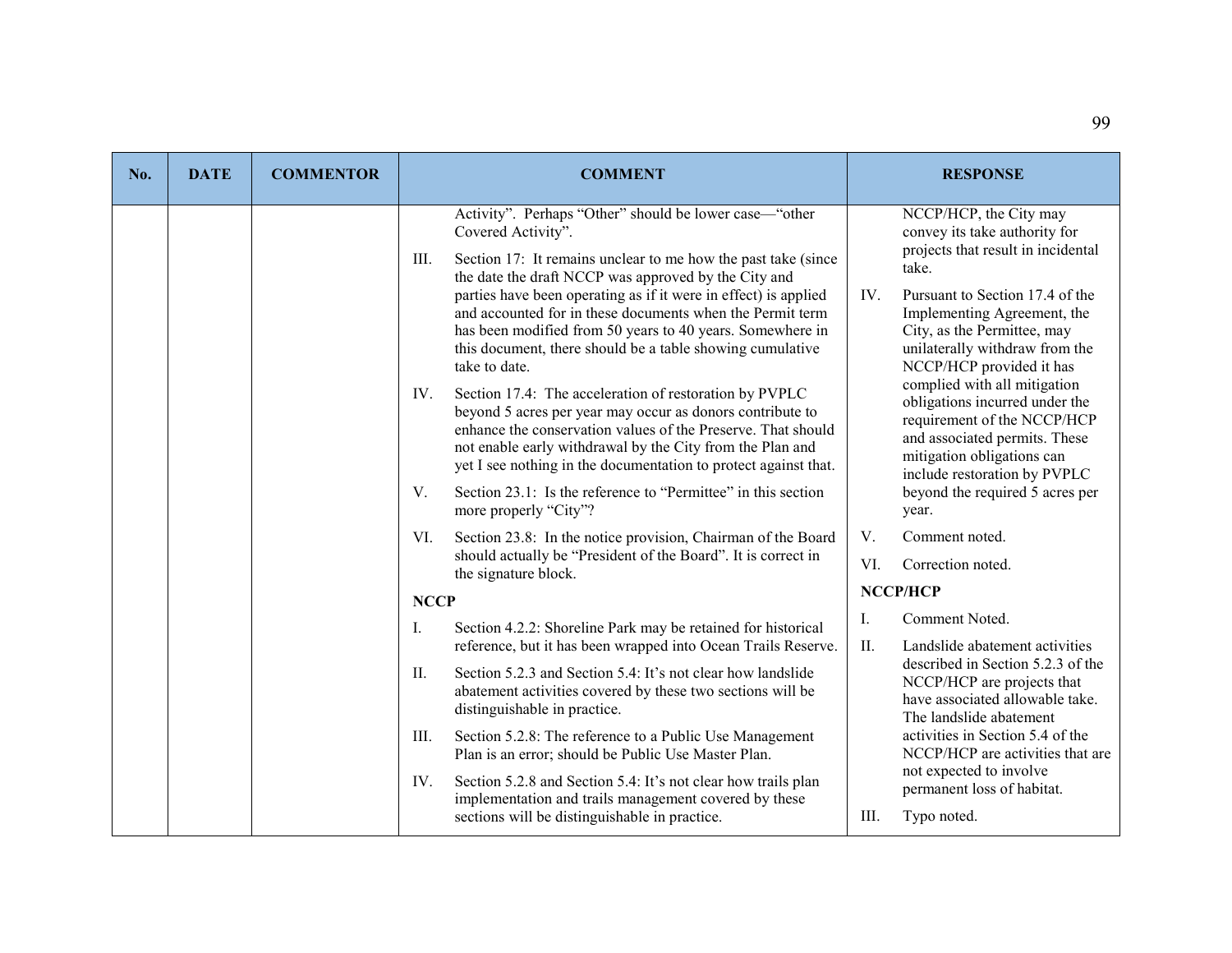| No. | <b>DATE</b> | <b>COMMENTOR</b> | <b>COMMENT</b>                                                                                                                                                                                                                                                                                                                                                                                                          |             | <b>RESPONSE</b>                                                                                                                                                                                                                                                |
|-----|-------------|------------------|-------------------------------------------------------------------------------------------------------------------------------------------------------------------------------------------------------------------------------------------------------------------------------------------------------------------------------------------------------------------------------------------------------------------------|-------------|----------------------------------------------------------------------------------------------------------------------------------------------------------------------------------------------------------------------------------------------------------------|
|     |             |                  | V.<br>Section 5.4: I find the paragraph describing Other Covered<br>Activities in this section to be more properly applied to<br>Section 5.4.1 activities. See comment for IA Section 8.3,<br>above.<br>VI.<br>Section 5.4.1: Is the redundancy within the first and second<br>bullets and within the fourth and fifth bullet points<br>intentional? (Note the same redundancies appear in the IA at<br>Section 8.3.1.) | IV.         | Trail implementation activities in<br>Section 5.2.3 of the NCCP/HCP<br>are projects that have associated<br>allowable take. Trail<br>maintenance activities in Section<br>5.4 are activities that are not<br>expected to involve permanent<br>loss of habitat. |
|     |             |                  | Section 5.4.1: Why is bullet 7 relating to filming and<br>VII.                                                                                                                                                                                                                                                                                                                                                          | $V_{\cdot}$ | Comment noted.                                                                                                                                                                                                                                                 |
|     |             |                  | photography subject to a different condition than the other<br>bullets? Shouldn't all of these activities both 1) avoid<br>impacts to Covered Species and 2) not involve loss of<br>Covered Species or habitat (otherwise, presumably, they<br>would fall under Section 5.2)?                                                                                                                                           | VI.<br>VII. | Correction noted.<br>Correction noted.<br>VIII. The entity responsible for habitat<br>damage is responsible for its                                                                                                                                            |
|     |             |                  | VIII. Section 5.4.1: Regarding bullet 8 relating to law enforcement<br>activity, is there a requirement for restoration in the event<br>law enforcement activity results in lost habitat? Related,<br>recently a car went off the road into the Preserve. How will<br>restoration after such an incident be addressed?                                                                                                  | IX.         | repair/restoration.<br>This practice will be required by<br>the PUMP and Habitat Impact<br>Avoidance Minimization<br>Measures defined in Section 5.5<br>of the NCCP/HCP.                                                                                       |
|     |             |                  | IX.<br>Section 5.4.2: Either at bullet 6, or at Section 9.2.4 regarding<br>signage, consider that signs within the Preserve should be<br>installed as close as practicable to the trail bed to avoid<br>greater than necessary habitat impacts during sign<br>maintenance (replacement, graffiti removal, clearing for                                                                                                  | X.          | Section 5.4.3 is not intended to<br>be an exhaustive list of allowable<br>activities.                                                                                                                                                                          |
|     |             |                  | visibility, etc.).                                                                                                                                                                                                                                                                                                                                                                                                      | XI.         | Commented noted.                                                                                                                                                                                                                                               |
|     |             |                  | Section 5.4.3: Based on our experience and routine practice<br>$X_{\cdot}$                                                                                                                                                                                                                                                                                                                                              | XII.        | Typo noted.                                                                                                                                                                                                                                                    |
|     |             |                  | to date, I think we can anticipate other activities beyond<br>those identified as Preserve Management Covered Activities,                                                                                                                                                                                                                                                                                               |             | XIII. Typo noted.<br>XIV. Comment noted.                                                                                                                                                                                                                       |
|     |             |                  | although the list may not be intended to be exhaustive. Here<br>are a few things to consider adding as separate list items or as<br>edits to existing listed items (many of which are done by                                                                                                                                                                                                                           |             | XV. Comment noted.                                                                                                                                                                                                                                             |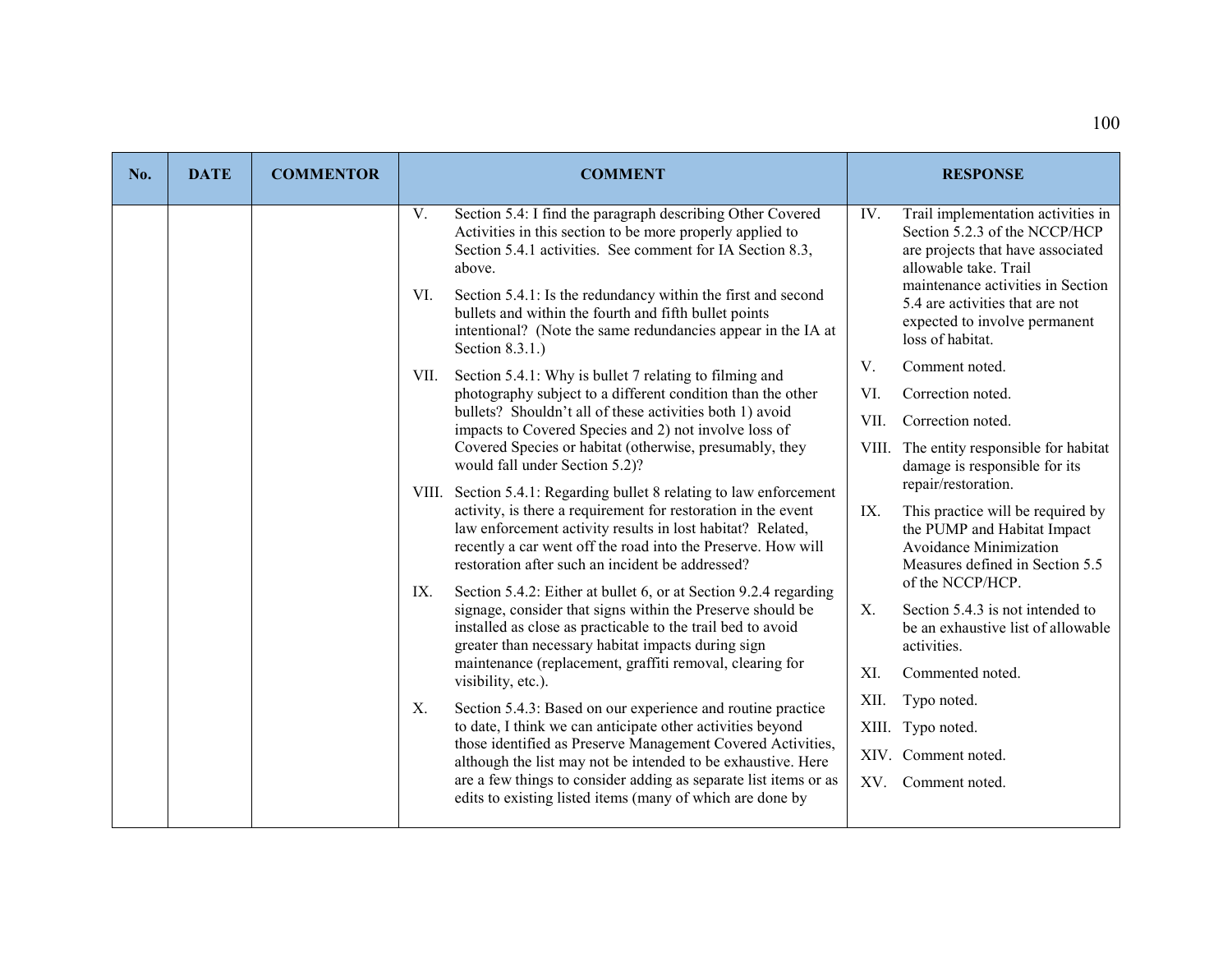| No. | <b>DATE</b> | <b>COMMENTOR</b> | <b>COMMENT</b>                                                                                                                                                                                                                     | <b>RESPONSE</b> |
|-----|-------------|------------------|------------------------------------------------------------------------------------------------------------------------------------------------------------------------------------------------------------------------------------|-----------------|
|     |             |                  | PVPLC volunteers, of course with a view to<br>avoiding/minimizing impacts):                                                                                                                                                        |                 |
|     |             |                  | Monitoring public use and misuse.                                                                                                                                                                                                  |                 |
|     |             |                  | Maintaining signage (e.g. cleaning it, repairing it,<br>clearing around it).                                                                                                                                                       |                 |
|     |             |                  | Installing and maintaining barriers or access control<br>mechanisms.                                                                                                                                                               |                 |
|     |             |                  | Trash removal, including retrieving litter from<br>habitat).                                                                                                                                                                       |                 |
|     |             |                  | Seed collection by PVPLC for propagation.                                                                                                                                                                                          |                 |
|     |             |                  | Section 5.5: At item 8, consider adding an exception to the<br>XI.<br>last sentence of paragraph 12 in the case of government<br>shutdown.                                                                                         |                 |
|     |             |                  | Section 8, Figure 8-2, p. 170: The table shows data through<br>XII.<br>2015 but is labelled ". - 2013".                                                                                                                            |                 |
|     |             |                  | XIII. Section $9.2.2.2$ : The heading should refer to the Public Use<br>Master Plan, rather than Management Plan.                                                                                                                  |                 |
|     |             |                  | Section 9.2.2.2: An awful lot of habitat can be taken under<br>XIV.<br>the "substantial widening" criteria of Section 9.2.2.2 before<br>restoration is required—two feet over 3 miles of trail (10% of<br>roughly 30 miles).       |                 |
|     |             |                  | Section 9.3.1: Annual reports should not only include<br>XV.<br>information about the annual take, but a cumulative tally of<br>the take assessed against take allocations from the beginning<br>of the initial 50-year Plan term. |                 |
|     |             |                  | My comments are provided as a resident of Rancho Palos Verdes<br>and not in any other capacity or role.                                                                                                                            |                 |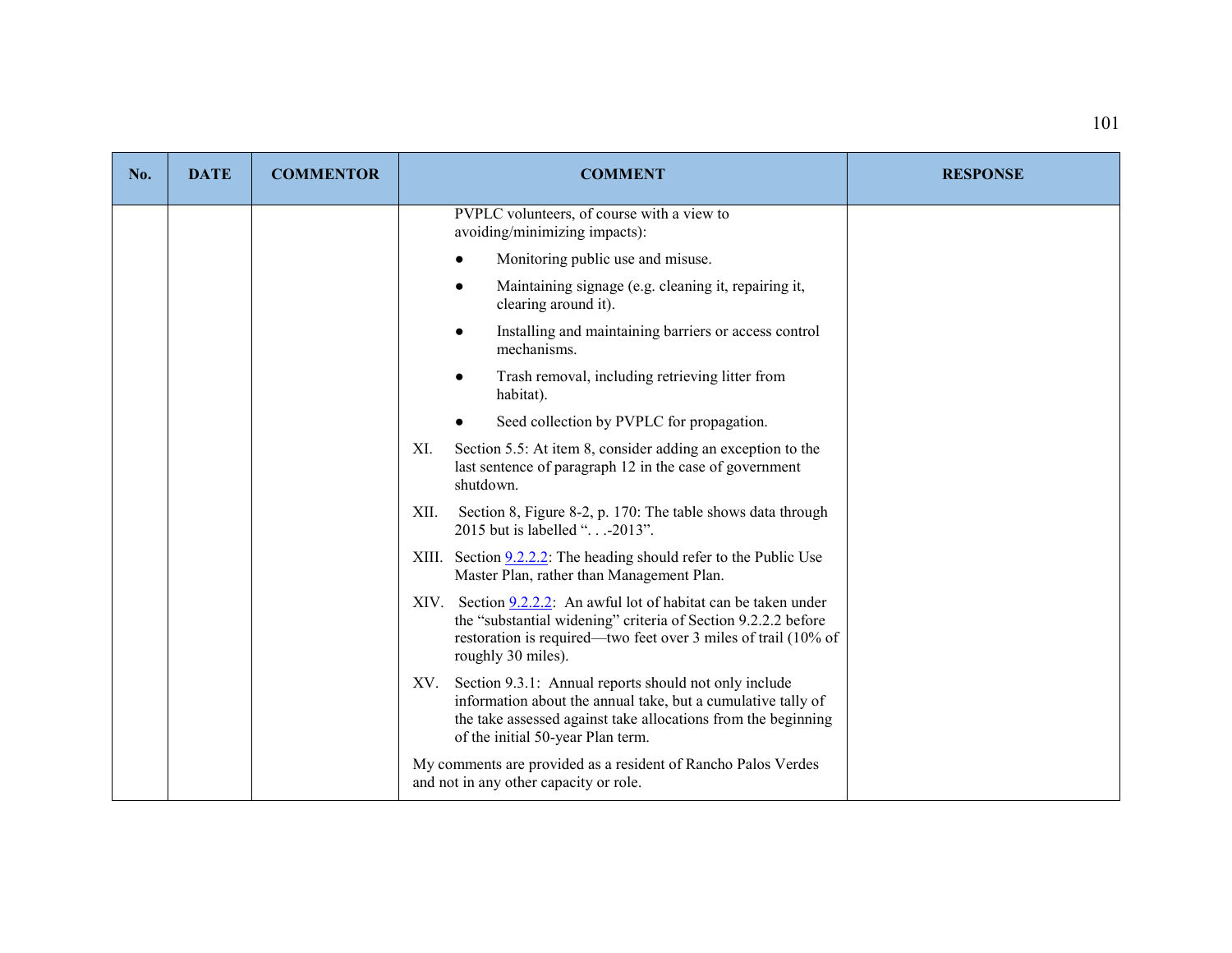| No. | <b>DATE</b> | <b>COMMENTOR</b> | <b>COMMENT</b>                                                                                                                                                                                                                                                                                                                                                                                                                                                                                                                                                                                                                     | <b>RESPONSE</b>                                           |  |  |  |  |  |  |
|-----|-------------|------------------|------------------------------------------------------------------------------------------------------------------------------------------------------------------------------------------------------------------------------------------------------------------------------------------------------------------------------------------------------------------------------------------------------------------------------------------------------------------------------------------------------------------------------------------------------------------------------------------------------------------------------------|-----------------------------------------------------------|--|--|--|--|--|--|
| 105 | 5/5/19      | Snell $(7)$      | I.<br>FIGURE 4-15 Filiorum pg 76                                                                                                                                                                                                                                                                                                                                                                                                                                                                                                                                                                                                   | The dot indicates native habitat.<br>I.                   |  |  |  |  |  |  |
|     |             |                  | What is the colored dot in the southeast lower corner near the<br>creek?                                                                                                                                                                                                                                                                                                                                                                                                                                                                                                                                                           | II.<br>See Master Response No. 21.                        |  |  |  |  |  |  |
|     |             |                  | 4.6 pg 85 Habitat Restoration For fire safety, why not<br>II.                                                                                                                                                                                                                                                                                                                                                                                                                                                                                                                                                                      | III.<br>See Master Response No. 21                        |  |  |  |  |  |  |
|     |             |                  | remove all acacia first at least 1000' away from Preserve                                                                                                                                                                                                                                                                                                                                                                                                                                                                                                                                                                          | IV.<br>Correction to map legend noted.                    |  |  |  |  |  |  |
|     |             |                  | property lines especially abutting homes in Portuguese<br>Bend?<br>Brush Management is inadequate. www.fire.lacounty.gov<br>III.<br>1). Embers from a wildfire can travel up to 1.5 miles.<br>2). California native plants were discouraged because they<br>are more flammable.<br>The Preserve needs more fire prevention within the<br>boundaries.<br>Why not continue the clearance of 8' high mustard weeds<br>under power poles and lines so there is not a repeat of the last<br>bad fire in the Preserve? Is it better to mow non-native grass<br>now to save CSS from wildfires later? The 1973 fire burned<br>for 3 days. | V.<br>We were unable to identify the<br>area in question. |  |  |  |  |  |  |
|     |             |                  |                                                                                                                                                                                                                                                                                                                                                                                                                                                                                                                                                                                                                                    | VI.<br>See Master Response No. 28.                        |  |  |  |  |  |  |
|     |             |                  |                                                                                                                                                                                                                                                                                                                                                                                                                                                                                                                                                                                                                                    |                                                           |  |  |  |  |  |  |
|     |             |                  | IV.<br>FIGURE 5-2 Locations of City Projects<br>Where are Projects 3, 4, 6, 8, 14, 15, 16, 17, 18 & 19?                                                                                                                                                                                                                                                                                                                                                                                                                                                                                                                            | under the NCCP/HCP.                                       |  |  |  |  |  |  |
|     |             |                  | V.<br>Will the Water Tank land locked property have continued                                                                                                                                                                                                                                                                                                                                                                                                                                                                                                                                                                      | XI.<br>It is not possible.                                |  |  |  |  |  |  |
|     |             |                  | access through the Preserve? What the road called? What<br>map is it on? Where is that covered?                                                                                                                                                                                                                                                                                                                                                                                                                                                                                                                                    | XII.<br>See Specific Response to<br>Comment No. 82 (V).   |  |  |  |  |  |  |
|     |             |                  | VI.<br>What is "the life of this NCCP/HCP"?                                                                                                                                                                                                                                                                                                                                                                                                                                                                                                                                                                                        |                                                           |  |  |  |  |  |  |
|     |             |                  | How can items be corrected or changed once the NCCP/HCP<br>VII.<br>is finalized?                                                                                                                                                                                                                                                                                                                                                                                                                                                                                                                                                   |                                                           |  |  |  |  |  |  |
|     |             |                  | VIII. 5.3.3 Fuel Modification for Private Projects throughout the<br>City.<br>Is the fee charged for brush clearance on Preserve property a<br>one-time fee or annual? Usually property owners are<br>responsible to provide brush clearance on their own property                                                                                                                                                                                                                                                                                                                                                                 |                                                           |  |  |  |  |  |  |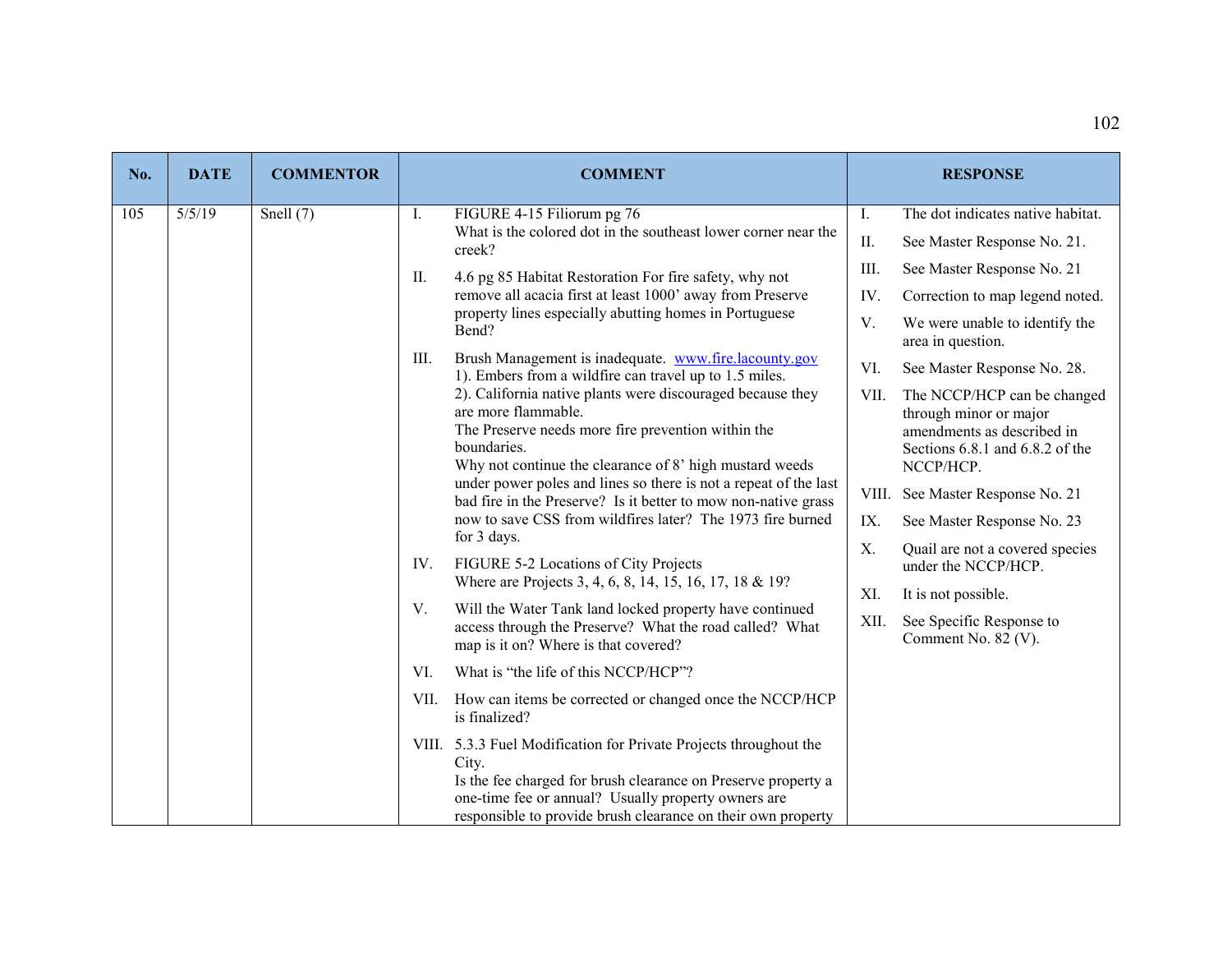| No. | <b>DATE</b> | <b>COMMENTOR</b> | <b>COMMENT</b>                                                                                                                                                                                                                                                                                                                                                                         | <b>RESPONSE</b> |
|-----|-------------|------------------|----------------------------------------------------------------------------------------------------------------------------------------------------------------------------------------------------------------------------------------------------------------------------------------------------------------------------------------------------------------------------------------|-----------------|
|     |             |                  | if their neighbor's house is within the required set-back. Has<br>that changed? Was the weed clearance determined prior to<br>the last fire season? Firefighting ideas have changed since<br>the bad fires during last fire season and more devastating<br>wildfires are expected.                                                                                                     |                 |
|     |             |                  | IX.<br>What are the plans for coyotes if a coyote bites a hiker?                                                                                                                                                                                                                                                                                                                       |                 |
|     |             |                  | Why doesn't the City of RPV protect the California Quail<br>X.<br>and other native birds from Coyotes? RPV could take the<br>money from their annual fund that pays for counting,<br>trapping and relocating Peafowl -to trapping Coyotes in areas<br>where the Quail are. Protecting the native birds from Coyotes<br>should have been addressed in the City of RPV NCCP/HCP<br>Plan. |                 |
|     |             |                  | Is it possible to allow lots abutting a paved street in the<br>XI.<br>Preserve not considered abutting the<br>Preserve? Ie: Vanderlip Driveway.                                                                                                                                                                                                                                        |                 |
|     |             |                  | Why won't the City remove the Open Space Preserve<br>XII.<br>designation from Vanderlip Driveway? Please understand<br>that giving it a Nature Preserve designation is most<br>threatening for those who use the driveway.                                                                                                                                                             |                 |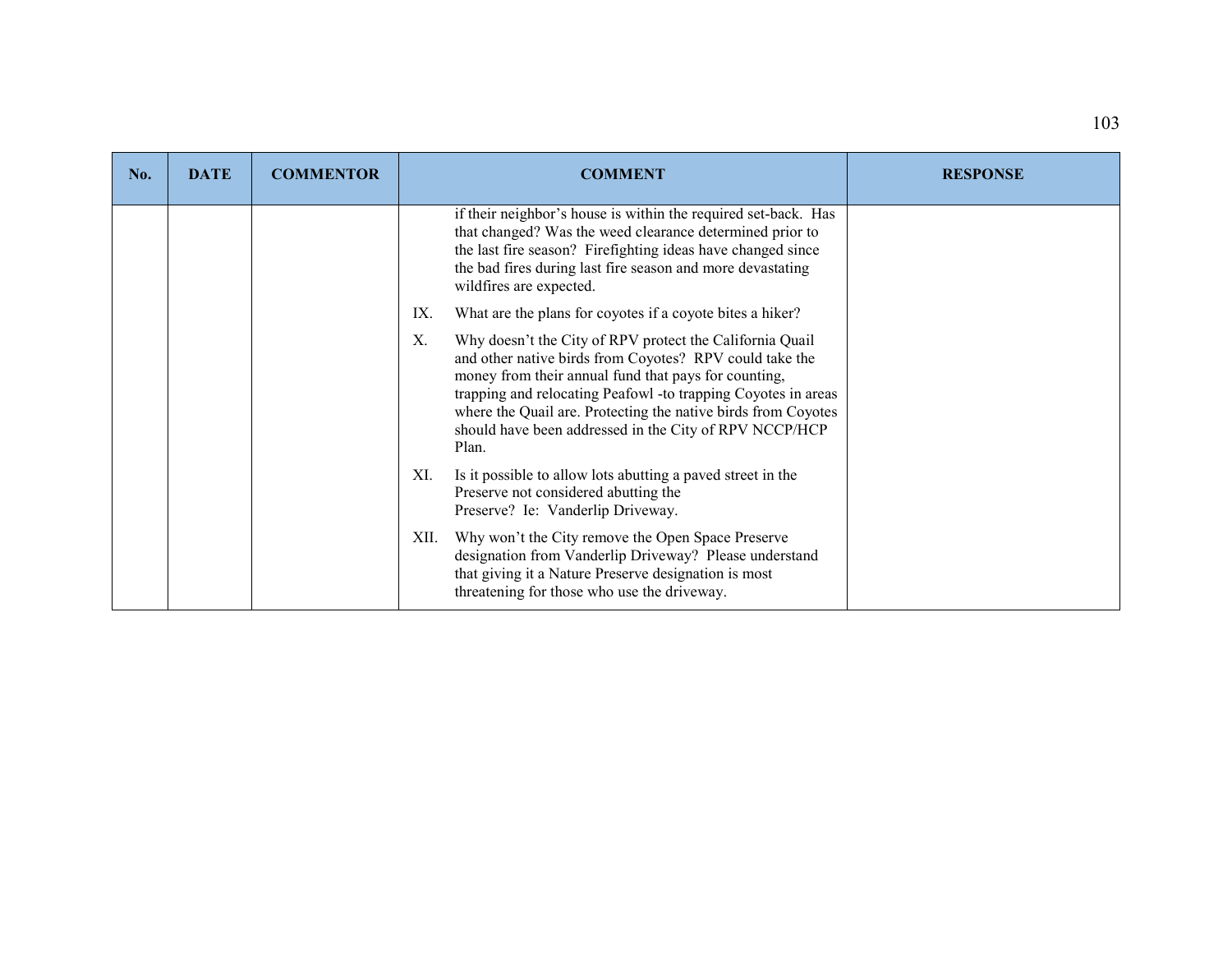| No. | <b>DATE</b> | <b>COMMENTOR</b> |                                                                                                                            | <b>COMMENT</b>                                                                                                                                                                                                                                                                                                                                                                                                                                                                                                                                                    |                | <b>RESPONSE</b>                                                                                                                                                                                                                                                                                                                                             |
|-----|-------------|------------------|----------------------------------------------------------------------------------------------------------------------------|-------------------------------------------------------------------------------------------------------------------------------------------------------------------------------------------------------------------------------------------------------------------------------------------------------------------------------------------------------------------------------------------------------------------------------------------------------------------------------------------------------------------------------------------------------------------|----------------|-------------------------------------------------------------------------------------------------------------------------------------------------------------------------------------------------------------------------------------------------------------------------------------------------------------------------------------------------------------|
| 106 | 5/5/19      | Snell $(8)$      | I.                                                                                                                         | 5.2.1. Will the City identified project be limited to the main<br>branch of Altamira Canyon or include the East Fork? Where                                                                                                                                                                                                                                                                                                                                                                                                                                       | $\mathbf{I}$ . | The project is not defined at this<br>time.                                                                                                                                                                                                                                                                                                                 |
|     |             |                  | and what is the project?<br>II.                                                                                            | Does the City know that there is a well in the main branch of                                                                                                                                                                                                                                                                                                                                                                                                                                                                                                     | II.            | Comment outside of the scope of<br>the NCCP/HCP.                                                                                                                                                                                                                                                                                                            |
|     |             |                  |                                                                                                                            | Altamira Canyon alongside of the Vanderlip Estate that<br>Frank Vanderlip used for his water supply in the early                                                                                                                                                                                                                                                                                                                                                                                                                                                  | III.           | Comment outside of the scope of<br>the NCCP/HCP.                                                                                                                                                                                                                                                                                                            |
|     |             |                  | than all of the wells put together. The higher quality water<br>from the dewatering wells should no longer be piped to the | 1900's? Dewatering that well might produce more water<br>ocean but used locally.<br>Does the City know that the water entering the Altamira<br>Canyon at the top of the hill can be taken west and not be<br>dumped into the slide area only to have ACLAD have to pay<br>to pump the water out?                                                                                                                                                                                                                                                                  | IV.            | Dewatering wells are placed in<br>locations where they optimally<br>extract ground water. It is                                                                                                                                                                                                                                                             |
|     |             |                  | III.                                                                                                                       |                                                                                                                                                                                                                                                                                                                                                                                                                                                                                                                                                                   |                | possible that coastal sage scrub<br>may be impacted. Minimizations<br>measures will be implemented to<br>avoid impacts to CSS to extent<br>possible.                                                                                                                                                                                                        |
|     |             |                  | IV.<br>opportunity's to place Wells?                                                                                       | 5.2.2. Dewatering Wells. Why does any CSS habitat have to<br>be disturbed when there are so many non-native grassland                                                                                                                                                                                                                                                                                                                                                                                                                                             | V.             | Section 5.2.3 of the NCCP/HCP<br>does not make reference to<br>"potentially subject to                                                                                                                                                                                                                                                                      |
|     |             |                  | V.                                                                                                                         | 5.2.3 Does "potentially subject to landslides" mean it<br>hasn't moved in 200,000 years and is in ACLAD or is                                                                                                                                                                                                                                                                                                                                                                                                                                                     |                | landslides" but describes<br>landslide abatement measures.                                                                                                                                                                                                                                                                                                  |
|     |             |                  | another place for abatement measures.                                                                                      | moving in the PB landslide? If in ACLAD on stable land,<br>one should protect the gnatcatcher & dudleys by finding                                                                                                                                                                                                                                                                                                                                                                                                                                                | VI.            | Neutral lands can be located on<br>developed or undeveloped lands.                                                                                                                                                                                                                                                                                          |
|     |             |                  | VI.<br>Vanderlip Driveway.                                                                                                 | Neutral Lands Maps 3-1, 3-2, 3-3, 3-4, etc. pg 43, 45, 47, 49.<br>Neutral Lands are "currently undevelopable land" How can a<br>developed property be called Neutral? $#6, 10, \& 20$<br>Vanderlip Driveway were original homes dating back to the<br>1940's that were built for the original developers. All three<br>properties with homes have had large numbers of<br>horses, riding rings, jumps, orchards and cactus farms which<br>fully developed the properties. Please remove the yellow<br>"Neutral" from all of the private developed property off of |                | However, neutral lands are that<br>portion of a lot that cannot be<br>developed per the City's<br>Municipal Code and General<br>Plan because of extreme slopes<br>(35% or greater or an open space<br>hazard designation). The<br>NCCP/HCP identifies neutral<br>lands as providing added<br>biological function and value to<br>the Preserve. There are no |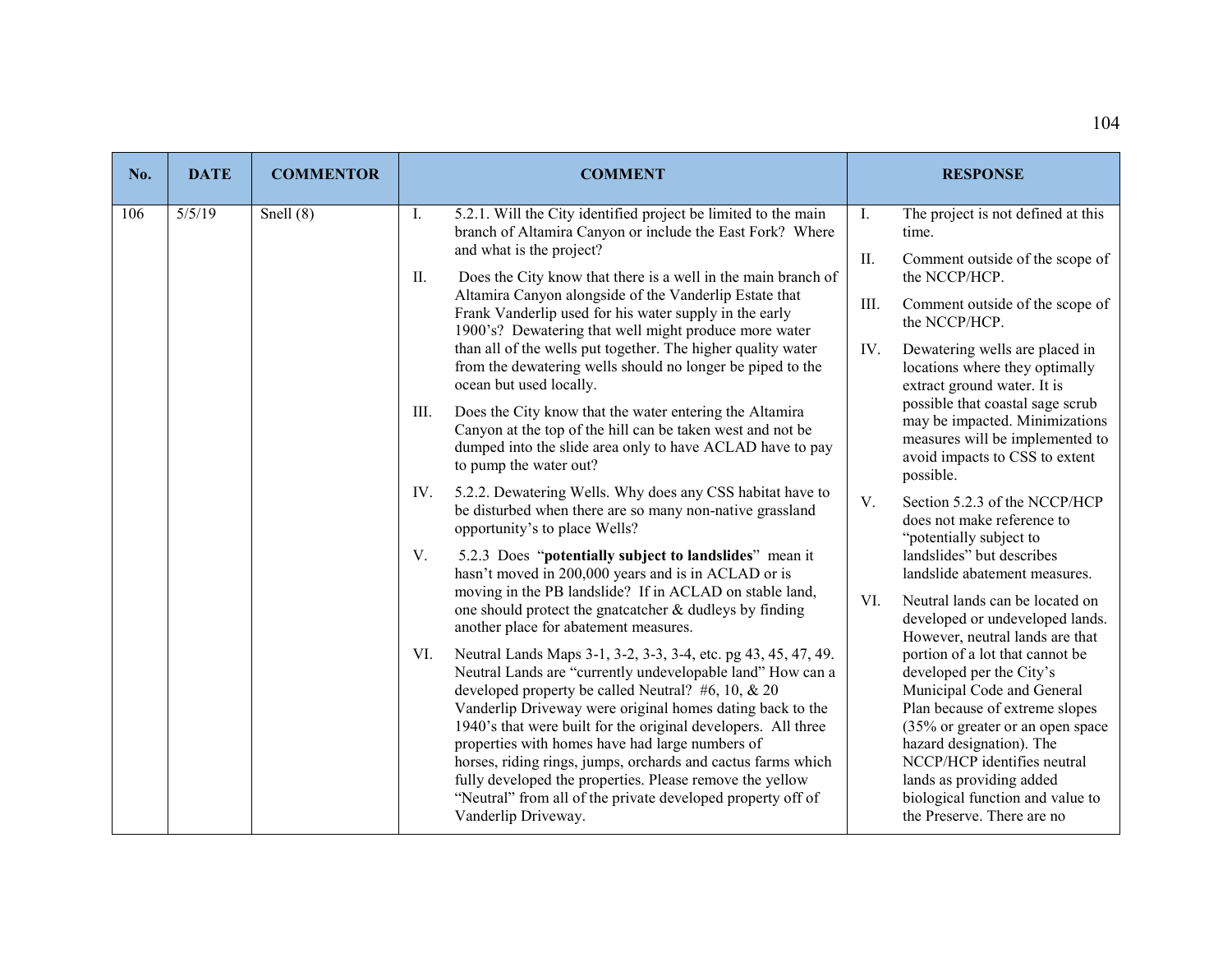| No. | <b>DATE</b> | <b>COMMENTOR</b> | <b>COMMENT</b>                                                                                                                                                                                                                                                                                                                                                                                                                                                                                                                                                                                                                                                                                                                                                                                                | <b>RESPONSE</b>                                                                                                                                                                                                                                                                                                                                                                                                                                                                  |  |
|-----|-------------|------------------|---------------------------------------------------------------------------------------------------------------------------------------------------------------------------------------------------------------------------------------------------------------------------------------------------------------------------------------------------------------------------------------------------------------------------------------------------------------------------------------------------------------------------------------------------------------------------------------------------------------------------------------------------------------------------------------------------------------------------------------------------------------------------------------------------------------|----------------------------------------------------------------------------------------------------------------------------------------------------------------------------------------------------------------------------------------------------------------------------------------------------------------------------------------------------------------------------------------------------------------------------------------------------------------------------------|--|
|     |             |                  | What does "a point location" mean?<br>VII.                                                                                                                                                                                                                                                                                                                                                                                                                                                                                                                                                                                                                                                                                                                                                                    | neutral lands noted on the maps<br>directly off Vanderlip Drive.<br>A point location means the<br>VII.<br>actual spatial location where data<br>is recorded for documented<br>species locals or a permanent<br>point where data can be<br>collected through time.                                                                                                                                                                                                                |  |
| 107 | 5/5/19      | Day              | Just to let you know we really object to including private properties<br>in the NCCP. Overreach, for sure. Not necessary.                                                                                                                                                                                                                                                                                                                                                                                                                                                                                                                                                                                                                                                                                     | See Master Response Nos. 11-13.                                                                                                                                                                                                                                                                                                                                                                                                                                                  |  |
| 108 | 5/5/19      | <b>Butler</b>    | I object to private properties being included in the NCCP.                                                                                                                                                                                                                                                                                                                                                                                                                                                                                                                                                                                                                                                                                                                                                    | See Master Response Nos. 11-13.                                                                                                                                                                                                                                                                                                                                                                                                                                                  |  |
| 109 | 5/5/19      | Snell $(9)$      | Does the City understand that when selling or refinancing<br>$\mathbf{I}$ .<br>developed properties within 500' of the Preserve, the 500'<br>abutment restrictions will have to be disclosed? Property<br>values will go down for those properties that abut the<br>Preserve.<br>П.<br>Does the 17.4 acre Del Cerro Buffer Property protect any<br>private residences from the 500' restrictions? Is the Del<br>Cerro Buffer in the Preserve? If not, what can the less<br>fortunate owners of properties abutting the Preserve do to get<br>a buffer too?<br>What specific restrictions will be in effect for<br>III.<br>those developed properties within 500' of Preserve?<br>IV.<br>What fees are associated with items requiring approval for<br>those developed properties within 500' of the Preserve? | Comment outside of the scope of<br>Ι.<br>the NCCP/HCP.<br>II.<br>The Del Cerro Buffer is part of<br>the Preserve. It is not a "buffer"<br>for residents' homes.<br>III.<br>See Master Response No. 16.<br>IV.<br>Fees are dependent on the<br>specific permit requested as<br>established per City Council<br>resolution. Thus, a specific fee<br>cannot be identified as a<br>response to this comment<br>because it is unclear what<br>specific permit is being<br>considered. |  |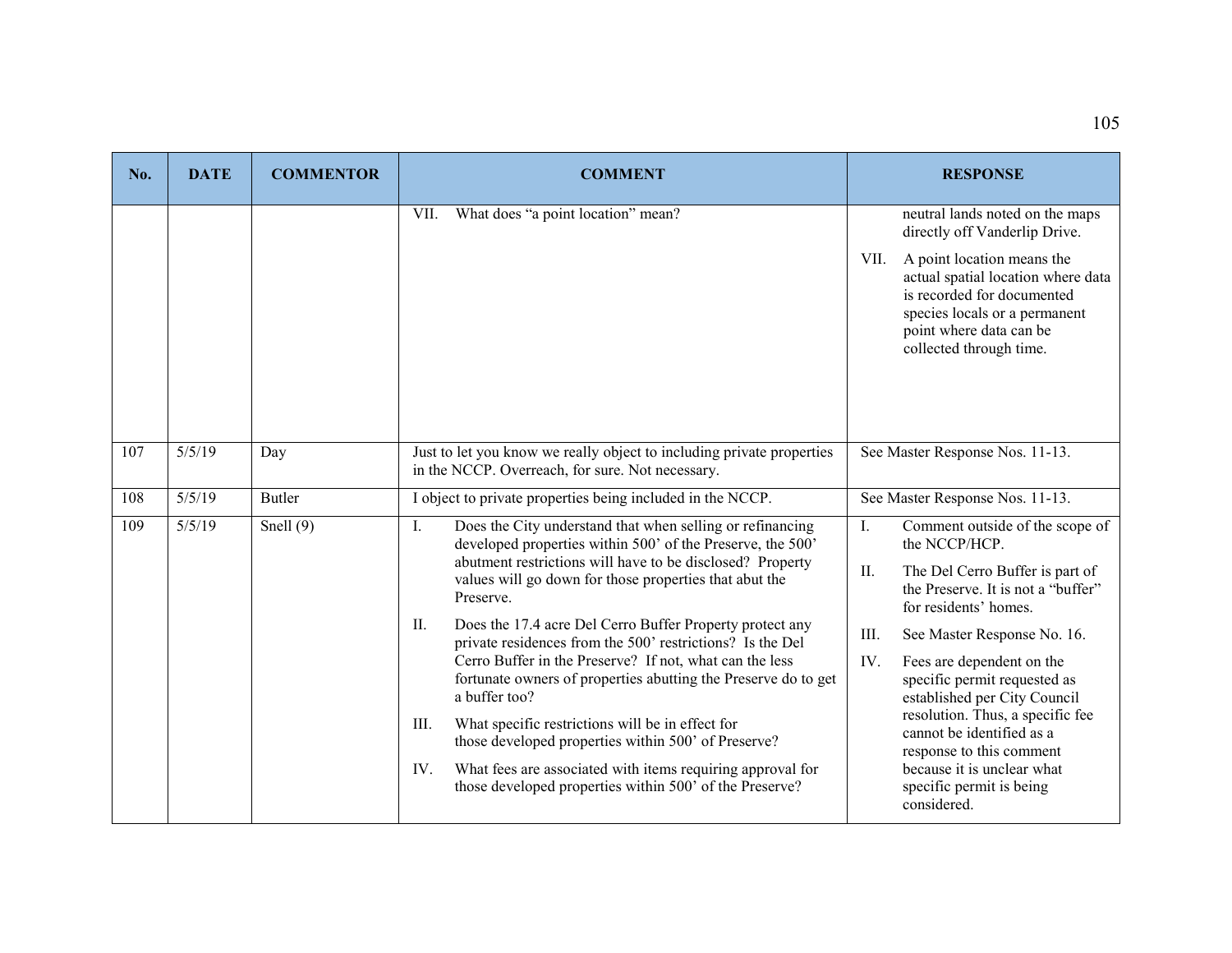| No. | <b>DATE</b> | <b>COMMENTOR</b> | <b>COMMENT</b>                                                                                                                                                                                                                                                                                                                                                                                                                                                                              | <b>RESPONSE</b>                                                                                                                                                                                                                                                                  |
|-----|-------------|------------------|---------------------------------------------------------------------------------------------------------------------------------------------------------------------------------------------------------------------------------------------------------------------------------------------------------------------------------------------------------------------------------------------------------------------------------------------------------------------------------------------|----------------------------------------------------------------------------------------------------------------------------------------------------------------------------------------------------------------------------------------------------------------------------------|
|     |             |                  | If only one part of a developed lot is within 500' of the<br>V.<br>Preserve, does the other part of the developed lot further than<br>500' fall under the restrictions also? If so, why? Where is<br>that explained?<br>As a courtesy, were the home owners living within 500' of<br>VI.<br>the Preserve notified by U.S. mail of the potential loss of use<br>and added burden of being next to the Preserve? If the<br>residences were not notified of the 500' restrictions, why<br>not? | V.<br>See Master Response No. 16.<br>VI.<br>The NCCP/HCP has been<br>noticed and reviewed at<br>numerous public meetings, the<br>most recent being the October<br>14, 2019, Quarterly Preserve<br>Public Forum and the Special<br>City Council Meeting held<br>October 29, 2019. |
|     |             |                  | Will the property owners with homes 500' from the Preserve<br>VII.<br>be compensated for loss of use and/or having to comply with<br>additional burdens? If not, why not?                                                                                                                                                                                                                                                                                                                   | VII.<br>See Master Response Nos. 16<br>and 17.                                                                                                                                                                                                                                   |
|     |             |                  | VIII. Since the Preserve is so spread out, why place an extra                                                                                                                                                                                                                                                                                                                                                                                                                               | VIII. See Master Response Nos. 16<br>and 17.                                                                                                                                                                                                                                     |
|     |             |                  | burden on home owners who live within 500' of<br>Preserve? Is this just a way to charge fees and regulate more<br>property to support the Preserve?                                                                                                                                                                                                                                                                                                                                         | IX.<br>Properties abutting the Preserve<br>boundary are not considered<br>differently if improved as a                                                                                                                                                                           |
|     |             |                  | It's bad enough for me having about 1000' of a shared<br>IX.<br>property line on an asphalt driveway with the Preserve<br>without the 500' penalty. Can properties abutting the<br>Preserve boundary with a driveway be considered differently<br>since the abutting Preserve is asphalt?                                                                                                                                                                                                   | driveway with asphalt. New<br>projects abutting the Preserve<br>will be reviewed to ensure that<br>they avoid and minimize impacts<br>to covered species habitat. It is                                                                                                          |
|     |             |                  | Why not plant fire safe native plants and specific CSS next<br>Χ.<br>to the Preserve boundaries that will buffer the Preserve<br>making the Preserve self-contained?                                                                                                                                                                                                                                                                                                                        | not expected that many<br>landowners will have projects<br>that will impact the Preserve.<br>Please see Section 5.7 of the                                                                                                                                                       |
|     |             |                  | Will it be legal for coyotes to be trapped on private property<br>XI.<br>located within 500' of the Preserve?                                                                                                                                                                                                                                                                                                                                                                               | NCCP/HCP for additional<br>details.                                                                                                                                                                                                                                              |
|     |             |                  | What can be done with the fire engines, paramedics, Sheriff,<br>XII.<br>RPV trucks, Land Conservancy trucks, California Bird vans<br>and many more vehicles that park on my private property to<br>access the Preserve?                                                                                                                                                                                                                                                                     | See Master Response No. 21.<br>Χ.<br>Section 5.7 of the NCCP/HCP<br>describes measures to be<br>implemented for new<br>developments adjacent to the                                                                                                                              |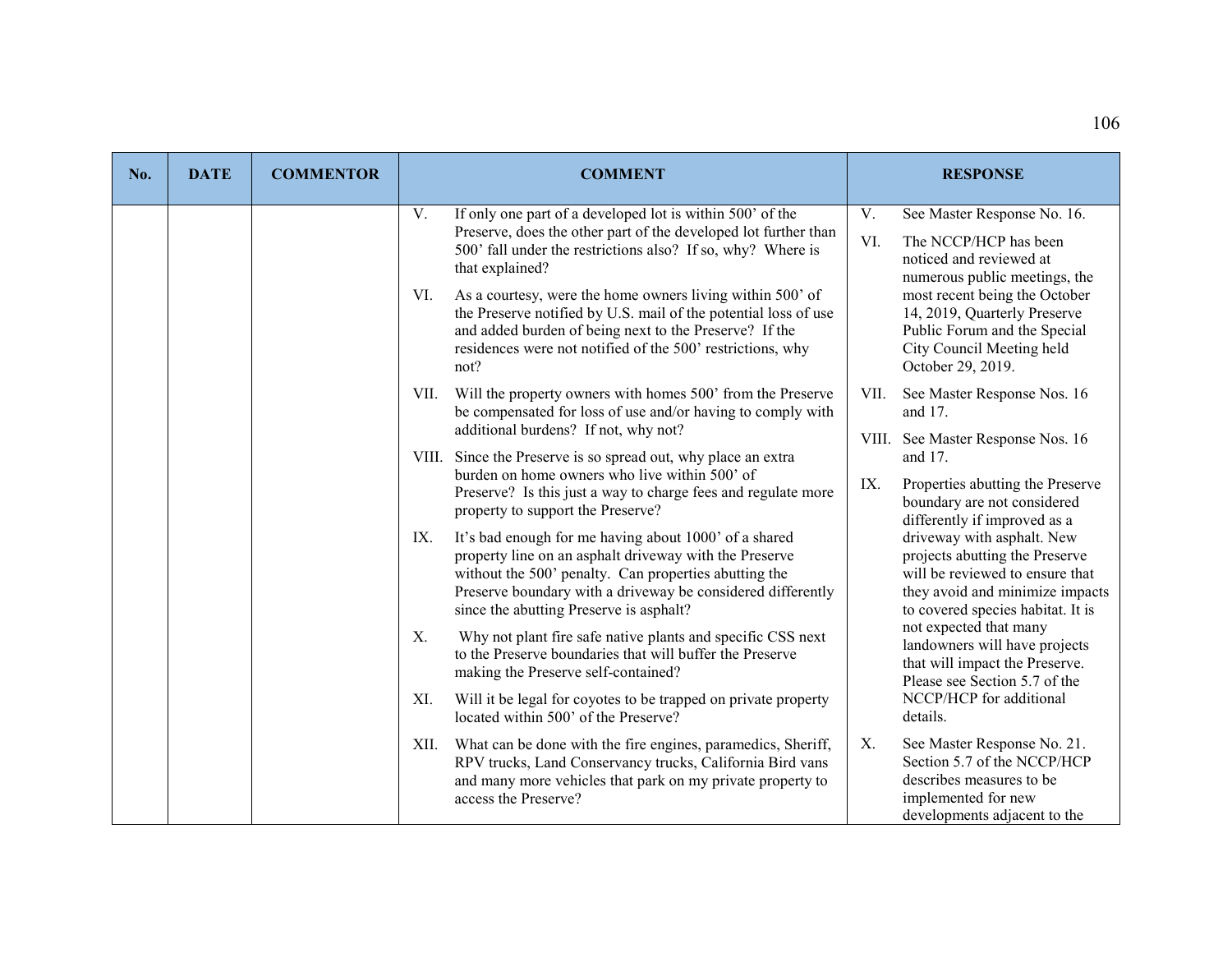| No. | <b>DATE</b> | <b>COMMENTOR</b> | <b>COMMENT</b>                                                                                                                                                                                                                                                                                                                                                                                                                                                                                                                                                                                                                                                                                                                                                                                                                                                                                                                                                                                                                                 | <b>RESPONSE</b>                                                                                                                                                                                                                                                                                                                                                                                                                                                                                                                                                                                                                                                                                                                                                                                                                                                                                                                                                                   |
|-----|-------------|------------------|------------------------------------------------------------------------------------------------------------------------------------------------------------------------------------------------------------------------------------------------------------------------------------------------------------------------------------------------------------------------------------------------------------------------------------------------------------------------------------------------------------------------------------------------------------------------------------------------------------------------------------------------------------------------------------------------------------------------------------------------------------------------------------------------------------------------------------------------------------------------------------------------------------------------------------------------------------------------------------------------------------------------------------------------|-----------------------------------------------------------------------------------------------------------------------------------------------------------------------------------------------------------------------------------------------------------------------------------------------------------------------------------------------------------------------------------------------------------------------------------------------------------------------------------------------------------------------------------------------------------------------------------------------------------------------------------------------------------------------------------------------------------------------------------------------------------------------------------------------------------------------------------------------------------------------------------------------------------------------------------------------------------------------------------|
|     |             |                  | XIII. What is being done about the Homeless people living in the<br>Preserve who walk down the driveway to catch a bus at the<br>bottom of the hill? What can be done about gang members<br>who also come out of the Preserve? What can be done about<br>the Homeless living in the Preserve who shoplift in Peninsula<br>Center?<br>XIV. What is being done about the heavy trail use that caused a<br>wash out that flooded over the driveway during the rains?<br>What is being done for those who live off of Crest and<br>XV.<br>Crenshaw having horrible traffic and parking congestion due<br>to Preserve vehicle traffic?<br>XVI. Please remove the 500' restrictions on developed properties<br>as those who live next to the Preserve do not need more grief<br>than they already have. It is an unnecessary "taking" of<br>property rights. The Preserve should be self contained. Be<br>respectful of property rights of those whose properties abut<br>the Preserve and there will be more generous contributions.<br>Attachments | Preserve. These measures are<br>designed to limit impacts from<br>new developments on the<br>Preserve. Limits on trespass,<br>domestic animals, lighting,<br>invasive plants, and stormwater<br>are typical adjacent to Preserves<br>to allow the Preserves to support<br>the plants and wildlife they were<br>established to protect. Without<br>these measures, new<br>developments may cause<br>unanticipated impacts that the<br>Preserve Habitat Managers and<br>the City are not equipped to<br>address.<br>XI.<br>See Master Response No. 23.<br>XII.<br>Question outside of the scope of<br>the NCCP/HCP. See Master<br>Response No. 22.<br>XIII. Refer crime to the Lomita<br>Sheriff's department.<br>XIV. Most trail damage caused by<br>recent storms was due to<br>unusually high volume of rain,<br>and trails lacking water control<br>measure (like grade dips and<br>water bars). The City coordinates<br>with PVPLC to install trail<br>improvements to improve |
|     |             |                  |                                                                                                                                                                                                                                                                                                                                                                                                                                                                                                                                                                                                                                                                                                                                                                                                                                                                                                                                                                                                                                                | maintenance and condition of<br>trails.                                                                                                                                                                                                                                                                                                                                                                                                                                                                                                                                                                                                                                                                                                                                                                                                                                                                                                                                           |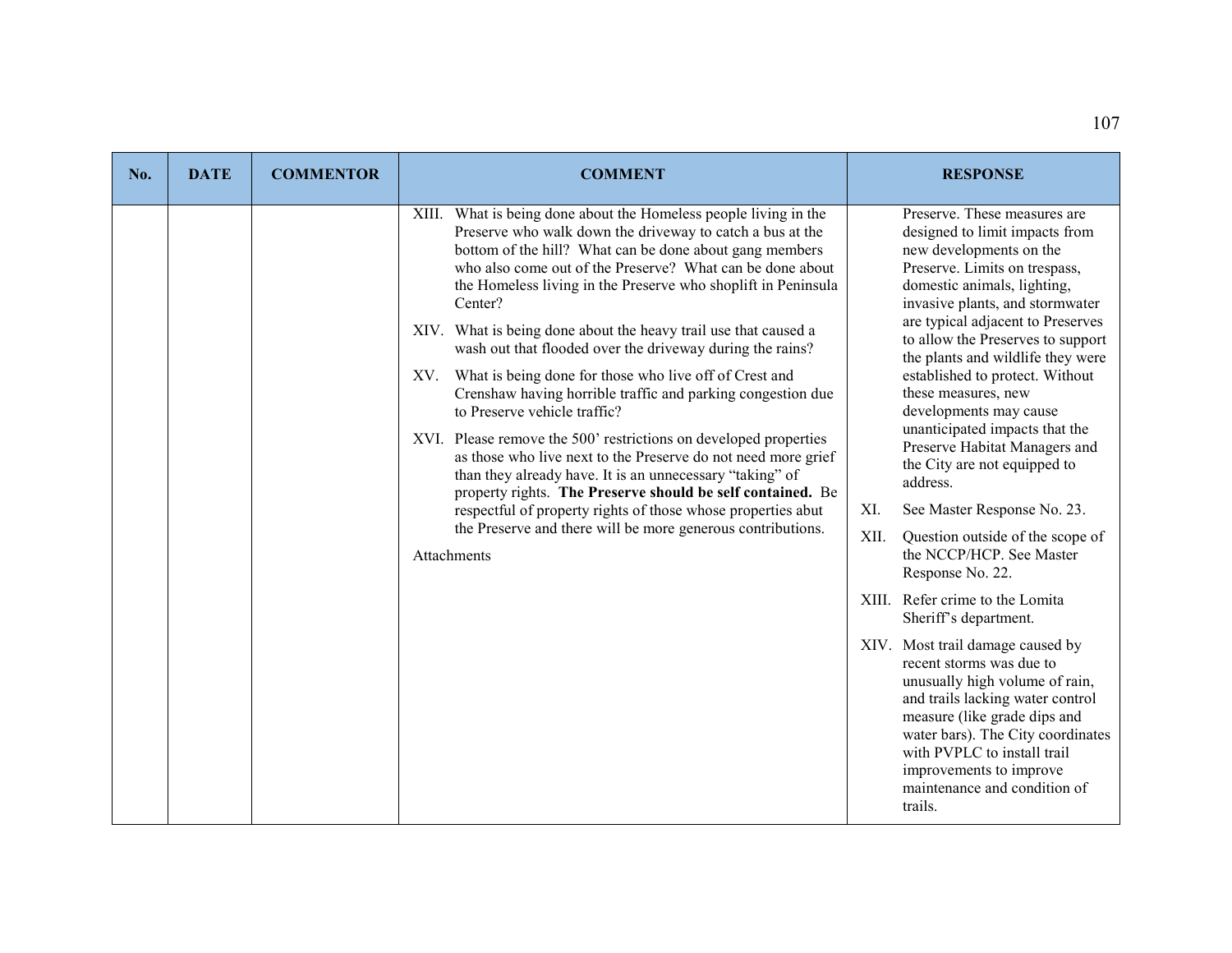| No. | <b>DATE</b> | <b>COMMENTOR</b> | <b>COMMENT</b>                                                                                                                                                                                                                               | <b>RESPONSE</b>                                                                                                                                                                                                                                                                                                                                                                                             |
|-----|-------------|------------------|----------------------------------------------------------------------------------------------------------------------------------------------------------------------------------------------------------------------------------------------|-------------------------------------------------------------------------------------------------------------------------------------------------------------------------------------------------------------------------------------------------------------------------------------------------------------------------------------------------------------------------------------------------------------|
|     |             |                  |                                                                                                                                                                                                                                              | The City is working directly with<br>XV.<br>the Del Cerro and Island View<br>HOAs to mitigate negative<br>impacts to their neighborhoods<br>stemming from public use of the<br>Preserve. This question is related<br>to impacts of public access in the<br>Preserve and is not directly<br>relevant to the NCCP/HCP as the<br>NCCP/HCP does not require<br>public access.<br>XVI. Comment noted. Please see |
|     |             |                  |                                                                                                                                                                                                                                              | comments addressed above.                                                                                                                                                                                                                                                                                                                                                                                   |
| 110 | 5/6/19      | Birkey           | On behalf of York Point View Properties, LLC, attached are<br>comments on the Recirculated Draft City of Rancho Palos Verdes<br>Natural Community Conservation Plan and Habitat Conservation<br>Plan and related documents.<br>Attachment    | Comments noted. See Specific<br>Response to Comment No. 67<br>above.                                                                                                                                                                                                                                                                                                                                        |
| 111 | 5/6/19      | Snell $(10)$     | 4.2.2 City-Owned Lands Dedicated to the Preserve (1,123) page 60                                                                                                                                                                             | See Specific Response to<br>I.<br>Comment No. 82 (V).                                                                                                                                                                                                                                                                                                                                                       |
|     |             |                  | The 100 year old Vanderlip Driveway used by multiple<br>Ι.<br>homes on the driveway should have been deeded back to the<br>homeowners when the City purchased 7572-001-903, but it<br>wasn't.                                                | II.<br>See Specific Response to<br>Comment No. 82 (V).                                                                                                                                                                                                                                                                                                                                                      |
|     |             |                  | Why can't Vanderlip Driveway and stripes on Narcissa that<br>II.<br>land-locks three homes on the east and two homes on the<br>west on Narcissa and about 25 homes off of Vanderlip<br>Driveway be kept as Single Family Residential and not | III.<br>See Specific Response to<br>Comment No. 82 (V).                                                                                                                                                                                                                                                                                                                                                     |
|     |             |                  |                                                                                                                                                                                                                                              | IV.<br>Comment outside of the scope of<br>the NCCP/HCP.                                                                                                                                                                                                                                                                                                                                                     |
|     |             |                  | changed to Nature Preserve on the Maps? A private<br>driveway is not a Nature Preserve.                                                                                                                                                      | V.<br>Comment outside of the scope of<br>the NCCP/HCP.                                                                                                                                                                                                                                                                                                                                                      |
|     |             |                  | Why not record a permanent easement for the landowners<br>III.<br>using Vanderlip Driveway and the two strips on Narcissa?                                                                                                                   | VI.<br>Comment outside of the scope of<br>the NCCP/HCP.                                                                                                                                                                                                                                                                                                                                                     |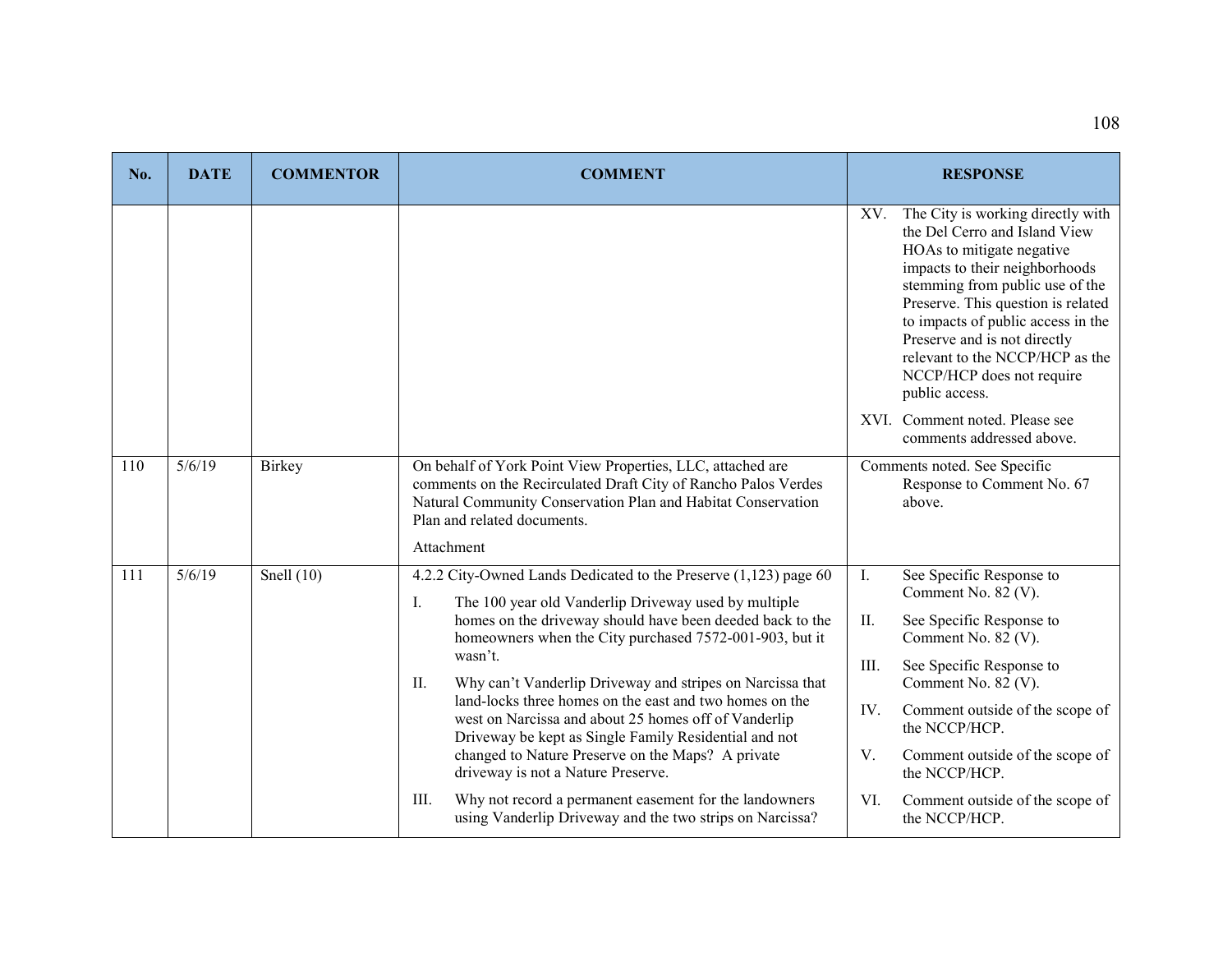| No. | <b>DATE</b> | <b>COMMENTOR</b> | <b>COMMENT</b>                                                                                                                                                                                                                                                                                                                                                                                                                                                                                                                                                                                                                                                                                                                                                                                                                                                 | <b>RESPONSE</b>                                                                                                                                                                                                                                                                                                                                       |
|-----|-------------|------------------|----------------------------------------------------------------------------------------------------------------------------------------------------------------------------------------------------------------------------------------------------------------------------------------------------------------------------------------------------------------------------------------------------------------------------------------------------------------------------------------------------------------------------------------------------------------------------------------------------------------------------------------------------------------------------------------------------------------------------------------------------------------------------------------------------------------------------------------------------------------|-------------------------------------------------------------------------------------------------------------------------------------------------------------------------------------------------------------------------------------------------------------------------------------------------------------------------------------------------------|
|     |             |                  | Does the City understand that the homeowners may not be<br>IV.<br>able to refinance due to being land-locked by the Nature<br>Preserve designation?<br>V.<br>Does the City understand that, when selling, the homeowner<br>must declare that the only ingress-egress is over Nature<br>Preserve land that has only had access protected in RPV's<br>Municipal Codes that can be changed at any time? Potential<br>loss of value would be hundreds of thousands of dollars, if<br>not more.<br>When did the City know they purchased the private driveway<br>VI.<br>for 25 homes? Was there any attempt to try to correct the<br>situation as the City has with other properties? Or did the<br>City wish to control the access?                                                                                                                                | VII.<br>See Specific Response to<br>Comment No. 82 (V).<br>See Specific Response to<br>VIII.<br>Comment No. 82 (V).<br>IX.<br>See Master Response No. 16.<br>Х.<br>Comment outside of the scope of<br>the NCCP/HCP.<br>XI.<br>Comment outside of the scope of<br>the NCCP/HCP. We forwarded<br>the comment to the Recreation<br>and Parks Department. |
|     |             |                  | What Nature Preserve restrictions will be placed on<br>VII.<br>Vanderlip Driveway?<br>VIII. Will Vanderlip Driveway be "in the Preserve to ensure it's<br>conservation in perpetuity."?<br>Will the City allow those bordering the driveway to maintain<br>IX.<br>the historical Olmsted designed plantings: geraniums,<br>pittosporum undulatum and pepper trees currently on<br>Preserve property? Allow homeowners to use the irrigation<br>lines and pay for the water meter?<br>Will the City be paying their fair share to maintain the<br>Χ.<br>asphalt driveway as the water department has to access the<br>fire road?<br>Does the City have a copy of the Grant Deed for 7572-001-<br>XI.<br>903?<br>Shouldn't the easements for residences using Vanderlip<br>XII.<br>Driveway noted in the Grant Deed be covered in this Plan?<br>If not, why not? | Comment outside of the scope of<br>XII.<br>the NCCP/HCP.<br>XIII. See Specific Response to<br>Comment No. 82 (V).<br>XIV. See Specific Response to<br>Comment No. 82 (V).                                                                                                                                                                             |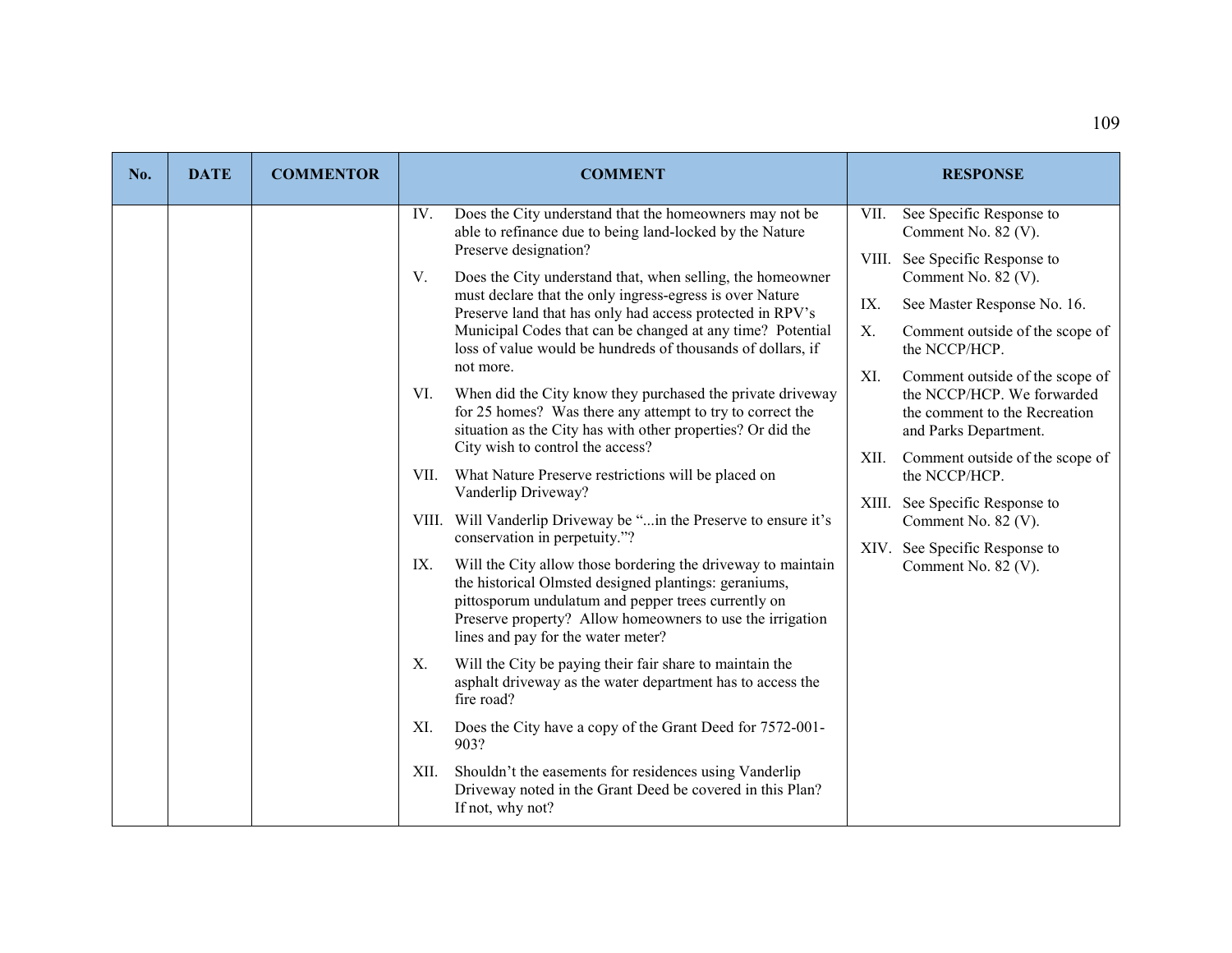| No. | <b>DATE</b> | <b>COMMENTOR</b> | <b>COMMENT</b>                                                                                                                                                                                              | <b>RESPONSE</b>                                                                                                                                     |
|-----|-------------|------------------|-------------------------------------------------------------------------------------------------------------------------------------------------------------------------------------------------------------|-----------------------------------------------------------------------------------------------------------------------------------------------------|
|     |             |                  | XIII. How can a private easement for 25 homeowners be changed<br>to Nature Preserve designation?                                                                                                            |                                                                                                                                                     |
|     |             |                  | XIV. The ingress egress on Vanderlip Driveway needs to be<br>addressed and included in this Plan or the Plan will be<br>incomplete.                                                                         |                                                                                                                                                     |
|     |             |                  | Please be a good neighbor.                                                                                                                                                                                  |                                                                                                                                                     |
|     |             |                  | Attachment                                                                                                                                                                                                  |                                                                                                                                                     |
| 112 | 5/6/19      | Snell $(11)$     | 5.7 Restrictions and Requirements for Projects/Activities Abutting<br>and Adjacent to the Preserve.                                                                                                         | Ι.<br>Palos Verdes Blue Butterfly have<br>not be found recently in the Plan                                                                         |
|     |             |                  | 7.4 Non-Native Animal Species Management                                                                                                                                                                    | Area; however, this species was<br>historically observed in the Agua                                                                                |
|     |             |                  | Ι.<br>All NCCP sections that protect endangered species that are<br>not in the Preserve should not come into force until the<br>specific endangered species are confirmed and verified in the<br>Preserve.  | Amarga Canyon, the Filiorum<br>parcel, Portuguese Bend, the<br>Forrestal Parcel, the<br>Switchbacks, and neutral Lands                              |
|     |             |                  | There is no need for residences to hire a biologist to check<br>П.<br>for and control Cowbirds in new horse caring facilities<br>because there are no gnatcatchers. There should be no<br>Cowbird Trapping. | near Trump National/Ocean<br>Trail HCP. The species<br>historically occupied lands<br>within the City. The City and<br>NCCP/HCP Working group       |
|     |             |                  | To control feral cat populations, have the cats trapped,<br>III.<br>neutered and returned.                                                                                                                  | decided to cover this species<br>under the NCCP/HCP. The                                                                                            |
|     |             |                  | IV.<br>Create a Preserve that is self contained so it won't be taking<br>away private property rights of those within 500' of the<br>Preserve.                                                              | Preserve may be able to support<br>this species again and aid in its<br>recovery; therefore, the species<br>was addressed in the                    |
|     |             |                  | "Owned or regulated by the community as a whole" = Socialism.                                                                                                                                               | NCCP/HCP.                                                                                                                                           |
|     |             |                  | Be a good neighbor. Don't take property rights.                                                                                                                                                             | Coastal California gnatcatchers<br>II.<br>persist within the NCCP/HCP<br>plan area, and recent<br>documentation exists in the<br>2013-2015 Preserve |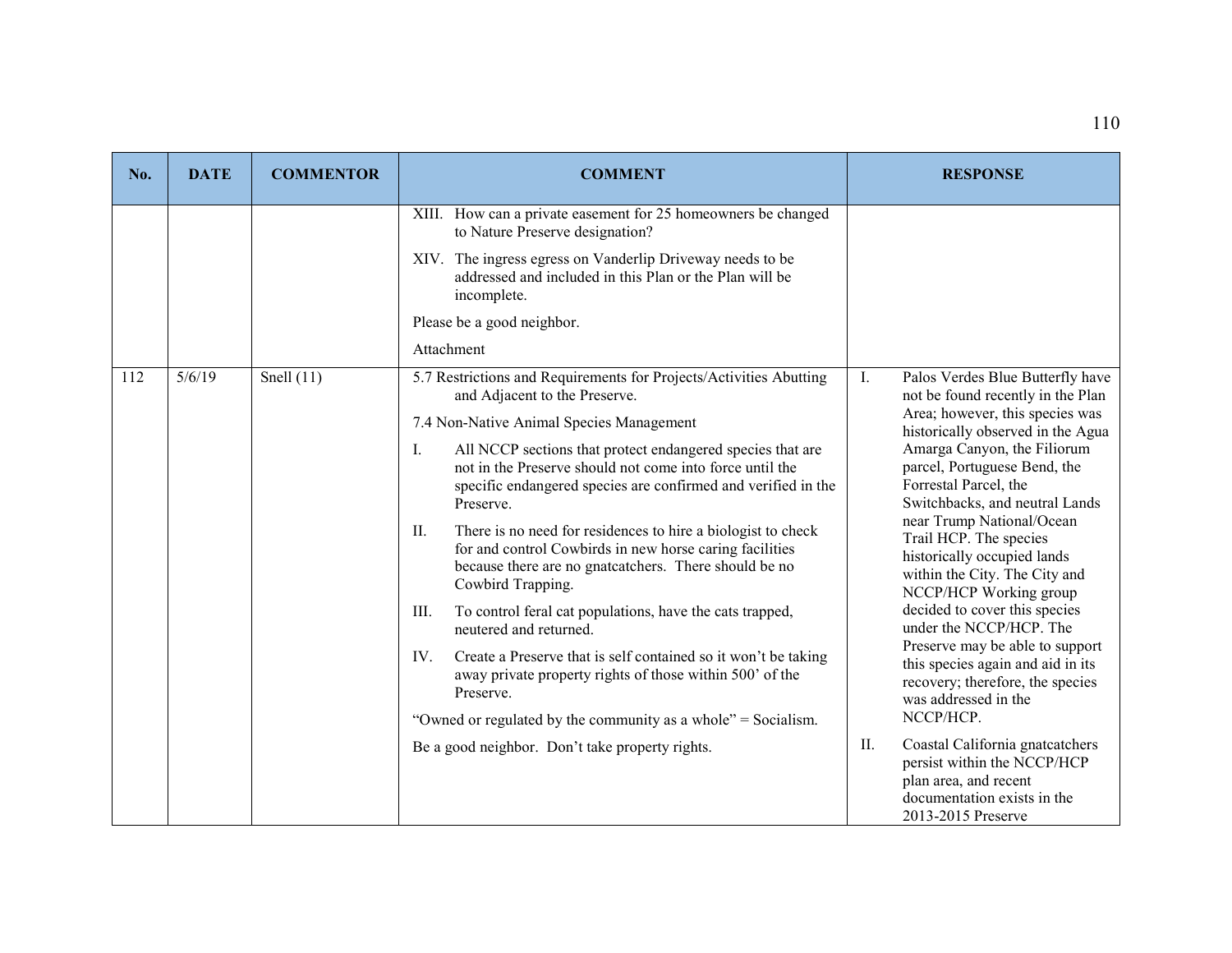| No. | <b>DATE</b> | <b>COMMENTOR</b> | <b>COMMENT</b>                                                                                                                                                                                                                                            |      | <b>RESPONSE</b>                                                                                                                                                                                                                                                                                                                                                                                                                                                                                                                                                                                                                                            |
|-----|-------------|------------------|-----------------------------------------------------------------------------------------------------------------------------------------------------------------------------------------------------------------------------------------------------------|------|------------------------------------------------------------------------------------------------------------------------------------------------------------------------------------------------------------------------------------------------------------------------------------------------------------------------------------------------------------------------------------------------------------------------------------------------------------------------------------------------------------------------------------------------------------------------------------------------------------------------------------------------------------|
|     |             |                  |                                                                                                                                                                                                                                                           |      | Comprehensive Report available<br>on the City's webpage.                                                                                                                                                                                                                                                                                                                                                                                                                                                                                                                                                                                                   |
|     |             |                  |                                                                                                                                                                                                                                                           | III. | Comment outside scope of<br>NCCP/HCP.                                                                                                                                                                                                                                                                                                                                                                                                                                                                                                                                                                                                                      |
|     |             |                  |                                                                                                                                                                                                                                                           | IV.  | Section 5.7 of the NCCP/HCP<br>describes measures to be<br>implemented for new<br>developments adjacent to the<br>Preserve. These measures are<br>designed to limit impacts from<br>new developments (associated<br>structures) on the Preserve.<br>Limits on trespass, domestic<br>animals, lighting, invasive<br>plants, and stormwater are<br>typical adjacent to Preserves to<br>allow the Preserves to support<br>the plants and wildlife they were<br>established to protect. Without<br>these measures, new<br>developments may cause<br>unanticipated impacts that the<br>Preserve Habitat Manager and<br>the City are not equipped to<br>address. |
| 113 | 5/6/19      | Snell $(12)$     | 1.0 Introduction.                                                                                                                                                                                                                                         |      | I. and II. Comment noted.                                                                                                                                                                                                                                                                                                                                                                                                                                                                                                                                                                                                                                  |
|     |             |                  | "A Natural Community Conservation Plan (NCCP) must<br>I.<br>identify and provide for the regional or area-wide protection<br>and management of natural wildlife diversity while <i>allowing</i><br>for compatible and appropriate development and growth. | III. | Comment outside of the scope of<br>the NCCP/HCP. Comment<br>forwarded to the Community<br>Development Department.                                                                                                                                                                                                                                                                                                                                                                                                                                                                                                                                          |
|     |             |                  |                                                                                                                                                                                                                                                           | IV.  | See Master Response Nos. 11-<br>13.                                                                                                                                                                                                                                                                                                                                                                                                                                                                                                                                                                                                                        |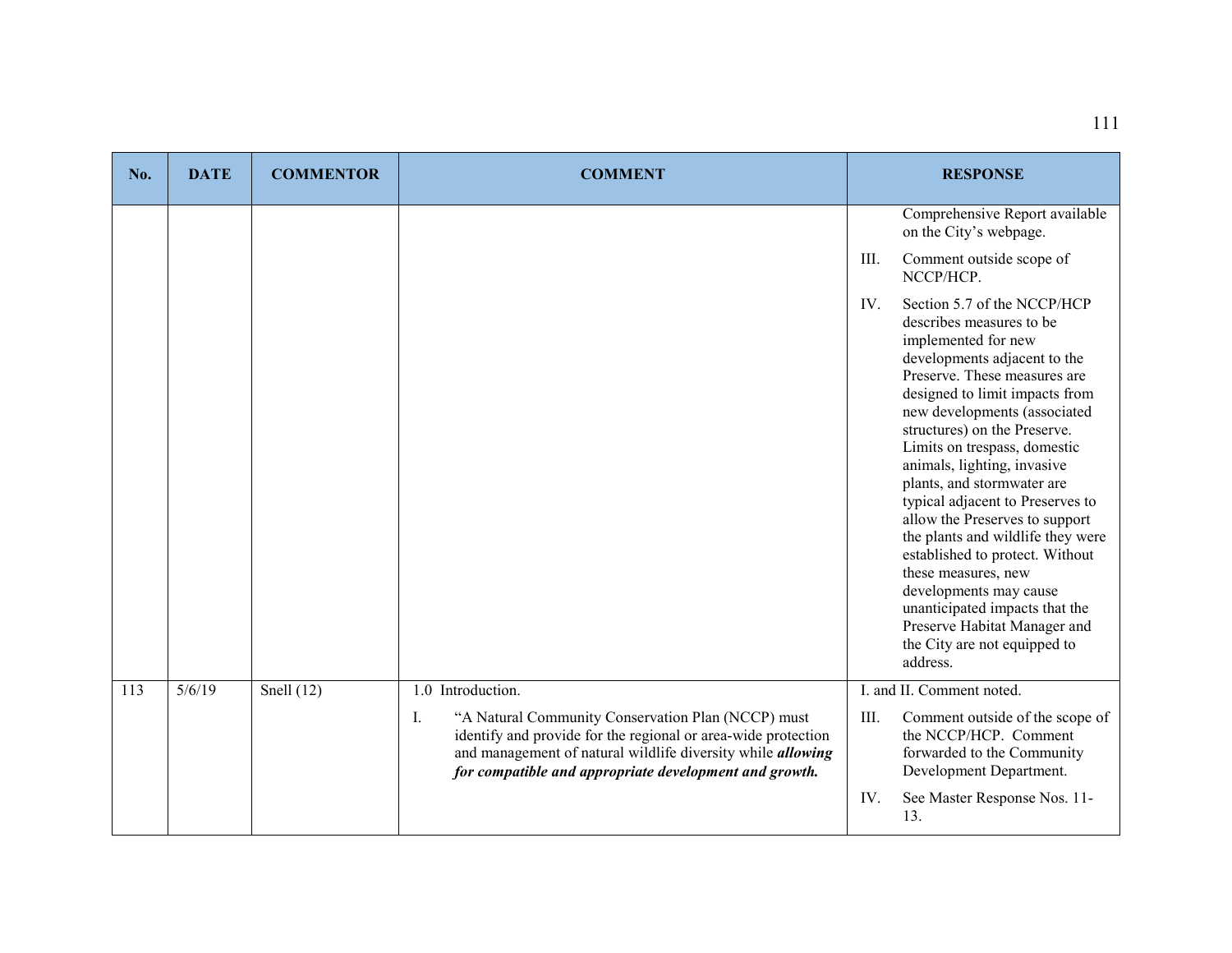| No. | <b>DATE</b> | <b>COMMENTOR</b> | <b>COMMENT</b>                                                                                                                                                                                                                                               |      | <b>RESPONSE</b>                                                                                                                                                                                                            |
|-----|-------------|------------------|--------------------------------------------------------------------------------------------------------------------------------------------------------------------------------------------------------------------------------------------------------------|------|----------------------------------------------------------------------------------------------------------------------------------------------------------------------------------------------------------------------------|
|     |             |                  | The NCCP Act is intended to promote cooperation and<br>II.<br>coordination among public agencies, landowners, and other<br>interested organizations or individuals."                                                                                         | V.   | Comment noted.                                                                                                                                                                                                             |
|     |             |                  | With the City not allowing lot splits off of Vanderlip<br>III.<br>Driveway in Zone 2 when 40 lots on less stable land are able<br>to build, the City is not adhering to the NCCP Act. The City<br>needs to be a good neighbor or not participate in an NCCP. |      |                                                                                                                                                                                                                            |
|     |             |                  | I am for a "self-contained" Preserve with very limited killing<br>IV.<br>of any animals. NCCP should not be City wide. No private<br>property owners should have their property rights taken or be<br>burdened with regulations due to the Preserve.         |      |                                                                                                                                                                                                                            |
|     |             |                  | The City Council of Rancho Palos Verdes must maintain<br>V.<br>control of the Preserve.                                                                                                                                                                      |      |                                                                                                                                                                                                                            |
| 114 | 5/6/19      | Snell $(13)$     | Please confirm if the PVP Watch Newsletter is correct:                                                                                                                                                                                                       | Ι.   | See Specific Response to                                                                                                                                                                                                   |
|     |             |                  | No Blue butterfly's<br>Ι.                                                                                                                                                                                                                                    |      | Comment No. 112 (I).                                                                                                                                                                                                       |
|     |             |                  | 2No Gnatcatcher's (may soon be removed from endangered<br>II.<br>species list?)                                                                                                                                                                              | II.  | See Specific Response to<br>Comment No. 112 (II).                                                                                                                                                                          |
|     |             |                  | 3Why no recent documentation of Gnatcatcher's?<br>III.                                                                                                                                                                                                       | III. | See Specific Response to<br>Comment II. above.                                                                                                                                                                             |
|     |             |                  | 4Why is there a Preserve when the reasons for the Preserve<br>IV.<br>don't exist?                                                                                                                                                                            | IV.  | See Master Response No. 3.                                                                                                                                                                                                 |
|     |             |                  | V.<br>5Is the entire city in the NCCP area? Please explain.                                                                                                                                                                                                  | V.   | See Master Response Nos. 3 and<br>9.                                                                                                                                                                                       |
|     |             |                  | How can the homeowner who is dissatisfied with the<br>VI.<br>management of the Preserve change anything? Now we can<br>vote out the City Council.                                                                                                            | VI.  | A homeowner dissatisfied with<br>the management of the Preserve<br>should reach out to the City's<br><b>Recreation and Parks</b><br>Department at trails@rpvca.gov,<br>or may escalate the concern to<br>the City Council. |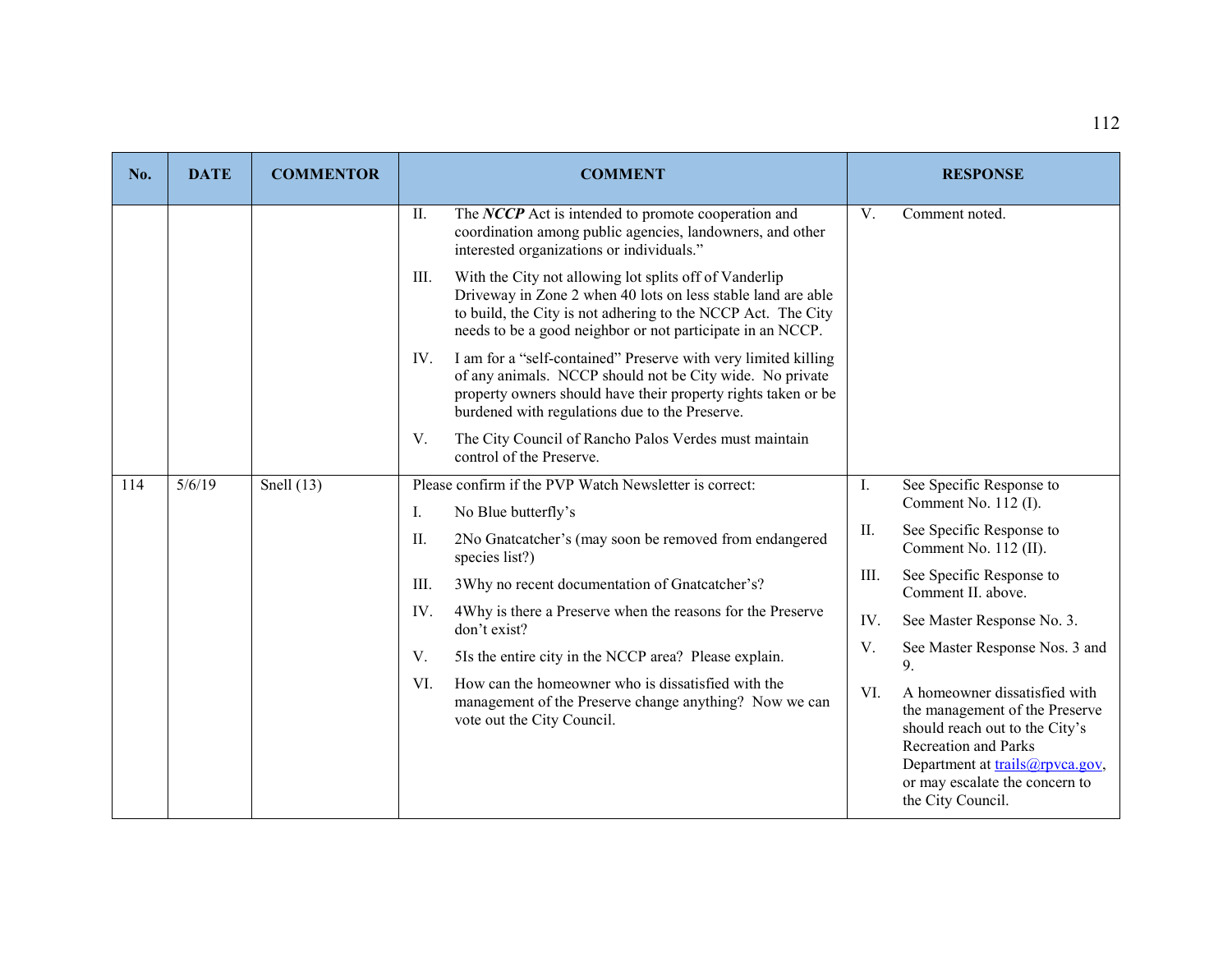| Quote                                                                                                                                                                                                                                                                                                                                                                                                                                                                                                                           |
|---------------------------------------------------------------------------------------------------------------------------------------------------------------------------------------------------------------------------------------------------------------------------------------------------------------------------------------------------------------------------------------------------------------------------------------------------------------------------------------------------------------------------------|
| <b>PVP Watch Newsletter - May - 3 - 2019</b>                                                                                                                                                                                                                                                                                                                                                                                                                                                                                    |
| Section 1 – Purpose and Need                                                                                                                                                                                                                                                                                                                                                                                                                                                                                                    |
| <b>Section 1.1</b> - Introduction; the proposed NCCP planning area<br>encompasses the 13.6 square mile coastal city of Rancho Palos<br>Verdes. Inclusion will include the endangeredPalos Verdes blue<br>butterfly, the endangered El Segundo blue butterfly and<br>the endangered coastal California gnatcatcher. In addition to the<br>three listed species, the Draft NCCP addresses the conservation of<br>seven additional species, six plant species and one bird species that<br>are not currently listed as endangered. |
| Under the proposed action, the PVPLC (Palos Verdes Peninsula<br>Land Conservancy) would act as Preserve Habitat Manager for the<br>City.                                                                                                                                                                                                                                                                                                                                                                                        |
| Section 1.2 - Purpose and Need for Federal Action; Listed species<br>present or historically present within the City include the federally<br>endangered El Segundo Blue Butterfly, the federally endangered<br>Palos Verdes Blue Butterfly and the federally threatened coastal<br>California gnatcatcher.                                                                                                                                                                                                                     |
| This section continues with "although the PV Butterfly is not<br>currently known to be present within RPV, there is designated<br>critical habitat for the Blue Butterfly should it return."                                                                                                                                                                                                                                                                                                                                    |
| The population of threatened coast al California gnatcatchers that<br>occur in RPV and in other within the Peninsula is considered<br>isolated from the reminder of the United States population.                                                                                                                                                                                                                                                                                                                               |
| Section 1.4 – Developing the NCCP/HCP; The NCCP sub region<br>includes the entire Peninsula, however, only RPV has entered into<br>an NCCP/HCP planning document. RPV residents should be<br>concerned                                                                                                                                                                                                                                                                                                                          |
| Editor: We recognize that targeting of the NCCP is narrow but the<br>amount of information at 885 pages is overwhelming thus the need<br>to target critical NCCP issues confronting RPV residents.                                                                                                                                                                                                                                                                                                                              |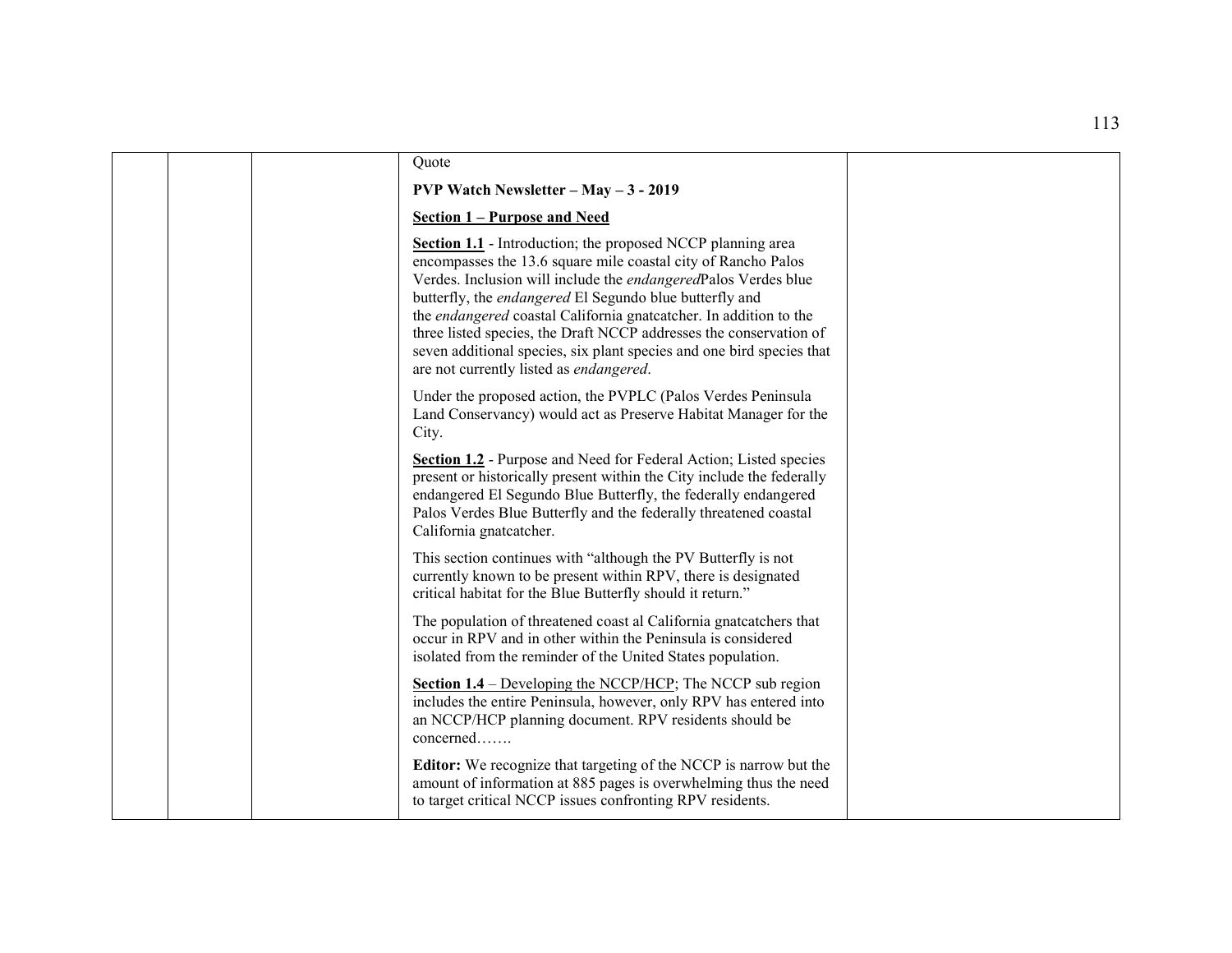| No. | <b>DATE</b>        | <b>COMMENTOR</b> | <b>COMMENT</b>                                                                                                                                                                                                                                                                                                                                                                                                                                                                                                                                                                                                                                                | <b>RESPONSE</b>                 |
|-----|--------------------|------------------|---------------------------------------------------------------------------------------------------------------------------------------------------------------------------------------------------------------------------------------------------------------------------------------------------------------------------------------------------------------------------------------------------------------------------------------------------------------------------------------------------------------------------------------------------------------------------------------------------------------------------------------------------------------|---------------------------------|
|     |                    |                  | The NCCP includes ALL RPV properties, in the NCCP. Also, the<br>fact that RPV gives NCCP control to the PVPLC for 40 years. The<br>10 year history of Preserve management by the PVPLC, so far,<br>clearly demonstrates that the PVPLC does what it desires without<br>input of RPV resident or RPV City Hall. There is no logical reason<br>why RPV City Hall is including private properties in the NCCP.<br>This is but another attempt of City Hall attempting governmental<br>control of private properties. There is already excessive control of<br>private properties by City Hall.                                                                   |                                 |
|     |                    |                  | The NCCP almost ignores that there are NO Blue Butterflies and no<br>findings of gnatcatchers in the RPV area as well What is not being<br>reported is that there are an abundance of gnatcatchers in the<br>Huntington Beach / Orange County area as well as further South<br>and into Mexico. There has been NO recent documentation of<br>gnatcatchers in RPV. Residents are also not being told that there is a<br>pending lawsuit that removes gnatcatchers from the Endangered<br>Species list. If there are no Blue Butterflies or gnatcatchers a bigger<br>question becomes why is there a Preserve when the reasons for<br>the preserve don't exist? |                                 |
|     |                    |                  | End quote.                                                                                                                                                                                                                                                                                                                                                                                                                                                                                                                                                                                                                                                    |                                 |
| 115 | 5/7/19             | Snell $(14)$     | Attachment<br>Largest fire on the Peninsula in history. The pink burn area is very<br>close to the NCCP area! Additional clearance within the Preserve is<br>needed. LA County can maintain the fire roads and make fire<br>breaks as they are doing throughout Los Angeles.                                                                                                                                                                                                                                                                                                                                                                                  | See Master Response No. 21.     |
|     |                    |                  | Attachment                                                                                                                                                                                                                                                                                                                                                                                                                                                                                                                                                                                                                                                    |                                 |
| 116 | $\frac{1}{5}/7/19$ | Wold             | It is alarming, as private homeowners in the city of Rancho Palos<br>Verdes, to learn that we are being included, without our permission,<br>of your control of our property in the NCCP.                                                                                                                                                                                                                                                                                                                                                                                                                                                                     | See Master Response Nos. 11-13. |
|     |                    |                  | We purchased our land, built our home, pay all taxes on it and<br>maintain our property.                                                                                                                                                                                                                                                                                                                                                                                                                                                                                                                                                                      |                                 |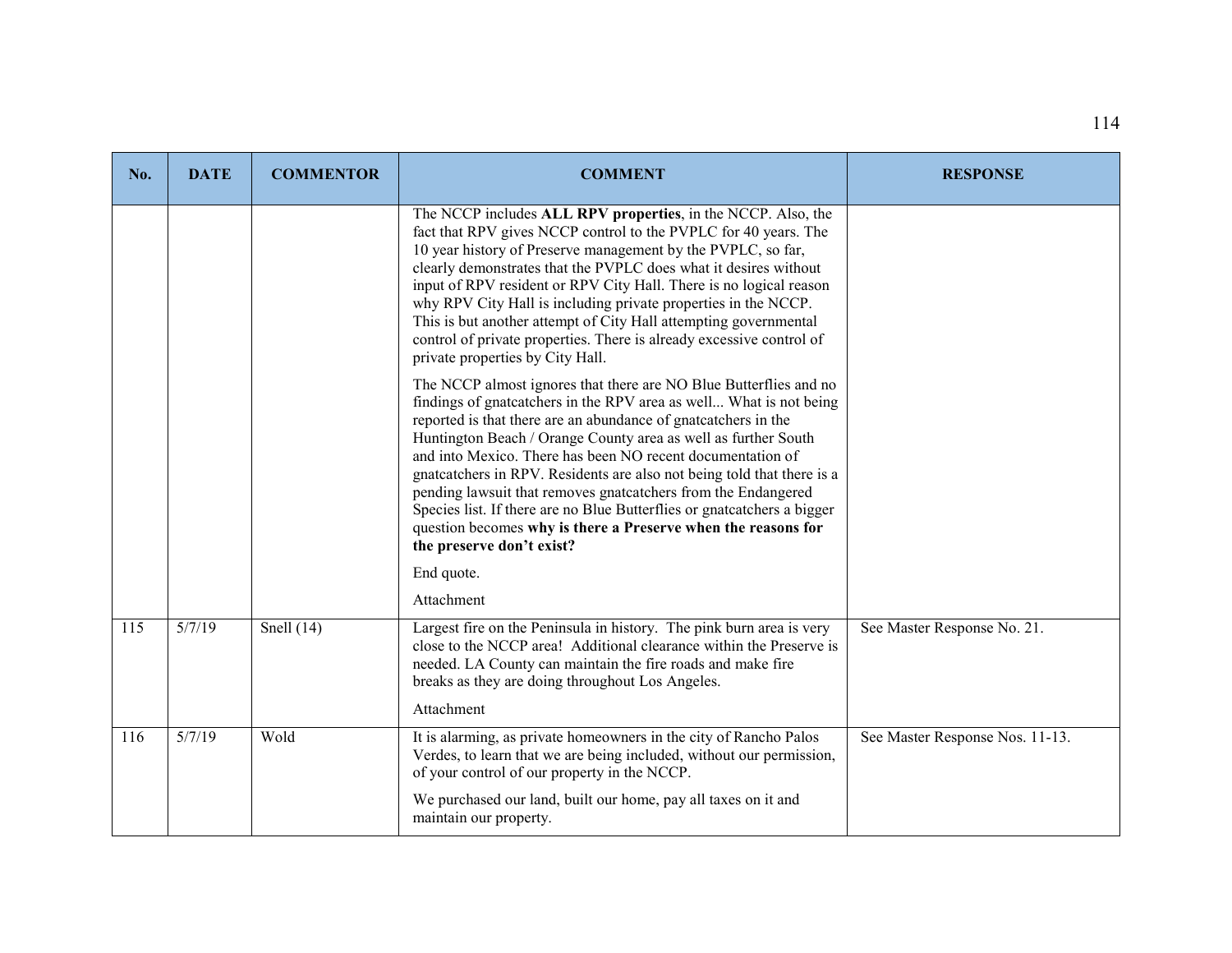| No. | <b>DATE</b> | <b>COMMENTOR</b> | <b>COMMENT</b>                                                                                                                                                                                                                                                                                                                                       | <b>RESPONSE</b>                                                                                                                                                                           |
|-----|-------------|------------------|------------------------------------------------------------------------------------------------------------------------------------------------------------------------------------------------------------------------------------------------------------------------------------------------------------------------------------------------------|-------------------------------------------------------------------------------------------------------------------------------------------------------------------------------------------|
|     |             |                  | We make decisions on our PRIVATE home and land. Not you.                                                                                                                                                                                                                                                                                             |                                                                                                                                                                                           |
|     |             |                  | It's decisions like these which are eroding our support of PVPLC.                                                                                                                                                                                                                                                                                    |                                                                                                                                                                                           |
| 117 | 5/7/19      | Ilsen            | This is to inform you that I am vehemently oppose inclusion of any<br>private property under the National Community Conservation<br>Plan.                                                                                                                                                                                                            | See Master Response Nos. 11-13.                                                                                                                                                           |
|     |             |                  | Rancho Palos Verdes exists as a perfectly happy and very attractive<br>community without additional 850 pages of regulations and a new<br>team of parasitic snoops to enforce them.                                                                                                                                                                  |                                                                                                                                                                                           |
|     |             |                  | I think that there is already more than enough various self-<br>appointed do-gooders that are happy to intrude on my privacy for<br>their feeling of accomplishment and entertainment.                                                                                                                                                               |                                                                                                                                                                                           |
|     |             |                  | I will make an effort to find out who are the busy bodies promoting<br>this harassment scheme and will do my best to defeat them in the<br>nearest election.                                                                                                                                                                                         |                                                                                                                                                                                           |
| 118 | 5/9/19      | DeLong           | The following comments were posted in the PVP Watch<br>Ι.<br>newsletter (www.pvpwatch.com / Newsletters page) posted<br>5-3-2019                                                                                                                                                                                                                     | The NCCP/HCP was also<br>III.<br>recirculated for public comment<br>for an additional 30 days.                                                                                            |
|     |             |                  | The NCCP (National Community Conservation Plan) has<br>II.<br>returned and is now 885 Total Pages broken into Section 11<br>Draft Implementation Agreement (132 pgs.), Section 2 Draft<br>Final NCCP (199 pgs), Appendix (463 pgs) and Draft<br>Environmental Assessment (91 pgs).<br>RPV residents should recall that the proposed NCCP was<br>III. | See Master Response No. 6.<br>VI.<br>Including non-listed species in a<br>NCCP/HCP can avoid the<br>requirement of a new HCP and<br>permit application or<br>burdensome amendments to the |
|     |             |                  | available for review during the recent Holiday Season and<br>the comment period ended December 31, 2018.                                                                                                                                                                                                                                             | HCP in the event that a species<br>becomes listed prior to<br>completion of the permit term.                                                                                              |
|     |             |                  | IV.<br>The NCCP has been updated with a reported 885 "red Line"<br>pages including staff / Council changes made since March,<br>2018.                                                                                                                                                                                                                | The NCCP/HCP Working Group<br>and the City chose to include the<br>cactus wren as a protected<br>species in its NCCP/HCP in<br>anticipation that it is likely that it                     |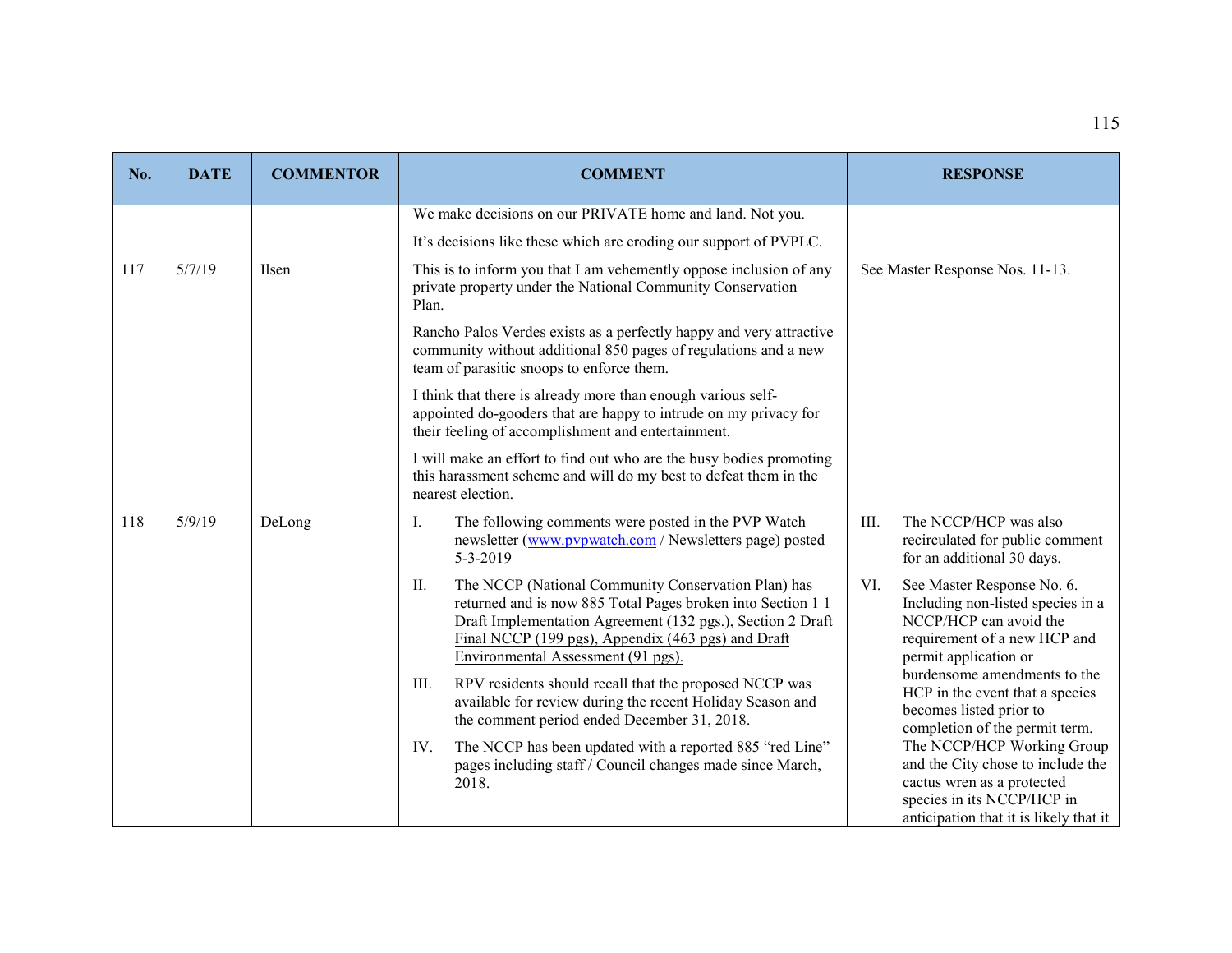| No. | <b>DATE</b> | <b>COMMENTOR</b> | <b>COMMENT</b>                                                                                                                                                                                                                                                                                                                                                                                                                                                                                                                                                                                                                                                                                                                                                                                                                                                                                                                                                                                                                                                                                                                                                                                                                                                                                                                                                                                                                                                                                                                                                                                                                                                                                                                                                                        | <b>RESPONSE</b>                                                                                                                                                                                                                                                                                                                                                                                                                                                                                                                                                                                                                                                                                                                                                                                                 |
|-----|-------------|------------------|---------------------------------------------------------------------------------------------------------------------------------------------------------------------------------------------------------------------------------------------------------------------------------------------------------------------------------------------------------------------------------------------------------------------------------------------------------------------------------------------------------------------------------------------------------------------------------------------------------------------------------------------------------------------------------------------------------------------------------------------------------------------------------------------------------------------------------------------------------------------------------------------------------------------------------------------------------------------------------------------------------------------------------------------------------------------------------------------------------------------------------------------------------------------------------------------------------------------------------------------------------------------------------------------------------------------------------------------------------------------------------------------------------------------------------------------------------------------------------------------------------------------------------------------------------------------------------------------------------------------------------------------------------------------------------------------------------------------------------------------------------------------------------------|-----------------------------------------------------------------------------------------------------------------------------------------------------------------------------------------------------------------------------------------------------------------------------------------------------------------------------------------------------------------------------------------------------------------------------------------------------------------------------------------------------------------------------------------------------------------------------------------------------------------------------------------------------------------------------------------------------------------------------------------------------------------------------------------------------------------|
|     |             |                  | V.<br>The following comments are from Section $1 -$ Purpose and<br>Need<br>Section $1.1$ – Introduction; the proposed NCCP planning area<br>VI.<br>encompasses the 13.6 square mile coastal city of Rancho<br>Palos Verdes. Inclusion will include the endangered Palos<br>Verdes blue butterfly (no longer found in RPV), the<br>endangered El Segundo blue butterfly and threatened coastal<br>California gnatcatcher. In addition to the three listed species,<br>the Draft NCCP addresses the conservation of seven<br>additional species, six plant species and one bird species that<br>are not currently listed by any Federal Agency as endangered<br>VII.<br>Under the proposed action, the PVPLC (Palos Verdes<br>Peninsula Land Conservancy) would act as Preserve Habitat<br>Manager for the City.<br>VIII. Section 1.2 – Purpose and Need for Federal Action; Listed<br>species present or historically present within the City include<br>the federally endangered El Segundo Blue Butterfly, the<br>federally endangered Palos Verdes Blue Butterfly and the<br>federally threatened coastal California gnatcatcher.<br>IX.<br>This section continues with "although the PV Butterfly is not<br>currently known to be present within RPV, there is<br>designated critical habitat for the Blue Butterfly should it<br>return.<br>X.<br>Section $1.4$ – Developing the NCCP/HCP; The NCCP sub<br>region includes the entire Peninsula, however, only RPV has<br>entered into an NCCP/HCP planning document. RPV<br>residents should be concerned<br>XI.<br><b>Editor:</b> We recognize that targeting of the NCCP is narrow<br>but the amount of information at 885 pages is overwhelming<br>thus the need to target critical NCCP issues confronting RPV<br>residents. | will be listed at some time over<br>the span of its 40 year permit<br>term. Thus, by including the<br>cactus wren, the City's<br>NCCP/HCP is covered and there<br>is no need to obtain additional<br>permits from the Wildlife<br>Agencies. The conservation<br>measures will also support the<br>CEQA process for projects.<br>See Master Response Nos. 4 and<br>Х.<br>$11 - 13.$<br>XI.<br>Comment noted.<br>XII.<br>See Master Response Nos. 24,<br>26, 27, and 11-13. We do not<br>believe that the NCCP/HCP<br>encumbers property rights.<br>XIII: Annual surveys confirm that<br>coastal California gnatcatchers<br>persist within the Preserve. The<br>most recent survey was part of<br>the 2013-2015 Comprehensive<br>Management and Monitoring<br>Report which is available on the<br>City's website. |